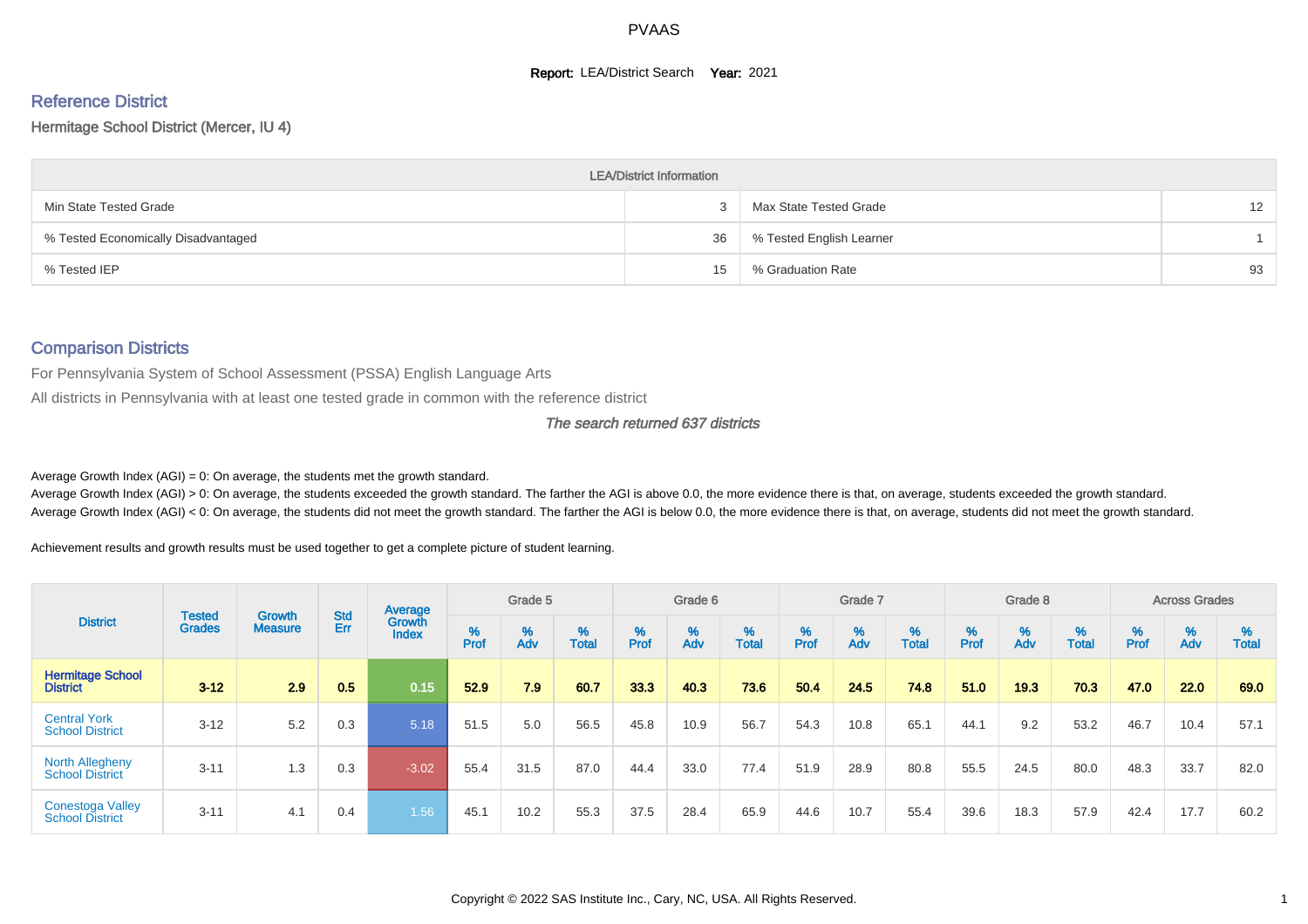|                                                                                | <b>Tested</b> | <b>Growth</b>  | <b>Std</b> | Average                |                  | Grade 5  |                   |           | Grade 6  |                   |                  | Grade 7  |                   |           | Grade 8  |                   |           | <b>Across Grades</b> |                   |
|--------------------------------------------------------------------------------|---------------|----------------|------------|------------------------|------------------|----------|-------------------|-----------|----------|-------------------|------------------|----------|-------------------|-----------|----------|-------------------|-----------|----------------------|-------------------|
| <b>District</b>                                                                | <b>Grades</b> | <b>Measure</b> | Err        | Growth<br><b>Index</b> | %<br><b>Prof</b> | %<br>Adv | %<br><b>Total</b> | %<br>Prof | %<br>Adv | %<br><b>Total</b> | %<br><b>Prof</b> | %<br>Adv | %<br><b>Total</b> | %<br>Prof | %<br>Adv | %<br><b>Total</b> | %<br>Prof | %<br>Adv             | %<br><b>Total</b> |
| <b>Hermitage School</b><br><b>District</b>                                     | $3 - 12$      | 2.9            | 0.5        | 0.15                   | 52.9             | 7.9      | 60.7              | 33.3      | 40.3     | 73.6              | 50.4             | 24.5     | 74.8              | 51.0      | 19.3     | 70.3              | 47.0      | 22.0                 | 69.0              |
| <b>Spring-Ford Area</b><br><b>School District</b>                              | $3 - 11$      | 2.9            | 0.3        | 4.35                   | 62.0             | 13.4     | 75.4              | 51.9      | 27.2     | 79.1              | 52.7             | 21.3     | 74.0              | 52.4      | 21.8     | 74.2              | 51.9      | 24.7                 | 76.6              |
| <b>South Western</b><br><b>School District</b>                                 | $3 - 12$      | 0.9            | 0.4        | $-4.30$                | 49.8             | 9.7      | 59.5              | 38.7      | 21.6     | 60.3              | 37.1             | 5.7      | 42.8              | 46.5      | 7.4      | 53.9              | 43.5      | 12.7                 | 56.2              |
| <b>Souderton Area</b><br><b>School District</b>                                | $3 - 11$      | $-0.1$         | 0.3        | $-5.82$                | 56.4             | 17.7     | 74.1              | 48.0      | 16.2     | 64.2              | 56.6             | 10.1     | 66.8              | 47.3      | 11.1     | 58.4              | 50.2      | 17.4                 | 67.7              |
| <b>North Penn School</b><br><b>District</b>                                    | $3 - 11$      | 1.5            | 0.2        | $-4.25$                | 53.0             | 12.7     | 65.7              | 41.4      | 33.0     | 74.4              | 53.7             | 13.2     | 66.9              | 48.2      | 18.4     | 66.7              | 47.4      | 19.9                 | 67.3              |
| <b>Lower Merion</b><br><b>School District</b>                                  | $3 - 11$      | 1.5            | 0.3        | $-0.93$                | 56.1             | 29.4     | 85.5              | 43.9      | 40.6     | 84.5              | 54.5             | 29.1     | 83.6              | 49.4      | 29.4     | 78.8              | 47.8      | 36.9                 | 84.6              |
| <b>Armstrong School</b><br><b>District</b>                                     | $3 - 11$      | 3.2            | 0.3        | 2.49                   | 46.0             | 6.3      | 52.3              | 44.4      | 17.4     | 61.8              | 48.7             | 8.8      | 57.5              | 45.3      | 11.5     | 56.8              | 45.4      | 12.6                 | 58.0              |
| <b>Upper Saint Clair</b><br><b>School District</b>                             | $3 - 11$      | 2.6            | 0.4        | $-1.04$                | 49.8             | 35.9     | 85.7              | 47.4      | 39.0     | 86.5              | 58.5             | 31.1     | 89.6              | 48.7      | 42.2     | 90.9              | 46.0      | 42.0                 | 88.0              |
| <b>Mifflin County</b><br><b>School District</b>                                | $3 - 11$      | 2.7            | 0.4        | 1.34                   | 49.5             | 8.0      | 57.4              | 35.1      | 15.2     | 50.3              | 45.2             | 7.3      | 52.5              | 40.4      | 4.9      | 45.3              | 40.4      | 9.0                  | 49.4              |
| <b>Circle Of Seasons</b><br><b>Charter School</b>                              | $3 - 8$       | 11.4           | 1.3        | 3.16                   | 65.7             | 11.4     | 77.1              | 50.0      | 20.0     | 70.0              | 44.4             | 19.4     | 63.9              |           |          |                   | 50.8      | 18.6                 | 69.5              |
| <b>Millcreek Township</b><br><b>School District</b>                            | $3 - 11$      | 2.0            | 0.3        | $-0.09$                | 49.1             | 17.2     | 66.3              | 43.6      | 22.3     | 66.0              | 46.9             | 17.3     | 64.2              | 44.9      | 17.2     | 62.1              | 45.8      | 19.9                 | 65.8              |
| <b>Saucon Valley</b><br><b>School District</b>                                 | $3 - 11$      | 3.7            | 0.6        | $-0.12$                | 50.8             | 21.0     | 71.8              | 43.6      | 21.5     | 65.1              | 42.4             | 18.0     | 60.4              | 50.0      | 20.2     | 70.2              | 42.6      | 23.9                 | 66.5              |
| <b>Bedford Area</b><br><b>School District</b>                                  | $3 - 11$      | 5.0            | 0.6        | 3.94                   | 54.2             | 3.4      | 57.6              | 37.1      | 16.4     | 53.4              | 44.8             | 13.8     | 58.6              | 42.8      | 12.2     | 55.0              | 46.2      | 12.2                 | 58.4              |
| Wissahickon<br><b>School District</b>                                          | $3 - 10$      | 2.9            | 0.3        | 1.29                   | 58.6             | 18.8     | 77.4              | 42.2      | 37.2     | 79.4              | 56.8             | 19.3     | 76.1              | 49.3      | 28.5     | 77.8              | 49.2      | 28.7                 | 77.9              |
| <b>Memphis Street</b><br><b>Academy Charter</b><br>School @ JP<br><b>Jones</b> | $5 - 8$       | 4.3            | 0.8        | $-0.02$                | 13.3             | 0.0      | 13.3              | 12.9      | 0.0      | 12.9              | 21.3             | 1.6      | 23.0              | 18.0      | 0.0      | 18.0              | 16.6      | 0.6                  | 17.2              |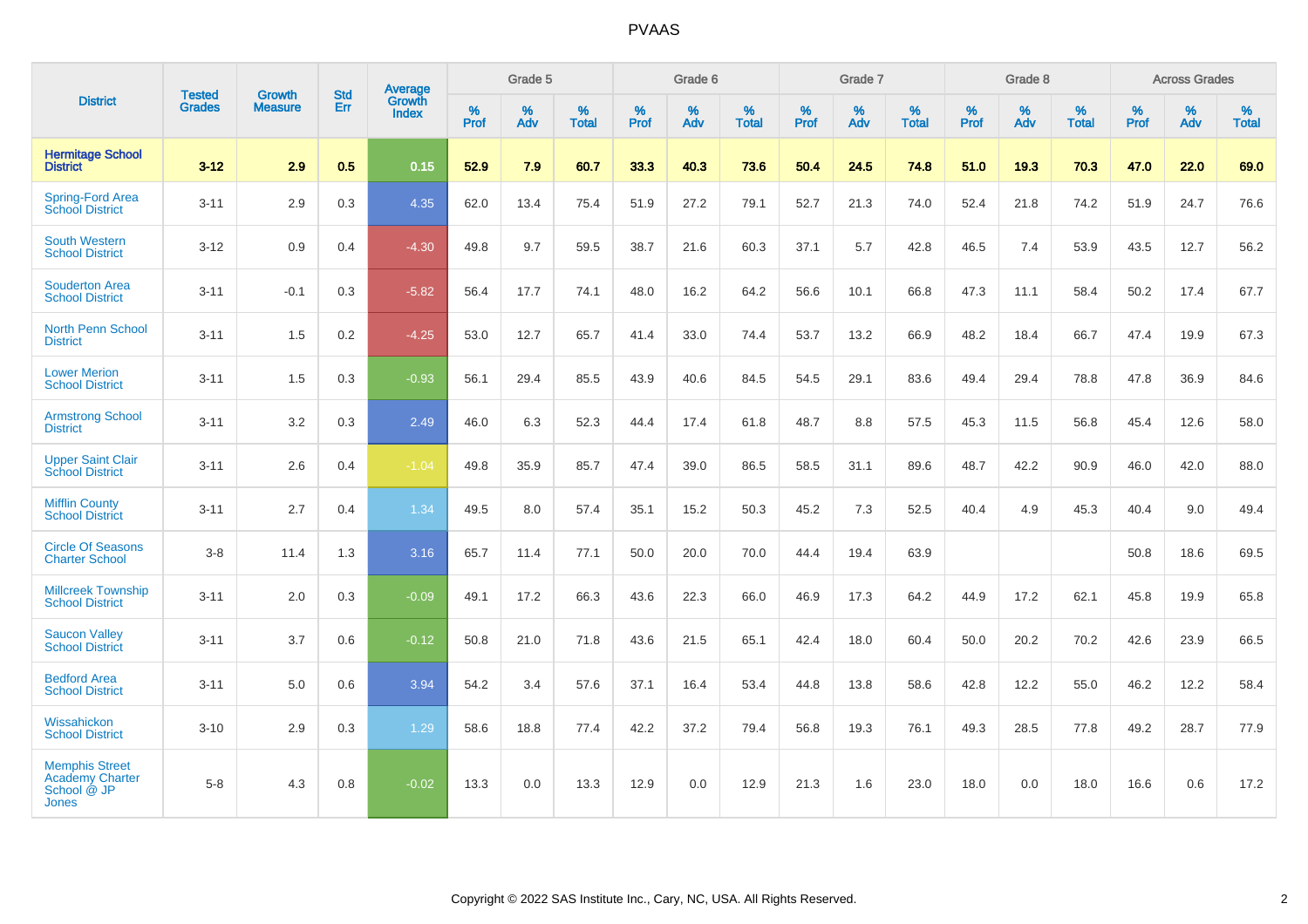|                                                                        |                                |                                 | <b>Std</b> | Average                       |           | Grade 5  |                   |           | Grade 6  |                   |           | Grade 7  |                   |           | Grade 8  |                   |           | <b>Across Grades</b> |                   |
|------------------------------------------------------------------------|--------------------------------|---------------------------------|------------|-------------------------------|-----------|----------|-------------------|-----------|----------|-------------------|-----------|----------|-------------------|-----------|----------|-------------------|-----------|----------------------|-------------------|
| <b>District</b>                                                        | <b>Tested</b><br><b>Grades</b> | <b>Growth</b><br><b>Measure</b> | Err        | <b>Growth</b><br><b>Index</b> | %<br>Prof | %<br>Adv | %<br><b>Total</b> | %<br>Prof | %<br>Adv | %<br><b>Total</b> | %<br>Prof | %<br>Adv | %<br><b>Total</b> | %<br>Prof | %<br>Adv | %<br><b>Total</b> | %<br>Prof | %<br>Adv             | %<br><b>Total</b> |
| <b>Hermitage School</b><br><b>District</b>                             | $3 - 12$                       | 2.9                             | 0.5        | 0.15                          | 52.9      | 7.9      | 60.7              | 33.3      | 40.3     | 73.6              | 50.4      | 24.5     | 74.8              | 51.0      | 19.3     | 70.3              | 47.0      | 22.0                 | 69.0              |
| <b>South Fayette</b><br><b>Township School</b><br><b>District</b>      | $3 - 11$                       | 1.9                             | 0.4        | $-1.71$                       | 60.2      | 23.2     | 83.4              | 44.7      | 39.0     | 83.7              | 56.4      | 27.0     | 83.4              | 46.8      | 40.6     | 87.4              | 49.6      | 35.9                 | 85.4              |
| Canon-Mcmillan<br><b>School District</b>                               | $3 - 11$                       | 2.0                             | 0.3        | $-0.84$                       | 60.2      | 11.0     | 71.3              | 41.6      | 31.2     | 72.8              | 51.6      | 18.2     | 69.7              | 56.9      | 17.7     | 74.6              | 50.9      | 21.6                 | 72.5              |
| <b>Line Mountain</b><br><b>School District</b>                         | $3 - 11$                       | 5.9                             | 0.7        | 1.90                          | 43.9      | 13.6     | 57.6              | 43.1      | 23.6     | 66.7              | 48.0      | 21.4     | 69.4              | 43.7      | 11.3     | 54.9              | 43.0      | 17.5                 | 60.5              |
| <b>Littlestown Area</b><br><b>School District</b>                      | $3 - 11$                       | 4.6                             | 0.6        | 1.56                          | 49.6      | 3.5      | 53.1              | 50.8      | 15.6     | 66.4              | 37.0      | 7.4      | 44.4              | 55.6      | 6.4      | 61.9              | 45.7      | 9.8                  | 55.5              |
| <b>Bradford Area</b><br><b>School District</b>                         | $3 - 12$                       | 3.9                             | 0.5        | 2.51                          | 53.6      | 11.3     | 64.9              | 40.7      | 19.2     | 59.9              | 47.0      | 11.6     | 58.6              | 46.2      | 16.0     | 62.2              | 45.7      | 15.1                 | 60.8              |
| <b>Eastern York</b><br><b>School District</b>                          | $3 - 11$                       | 3.8                             | 0.5        | 0.25                          | 50.9      | 9.2      | 60.1              | 49.3      | 23.0     | 72.3              | 49.4      | 23.9     | 73.3              | 50.0      | 16.1     | 66.1              | 48.6      | 16.2                 | 64.8              |
| <b>South Eastern</b><br><b>School District</b>                         | $3 - 11$                       | 2.3                             | 0.5        | $-2.60$                       | 55.2      | 6.3      | 61.5              | 42.2      | 16.2     | 58.4              | 48.3      | 12.9     | 61.2              | 43.6      | 10.5     | 54.1              | 46.7      | 14.1                 | 60.8              |
| <b>Crawford Central</b><br><b>School District</b>                      | $3 - 11$                       | 3.3                             | 0.4        | 1.65                          | 48.1      | 4.2      | 52.3              | 37.2      | 13.2     | 50.4              | 40.0      | 13.1     | 53.1              | 42.5      | 12.0     | 54.5              | 40.4      | 10.5                 | 50.9              |
| <b>Folk Arts-Cultural</b><br><b>Treasures Charter</b><br><b>School</b> | $3 - 7$                        | 7.1                             | 1.0        | $-1.67$                       | 50.0      | 6.8      | 56.8              | 42.2      | 37.8     | 80.0              | 52.3      | 11.4     | 63.6              |           |          |                   | 46.5      | 14.6                 | 61.1              |
| <b>Upper Merion Area</b><br><b>School District</b>                     | $3 - 11$                       | 3.6                             | 0.5        | 0.70                          | 55.7      | 7.0      | 62.7              | 45.2      | 26.4     | 71.6              | 53.5      | 10.8     | 64.3              | 43.3      | 14.0     | 57.3              | 47.7      | 19.3                 | 67.0              |
| <b>Homer-Center</b><br><b>School District</b>                          | $3 - 11$                       | 6.3                             | 0.8        | 0.67                          | 57.1      | 1.6      | 58.7              | 47.7      | 13.6     | 61.4              | 48.0      | 8.2      | 56.2              | 50.8      | 14.9     | 65.7              | 45.3      | 11.7                 | 56.9              |
| <b>Exeter Township</b><br><b>School District</b>                       | $3 - 11$                       | 3.1                             | 0.4        | $-0.09$                       | 49.8      | 11.2     | 61.0              | 44.2      | 26.3     | 70.5              | 49.4      | 9.5      | 58.9              | 44.3      | 14.6     | 59.0              | 46.4      | 15.0                 | 61.4              |
| <b>Northern York</b><br><b>County School</b><br><b>District</b>        | $3 - 11$                       | 0.6                             | 0.4        | $-4.14$                       | 53.3      | 9.4      | 62.7              | 39.4      | 14.4     | 53.8              | 44.9      | 8.2      | 53.1              | 39.9      | 7.2      | 47.1              | 44.2      | 12.9                 | 57.1              |
| <b>Curwensville Area</b><br><b>School District</b>                     | $3 - 11$                       | 4.2                             | 0.8        | $-2.07$                       | 46.3      | 19.5     | 65.8              | 40.0      | 30.0     | 70.0              | 43.7      | 18.3     | 62.0              | 62.0      | 8.4      | 70.4              | 48.5      | 17.9                 | 66.4              |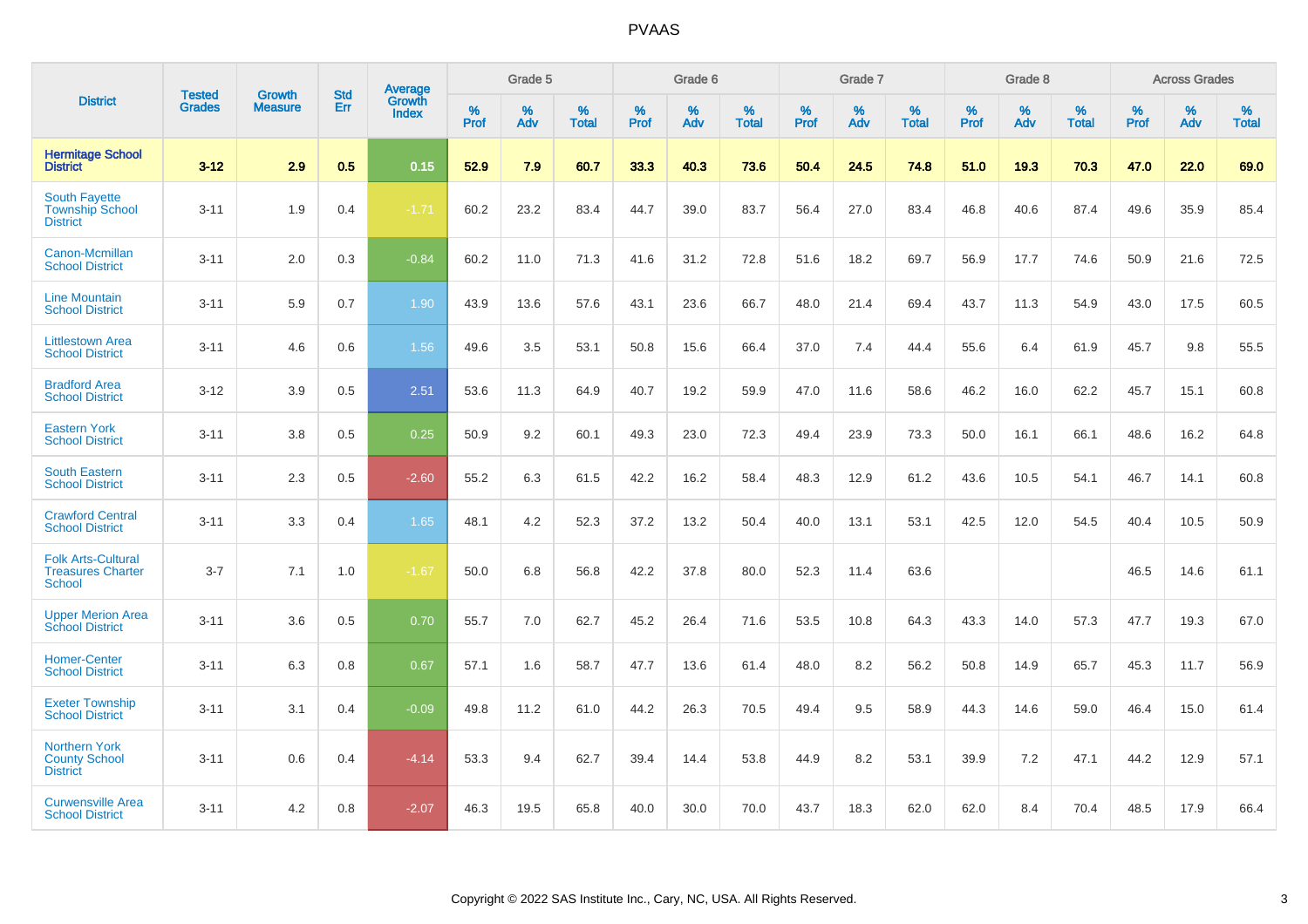|                                                              | <b>Tested</b> | <b>Growth</b>  | <b>Std</b> | <b>Average</b>         |           | Grade 5  |                   |           | Grade 6  |                   |           | Grade 7  |                   |           | Grade 8  |                   |           | <b>Across Grades</b> |                   |
|--------------------------------------------------------------|---------------|----------------|------------|------------------------|-----------|----------|-------------------|-----------|----------|-------------------|-----------|----------|-------------------|-----------|----------|-------------------|-----------|----------------------|-------------------|
| <b>District</b>                                              | <b>Grades</b> | <b>Measure</b> | Err        | Growth<br><b>Index</b> | %<br>Prof | %<br>Adv | %<br><b>Total</b> | %<br>Prof | %<br>Adv | %<br><b>Total</b> | %<br>Prof | %<br>Adv | %<br><b>Total</b> | %<br>Prof | %<br>Adv | %<br><b>Total</b> | %<br>Prof | %<br>Adv             | %<br><b>Total</b> |
| <b>Hermitage School</b><br><b>District</b>                   | $3 - 12$      | 2.9            | 0.5        | 0.15                   | 52.9      | 7.9      | 60.7              | 33.3      | 40.3     | 73.6              | 50.4      | 24.5     | 74.8              | 51.0      | 19.3     | 70.3              | 47.0      | 22.0                 | 69.0              |
| <b>Glendale School</b><br><b>District</b>                    | $3 - 10$      | 3.8            | 0.9        | $-1.43$                | 50.0      | 12.5     | 62.5              | 40.7      | 24.1     | 64.8              | 44.6      | 20.0     | 64.6              | 44.9      | 14.3     | 59.2              | 47.2      | 15.2                 | 62.4              |
| <b>West Perry School</b><br><b>District</b>                  | $3 - 11$      | 3.7            | 0.5        | 1.36                   | 45.0      | 8.7      | 53.7              | 41.7      | 21.8     | 63.5              | 44.2      | 7.9      | 52.1              | 53.3      | 13.3     | 66.7              | 44.0      | 14.2                 | 58.2              |
| <b>Smethport Area</b><br><b>School District</b>              | $3 - 12$      | 6.2            | 0.8        | 2.05                   | 54.0      | 8.0      | 62.0              | 43.3      | 21.7     | 65.0              | 33.8      | 9.2      | 43.1              | 46.9      | 12.5     | 59.4              | 41.6      | 15.0                 | 56.6              |
| Downingtown Area<br><b>School District</b>                   | $3 - 11$      | $-0.3$         | 0.4        | $-6.66$                | 56.2      | 27.7     | 83.8              | 42.9      | 39.9     | 82.8              | 53.8      | 24.3     | 78.0              | 49.8      | 32.5     | 82.3              | 49.4      | 33.5                 | 82.9              |
| <b>State College Area</b><br><b>School District</b>          | $3 - 11$      | 1.7            | 0.4        | $-0.30$                | 58.6      | 18.2     | 76.8              | 47.1      | 26.1     | 73.2              | 62.2      | 15.2     | 77.4              | 47.5      | 16.5     | 64.0              | 50.8      | 22.8                 | 73.6              |
| New Hope-<br>Solebury School<br><b>District</b>              | $3 - 11$      | 2.7            | 0.6        | $-0.64$                | 63.4      | 11.8     | 75.3              | 46.1      | 25.5     | 71.6              | 50.0      | 22.9     | 72.9              | 60.2      | 25.9     | 86.1              | 51.8      | 23.2                 | 75.0              |
| <b>Montour School</b><br><b>District</b>                     | $3 - 11$      | 2.4            | 0.5        | $-2.17$                | 61.9      | 17.1     | 79.0              | 49.0      | 25.0     | 74.0              | 46.2      | 29.7     | 75.9              | 51.0      | 22.5     | 73.5              | 49.5      | 25.4                 | 74.9              |
| <b>Harrisburg City</b><br><b>School District</b>             | $3 - 11$      | 1.6            | 0.4        | $-3.71$                | 6.5       | 0.3      | 6.7               | 14.5      | 1.7      | 16.2              | 15.4      | 1.9      | 17.3              | 20.3      | 2.1      | 22.4              | 12.6      | 1.0                  | 13.6              |
| <b>Penncrest School</b><br><b>District</b>                   | $3 - 11$      | 2.8            | 0.5        | $-2.07$                | 37.4      | 10.6     | 48.0              | 39.5      | 19.2     | 58.7              | 38.5      | 6.5      | 45.0              | 35.0      | 10.2     | 45.2              | 39.6      | 11.2                 | 50.7              |
| <b>Central Dauphin</b><br><b>School District</b>             | $3 - 11$      | 1.6            | 0.2        | 0.79                   | 46.1      | 7.7      | 53.8              | 40.5      | 15.0     | 55.5              | 41.1      | 7.5      | 48.6              | 39.4      | 10.3     | 49.7              | 41.3      | 11.4                 | 52.8              |
| <b>Lewisburg Area</b><br><b>School District</b>              | $3 - 11$      | 4.0            | 0.6        | 2.23                   | 53.1      | 21.2     | 74.3              | 38.8      | 38.8     | 77.7              | 42.6      | 30.9     | 73.5              | 43.0      | 31.1     | 74.1              | 44.8      | 30.1                 | 74.9              |
| <b>Hempfield School</b><br><b>District</b>                   | $3 - 11$      | 2.2            | 0.3        | 1.72                   | 52.4      | 9.3      | 61.6              | 44.6      | 23.5     | 68.1              | 43.1      | 21.1     | 64.2              | 46.0      | 20.1     | 66.1              | 45.8      | 20.4                 | 66.2              |
| <b>Richard Allen</b><br>Preparatory<br><b>Charter School</b> | $5 - 8$       | 4.8            | 0.7        | 0.43                   | 9.3       | 0.0      | 9.3               | 16.1      | 0.0      | 16.1              | 16.7      | 1.8      | 18.5              | 19.1      | 1.8      | 20.9              | 16.4      | 1.1                  | 17.5              |
| <b>Radnor Township</b><br><b>School District</b>             | $3 - 12$      | 1.9            | 0.4        | 0.63                   | 54.7      | 29.0     | 83.7              | 53.9      | 37.8     | 91.7              | 48.0      | 32.3     | 80.3              | 51.4      | 36.7     | 88.1              | 49.6      | 36.7                 | 86.4              |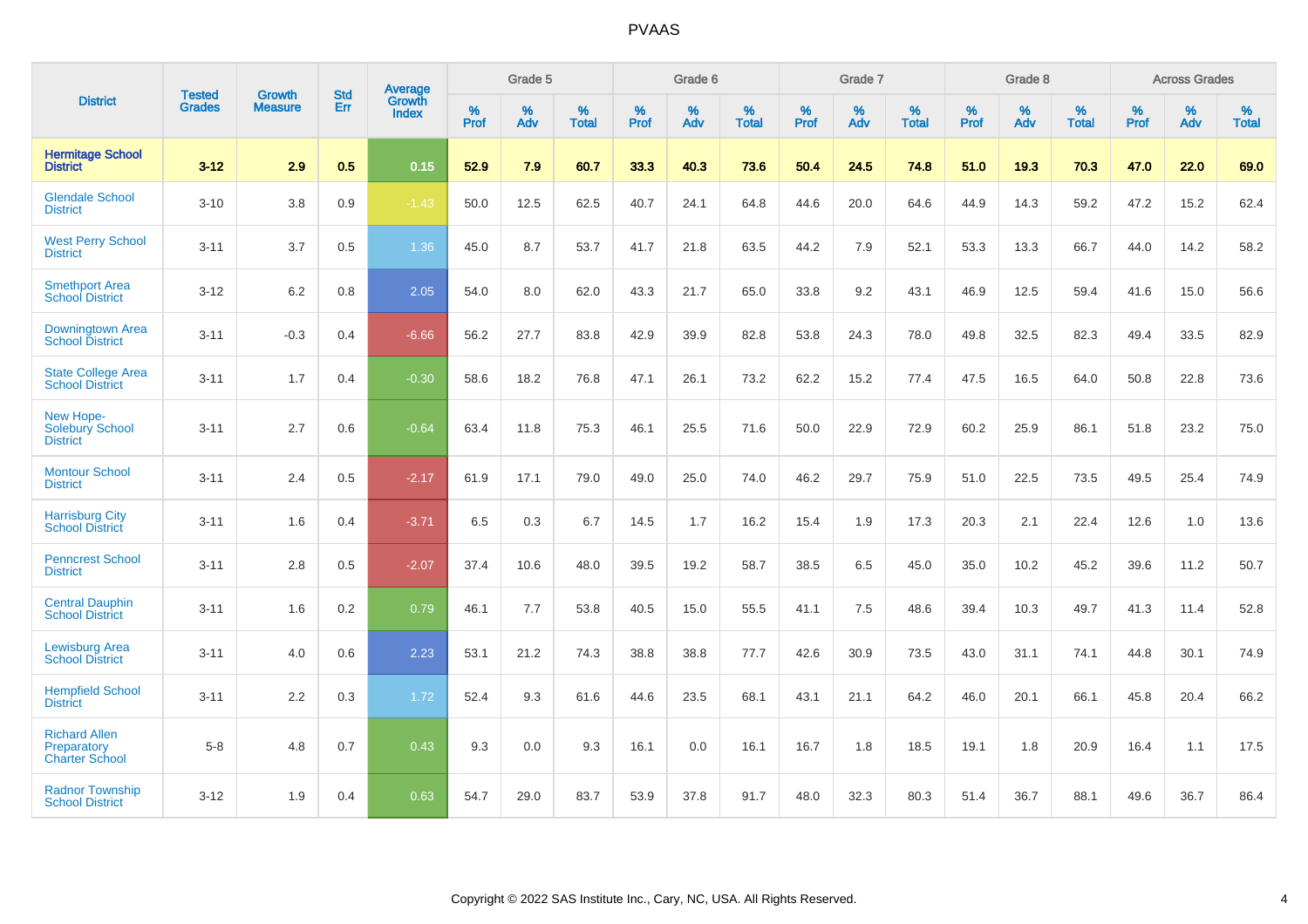|                                                                   |                                |                                 |                   | Average                |                  | Grade 5  |                   |                  | Grade 6  |                   |                  | Grade 7  |                   |           | Grade 8  |                   |                  | <b>Across Grades</b> |                   |
|-------------------------------------------------------------------|--------------------------------|---------------------------------|-------------------|------------------------|------------------|----------|-------------------|------------------|----------|-------------------|------------------|----------|-------------------|-----------|----------|-------------------|------------------|----------------------|-------------------|
| <b>District</b>                                                   | <b>Tested</b><br><b>Grades</b> | <b>Growth</b><br><b>Measure</b> | <b>Std</b><br>Err | Growth<br><b>Index</b> | %<br><b>Prof</b> | %<br>Adv | %<br><b>Total</b> | %<br><b>Prof</b> | %<br>Adv | %<br><b>Total</b> | %<br><b>Prof</b> | %<br>Adv | %<br><b>Total</b> | %<br>Prof | %<br>Adv | %<br><b>Total</b> | %<br><b>Prof</b> | %<br>Adv             | %<br><b>Total</b> |
| <b>Hermitage School</b><br><b>District</b>                        | $3 - 12$                       | 2.9                             | 0.5               | 0.15                   | 52.9             | 7.9      | 60.7              | 33.3             | 40.3     | 73.6              | 50.4             | 24.5     | 74.8              | 51.0      | 19.3     | 70.3              | 47.0             | 22.0                 | 69.0              |
| <b>Unionville-Chadds</b><br><b>Ford School</b><br><b>District</b> | $3 - 11$                       | 0.8                             | 0.4               | $-2.11$                | 61.2             | 24.6     | 85.8              | 48.8             | 36.0     | 84.8              | 54.4             | 26.8     | 81.2              | 45.3      | 38.9     | 84.2              | 48.0             | 37.1                 | 85.2              |
| <b>Universal Alcorn</b><br><b>Charter School</b>                  | $3-8$                          | 6.0                             | 0.9               | 1.47                   | 32.1             | 9.4      | 41.5              | 34.0             | 6.0      | 40.0              | 37.5             | 3.6      | 41.1              | 28.2      | 0.0      | 28.2              | 29.2             | 4.4                  | 33.6              |
| <b>Penns Valley Area</b><br><b>School District</b>                | $3 - 12$                       | 2.5                             | 0.6               | $-1.18$                | 56.1             | 8.2      | 64.3              | 41.8             | 33.0     | 74.8              | 45.7             | 1.9      | 47.6              | 35.8      | 8.5      | 44.3              | 44.5             | 13.0                 | 57.5              |
| Southern Columbia<br><b>Area School</b><br><b>District</b>        | $3 - 11$                       | 1.6                             | 0.7               | $-4.85$                | 56.2             | 5.5      | 61.6              | 46.9             | 25.0     | 71.9              | 51.5             | 14.8     | 66.3              | 39.4      | 11.7     | 51.1              | 47.9             | 16.1                 | 64.0              |
| <b>Southern Lehigh</b><br><b>School District</b>                  | $3 - 11$                       | 0.9                             | 0.5               | $-4.48$                | 57.9             | 13.1     | 71.0              | 37.4             | 44.8     | 82.2              | 55.9             | 17.4     | 73.2              | 56.4      | 16.7     | 73.1              | 51.9             | 24.2                 | 76.1              |
| <b>Ephrata Area</b><br><b>School District</b>                     | $3 - 11$                       | $-0.2$                          | 0.4               | $-2.91$                | 50.5             | 10.3     | 60.8              | 47.6             | 12.7     | 60.4              | 40.8             | 5.2      | 46.0              | 39.2      | 7.3      | 46.5              | 45.1             | 12.6                 | 57.6              |
| <b>Moshannon Valley</b><br><b>School District</b>                 | $3 - 10$                       | 5.6                             | 0.8               | 2.17                   | 51.1             | 2.1      | 53.2              | 24.1             | 22.2     | 46.3              | 45.2             | 1.6      | 46.8              | 41.8      | 6.0      | 47.8              | 39.6             | 7.8                  | 47.4              |
| Philadelphia<br><b>Academy Charter</b><br><b>School</b>           | $3 - 11$                       | 1.9                             | 0.8               | $-1.74$                | 42.3             | 9.0      | 51.3              | 48.0             | 28.6     | 76.6              | 51.5             | 19.1     | 70.6              | 42.6      | 16.7     | 59.3              | 45.5             | 14.9                 | 60.4              |
| <b>Bangor Area</b><br><b>School District</b>                      | $3 - 12$                       | 3.3                             | 0.5               | 1.42                   | 38.6             | 14.4     | 52.9              | 45.3             | 16.7     | 62.0              | 47.3             | 9.5      | 56.8              | 43.3      | 8.0      | 51.3              | 44.8             | 13.6                 | 58.4              |
| <b>Solanco School</b><br><b>District</b>                          | $3 - 11$                       | 2.8                             | 0.4               | 2.25                   | 47.3             | 9.0      | 56.2              | 52.1             | 16.9     | 69.0              | 37.0             | 14.8     | 51.7              | 40.8      | 15.0     | 55.9              | 43.0             | 14.5                 | 57.5              |
| <b>Mifflinburg Area</b><br><b>School District</b>                 | $3 - 11$                       | 1.9                             | 0.6               | $-2.04$                | 60.8             | 8.0      | 68.8              | 47.8             | 20.7     | 68.5              | 47.1             | 5.8      | 52.9              | 53.8      | 8.6      | 62.5              | 49.7             | 13.0                 | 62.7              |
| <b>Bear Creek</b><br>Community<br><b>Charter School</b>           | $3-8$                          | 5.5                             | 0.9               | 2.26                   | 51.9             | 7.7      | 59.6              | 47.1             | 19.6     | 66.7              | 42.3             | 7.7      | 50.0              | 34.7      | 10.2     | 44.9              | 45.2             | 12.1                 | 57.4              |
| <b>Fox Chapel Area</b><br><b>School District</b>                  | $3 - 11$                       | 1.0                             | 0.4               | $-5.04$                | 54.0             | 36.5     | 90.5              | 34.8             | 51.8     | 86.6              | 50.0             | 27.0     | 77.0              | 52.9      | 31.4     | 84.3              | 42.6             | 42.9                 | 85.5              |
| Philadelphia<br><b>Performing Arts</b><br><b>Charter School</b>   | $3-9$                          | 4.0                             | 0.8               | $-1.81$                | 42.9             | 9.1      | 52.0              | 54.6             | 18.2     | 72.7              | 52.9             | 20.7     | 73.6              | 58.8      | 11.8     | 70.6              | 50.6             | 15.6                 | 66.2              |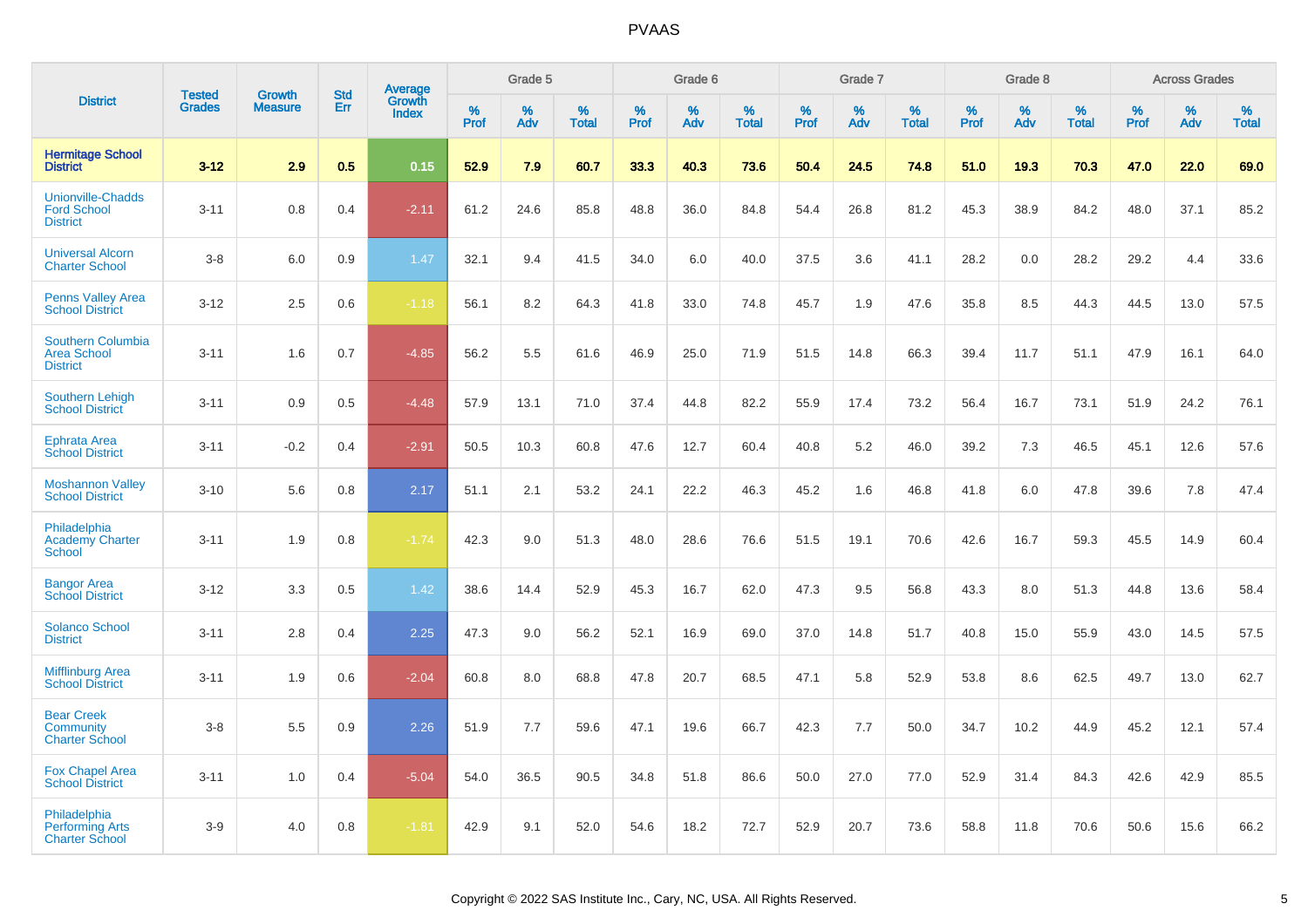|                                                      | <b>Tested</b> |                          | <b>Std</b> | Average                |              | Grade 5  |                      |                     | Grade 6     |                      |              | Grade 7     |                   |              | Grade 8     |                   |                     | <b>Across Grades</b> |                   |
|------------------------------------------------------|---------------|--------------------------|------------|------------------------|--------------|----------|----------------------|---------------------|-------------|----------------------|--------------|-------------|-------------------|--------------|-------------|-------------------|---------------------|----------------------|-------------------|
| <b>District</b>                                      | <b>Grades</b> | Growth<br><b>Measure</b> | Err        | Growth<br><b>Index</b> | $\%$<br>Prof | %<br>Adv | $\%$<br><b>Total</b> | $\%$<br><b>Prof</b> | $\%$<br>Adv | $\%$<br><b>Total</b> | $\%$<br>Prof | $\%$<br>Adv | %<br><b>Total</b> | $\%$<br>Prof | $\%$<br>Adv | %<br><b>Total</b> | $\%$<br><b>Prof</b> | $\%$<br>Adv          | %<br><b>Total</b> |
| <b>Hermitage School</b><br><b>District</b>           | $3 - 12$      | 2.9                      | 0.5        | 0.15                   | 52.9         | 7.9      | 60.7                 | 33.3                | 40.3        | 73.6                 | 50.4         | 24.5        | 74.8              | 51.0         | 19.3        | 70.3              | 47.0                | 22.0                 | 69.0              |
| <b>Universal Institute</b><br><b>Charter School</b>  | $3 - 8$       | 2.4                      | 0.7        | $-1.60$                | 20.3         | 0.0      | 20.3                 | 21.9                | 1.4         | 23.3                 | 28.6         | 0.0         | 28.6              | 35.2         | 3.4         | 38.6              | 26.8                | 1.5                  | 28.3              |
| <b>Warwick School</b><br><b>District</b>             | $3 - 11$      | 0.0                      | 0.4        | $-4.21$                | 49.6         | 5.9      | 55.6                 | 39.4                | 26.3        | 65.7                 | 46.2         | 8.0         | 54.2              | 50.3         | 9.6         | 59.9              | 45.6                | 12.6                 | 58.2              |
| <b>Central Columbia</b><br><b>School District</b>    | $3 - 12$      | 3.0                      | 0.5        | 0.57                   | 58.7         | 17.3     | 76.0                 | 32.1                | 33.6        | 65.7                 | 56.3         | 16.9        | 73.2              | 53.8         | 24.1        | 77.9              | 48.9                | 24.7                 | 73.6              |
| <b>Dubois Area</b><br><b>School District</b>         | $3 - 11$      | $-0.6$                   | 0.4        | $-4.44$                | 47.0         | 5.7      | 52.6                 | 39.4                | 17.4        | 56.8                 | 43.4         | 8.5         | 51.8              | 36.6         | 8.8         | 45.4              | 42.2                | 13.1                 | 55.3              |
| <b>Hermitage School</b><br><b>District</b>           | $3 - 12$      | 2.9                      | 0.5        | 0.15                   | 52.9         | 7.9      | 60.7                 | 33.3                | 40.3        | 73.6                 | 50.4         | 24.5        | 74.8              | 51.0         | 19.3        | 70.3              | 47.0                | 22.0                 | 69.0              |
| <b>Chester</b><br>Community<br><b>Charter School</b> | $3 - 8$       | 3.8                      | 0.6        | 1.83                   | 15.7         | 0.8      | 16.4                 | 11.9                | 1.8         | 13.8                 | 15.2         | 1.0         | 16.2              | 14.8         | 0.0         | 14.8              | 13.2                | 0.7                  | 13.9              |
| <b>Ad Prima Charter</b><br><b>School</b>             | $3 - 8$       | 2.7                      | 0.8        | $-2.46$                | 25.9         | 1.8      | 27.8                 | 34.7                | 16.3        | 51.0                 | 36.1         | 3.3         | 39.3              | 27.4         | 4.8         | 32.3              | 33.2                | 4.8                  | 38.1              |
| <b>Juniata County</b><br><b>School District</b>      | $3 - 12$      | 2.7                      | 0.5        | 1.00                   | 42.6         | 3.0      | 45.6                 | 31.9                | 6.2         | 38.1                 | 36.6         | 5.5         | 42.1              | 36.5         | 8.4         | 44.9              | 36.0                | 7.7                  | 43.7              |
| Greencastle-Antrim<br><b>School District</b>         | $3 - 11$      | 2.7                      | 0.4        | 1.86                   | 46.3         | 16.4     | 62.7                 | 41.0                | 28.2        | 69.2                 | 45.4         | 20.7        | 66.1              | 51.7         | 14.7        | 66.4              | 44.6                | 20.8                 | 65.4              |
| <b>Athens Area</b><br><b>School District</b>         | $3 - 11$      | 3.5                      | 0.6        | 0.71                   | 57.1         | 10.7     | 67.9                 | 39.6                | 18.7        | 58.2                 | 56.9         | 5.1         | 62.0              | 45.3         | 7.2         | 52.5              | 45.8                | 12.8                 | 58.6              |
| <b>Jersey Shore Area</b><br><b>School District</b>   | $3 - 11$      | 1.7                      | 0.5        | $-5.21$                | 47.6         | 8.3      | 56.0                 | 45.6                | 24.8        | 70.4                 | 46.3         | 8.0         | 54.3              | 39.6         | 7.7         | 47.2              | 45.3                | 13.4                 | 58.7              |
| <b>Penn Manor</b><br><b>School District</b>          | $3 - 11$      | 2.1                      | 0.3        | 0.82                   | 53.4         | 10.5     | 63.8                 | 46.5                | 23.0        | 69.5                 | 48.2         | 16.2        | 64.4              | 43.7         | 15.4        | 59.1              | 46.8                | 18.7                 | 65.6              |
| <b>Brockway Area</b><br><b>School District</b>       | $3 - 11$      | 4.2                      | 0.7        | 1.96                   | 61.5         | 14.1     | 75.6                 | 40.6                | 34.8        | 75.4                 | 44.4         | 9.9         | 54.3              | 50.0         | 9.7         | 59.7              | 46.6                | 17.4                 | 64.0              |
| <b>Warrior Run</b><br><b>School District</b>         | $3 - 11$      | 2.6                      | 0.6        | $-2.96$                | 48.0         | 6.5      | 54.6                 | 42.2                | 19.3        | 61.5                 | 46.3         | 15.7        | 62.0              | 42.2         | 10.0        | 52.2              | 43.0                | 12.6                 | 55.6              |
| <b>Richland School</b><br><b>District</b>            | $3 - 11$      | 3.6                      | 0.6        | $-0.07$                | 51.5         | 18.4     | 69.9                 | 54.7                | 20.0        | 74.7                 | 51.6         | 14.1        | 65.6              | 53.8         | 15.1        | 68.9              | 51.0                | 18.8                 | 69.8              |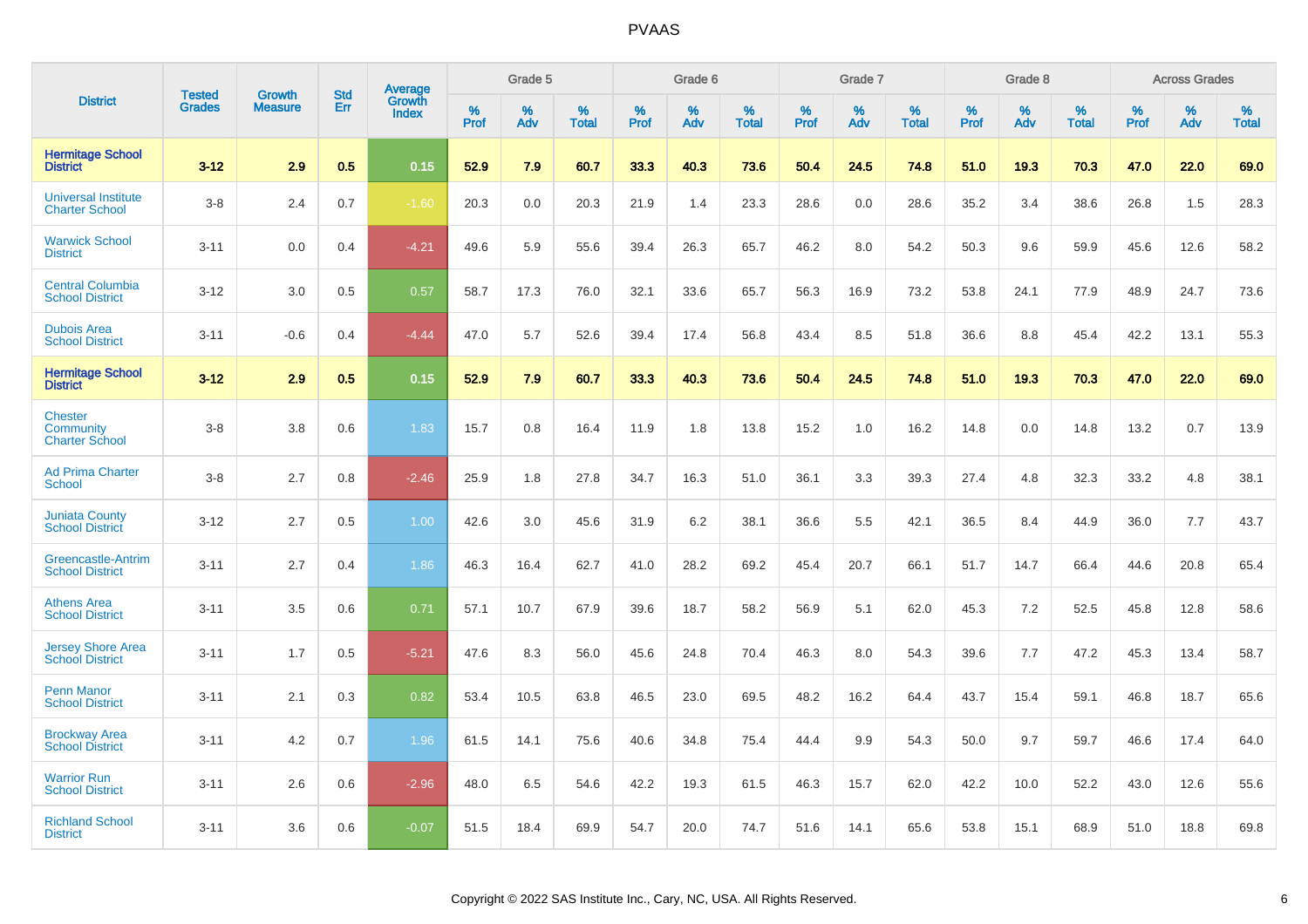|                                                  |                                |                                 | <b>Std</b> | <b>Average</b>         |           | Grade 5  |                   |           | Grade 6  |                   |           | Grade 7  |                   |           | Grade 8  |                   |           | <b>Across Grades</b> |                   |
|--------------------------------------------------|--------------------------------|---------------------------------|------------|------------------------|-----------|----------|-------------------|-----------|----------|-------------------|-----------|----------|-------------------|-----------|----------|-------------------|-----------|----------------------|-------------------|
| <b>District</b>                                  | <b>Tested</b><br><b>Grades</b> | <b>Growth</b><br><b>Measure</b> | Err        | Growth<br><b>Index</b> | %<br>Prof | %<br>Adv | %<br><b>Total</b> | %<br>Prof | %<br>Adv | %<br><b>Total</b> | %<br>Prof | %<br>Adv | %<br><b>Total</b> | %<br>Prof | %<br>Adv | %<br><b>Total</b> | %<br>Prof | %<br>Adv             | %<br><b>Total</b> |
| <b>Hermitage School</b><br><b>District</b>       | $3 - 12$                       | 2.9                             | 0.5        | 0.15                   | 52.9      | 7.9      | 60.7              | 33.3      | 40.3     | 73.6              | 50.4      | 24.5     | 74.8              | 51.0      | 19.3     | 70.3              | 47.0      | 22.0                 | 69.0              |
| <b>Sayre Area School</b><br><b>District</b>      | $3 - 11$                       | 4.2                             | 0.8        | $-2.23$                | 32.8      | 4.9      | 37.7              | 51.8      | 19.8     | 71.6              | 47.6      | 8.3      | 56.0              | 39.0      | 4.9      | 43.9              | 44.6      | 10.7                 | 55.4              |
| <b>Derry Township</b><br><b>School District</b>  | $3 - 10$                       | $-1.3$                          | 1.3        | $-4.40$                | 57.1      | 20.9     | 78.0              | 38.2      | 44.1     | 82.4              | 66.7      | 20.8     | 87.5              | 46.7      | 53.3     | 100.0             | 49.1      | 29.0                 | 78.2              |
| Huntingdon Area<br>School District               | $3 - 11$                       | 1.8                             | 0.6        | $-3.99$                | 41.6      | 3.5      | 45.1              | 33.0      | 11.9     | 44.9              | 34.5      | 7.9      | 42.4              | 34.9      | 7.1      | 42.1              | 37.2      | 10.0                 | 47.2              |
| <b>Gettysburg Area</b><br><b>School District</b> | $3 - 11$                       | 2.5                             | 0.4        | 1.99                   | 52.6      | 9.8      | 62.3              | 42.6      | 22.5     | 65.1              | 48.1      | 11.6     | 59.7              | 44.9      | 10.3     | 55.1              | 45.0      | 16.0                 | 61.0              |
| <b>Carlisle Area</b><br><b>School District</b>   | $3 - 11$                       | 1.8                             | 0.4        | $-1.81$                | 40.6      | 13.9     | 54.4              | 38.1      | 20.2     | 58.2              | 42.0      | 13.0     | 55.0              | 42.1      | 10.7     | 52.8              | 40.4      | 15.3                 | 55.7              |
| <b>Wayne Highlands</b><br><b>School District</b> | $3 - 11$                       | 2.9                             | 0.5        | 1.22                   | 54.3      | 11.4     | 65.7              | 49.3      | 20.3     | 69.6              | 46.4      | 19.6     | 66.1              | 49.7      | 14.1     | 63.8              | 47.2      | 17.9                 | 65.1              |
| <b>Milton Area School</b><br><b>District</b>     | $3 - 11$                       | 3.2                             | 0.6        | 0.69                   | 51.7      | 5.8      | 57.5              | 40.3      | 12.4     | 52.7              | 48.9      | 13.3     | 62.2              | 40.9      | 16.5     | 57.5              | 42.3      | 13.0                 | 55.3              |
| <b>Northern Tioga</b><br><b>School District</b>  | $3 - 12$                       | 3.0                             | 0.5        | 1.88                   | 45.2      | 2.6      | 47.7              | 48.2      | 9.8      | 58.0              | 41.7      | 7.0      | 48.7              | 51.2      | 8.4      | 59.5              | 44.8      | 9.6                  | 54.4              |
| <b>Greenwood School</b><br><b>District</b>       | $3 - 11$                       | 4.5                             | 0.8        | $-0.83$                | 51.5      | 3.0      | 54.6              | 45.3      | 28.3     | 73.6              | 43.6      | 9.1      | 52.7              | 51.8      | 31.5     | 83.3              | 47.9      | 19.4                 | 67.3              |
| John B. Stetson<br><b>Charter School</b>         | $5 - 8$                        | 3.5                             | 0.6        | 1.73                   | 4.5       | 0.0      | 4.5               | 6.4       | 0.0      | 6.4               | 10.2      | 0.0      | 10.2              | 10.5      | 1.6      | 12.1              | 8.5       | 0.5                  | 8.9               |
| <b>Beaver Area</b><br><b>School District</b>     | $3 - 10$                       | $-1.0$                          | 0.6        | $-4.92$                | 56.2      | 21.5     | 77.7              | 40.0      | 48.3     | 88.3              | 65.5      | 12.9     | 78.4              | 53.6      | 16.1     | 69.6              | 50.4      | 29.6                 | 79.9              |
| <b>Upper Dublin</b><br><b>School District</b>    | $3 - 12$                       | 2.0                             | 0.4        | $-0.38$                | 62.0      | 16.3     | 78.3              | 45.4      | 34.4     | 79.8              | 59.5      | 20.0     | 79.5              | 55.3      | 21.9     | 77.2              | 51.4      | 27.8                 | 79.3              |
| <b>Red Lion Area</b><br><b>School District</b>   | $3 - 11$                       | 0.6                             | 0.4        | $-3.42$                | 46.1      | 2.7      | 48.8              | 38.1      | 15.8     | 54.0              | 41.4      | 10.4     | 51.9              | 38.8      | 7.5      | 46.3              | 40.6      | 9.4                  | 50.0              |
| <b>Twin Valley School</b><br><b>District</b>     | $3 - 12$                       | 2.3                             | 0.5        | $-1.85$                | 50.9      | 8.9      | 59.8              | 41.4      | 26.0     | 67.3              | 39.6      | 19.3     | 58.9              | 54.2      | 16.1     | 70.2              | 45.6      | 20.6                 | 66.2              |
| <b>Midd-West School</b><br><b>District</b>       | $3 - 11$                       | 1.2                             | 0.6        | $-2.83$                | 52.2      | 3.0      | 55.2              | 42.5      | 9.7      | 52.2              | 51.0      | 5.1      | 56.1              | 48.8      | 8.0      | 56.8              | 46.3      | 8.6                  | 55.0              |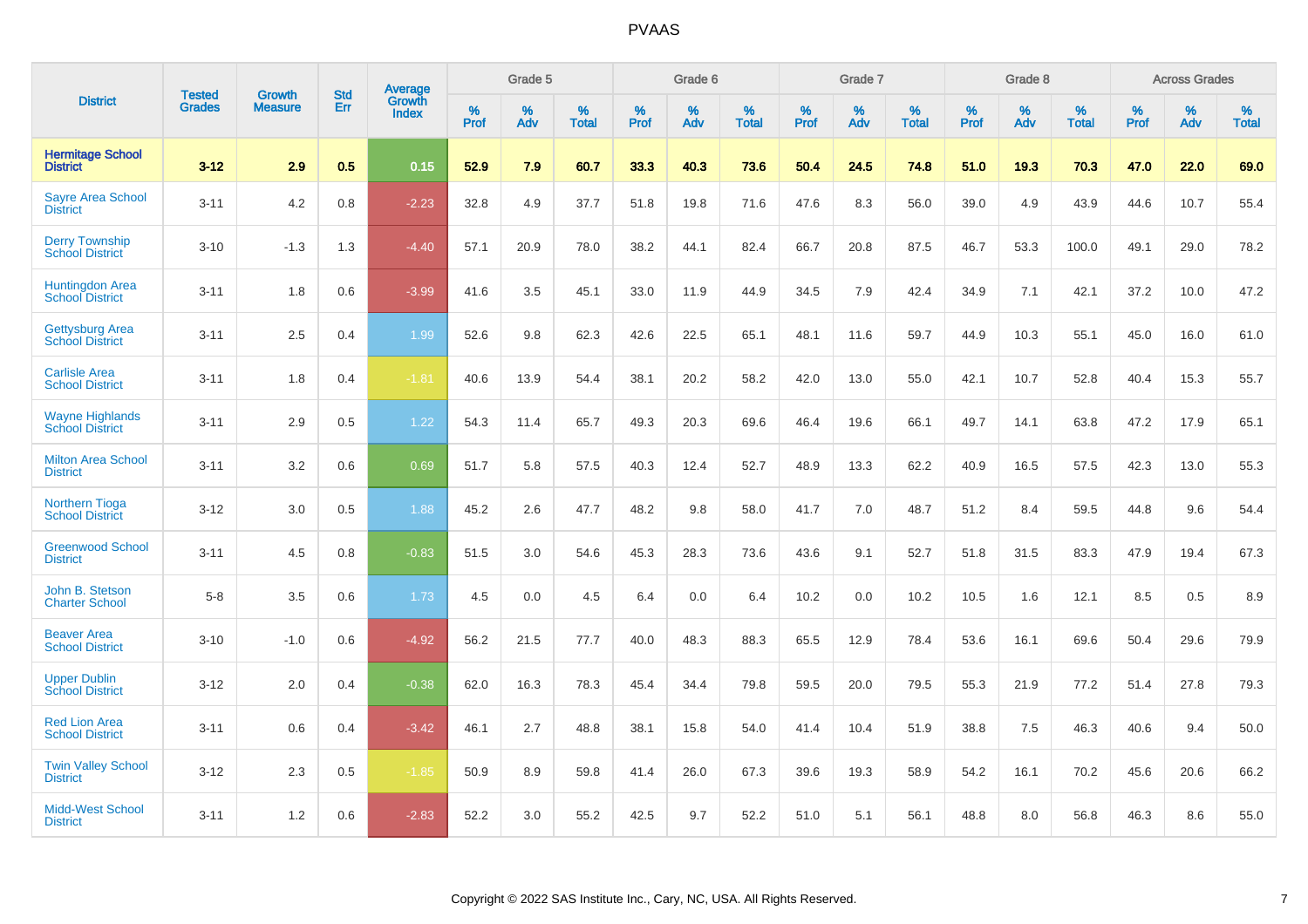|                                                                 |                                |                                 | <b>Std</b> |                                          |              | Grade 5  |                      |              | Grade 6  |                      |              | Grade 7  |                      |              | Grade 8  |                      |              | <b>Across Grades</b> |                      |
|-----------------------------------------------------------------|--------------------------------|---------------------------------|------------|------------------------------------------|--------------|----------|----------------------|--------------|----------|----------------------|--------------|----------|----------------------|--------------|----------|----------------------|--------------|----------------------|----------------------|
| <b>District</b>                                                 | <b>Tested</b><br><b>Grades</b> | <b>Growth</b><br><b>Measure</b> | Err        | <b>Average</b><br>Growth<br><b>Index</b> | $\%$<br>Prof | %<br>Adv | $\%$<br><b>Total</b> | $\%$<br>Prof | %<br>Adv | $\%$<br><b>Total</b> | $\%$<br>Prof | %<br>Adv | $\%$<br><b>Total</b> | $\%$<br>Prof | %<br>Adv | $\%$<br><b>Total</b> | $\%$<br>Prof | %<br>Adv             | $\%$<br><b>Total</b> |
| <b>Hermitage School</b><br><b>District</b>                      | $3 - 12$                       | 2.9                             | 0.5        | 0.15                                     | 52.9         | 7.9      | 60.7                 | 33.3         | 40.3     | 73.6                 | 50.4         | 24.5     | 74.8                 | 51.0         | 19.3     | 70.3                 | 47.0         | 22.0                 | 69.0                 |
| <b>Upper Perkiomen</b><br><b>School District</b>                | $3 - 11$                       | 0.7                             | 0.4        | $-1.43$                                  | 50.2         | 3.0      | 53.2                 | 45.7         | 12.0     | 57.7                 | 48.7         | 11.5     | 60.2                 | 46.0         | 12.4     | 58.4                 | 45.9         | 9.5                  | 55.3                 |
| <b>Butler Area School</b><br><b>District</b>                    | $3 - 11$                       | 0.3                             | 0.3        | $-4.92$                                  | 49.8         | 12.2     | 61.9                 | 43.8         | 18.2     | 62.0                 | 44.4         | 9.3      | 53.8                 | 47.9         | 8.0      | 55.9                 | 46.0         | 14.0                 | 60.0                 |
| <b>West Allegheny</b><br><b>School District</b>                 | $3 - 12$                       | 0.3                             | 0.4        | $-4.74$                                  | 60.9         | 19.8     | 80.6                 | 44.4         | 28.3     | 72.6                 | 56.6         | 17.0     | 73.6                 | 50.7         | 12.1     | 62.8                 | 50.7         | 26.1                 | 76.8                 |
| <b>Bucks County</b><br><b>Montessori Charter</b><br>School      | $3-6$                          | 10.3                            | 1.9        | 3.15                                     | 64.5         | 19.4     | 83.9                 | 35.7         | 57.1     | 92.9                 |              |          |                      |              |          |                      | 51.1         | 35.1                 | 86.2                 |
| <b>Wyalusing Area</b><br><b>School District</b>                 | $3 - 12$                       | 1.0                             | 0.7        | $-4.53$                                  | 36.1         | 2.4      | 38.6                 | 43.1         | 13.7     | 56.9                 | 43.5         | 12.0     | 55.4                 | 36.8         | 3.8      | 40.6                 | 39.8         | 9.9                  | 49.6                 |
| <b>Millville Area</b><br><b>School District</b>                 | $3 - 12$                       | 5.0                             | 1.0        | 0.14                                     | 63.8         | 2.1      | 66.0                 | 43.4         | 22.6     | 66.0                 | 44.4         | 13.3     | 57.8                 | 52.6         | 10.5     | 63.2                 | 50.2         | 13.2                 | 63.4                 |
| <b>Delaware Valley</b><br><b>School District</b>                | $3 - 11$                       | 1.2                             | 0.4        | $-1.72$                                  | 55.0         | 9.2      | 64.3                 | 46.5         | 15.6     | 62.1                 | 50.6         | 14.8     | 65.4                 | 44.7         | 16.5     | 61.2                 | 48.8         | 17.1                 | 65.9                 |
| <b>Belmont Charter</b><br><b>School</b>                         | $3 - 10$                       | 2.8                             | 0.9        | $-2.19$                                  | 10.2         | 0.0      | 10.2                 | 25.5         | 2.0      | 27.4                 | 22.9         | 0.0      | 22.9                 | 28.0         | 0.0      | 28.0                 | 18.0         | 1.9                  | 19.9                 |
| <b>Otto-Eldred School</b><br><b>District</b>                    | $3 - 11$                       | 5.1                             | 1.0        | 1.12                                     | 57.1         | 9.5      | 66.7                 | 47.5         | 15.0     | 62.5                 | 42.2         | 11.1     | 53.3                 | 35.4         | 12.5     | 47.9                 | 43.8         | 11.1                 | 54.9                 |
| <b>Towanda Area</b><br><b>School District</b>                   | $3 - 11$                       | 0.7                             | 0.6        | $-2.19$                                  | 40.8         | 6.7      | 47.5                 | 36.4         | 19.6     | 56.1                 | 37.3         | 5.9      | 43.2                 | 40.5         | 7.8      | 48.3                 | 36.0         | 10.8                 | 46.7                 |
| <b>Pennsbury School</b><br><b>District</b>                      | $3 - 11$                       | 0.6                             | 0.3        | $-2.67$                                  | 56.7         | 12.6     | 69.3                 | 48.5         | 21.9     | 70.3                 | 52.0         | 14.7     | 66.7                 | 49.3         | 18.0     | 67.3                 | 49.0         | 20.2                 | 69.1                 |
| <b>Southern York</b><br><b>County School</b><br><b>District</b> | $3 - 11$                       | $-0.7$                          | 0.5        | $-5.06$                                  | 44.0         | 5.1      | 49.0                 | 50.6         | 24.4     | 75.0                 | 42.2         | 9.2      | 51.5                 | 49.2         | 8.5      | 57.7                 | 44.9         | 13.5                 | 58.4                 |
| <b>Mercer Area</b><br><b>School District</b>                    | $3 - 11$                       | 1.5                             | 0.8        | $-2.57$                                  | 56.9         | 1.7      | 58.6                 | 31.3         | 35.8     | 67.2                 | 46.8         | 14.3     | 61.0                 | 61.3         | 8.0      | 69.3                 | 46.7         | 16.6                 | 63.3                 |
| <b>Hollidaysburg Area</b><br><b>School District</b>             | $3 - 11$                       | 1.1                             | 0.4        | $-5.69$                                  | 54.2         | 10.2     | 64.4                 | 40.4         | 26.5     | 67.0                 | 47.0         | 17.2     | 64.2                 | 45.4         | 11.8     | 57.2                 | 45.9         | 17.3                 | 63.2                 |
| <b>Penn-Delco School</b><br><b>District</b>                     | $3 - 11$                       | 1.3                             | 0.4        | $-2.22$                                  | 51.9         | 12.9     | 64.7                 | 40.8         | 17.9     | 58.7                 | 48.7         | 16.8     | 65.4                 | 45.6         | 6.2      | 51.8                 | 46.1         | 12.9                 | 59.0                 |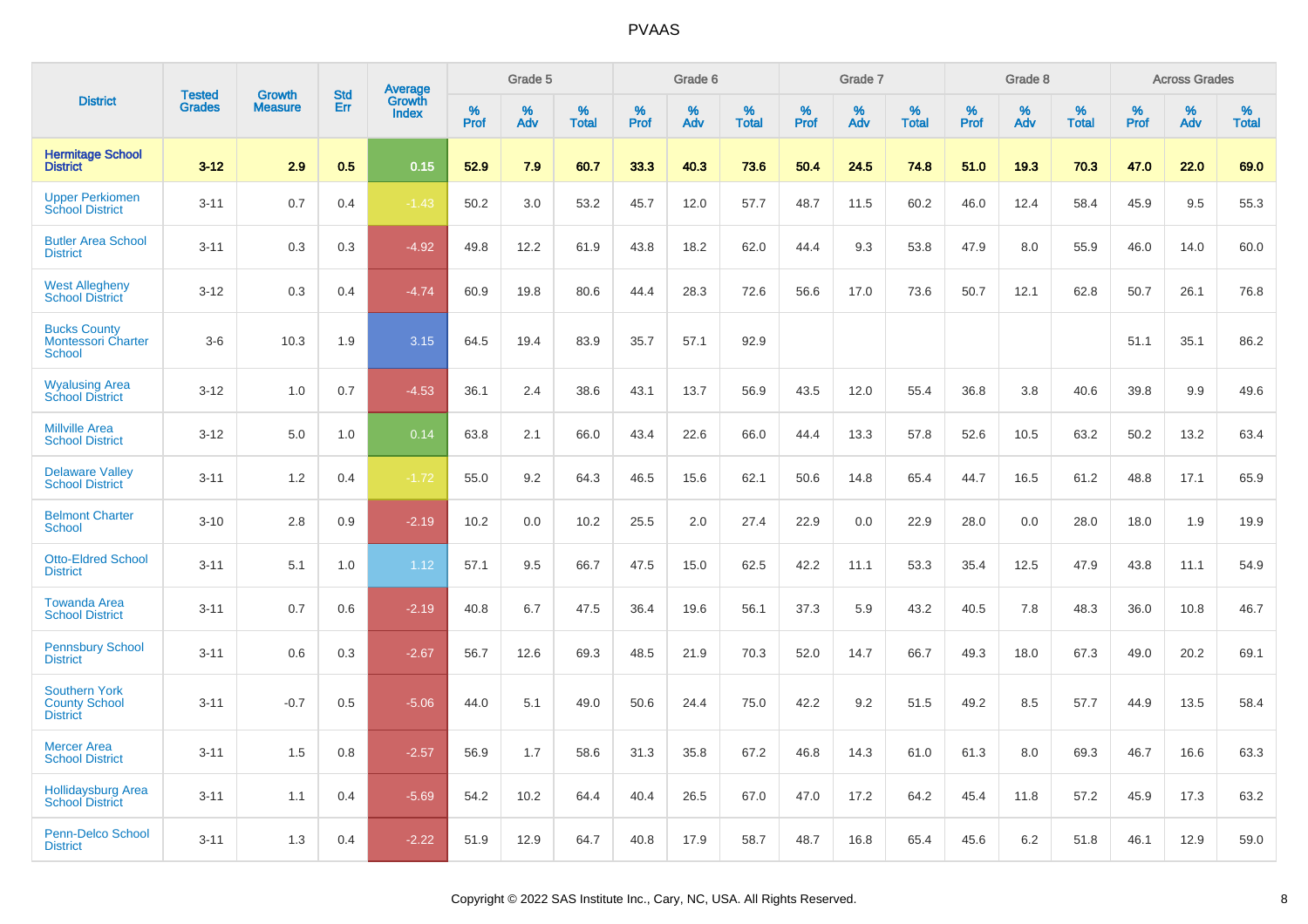|                                                             |                                |                                 | <b>Std</b> | Average                |           | Grade 5  |                   |           | Grade 6  |                   |           | Grade 7  |                   |           | Grade 8  |                   |           | <b>Across Grades</b> |                   |
|-------------------------------------------------------------|--------------------------------|---------------------------------|------------|------------------------|-----------|----------|-------------------|-----------|----------|-------------------|-----------|----------|-------------------|-----------|----------|-------------------|-----------|----------------------|-------------------|
| <b>District</b>                                             | <b>Tested</b><br><b>Grades</b> | <b>Growth</b><br><b>Measure</b> | Err        | Growth<br><b>Index</b> | %<br>Prof | %<br>Adv | %<br><b>Total</b> | %<br>Prof | %<br>Adv | %<br><b>Total</b> | %<br>Prof | %<br>Adv | %<br><b>Total</b> | %<br>Prof | %<br>Adv | %<br><b>Total</b> | %<br>Prof | %<br>Adv             | %<br><b>Total</b> |
| <b>Hermitage School</b><br><b>District</b>                  | $3 - 12$                       | 2.9                             | 0.5        | 0.15                   | 52.9      | 7.9      | 60.7              | 33.3      | 40.3     | 73.6              | 50.4      | 24.5     | 74.8              | 51.0      | 19.3     | 70.3              | 47.0      | 22.0                 | 69.0              |
| <b>Universal Vare</b><br><b>Charter School</b>              | $6 - 8$                        | 6.8                             | 1.3        | 2.67                   |           |          |                   | 11.8      | 17.6     | 29.4              | 16.7      | 0.0      | 16.7              | 28.6      | 1.6      | 30.2              | 22.7      | 3.6                  | 26.4              |
| <b>Universal Daroff</b><br><b>Charter School</b>            | $3-8$                          | 4.3                             | 0.8        | 1.13                   | 14.5      | 0.0      | 14.5              | 20.4      | 1.8      | 22.2              | 12.5      | 2.1      | 14.6              | 21.8      | 0.0      | 21.8              | 15.2      | 1.3                  | 16.5              |
| <b>Kennett</b><br>Consolidated<br><b>School District</b>    | $3 - 11$                       | 1.3                             | 0.4        | $-1.36$                | 47.8      | 15.1     | 62.9              | 35.8      | 24.1     | 59.9              | 44.2      | 15.1     | 59.4              | 45.0      | 5.7      | 50.7              | 40.9      | 17.5                 | 58.4              |
| <b>Cambria Heights</b><br><b>School District</b>            | $3 - 10$                       | 1.6                             | 0.6        | $-2.34$                | 62.9      | 5.6      | 68.5              | 42.6      | 24.8     | 67.3              | 51.0      | 5.2      | 56.2              | 48.2      | 13.4     | 61.6              | 49.1      | 11.7                 | 60.8              |
| Elizabethtown<br><b>Area School</b><br><b>District</b>      | $3 - 12$                       | $-0.8$                          | 0.4        | $-6.77$                | 51.7      | 12.8     | 64.5              | 38.8      | 26.9     | 65.8              | 46.4      | 4.7      | 51.2              | 44.1      | 10.0     | 54.2              | 44.6      | 17.9                 | 62.5              |
| <b>Reading School</b><br><b>District</b>                    | $3 - 11$                       | 1.5                             | 0.4        | $-2.28$                | 14.9      | 0.5      | 15.4              | 15.2      | 2.2      | 17.4              | 16.6      | 1.3      | 17.9              | 16.7      | 0.4      | 17.0              | 16.0      | 1.2                  | 17.2              |
| <b>Moon Area School</b><br><b>District</b>                  | $3 - 11$                       | $-0.1$                          | 0.4        | $-6.46$                | 57.7      | 16.7     | 74.4              | 49.6      | 19.3     | 68.9              | 51.6      | 10.8     | 62.4              | 52.0      | 17.4     | 69.4              | 51.5      | 19.8                 | 71.3              |
| <b>Discovery Charter</b><br>School                          | $3 - 8$                        | 4.6                             | 0.9        | 0.34                   | 36.4      | 2.3      | 38.6              | 27.3      | 9.1      | 36.4              | 35.6      | 3.4      | 39.0              | 45.7      | 5.7      | 51.4              | 29.8      | 3.4                  | 33.2              |
| <b>Franklin Regional</b><br><b>School District</b>          | $3 - 11$                       | 1.8                             | 0.4        | $-0.30$                | 51.5      | 28.2     | 79.7              | 36.5      | 42.3     | 78.8              | 55.2      | 18.9     | 74.1              | 46.1      | 16.8     | 62.8              | 47.8      | 29.9                 | 77.6              |
| <b>Quaker Valley</b><br><b>School District</b>              | $3 - 11$                       | 2.7                             | 0.6        | 1.67                   | 56.0      | 24.1     | 80.1              | 33.6      | 45.4     | 79.0              | 53.5      | 25.7     | 79.2              | 57.6      | 23.5     | 81.1              | 47.9      | 33.9                 | 81.8              |
| <b>Keystone Central</b><br><b>School District</b>           | $3 - 11$                       | 1.9                             | 0.4        | 0.62                   | 36.0      | 3.6      | 39.7              | 38.1      | 13.8     | 52.0              | 33.4      | 4.4      | 37.8              | 37.3      | 3.6      | 40.9              | 36.9      | 7.7                  | 44.6              |
| Lake-Lehman<br><b>School District</b>                       | $3 - 11$                       | 2.0                             | 0.6        | $-1.92$                | 46.8      | 4.5      | 51.4              | 42.9      | 10.5     | 53.3              | 53.0      | 9.6      | 62.6              | 52.2      | 8.7      | 60.9              | 48.7      | 10.4                 | 59.1              |
| <b>Danville Area</b><br><b>School District</b>              | $3 - 11$                       | 2.1                             | 0.5        | $-1.17$                | 56.7      | 16.6     | 73.2              | 41.0      | 27.1     | 68.1              | 52.9      | 20.3     | 73.2              | 43.3      | 21.7     | 65.0              | 46.6      | 21.7                 | 68.3              |
| <b>Esperanza</b><br><b>Academy Charter</b><br><b>School</b> | $4 - 11$                       | 1.2                             | 0.5        | $-2.91$                |           |          |                   | 17.4      | 0.5      | 17.9              | 22.3      | 1.4      | 23.6              | 18.9      | 0.5      | 19.4              | 19.0      | 0.9                  | 19.9              |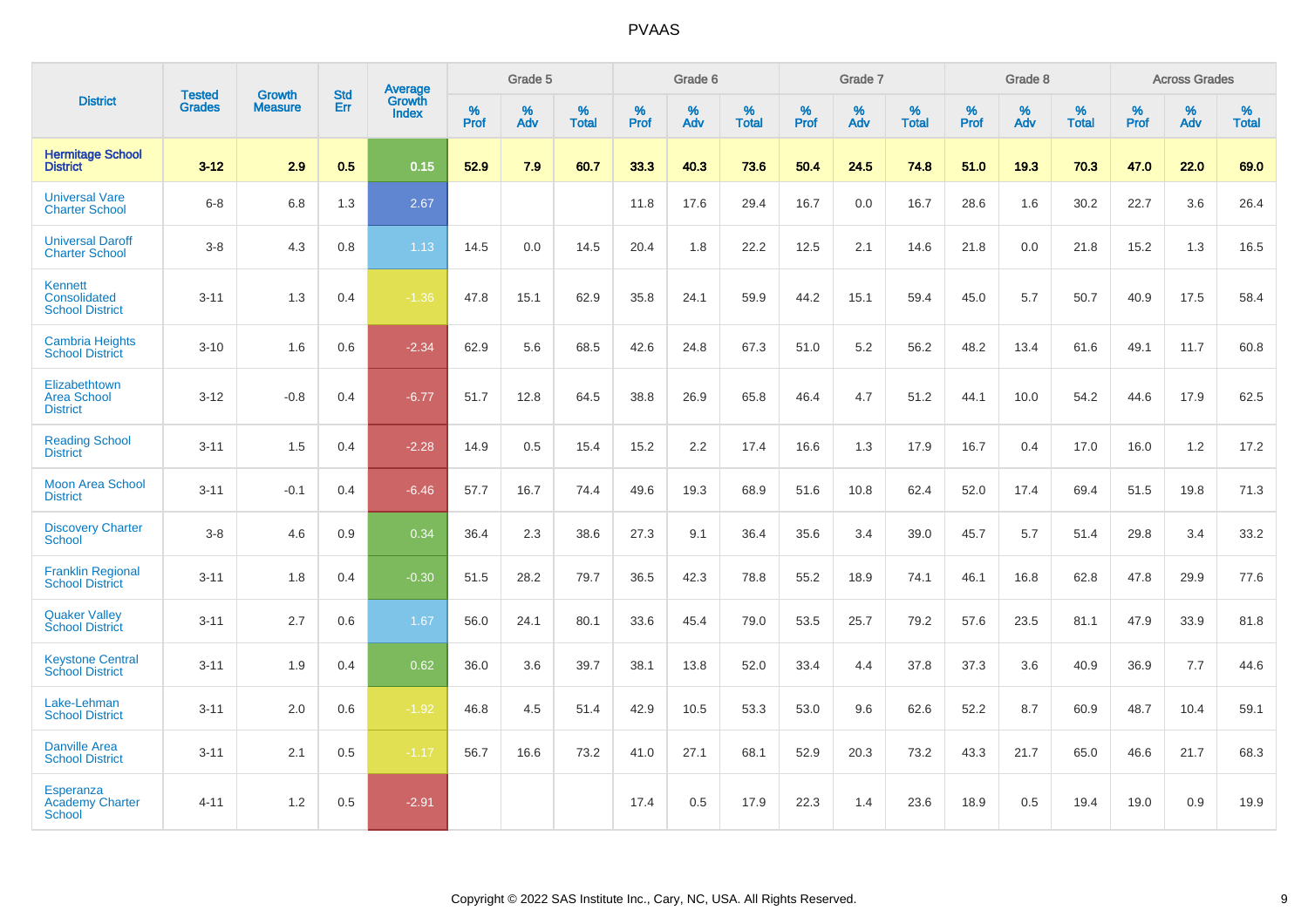|                                                                   | <b>Tested</b> |                                 | <b>Std</b> |                                          |                     | Grade 5  |                   |              | Grade 6  |                   |              | Grade 7  |                   |              | Grade 8  |                   |              | <b>Across Grades</b> |                   |
|-------------------------------------------------------------------|---------------|---------------------------------|------------|------------------------------------------|---------------------|----------|-------------------|--------------|----------|-------------------|--------------|----------|-------------------|--------------|----------|-------------------|--------------|----------------------|-------------------|
| <b>District</b>                                                   | <b>Grades</b> | <b>Growth</b><br><b>Measure</b> | Err        | <b>Average</b><br>Growth<br><b>Index</b> | $\%$<br><b>Prof</b> | %<br>Adv | %<br><b>Total</b> | $\%$<br>Prof | %<br>Adv | %<br><b>Total</b> | $\%$<br>Prof | %<br>Adv | %<br><b>Total</b> | $\%$<br>Prof | %<br>Adv | %<br><b>Total</b> | $\%$<br>Prof | %<br>Adv             | %<br><b>Total</b> |
| <b>Hermitage School</b><br><b>District</b>                        | $3 - 12$      | 2.9                             | 0.5        | 0.15                                     | 52.9                | 7.9      | 60.7              | 33.3         | 40.3     | 73.6              | 50.4         | 24.5     | 74.8              | 51.0         | 19.3     | 70.3              | 47.0         | 22.0                 | 69.0              |
| <b>Oxford Area</b><br><b>School District</b>                      | $3 - 11$      | $-1.2$                          | 0.4        | $-9.53$                                  | 43.9                | 6.1      | 50.0              | 41.5         | 17.6     | 59.0              | 44.6         | 7.0      | 51.6              | 30.2         | 3.9      | 34.2              | 39.6         | 10.3                 | 49.9              |
| <b>Wattsburg Area</b><br><b>School District</b>                   | $3 - 11$      | 3.0                             | 0.6        | 0.15                                     | 48.9                | 9.1      | 58.0              | 52.1         | 18.1     | 70.2              | 46.2         | 13.2     | 59.3              | 60.8         | 5.9      | 66.7              | 48.4         | 12.4                 | 60.8              |
| <b>Williamsport Area</b><br><b>School District</b>                | $3 - 11$      | $-1.3$                          | 0.4        | $-6.70$                                  | 46.8                | 4.8      | 51.6              | 43.8         | 8.8      | 52.5              | 34.6         | 4.8      | 39.4              | 26.0         | 5.8      | 31.8              | 37.7         | 8.5                  | 46.2              |
| Mt Lebanon<br><b>School District</b>                              | $3 - 11$      | 0.4                             | 0.4        | $-1.43$                                  | 60.1                | 27.2     | 87.2              | 39.7         | 50.2     | 89.8              | 46.8         | 35.3     | 82.2              | 52.4         | 35.7     | 88.1              | 48.2         | 38.9                 | 87.0              |
| <b>Somerset Area</b><br><b>School District</b>                    | $3 - 11$      | 0.7                             | 0.6        | $-3.09$                                  | 48.3                | 5.8      | 54.2              | 42.4         | 28.8     | 71.2              | 46.7         | 17.5     | 64.2              | 52.5         | 12.8     | 65.2              | 45.3         | 16.7                 | 62.0              |
| <b>Hanover Public</b><br><b>School District</b>                   | $3 - 11$      | 1.6                             | 0.6        | $-3.85$                                  | 40.6                | 3.0      | 43.6              | 42.4         | 9.4      | 51.8              | 45.4         | 6.2      | 51.5              | 38.7         | 7.3      | 46.0              | 42.0         | 12.7                 | 54.7              |
| <b>Keystone School</b><br><b>District</b>                         | $3 - 11$      | 0.8                             | 0.8        | $-2.41$                                  | 49.2                | 26.9     | 76.1              | 50.0         | 17.3     | 67.3              | 50.0         | 16.2     | 66.2              | 46.8         | 9.7      | 56.4              | 46.5         | 21.0                 | 67.5              |
| <b>Oil City Area</b><br><b>School District</b>                    | $3 - 11$      | 2.6                             | 0.6        | 0.83                                     | 47.2                | 2.8      | 50.0              | 41.1         | 9.7      | 50.8              | 32.8         | 4.7      | 37.5              | 42.0         | 7.6      | 49.6              | 39.2         | 7.8                  | 47.0              |
| <b>Avella Area School</b><br><b>District</b>                      | $3 - 12$      | 2.7                             | 1.1        | $-3.10$                                  | 42.5                | 2.5      | 45.0              | 42.4         | 18.2     | 60.6              | 60.0         | 5.7      | 65.7              | 63.0         | 18.5     | 81.5              | 46.7         | 12.6                 | 59.3              |
| <b>Colonial School</b><br><b>District</b>                         | $3 - 11$      | 0.7                             | 0.4        | $-2.40$                                  | 55.2                | 20.3     | 75.4              | 43.0         | 38.9     | 81.8              | 49.7         | 19.2     | 68.9              | 52.2         | 17.0     | 69.2              | 47.2         | 26.2                 | 73.5              |
| Pennsylvania<br><b>Distance Learning</b><br><b>Charter School</b> | $3 - 12$      | 0.0                             | 0.7        | $-3.71$                                  | 30.3                | 0.0      | 30.3              | 16.2         | 4.0      | 20.3              | 25.6         | 1.2      | 26.7              | 33.3         | 2.3      | 35.6              | 25.8         | 3.0                  | 28.8              |
| <b>Universal</b><br><b>Creighton Charter</b><br>School            | $3-8$         | $-0.0$                          | 0.7        | $-3.71$                                  | 31.0                | 2.4      | 33.3              | 25.6         | 2.3      | 27.9              | 15.4         | 4.6      | 20.0              | 34.9         | 5.8      | 40.7              | 28.8         | 4.7                  | 33.5              |
| <b>Freire Charter</b><br><b>School</b>                            | $5 - 11$      | 1.6                             | 0.7        | $-0.46$                                  | 17.5                | 0.0      | 17.5              | 31.4         | 1.4      | 32.9              | 28.3         | 2.0      | 30.3              | 33.6         | 3.7      | 37.4              | 27.6         | 1.9                  | 29.5              |
| <b>Tussey Mountain</b><br><b>School District</b>                  | $3 - 12$      | 1.8                             | 0.8        | $-0.68$                                  | 44.8                | 3.4      | 48.3              | 46.3         | 8.5      | 54.9              | 45.2         | 0.0      | 45.2              | 47.2         | 2.8      | 50.0              | 40.7         | 6.3                  | 47.0              |
| <b>Kane Area School</b><br><b>District</b>                        | $3 - 10$      | 3.4                             | 0.7        | 0.64                                     | 40.8                | 19.7     | 60.6              | 40.6         | 15.6     | 56.2              | 50.8         | 6.0      | 56.7              | 50.0         | 9.8      | 59.8              | 44.4         | 10.2                 | 54.6              |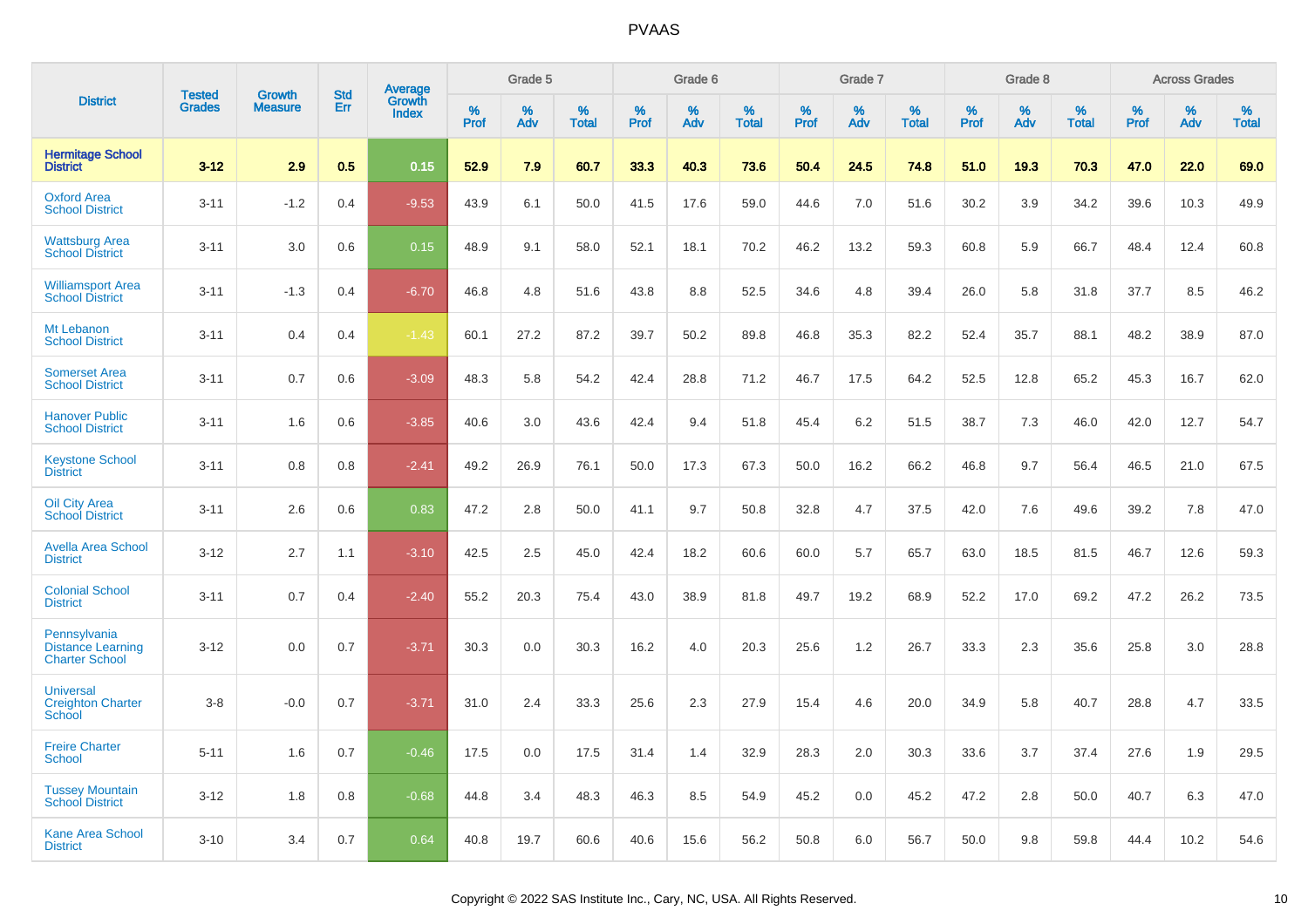|                                                            | <b>Tested</b> | <b>Growth</b>  | <b>Std</b> | Average                |              | Grade 5  |                   |              | Grade 6  |                   |              | Grade 7  |                   |              | Grade 8  |                   |              | <b>Across Grades</b> |                   |
|------------------------------------------------------------|---------------|----------------|------------|------------------------|--------------|----------|-------------------|--------------|----------|-------------------|--------------|----------|-------------------|--------------|----------|-------------------|--------------|----------------------|-------------------|
| <b>District</b>                                            | <b>Grades</b> | <b>Measure</b> | Err        | Growth<br><b>Index</b> | $\%$<br>Prof | %<br>Adv | %<br><b>Total</b> | $\%$<br>Prof | %<br>Adv | %<br><b>Total</b> | $\%$<br>Prof | %<br>Adv | %<br><b>Total</b> | $\%$<br>Prof | %<br>Adv | %<br><b>Total</b> | $\%$<br>Prof | %<br>Adv             | %<br><b>Total</b> |
| <b>Hermitage School</b><br><b>District</b>                 | $3 - 12$      | 2.9            | 0.5        | 0.15                   | 52.9         | 7.9      | 60.7              | 33.3         | 40.3     | 73.6              | 50.4         | 24.5     | 74.8              | 51.0         | 19.3     | 70.3              | 47.0         | 22.0                 | 69.0              |
| <b>Riverside School</b><br><b>District</b>                 | $3 - 11$      | 2.8            | 0.6        | 0.20                   | 44.6         | 4.0      | 48.5              | 45.4         | 13.1     | 58.6              | 43.7         | 11.6     | 55.3              | 45.0         | 8.3      | 53.2              | 44.3         | 10.7                 | 55.0              |
| <b>Tacony Academy</b><br><b>Charter School</b>             | $3 - 11$      | $-3.1$         | 0.8        | $-5.48$                | 26.5         | 1.5      | 27.9              | 21.7         | 4.4      | 26.1              | 48.0         | 1.4      | 49.3              | 17.1         | 5.7      | 22.9              | 25.6         | 2.4                  | 28.0              |
| Williamsburg<br><b>Community School</b><br><b>District</b> | $3 - 11$      | 3.1            | 1.1        | $-3.37$                | 53.1         | 3.1      | 56.2              | 51.4         | 17.1     | 68.6              | 47.6         | 9.5      | 57.1              | 43.8         | 12.5     | 56.2              | 43.4         | 15.8                 | 59.1              |
| <b>Spring Cove</b><br>School District                      | $3 - 11$      | 0.1            | 0.6        | $-1.56$                | 41.7         | 5.0      | 46.7              | 42.1         | 13.5     | 55.6              | 48.8         | 6.3      | 55.1              | 34.6         | 11.8     | 46.5              | 40.5         | 10.8                 | 51.3              |
| <b>Bellefonte Area</b><br><b>School District</b>           | $3 - 11$      | $-0.0$         | 0.5        | $-4.22$                | 56.6         | 10.2     | 66.9              | 40.3         | 19.3     | 59.7              | 50.6         | 6.0      | 56.6              | 32.2         | 8.8      | 41.0              | 44.8         | 12.3                 | 57.1              |
| <b>East Penn School</b><br><b>District</b>                 | $3 - 11$      | 1.0            | 0.3        | $-0.16$                | 59.9         | 7.4      | 67.3              | 45.2         | 18.0     | 63.2              | 52.5         | 15.0     | 67.5              | 53.3         | 14.4     | 67.7              | 49.9         | 15.8                 | 65.7              |
| <b>Annville-Cleona</b><br><b>School District</b>           | $3 - 12$      | $-0.3$         | 0.6        | $-3.96$                | 47.5         | 11.2     | 58.8              | 39.6         | 21.9     | 61.5              | 54.0         | 12.6     | 66.7              | 32.4         | 17.6     | 50.0              | 44.0         | 15.5                 | 59.5              |
| <b>Old Forge School</b><br><b>District</b>                 | $3 - 12$      | 0.5            | 0.8        | $-3.24$                | 39.1         | 0.0      | 39.1              | 41.1         | 17.9     | 58.9              | 33.3         | 24.2     | 57.6              | 44.1         | 6.8      | 50.8              | 40.1         | 9.2                  | 49.3              |
| <b>Daniel Boone Area</b><br><b>School District</b>         | $3 - 12$      | 0.9            | 0.5        | $-2.03$                | 54.5         | 3.9      | 58.4              | 31.7         | 16.1     | 47.8              | 46.1         | 7.4      | 53.4              | 42.8         | 9.2      | 52.0              | 42.6         | 10.0                 | 52.6              |
| Jefferson-Morgan<br><b>School District</b>                 | $3 - 10$      | 2.7            | 0.9        | $-0.58$                | 45.1         | 2.8      | 47.9              | 40.0         | 7.3      | 47.3              | 41.8         | 5.4      | 47.3              | 44.4         | 6.7      | 51.1              | 41.7         | 6.6                  | 48.2              |
| <b>Jeannette City</b><br><b>School District</b>            | $3 - 11$      | 3.5            | 0.8        | $-0.39$                | 41.7         | 1.4      | 43.1              | 33.3         | 18.5     | 51.8              | 44.6         | 9.2      | 53.8              | 48.1         | 7.7      | 55.8              | 40.4         | 8.2                  | 48.6              |
| <b>Provident Charter</b><br><b>School</b>                  | $3 - 8$       | 4.1            | 1.1        | $-1.11$                | 19.6         | 0.0      | 19.6              | 15.8         | 5.3      | 21.0              | 13.6         | 0.0      | 13.6              | 17.2         | 3.4      | 20.7              | 16.4         | 2.9                  | 19.3              |
| Pennsylvania<br><b>Cyber Charter</b><br>School             | $3 - 11$      | 2.1            | 0.5        | $-0.33$                | 41.0         | 4.9      | 45.8              | 39.5         | 11.2     | 50.7              | 42.9         | 3.4      | 46.4              | 39.5         | 2.6      | 42.0              | 40.1         | 7.4                  | 47.5              |
| <b>Corry Area School</b><br><b>District</b>                | $3 - 11$      | 2.4            | 0.6        | 0.99                   | 50.0         | 4.7      | 54.7              | 40.5         | 16.2     | 56.8              | 42.0         | 6.5      | 48.6              | 33.8         | 9.5      | 43.2              | 40.3         | 11.8                 | 52.1              |
| <b>Elk Lake School</b><br><b>District</b>                  | $3 - 11$      | 2.6            | 0.7        | $-0.65$                | 43.8         | 3.8      | 47.5              | 35.8         | 21.0     | 56.8              | 39.8         | 11.4     | 51.1              | 35.8         | 6.2      | 42.0              | 38.3         | 11.7                 | 50.0              |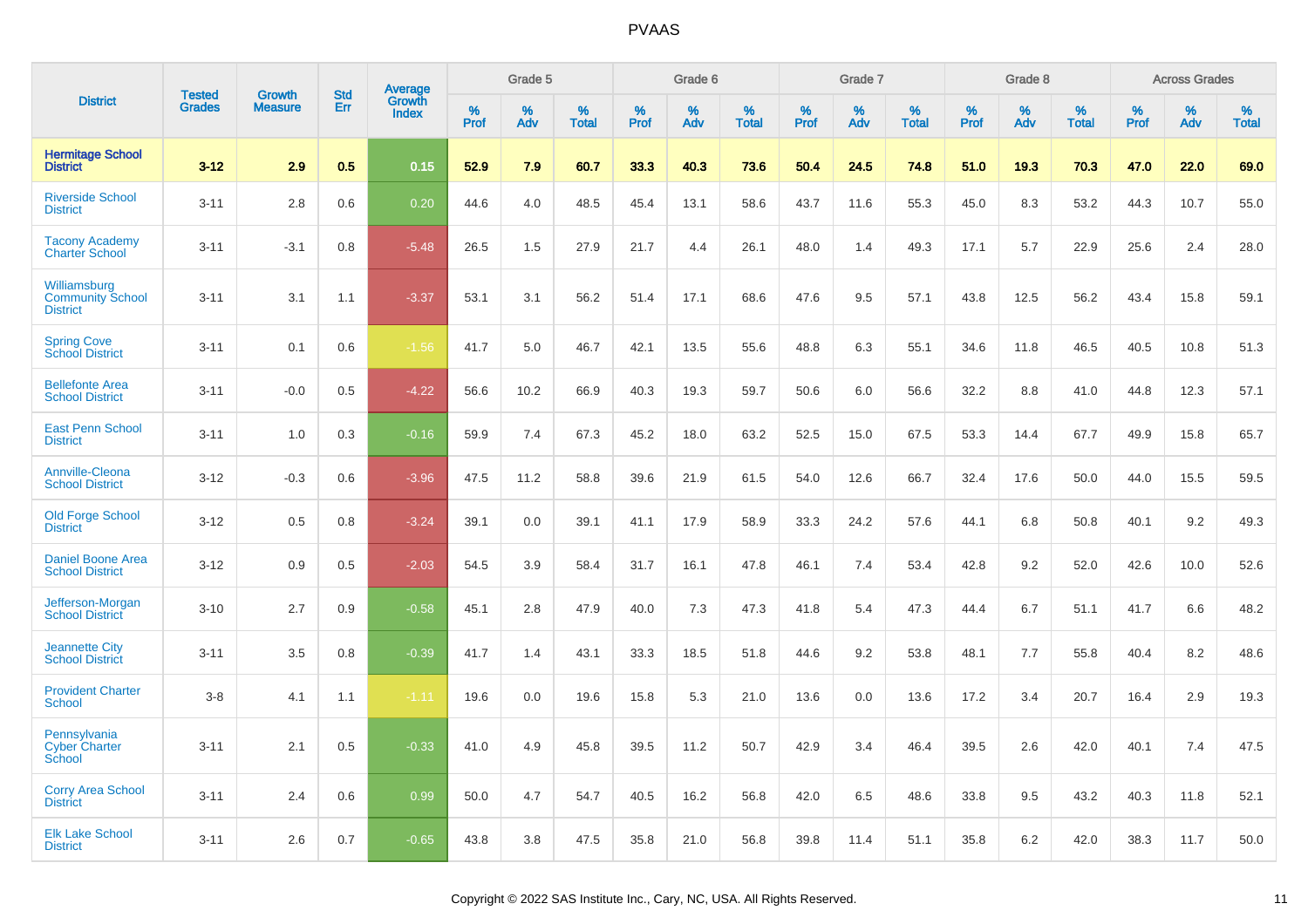|                                                                           | <b>Tested</b> | <b>Growth</b>  | <b>Std</b> | Average                |              | Grade 5  |                   |              | Grade 6  |                   |              | Grade 7  |                   |              | Grade 8  |                   |           | <b>Across Grades</b> |                   |
|---------------------------------------------------------------------------|---------------|----------------|------------|------------------------|--------------|----------|-------------------|--------------|----------|-------------------|--------------|----------|-------------------|--------------|----------|-------------------|-----------|----------------------|-------------------|
| <b>District</b>                                                           | <b>Grades</b> | <b>Measure</b> | Err        | Growth<br><b>Index</b> | $\%$<br>Prof | %<br>Adv | %<br><b>Total</b> | $\%$<br>Prof | %<br>Adv | %<br><b>Total</b> | $\%$<br>Prof | %<br>Adv | %<br><b>Total</b> | $\%$<br>Prof | %<br>Adv | %<br><b>Total</b> | %<br>Prof | $\%$<br>Adv          | %<br><b>Total</b> |
| <b>Hermitage School</b><br><b>District</b>                                | $3 - 12$      | 2.9            | 0.5        | 0.15                   | 52.9         | 7.9      | 60.7              | 33.3         | 40.3     | 73.6              | 50.4         | 24.5     | 74.8              | 51.0         | 19.3     | 70.3              | 47.0      | 22.0                 | 69.0              |
| <b>Pine Grove Area</b><br><b>School District</b>                          | $3 - 11$      | 0.9            | 0.6        | $-3.29$                | 55.8         | 1.0      | 56.8              | 41.0         | 14.5     | 55.6              | 44.7         | 0.8      | 45.5              | 45.5         | 6.2      | 51.8              | 46.5      | 10.4                 | 56.9              |
| <b>East Lycoming</b><br><b>School District</b>                            | $3 - 11$      | $-0.6$         | 0.6        | $-4.76$                | 63.9         | 6.7      | 70.6              | 45.3         | 24.5     | 69.8              | 57.8         | 10.7     | 68.6              | 43.0         | 12.4     | 55.4              | 47.7      | 14.9                 | 62.6              |
| <b>Muncy School</b><br><b>District</b>                                    | $3 - 11$      | 0.3            | 0.7        | $-3.30$                | 49.2         | 11.5     | 60.7              | 48.7         | 30.8     | 79.5              | 58.0         | 8.7      | 66.7              | 44.4         | 12.2     | 56.7              | 49.3      | 16.0                 | 65.3              |
| Shenandoah<br><b>Valley School</b><br><b>District</b>                     | $3 - 11$      | 1.7            | 0.9        | $-3.50$                | 37.3         | 3.0      | 40.3              | 31.4         | 9.8      | 41.2              | 36.2         | 1.7      | 37.9              | 26.3         | 0.0      | 26.3              | 34.3      | 5.0                  | 39.4              |
| <b>Palmerton Area</b><br><b>School District</b>                           | $3 - 11$      | 1.6            | 0.6        | $-0.73$                | 54.9         | 3.7      | 58.5              | 47.3         | 14.6     | 61.8              | 42.6         | 11.6     | 54.3              | 38.3         | 11.2     | 49.5              | 45.2      | 11.6                 | 56.8              |
| <b>Pottsgrove School</b><br><b>District</b>                               | $3 - 11$      | $-0.4$         | 0.5        | $-2.94$                | 39.7         | 5.4      | 45.1              | 42.3         | 6.4      | 48.7              | 53.1         | 9.1      | 62.3              | 40.4         | 3.7      | 44.2              | 43.1      | 7.6                  | 50.7              |
| <b>Pleasant Valley</b><br><b>School District</b>                          | $3 - 11$      | 1.4            | 0.5        | $-2.68$                | 52.2         | 0.9      | 53.1              | 50.0         | 8.3      | 58.3              | 47.0         | 10.5     | 57.5              | 51.9         | 7.6      | 59.5              | 48.1      | 6.4                  | 54.6              |
| <b>Rose Tree Media</b><br><b>School District</b>                          | $3 - 10$      | 0.1            | 0.4        | $-2.51$                | 62.5         | 14.0     | 76.5              | 41.0         | 44.4     | 85.4              | 51.8         | 27.0     | 78.8              | 56.2         | 22.8     | 79.0              | 51.9      | 27.9                 | 79.8              |
| <b>Abington School</b><br><b>District</b>                                 | $3 - 10$      | $-2.8$         | 0.3        | $-9.26$                | 49.8         | 10.0     | 59.7              | 44.9         | 27.5     | 72.5              | 49.5         | 11.6     | 61.1              | 41.4         | 10.4     | 51.8              | 44.9      | 18.8                 | 63.8              |
| <b>Wellsboro Area</b><br><b>School District</b>                           | $3 - 11$      | $-0.6$         | 0.6        | $-4.07$                | 62.1         | 6.9      | 69.0              | 41.8         | 15.3     | 57.1              | 46.6         | 15.2     | 61.9              | 44.3         | 15.5     | 59.8              | 45.8      | 12.9                 | 58.7              |
| <b>Hampton Township</b><br><b>School District</b>                         | $3 - 11$      | 1.7            | 0.5        | $-3.34$                | 50.3         | 30.7     | 81.0              | 35.6         | 44.2     | 79.8              | 54.6         | 26.3     | 81.0              | 46.9         | 34.3     | 81.1              | 44.1      | 38.5                 | 82.7              |
| <b>Mohawk Area</b><br><b>School District</b>                              | $3 - 11$      | 0.9            | 0.6        | $-2.08$                | 43.7         | 6.8      | 50.5              | 44.7         | 21.3     | 66.0              | 56.9         | 7.8      | 64.7              | 55.9         | 8.6      | 64.5              | 46.4      | 17.1                 | 63.5              |
| <b>Robert Benjamin</b><br><b>Wiley Community</b><br><b>Charter School</b> | $3 - 8$       | 3.6            | 0.9        | $-1.43$                | 20.9         | 0.0      | 20.9              | 23.4         | 4.3      | 27.7              | 28.1         | 1.8      | 29.8              | 31.1         | 0.0      | 31.1              | 24.2      | 2.4                  | 26.5              |
| <b>Rockwood Area</b><br><b>School District</b>                            | $3 - 11$      | 1.8            | 0.9        | $-0.76$                | 65.8         | 2.4      | 68.3              | 38.1         | 31.0     | 69.0              | 63.0         | 6.5      | 69.6              | 50.8         | 19.0     | 69.8              | 52.2      | 13.4                 | 65.7              |
| <b>Laboratory Charter</b><br><b>School</b>                                | $3 - 8$       | 3.4            | 1.2        | $-4.40$                | 17.2         | 0.0      | 17.2              | 26.2         | 7.1      | 33.3              | 52.0         | 0.0      | 52.0              | 33.3         | 4.8      | 38.1              | 27.2      | 2.4                  | 29.6              |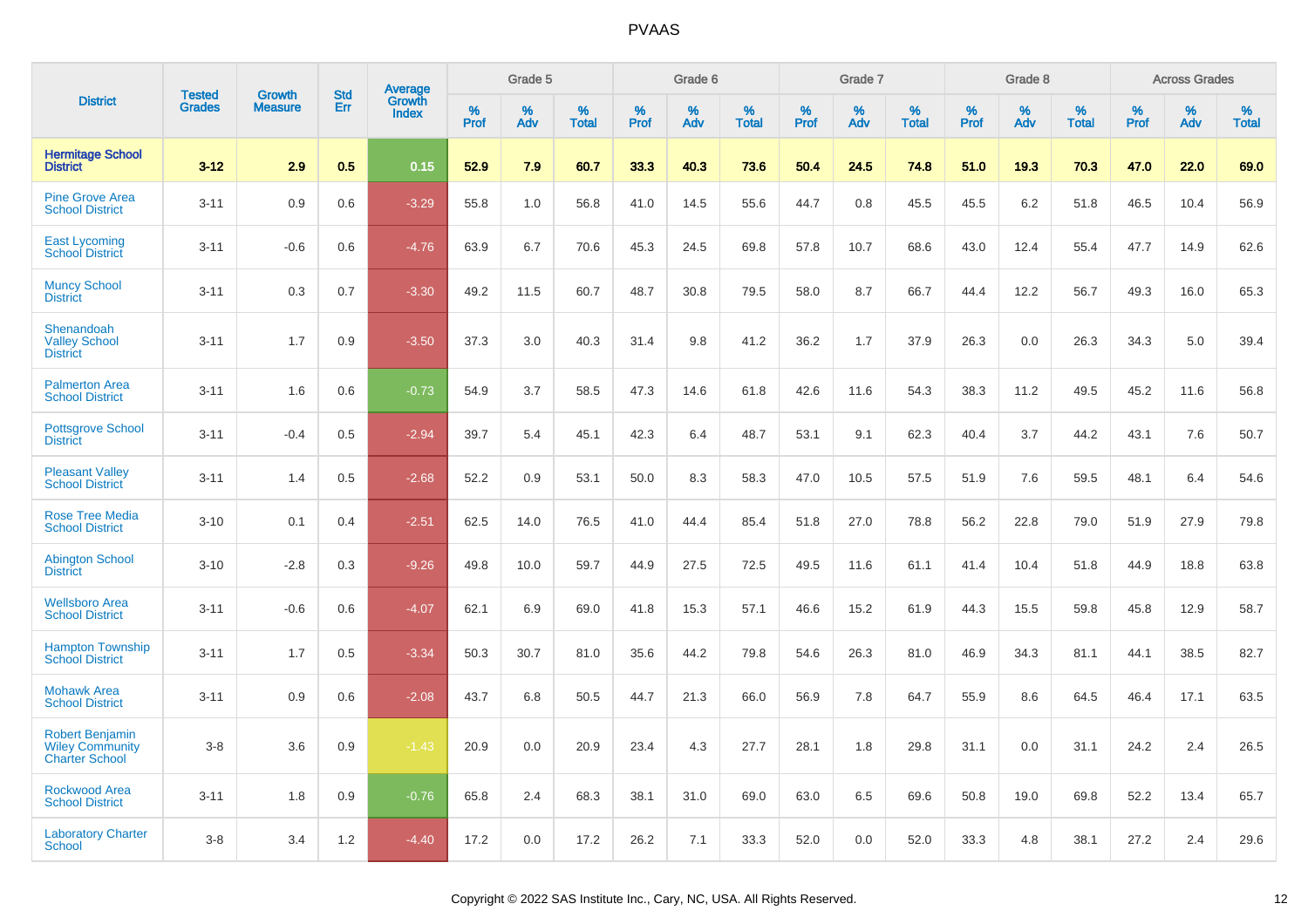|                                                                     |                                |                                 | <b>Std</b> | Average                |           | Grade 5  |                   |           | Grade 6  |                   |           | Grade 7  |                   |           | Grade 8  |                   |           | <b>Across Grades</b> |                   |
|---------------------------------------------------------------------|--------------------------------|---------------------------------|------------|------------------------|-----------|----------|-------------------|-----------|----------|-------------------|-----------|----------|-------------------|-----------|----------|-------------------|-----------|----------------------|-------------------|
| <b>District</b>                                                     | <b>Tested</b><br><b>Grades</b> | <b>Growth</b><br><b>Measure</b> | Err        | Growth<br><b>Index</b> | %<br>Prof | %<br>Adv | %<br><b>Total</b> | %<br>Prof | %<br>Adv | %<br><b>Total</b> | %<br>Prof | %<br>Adv | %<br><b>Total</b> | %<br>Prof | %<br>Adv | %<br><b>Total</b> | %<br>Prof | $\%$<br>Adv          | %<br><b>Total</b> |
| <b>Hermitage School</b><br><b>District</b>                          | $3 - 12$                       | 2.9                             | 0.5        | 0.15                   | 52.9      | 7.9      | 60.7              | 33.3      | 40.3     | 73.6              | 50.4      | 24.5     | 74.8              | 51.0      | 19.3     | 70.3              | 47.0      | 22.0                 | 69.0              |
| <b>California Area</b><br><b>School District</b>                    | $3 - 10$                       | 1.5                             | 0.8        | $-1.20$                | 51.8      | 3.7      | 55.6              | 39.4      | 9.1      | 48.5              | 46.4      | 17.9     | 64.3              | 50.0      | 18.5     | 68.5              | 45.7      | 14.1                 | 59.8              |
| <b>Mid Valley School</b><br><b>District</b>                         | $3 - 10$                       | $-0.4$                          | 0.6        | $-5.84$                | 41.6      | 5.0      | 46.5              | 48.8      | 10.4     | 59.2              | 38.6      | 2.4      | 40.9              | 26.2      | 2.7      | 28.9              | 38.8      | 7.4                  | 46.2              |
| <b>Union School</b><br><b>District</b>                              | $3 - 12$                       | 2.7                             | 1.0        | $-0.02$                | 21.2      | 6.1      | 27.3              | 40.9      | 20.4     | 61.4              | 40.5      | 0.0      | 40.5              | 40.0      | 6.7      | 46.7              | 37.0      | 8.4                  | 45.4              |
| <b>Bethel Park School</b><br><b>District</b>                        | $3 - 11$                       | 0.5                             | 0.4        | $-3.33$                | 59.3      | 14.8     | 74.2              | 44.6      | 30.2     | 74.9              | 57.6      | 17.0     | 74.5              | 54.5      | 19.6     | 74.1              | 52.1      | 24.5                 | 76.6              |
| Loyalsock<br><b>Township School</b><br><b>District</b>              | $3 - 12$                       | 1.2                             | 0.6        | $-1.86$                | 48.3      | 12.9     | 61.2              | 43.9      | 17.4     | 61.2              | 50.8      | 7.0      | 57.8              | 51.0      | 5.0      | 56.0              | 45.5      | 13.2                 | 58.7              |
| <b>Eastern Lancaster</b><br><b>County School</b><br><b>District</b> | $3 - 12$                       | 1.1                             | 0.5        | $-1.40$                | 48.1      | 3.9      | 51.9              | 38.7      | 12.0     | 50.8              | 35.4      | 4.6      | 39.9              | 38.0      | 15.5     | 53.5              | 39.2      | 9.3                  | 48.5              |
| <b>Chestnut Ridge</b><br><b>School District</b>                     | $3 - 12$                       | 1.2                             | 0.7        | $-2.28$                | 53.8      | 4.4      | 58.2              | 42.0      | 19.8     | 61.7              | 57.9      | 3.2      | 61.0              | 50.5      | 6.2      | 56.7              | 47.9      | 11.6                 | 59.5              |
| Conemaugh<br><b>Township Area</b><br><b>School District</b>         | $3 - 12$                       | 2.5                             | 0.8        | $-1.19$                | 53.2      | 22.6     | 75.8              | 36.1      | 36.1     | 72.1              | 62.5      | 18.1     | 80.6              | 50.7      | 16.4     | 67.1              | 50.9      | 24.8                 | 75.7              |
| <b>East Pennsboro</b><br><b>Area School</b><br><b>District</b>      | $3 - 11$                       | 1.2                             | 0.5        | $-1.85$                | 47.0      | 4.8      | 51.8              | 35.0      | 18.1     | 53.1              | 50.6      | 10.0     | 60.6              | 47.1      | 8.2      | 55.3              | 44.2      | 11.4                 | 55.5              |
| <b>Riverside Beaver</b><br><b>County School</b><br><b>District</b>  | $3 - 11$                       | 2.3                             | 0.6        | $-2.61$                | 53.1      | 9.4      | 62.5              | 37.0      | 36.0     | 73.0              | 48.8      | 12.5     | 61.2              | 51.6      | 15.8     | 67.4              | 45.6      | 22.4                 | 68.1              |
| <b>Big Spring School</b><br><b>District</b>                         | $3 - 11$                       | $-0.3$                          | 0.5        | $-3.93$                | 50.0      | 14.6     | 64.6              | 45.6      | 12.0     | 57.6              | 52.2      | 8.8      | 61.0              | 49.7      | 9.2      | 58.9              | 47.8      | 15.2                 | 63.0              |
| <b>KIPP Philadelphia</b><br><b>Charter School</b>                   | $3 - 8$                        | 2.8                             | 0.9        | 0.52                   | 13.5      | 0.0      | 13.5              | 28.0      | 0.0      | 28.0              | 29.0      | 0.0      | 29.0              | 25.6      | 0.0      | 25.6              | 21.5      | 0.4                  | 21.9              |
| <b>People For People</b><br><b>Charter School</b>                   | $3 - 12$                       | 3.5                             | 1.0        | $-0.65$                | 12.9      | 3.2      | 16.1              | 19.4      | 0.0      | 19.4              | 23.1      | 0.0      | 23.1              | 6.8       | 0.0      | 6.8               | 13.2      | 0.4                  | 13.6              |
| <b>Grove City Area</b><br><b>School District</b>                    | $3 - 12$                       | 1.6                             | 0.6        | $-1.18$                | 45.0      | 21.0     | 66.0              | 36.9      | 23.8     | 60.7              | 58.9      | 16.1     | 75.0              | 47.1      | 12.6     | 59.7              | 45.7      | 20.1                 | 65.8              |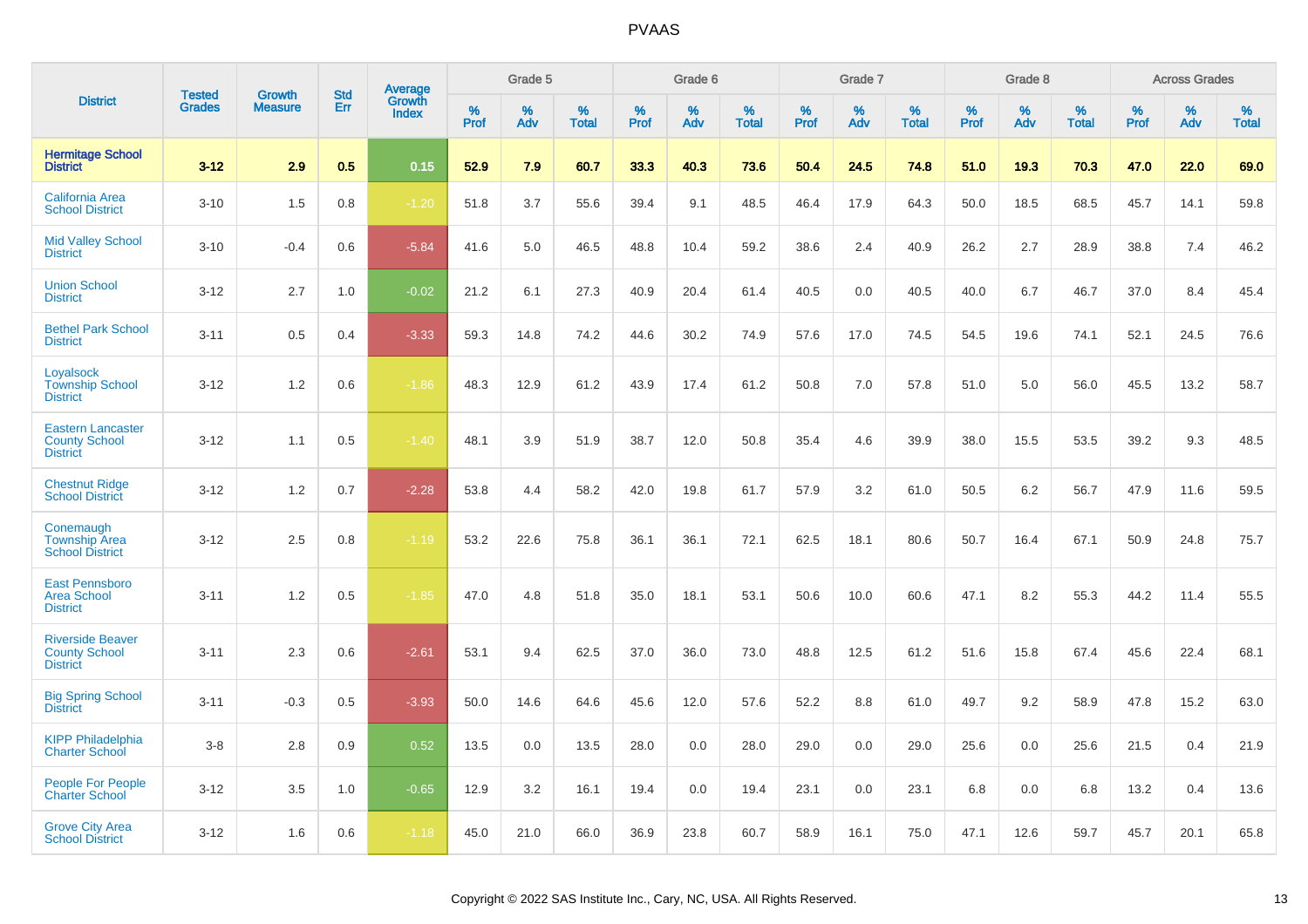|                                                                |                                |                                 | <b>Std</b> | Average                |                     | Grade 5  |                   |                     | Grade 6  |                   |              | Grade 7  |                   |              | Grade 8  |                   |                     | <b>Across Grades</b> |                   |
|----------------------------------------------------------------|--------------------------------|---------------------------------|------------|------------------------|---------------------|----------|-------------------|---------------------|----------|-------------------|--------------|----------|-------------------|--------------|----------|-------------------|---------------------|----------------------|-------------------|
| <b>District</b>                                                | <b>Tested</b><br><b>Grades</b> | <b>Growth</b><br><b>Measure</b> | Err        | Growth<br><b>Index</b> | $\%$<br><b>Prof</b> | %<br>Adv | %<br><b>Total</b> | $\%$<br><b>Prof</b> | %<br>Adv | %<br><b>Total</b> | $\%$<br>Prof | %<br>Adv | %<br><b>Total</b> | $\%$<br>Prof | %<br>Adv | %<br><b>Total</b> | $\%$<br><b>Prof</b> | %<br>Adv             | %<br><b>Total</b> |
| <b>Hermitage School</b><br><b>District</b>                     | $3 - 12$                       | 2.9                             | 0.5        | 0.15                   | 52.9                | 7.9      | 60.7              | 33.3                | 40.3     | 73.6              | 50.4         | 24.5     | 74.8              | 51.0         | 19.3     | 70.3              | 47.0                | 22.0                 | 69.0              |
| <b>West Jefferson</b><br><b>Hills School District</b>          | $3 - 11$                       | 0.0                             | 0.4        | $-3.98$                | 58.9                | 14.8     | 73.8              | 50.5                | 19.9     | 70.4              | 60.2         | 13.1     | 73.3              | 57.6         | 17.7     | 75.4              | 53.0                | 20.4                 | 73.4              |
| <b>Russell Byers</b><br><b>Charter School</b>                  | $3 - 8$                        | 1.4                             | 0.9        | $-1.06$                | 18.2                | 1.8      | 20.0              | 36.8                | 0.0      | 36.8              | 28.1         | 0.0      | 28.1              | 14.3         | 2.0      | 16.3              | 22.4                | 3.0                  | 25.3              |
| <b>Wyoming Valley</b><br><b>West School</b><br><b>District</b> | $3 - 11$                       | 0.9                             | 0.5        | $-1.24$                | 41.0                | 4.2      | 45.2              | 32.6                | 7.6      | 40.3              | 40.5         | 4.2      | 44.6              | 30.1         | 12.1     | 42.2              | 35.8                | 6.9                  | 42.7              |
| Wilkinsburg<br><b>Borough School</b><br><b>District</b>        | $3-6$                          | 4.8                             | 1.4        | 0.90                   | 41.5                | 0.0      | 41.5              | 25.6                | 2.3      | 27.9              |              |          |                   |              |          |                   | 23.5                | 1.0                  | 24.5              |
| Altoona Area<br><b>School District</b>                         | $3-12$                         | 1.1                             | 0.3        | $-1.92$                | 43.5                | 4.0      | 47.5              | 30.6                | 11.2     | 41.8              | 38.3         | 4.3      | 42.6              | 43.8         | 7.2      | 51.0              | 37.4                | 6.8                  | 44.1              |
| <b>Southern Fulton</b><br><b>School District</b>               | $3 - 11$                       | 0.0                             | 0.9        | $-1.64$                | 53.2                | 6.4      | 59.6              | 41.4                | 15.5     | 56.9              | 40.4         | 0.0      | 40.4              | 32.0         | 8.0      | 40.0              | 43.4                | 7.9                  | 51.3              |
| Pen Argyl Area<br><b>School District</b>                       | $3 - 12$                       | 2.2                             | 0.6        | $-0.55$                | 50.0                | 10.0     | 60.0              | 43.9                | 13.4     | 57.3              | 44.6         | 9.1      | 53.6              | 44.7         | 4.8      | 49.5              | 46.0                | 11.3                 | 57.2              |
| <b>Derry Area School</b><br><b>District</b>                    | $3 - 11$                       | 2.2                             | 0.6        | $-0.34$                | 44.6                | 8.3      | 52.9              | 44.4                | 29.1     | 73.5              | 49.6         | 17.1     | 66.7              | 43.1         | 12.9     | 56.0              | 44.1                | 17.4                 | 61.5              |
| <b>Mastery Charter</b><br>School - Gratz<br>Campus             | $7 - 10$                       | 5.0                             | 1.4        | 1.26                   |                     |          |                   |                     |          |                   | 19.4         | 0.0      | 19.4              | 7.3          | 0.0      | 7.3               | 13.0                | 0.0                  | 13.0              |
| Wallenpaupack<br>Area School<br><b>District</b>                | $3 - 11$                       | 1.8                             | 0.5        | $-0.06$                | 54.8                | 4.2      | 59.0              | 52.1                | 8.5      | 60.6              | 49.3         | 12.8     | 62.2              | 40.4         | 6.8      | 47.3              | 47.2                | 10.0                 | 57.2              |
| <b>Bald Eagle Area</b><br><b>School District</b>               | $3 - 11$                       | 0.1                             | 0.6        | $-2.50$                | 54.7                | 4.7      | 59.4              | 41.6                | 7.9      | 49.5              | 32.2         | 2.5      | 34.8              | 34.2         | 14.0     | 48.2              | 39.5                | 10.5                 | 50.0              |
| <b>Cumberland Valley</b><br><b>School District</b>             | $3 - 12$                       | $0.2\,$                         | 0.2        | $-3.90$                | 59.3                | 12.9     | 72.1              | 45.0                | 24.7     | 69.7              | 53.8         | 17.0     | 70.9              | 51.0         | 16.9     | 67.8              | 49.2                | 22.4                 | 71.6              |
| <b>Souderton Charter</b><br><b>School</b><br>Collaborative     | $3 - 8$                        | 4.3                             | 1.3        | $-0.07$                | 74.1                | 25.9     | 100.0             | 48.0                | 48.0     | 96.0              | 33.3         | 61.9     | 95.2              | 47.1         | 41.2     | 88.2              | 50.7                | 40.8                 | 91.6              |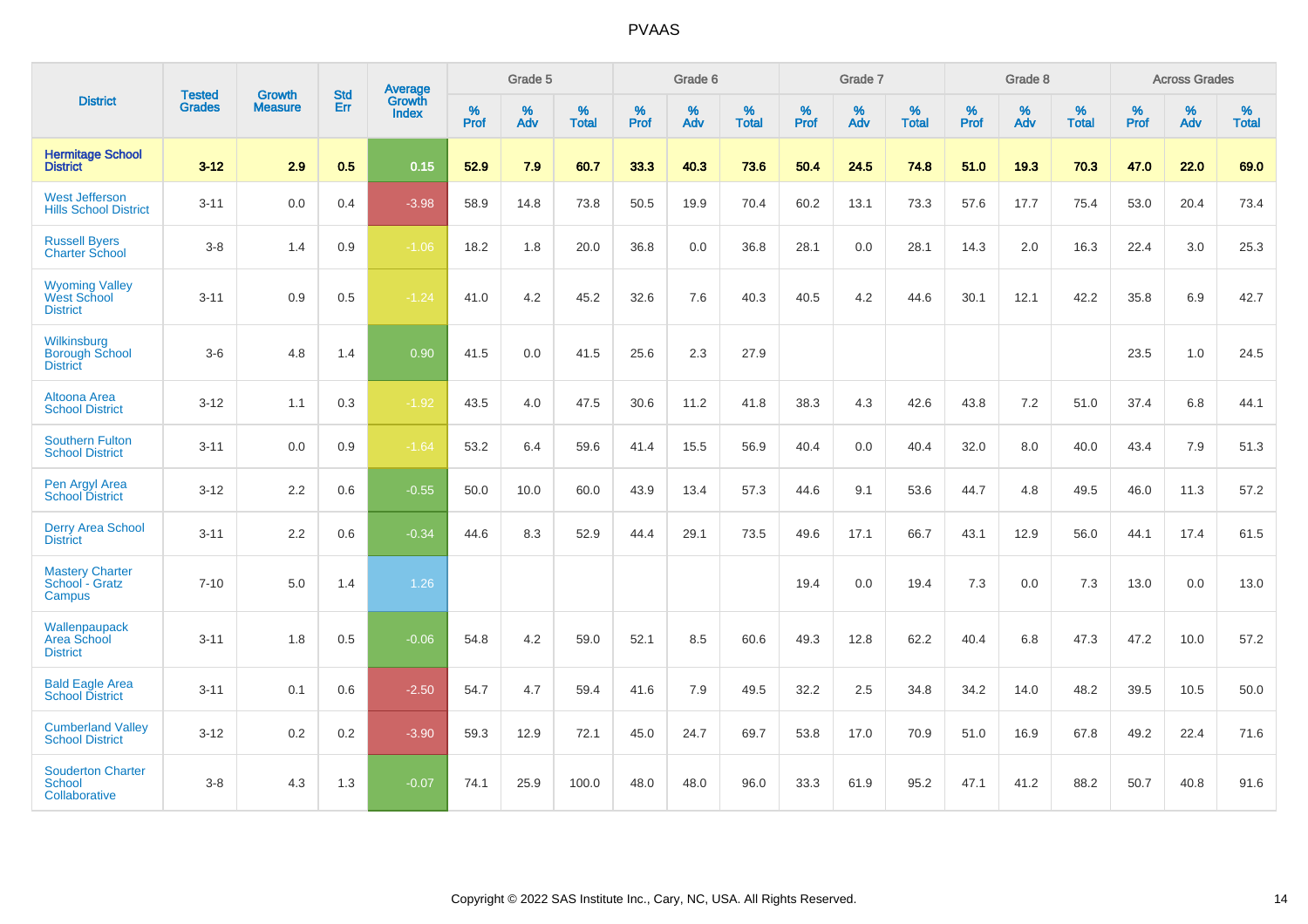|                                                                   | <b>Tested</b> | <b>Growth</b>  | <b>Std</b> | Average                |              | Grade 5  |                   |              | Grade 6  |                   |              | Grade 7  |                   |              | Grade 8  |                   |              | <b>Across Grades</b> |                   |
|-------------------------------------------------------------------|---------------|----------------|------------|------------------------|--------------|----------|-------------------|--------------|----------|-------------------|--------------|----------|-------------------|--------------|----------|-------------------|--------------|----------------------|-------------------|
| <b>District</b>                                                   | <b>Grades</b> | <b>Measure</b> | Err        | Growth<br><b>Index</b> | $\%$<br>Prof | %<br>Adv | %<br><b>Total</b> | $\%$<br>Prof | %<br>Adv | %<br><b>Total</b> | $\%$<br>Prof | %<br>Adv | %<br><b>Total</b> | $\%$<br>Prof | %<br>Adv | %<br><b>Total</b> | $\%$<br>Prof | %<br>Adv             | %<br><b>Total</b> |
| <b>Hermitage School</b><br><b>District</b>                        | $3 - 12$      | 2.9            | 0.5        | 0.15                   | 52.9         | 7.9      | 60.7              | 33.3         | 40.3     | 73.6              | 50.4         | 24.5     | 74.8              | 51.0         | 19.3     | 70.3              | 47.0         | 22.0                 | 69.0              |
| <b>Clarion-Limestone</b><br><b>Area School</b><br><b>District</b> | $3 - 12$      | 1.8            | 0.9        | $-0.57$                | 54.6         | 29.1     | 83.6              | 57.7         | 26.9     | 84.6              | 41.7         | 16.7     | 58.3              | 44.7         | 12.8     | 57.4              | 47.0         | 20.8                 | 67.7              |
| <b>Ridgway Area</b><br><b>School District</b>                     | $3 - 11$      | 2.8            | 0.8        | $-0.56$                | 57.4         | 6.6      | 63.9              | 45.9         | 32.8     | 78.7              | 48.3         | 8.3      | 56.7              | 57.4         | 8.2      | 65.6              | 51.0         | 16.6                 | 67.6              |
| Hatboro-Horsham<br><b>School District</b>                         | $3 - 11$      | 1.3            | 0.4        | $-0.67$                | 55.0         | 7.8      | 62.7              | 49.0         | 19.5     | 68.5              | 52.9         | 10.9     | 63.8              | 51.3         | 9.1      | 60.5              | 49.9         | 13.8                 | 63.7              |
| <b>Sharon City School</b><br><b>District</b>                      | $3 - 11$      | 1.0            | 0.6        | $-2.38$                | 36.8         | 3.5      | 40.3              | 30.8         | 15.0     | 45.8              | 33.3         | 1.8      | 35.2              | 42.1         | 6.4      | 48.4              | 34.2         | 6.1                  | 40.2              |
| <b>Riverview School</b><br><b>District</b>                        | $3 - 11$      | $-2.8$         | 0.8        | $-4.29$                | 71.2         | 9.6      | 80.8              | 39.7         | 29.5     | 69.2              | 54.8         | 1.6      | 56.4              | 38.0         | 10.1     | 48.1              | 48.9         | 19.2                 | 68.1              |
| <b>Portage Area</b><br><b>School District</b>                     | $3 - 10$      | 1.0            | 0.9        | $-2.55$                | 50.0         | 9.5      | 59.5              | 52.0         | 28.0     | 80.0              | 54.0         | 3.2      | 57.1              | 49.1         | 7.6      | 56.6              | 51.5         | 15.6                 | 67.2              |
| Susquehanna<br><b>Township School</b><br><b>District</b>          | $3 - 12$      | $-0.5$         | 0.5        | $-2.27$                | 42.6         | 1.2      | 43.8              | 30.8         | 2.0      | 32.8              | 27.1         | 2.8      | 29.9              | 33.8         | 6.1      | 39.9              | 34.8         | 4.8                  | 39.6              |
| <b>Clairton City</b><br><b>School District</b>                    | $3 - 11$      | 0.7            | 0.8        | $-1.61$                | 12.5         | 2.1      | 14.6              | 22.1         | 5.9      | 27.9              | 17.7         | 0.0      | 17.7              | 25.5         | 0.0      | 25.5              | 19.3         | 1.5                  | 20.8              |
| <b>Wyomissing Area</b><br><b>School District</b>                  | $3 - 12$      | $-1.6$         | 0.6        | $-4.87$                | 47.3         | 14.7     | 62.0              | 50.5         | 21.8     | 72.3              | 47.3         | 11.6     | 58.9              | 46.4         | 13.6     | 60.0              | 46.4         | 19.4                 | 65.8              |
| <b>Sto-Rox School</b><br><b>District</b>                          | $3 - 10$      | $-0.0$         | 0.9        | $-1.18$                | 16.1         | 2.2      | 18.3              | 27.9         | 1.2      | 29.1              | 0.0          | 0.0      | 0.0               | 2.9          | 0.0      | 2.9               | 16.8         | 1.0                  | 17.9              |
| <b>Centennial School</b><br><b>District</b>                       | $3 - 10$      | 1.2            | 0.3        | 0.36                   | 49.0         | 5.4      | 54.4              | 41.7         | 11.3     | 53.0              | 46.4         | 7.1      | 53.6              | 43.6         | 5.1      | 48.7              | 44.3         | 10.2                 | 54.4              |
| <b>Vida Charter</b><br>School                                     | $3-6$         | 3.8            | 1.9        | $-0.39$                | 56.0         | 16.0     | 72.0              | 27.8         | 27.8     | 55.6              |              |          |                   |              |          |                   | 33.7         | 19.8                 | 53.5              |
| <b>Avon Grove</b><br><b>School District</b>                       | $3 - 10$      | $-1.5$         | 0.4        | $-5.53$                | 48.2         | 14.6     | 62.9              | 44.6         | 18.7     | 63.3              | 59.8         | 14.8     | 74.6              | 46.8         | 16.7     | 63.5              | 46.7         | 15.4                 | 62.1              |
| <b>Owen J Roberts</b><br><b>School District</b>                   | $3 - 11$      | $-2.3$         | 0.3        | $-11.48$               | 59.8         | 15.0     | 74.8              | 41.4         | 38.7     | 80.1              | 56.3         | 10.6     | 67.0              | 51.6         | 11.0     | 62.6              | 50.6         | 21.3                 | 71.8              |
| <b>West Chester Area</b><br><b>School District</b>                | $3 - 11$      | $-1.6$         | 0.3        | $-7.85$                | 58.7         | 13.5     | 72.2              | 51.5         | 23.7     | 75.1              | 53.1         | 14.1     | 67.2              | 57.3         | 13.9     | 71.2              | 52.6         | 21.5                 | 74.0              |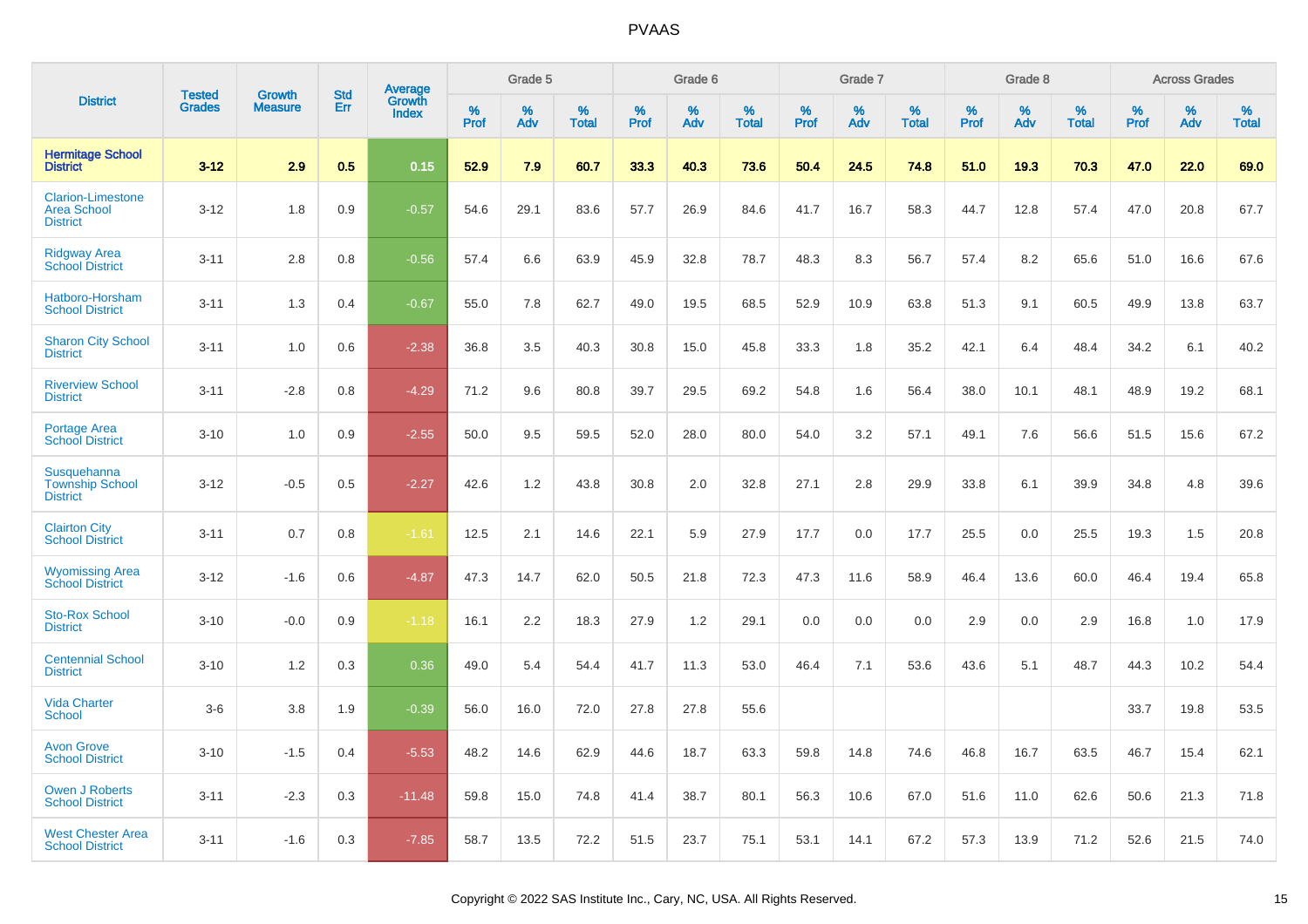|                                                           |                                |                                 | <b>Std</b> | <b>Average</b>                |           | Grade 5  |                   |           | Grade 6  |                   |           | Grade 7  |                   |           | Grade 8  |                   |           | <b>Across Grades</b> |                   |
|-----------------------------------------------------------|--------------------------------|---------------------------------|------------|-------------------------------|-----------|----------|-------------------|-----------|----------|-------------------|-----------|----------|-------------------|-----------|----------|-------------------|-----------|----------------------|-------------------|
| <b>District</b>                                           | <b>Tested</b><br><b>Grades</b> | <b>Growth</b><br><b>Measure</b> | Err        | <b>Growth</b><br><b>Index</b> | %<br>Prof | %<br>Adv | %<br><b>Total</b> | %<br>Prof | %<br>Adv | %<br><b>Total</b> | %<br>Prof | %<br>Adv | %<br><b>Total</b> | %<br>Prof | %<br>Adv | %<br><b>Total</b> | %<br>Prof | %<br>Adv             | %<br><b>Total</b> |
| <b>Hermitage School</b><br><b>District</b>                | $3 - 12$                       | 2.9                             | 0.5        | 0.15                          | 52.9      | 7.9      | 60.7              | 33.3      | 40.3     | 73.6              | 50.4      | 24.5     | 74.8              | 51.0      | 19.3     | 70.3              | 47.0      | 22.0                 | 69.0              |
| <b>Pottsville Area</b><br><b>School District</b>          | $3 - 12$                       | $-1.5$                          | 0.5        | $-5.24$                       | 43.0      | 3.7      | 46.7              | 39.2      | 7.7      | 46.8              | 34.4      | 4.9      | 39.3              | 40.4      | 4.1      | 44.4              | 39.7      | 6.1                  | 45.8              |
| <b>Easton Area</b><br><b>School District</b>              | $3 - 12$                       | 0.1                             | 0.4        | $-1.51$                       | 43.5      | 2.4      | 45.9              | 33.8      | 7.9      | 41.8              | 40.1      | 7.2      | 47.2              | 35.4      | 6.0      | 41.4              | 36.9      | 7.9                  | 44.8              |
| <b>Jamestown Area</b><br><b>School District</b>           | $3 - 11$                       | 2.7                             | 1.2        | $-1.24$                       | 47.4      | 0.0      | 47.4              | 30.6      | 19.4     | 50.0              | 41.4      | 6.9      | 48.3              | 54.6      | 0.0      | 54.6              | 41.2      | 7.9                  | 49.1              |
| <b>Girard School</b><br><b>District</b>                   | $3 - 11$                       | 1.9                             | 0.6        | $-2.29$                       | 54.5      | 12.5     | 67.0              | 38.1      | 22.9     | 61.0              | 47.8      | 16.2     | 64.0              | 54.1      | 7.3      | 61.5              | 45.5      | 17.8                 | 63.3              |
| <b>Mastery Charter</b><br>School -<br>Shoemaker<br>Campus | $7 - 10$                       | 5.8                             | 1.6        | 1.55                          |           |          |                   |           |          |                   | 26.7      | 6.7      | 33.3              | 25.9      | 0.0      | 25.9              | 26.3      | 3.5                  | 29.8              |
| <b>Northeastern York</b><br><b>School District</b>        | $3 - 11$                       | 1.5                             | 0.4        | $-0.02$                       | 51.8      | 13.3     | 65.0              | 45.0      | 21.5     | 66.5              | 48.5      | 11.0     | 59.5              | 43.2      | 18.2     | 61.5              | 46.8      | 17.3                 | 64.1              |
| <b>Troy Area School</b><br><b>District</b>                | $3 - 10$                       | 0.2                             | 0.6        | $-2.82$                       | 45.0      | 1.0      | 46.0              | 25.5      | 5.9      | 31.4              | 45.6      | 6.5      | 52.2              | 42.4      | 10.2     | 52.5              | 39.4      | 6.6                  | 46.0              |
| Claysburg-Kimmel<br><b>School District</b>                | $3 - 11$                       | 2.9                             | 0.8        | $-0.45$                       | 52.3      | 3.1      | 55.4              | 34.6      | 15.4     | 50.0              | 35.1      | 8.8      | 43.9              | 43.9      | 7.0      | 50.9              | 43.5      | 8.7                  | 52.2              |
| <b>Stroudsburg Area</b><br><b>School District</b>         | $3 - 11$                       | 1.1                             | 0.4        | $-2.29$                       | 39.1      | 4.0      | 43.1              | 39.0      | 11.2     | 50.2              | 46.4      | 8.5      | 54.9              | 48.9      | 7.8      | 56.7              | 40.7      | 9.2                  | 49.9              |
| Tredyffrin-<br><b>Easttown School</b><br><b>District</b>  | $3 - 10$                       | 0.5                             | 0.4        | $-3.06$                       | 65.0      | 22.0     | 87.0              | 47.7      | 39.5     | 87.2              | 56.5      | 29.3     | 85.8              | 48.6      | 39.7     | 88.4              | 52.0      | 36.6                 | 88.6              |
| <b>Avon Grove</b><br><b>Charter School</b>                | $3 - 11$                       | 1.7                             | 0.6        | 0.18                          | 53.3      | 4.9      | 58.2              | 47.4      | 18.2     | 65.7              | 51.1      | 16.3     | 67.4              | 38.6      | 9.9      | 48.5              | 42.6      | 14.8                 | 57.4              |
| <b>Peters Township</b><br><b>School District</b>          | $3 - 11$                       | $-0.2$                          | 0.4        | $-4.46$                       | 62.9      | 24.3     | 87.3              | 48.1      | 33.6     | 81.7              | 57.8      | 25.7     | 83.5              | 63.8      | 20.1     | 83.9              | 52.4      | 33.7                 | 86.1              |
| <b>Millersburg Area</b><br><b>School District</b>         | $3 - 11$                       | $-0.2$                          | 0.8        | $-2.79$                       | 47.1      | 3.9      | 51.0              | 41.5      | 0.0      | 41.5              | 51.6      | 3.1      | 54.7              | 40.3      | 3.2      | 43.6              | 44.2      | 7.4                  | 51.5              |
| <b>Central Fulton</b><br><b>School District</b>           | $3 - 11$                       | 0.7                             | 0.8        | $-1.60$                       | 43.4      | 7.9      | 51.3              | 36.2      | 8.7      | 44.9              | 42.7      | 2.7      | 45.3              | 53.6      | 16.1     | 69.6              | 45.7      | 8.1                  | 53.8              |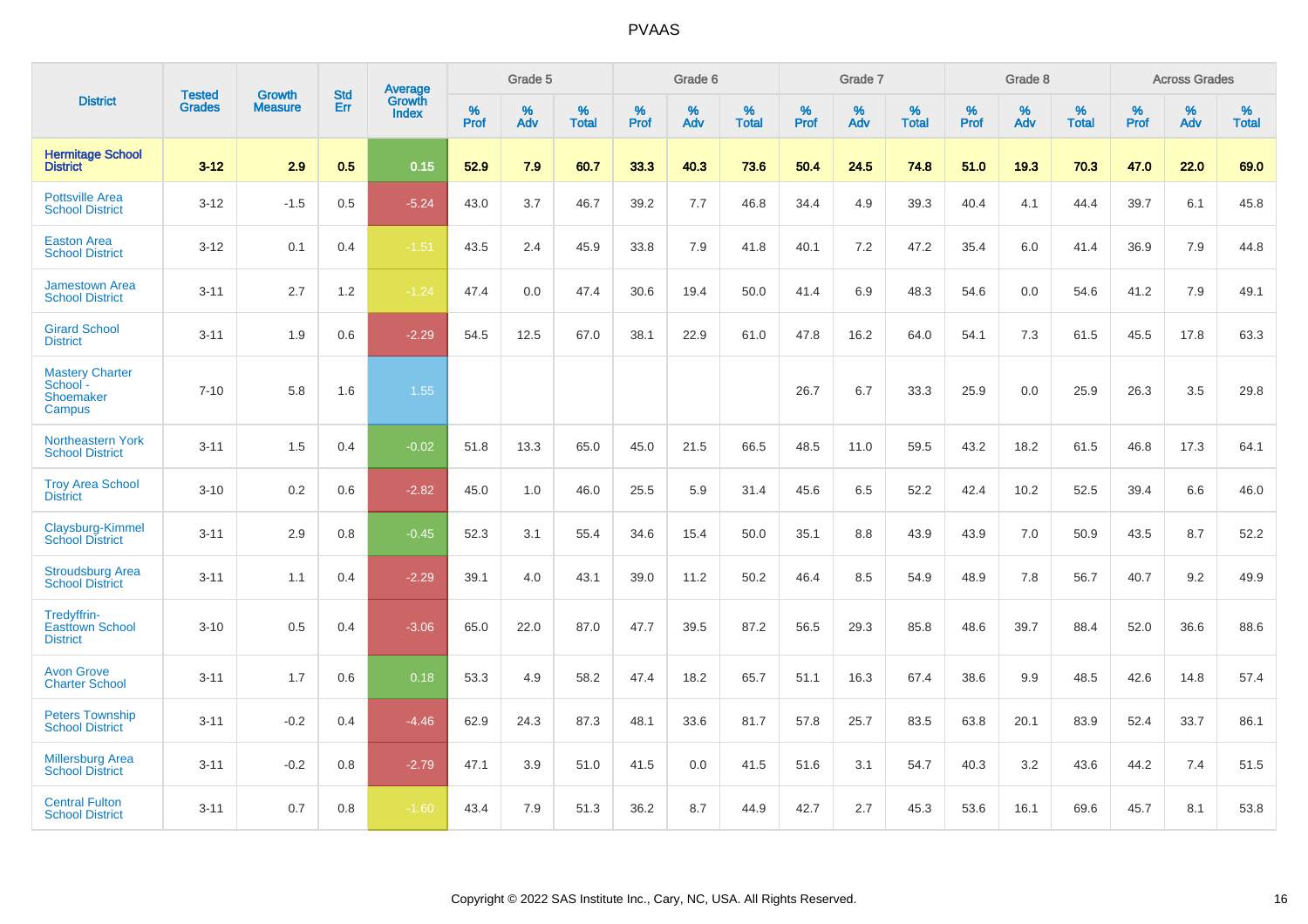|                                                                    |                                |                                 | <b>Std</b> | <b>Average</b>         |           | Grade 5  |                   |           | Grade 6  |                   |           | Grade 7  |                   |           | Grade 8  |                   |           | <b>Across Grades</b> |                   |
|--------------------------------------------------------------------|--------------------------------|---------------------------------|------------|------------------------|-----------|----------|-------------------|-----------|----------|-------------------|-----------|----------|-------------------|-----------|----------|-------------------|-----------|----------------------|-------------------|
| <b>District</b>                                                    | <b>Tested</b><br><b>Grades</b> | <b>Growth</b><br><b>Measure</b> | Err        | Growth<br><b>Index</b> | %<br>Prof | %<br>Adv | %<br><b>Total</b> | %<br>Prof | %<br>Adv | %<br><b>Total</b> | %<br>Prof | %<br>Adv | %<br><b>Total</b> | %<br>Prof | %<br>Adv | %<br><b>Total</b> | %<br>Prof | %<br>Adv             | %<br><b>Total</b> |
| <b>Hermitage School</b><br><b>District</b>                         | $3 - 12$                       | 2.9                             | 0.5        | 0.15                   | 52.9      | 7.9      | 60.7              | 33.3      | 40.3     | 73.6              | 50.4      | 24.5     | 74.8              | 51.0      | 19.3     | 70.3              | 47.0      | 22.0                 | 69.0              |
| <b>Susquenita School</b><br><b>District</b>                        | $3 - 11$                       | 0.7                             | 0.6        | $-1.50$                | 46.7      | 9.2      | 55.8              | 45.3      | 8.5      | 53.8              | 38.0      | 7.4      | 45.4              | 42.1      | 6.5      | 48.6              | 43.0      | 11.2                 | 54.2              |
| <b>Ellwood City Area</b><br><b>School District</b>                 | $3 - 11$                       | 0.6                             | 0.6        | $-2.25$                | 53.8      | 11.5     | 65.4              | 47.0      | 14.8     | 61.7              | 43.0      | 10.7     | 53.7              | 41.3      | 8.3      | 49.5              | 45.3      | 10.3                 | 55.6              |
| <b>Greater Johnstown</b><br><b>School District</b>                 | $3 - 11$                       | $-0.2$                          | 0.5        | $-3.14$                | 21.9      | 0.0      | 21.9              | 21.0      | 2.7      | 23.6              | 26.7      | 0.6      | 27.3              | 23.4      | 0.6      | 24.0              | 21.6      | 1.8                  | 23.4              |
| Punxsutawney<br><b>Area School</b><br><b>District</b>              | $3 - 11$                       | 1.1                             | 0.6        | $-0.16$                | 52.2      | 9.4      | 61.6              | 54.9      | 13.3     | 68.1              | 36.8      | 5.6      | 42.4              | 40.0      | 5.4      | 45.4              | 41.5      | 12.4                 | 53.8              |
| <b>Northern Bedford</b><br><b>County School</b><br><b>District</b> | $3 - 11$                       | $-0.1$                          | 0.8        | $-2.76$                | 46.9      | 14.3     | 61.2              | 57.6      | 28.8     | 86.4              | 43.1      | 17.2     | 60.3              | 50.0      | 15.6     | 65.6              | 46.8      | 20.5                 | 67.3              |
| <b>Karns City Area</b><br><b>School District</b>                   | $3 - 11$                       | $-0.9$                          | 0.6        | $-3.82$                | 56.2      | 9.0      | 65.2              | 46.6      | 14.8     | 61.4              | 47.4      | 1.7      | 49.1              | 40.7      | 1.8      | 42.6              | 44.7      | 6.8                  | 51.5              |
| Palmyra Area<br><b>School District</b>                             | $3 - 11$                       | $-0.7$                          | 0.4        | $-2.98$                | 54.6      | 19.4     | 74.0              | 44.9      | 24.2     | 69.1              | 58.9      | 12.6     | 71.5              | 53.4      | 10.9     | 64.3              | 49.8      | 21.3                 | 71.1              |
| <b>Boys Latin Of</b><br>Philadelphia<br><b>Charter School</b>      | $6 - 12$                       | 2.7                             | 0.8        | 1.58                   |           |          |                   | 9.0       | 1.5      | 10.4              | 18.1      | 1.2      | 19.3              | 22.6      | 1.1      | 23.7              | 17.3      | 1.2                  | 18.5              |
| <b>York City School</b><br><b>District</b>                         | $3 - 12$                       | 1.0                             | 0.3        | 0.06                   | 13.6      | 0.5      | 14.1              | 17.2      | 1.8      | 19.1              | 14.9      | 0.0      | 14.9              | 16.0      | 0.2      | 16.2              | 15.3      | 0.7                  | 15.9              |
| Pennsylvania<br>Virtual Charter<br><b>School</b>                   | $3 - 11$                       | 2.2                             | 0.7        | $-0.98$                | 51.9      | 4.7      | 56.6              | 41.9      | 14.0     | 55.9              | 38.4      | 13.1     | 51.5              | 43.8      | 9.0      | 52.8              | 42.3      | 11.6                 | 53.9              |
| <b>Northeast Bradford</b><br><b>School District</b>                | $3 - 10$                       | 3.0                             | 0.9        | 0.26                   | 57.5      | 2.5      | 60.0              | 37.8      | 11.1     | 48.9              | 39.6      | 11.3     | 50.9              | 40.4      | 7.0      | 47.4              | 45.2      | 9.9                  | 55.1              |
| <b>Western Beaver</b><br><b>County School</b><br><b>District</b>   | $3 - 11$                       | $-1.5$                          | 1.2        | $-3.15$                | 37.5      | 12.5     | 50.0              | 57.1      | 31.0     | 88.1              | 52.1      | 8.3      | 60.4              | 52.8      | 5.6      | 58.3              | 50.0      | 17.8                 | 67.8              |
| <b>Young Scholars Of</b><br><b>Central PA Charter</b><br>School    | $3 - 8$                        | 3.9                             | 1.2        | $-0.71$                | 35.6      | 13.3     | 48.9              | 28.0      | 12.0     | 40.0              | 50.0      | 14.3     | 64.3              | 43.8      | 0.0      | 43.8              | 42.6      | 11.6                 | 54.2              |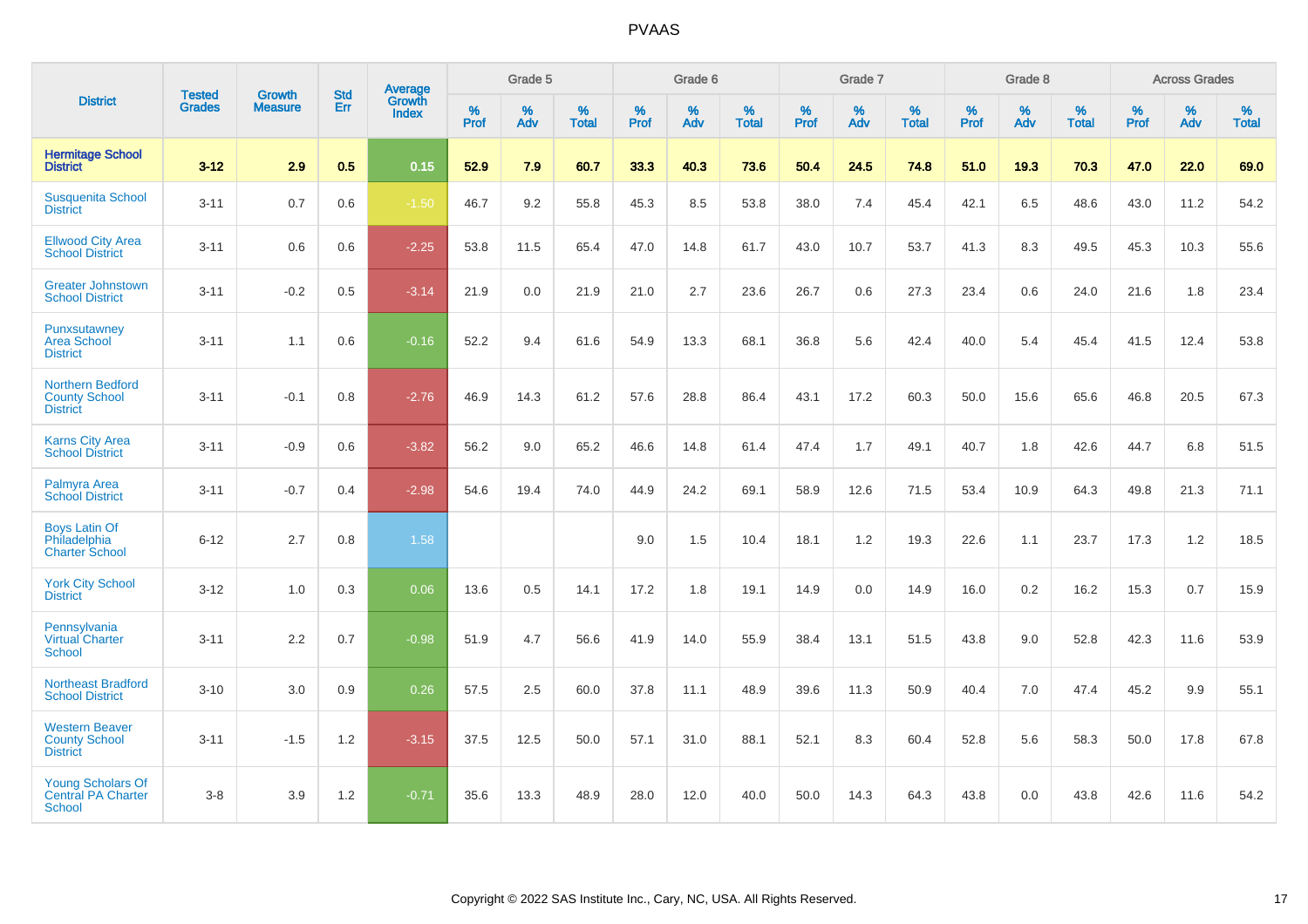|                                                                      |                                |                                 | <b>Std</b> | Average                |           | Grade 5  |                   |           | Grade 6  |                   |           | Grade 7  |                   |           | Grade 8  |                   |              | <b>Across Grades</b> |                   |
|----------------------------------------------------------------------|--------------------------------|---------------------------------|------------|------------------------|-----------|----------|-------------------|-----------|----------|-------------------|-----------|----------|-------------------|-----------|----------|-------------------|--------------|----------------------|-------------------|
| <b>District</b>                                                      | <b>Tested</b><br><b>Grades</b> | <b>Growth</b><br><b>Measure</b> | Err        | Growth<br><b>Index</b> | %<br>Prof | %<br>Adv | %<br><b>Total</b> | %<br>Prof | %<br>Adv | %<br><b>Total</b> | %<br>Prof | %<br>Adv | %<br><b>Total</b> | %<br>Prof | %<br>Adv | %<br><b>Total</b> | $\%$<br>Prof | %<br>Adv             | %<br><b>Total</b> |
| <b>Hermitage School</b><br><b>District</b>                           | $3 - 12$                       | 2.9                             | 0.5        | 0.15                   | 52.9      | 7.9      | 60.7              | 33.3      | 40.3     | 73.6              | 50.4      | 24.5     | 74.8              | 51.0      | 19.3     | 70.3              | 47.0         | 22.0                 | 69.0              |
| <b>Weatherly Area</b><br><b>School District</b>                      | $3 - 11$                       | 0.6                             | 1.1        | $-1.95$                | 53.8      | 0.0      | 53.8              | 48.5      | 15.2     | 63.6              | 53.3      | 3.3      | 56.7              | 29.7      | 13.5     | 43.2              | 41.9         | 6.9                  | 48.8              |
| <b>Redbank Valley</b><br><b>School District</b>                      | $3 - 11$                       | 2.3                             | 0.7        | $-0.29$                | 64.3      | 4.3      | 68.6              | 38.8      | 13.8     | 52.5              | 54.6      | 12.5     | 67.0              | 55.4      | 15.4     | 70.8              | 50.6         | 13.7                 | 64.4              |
| <b>West Middlesex</b><br><b>Area School</b><br><b>District</b>       | $3 - 10$                       | $-1.3$                          | 0.9        | $-5.66$                | 52.2      | 17.4     | 69.6              | 41.0      | 26.2     | 67.2              | 44.4      | 5.6      | 50.0              | 35.7      | 4.8      | 40.5              | 42.5         | 12.1                 | 54.6              |
| <b>Pan American</b><br><b>Academy Charter</b><br><b>School</b>       | $3-8$                          | 0.9                             | 0.8        | $-2.78$                | 19.3      | 1.8      | 21.0              | 17.1      | 0.0      | 17.1              | 28.1      | 1.8      | 29.8              | 21.3      | 1.6      | 23.0              | 19.6         | 2.0                  | 21.5              |
| <b>Pequea Valley</b><br><b>School District</b>                       | $3 - 11$                       | 1.3                             | 0.6        | $-1.96$                | 46.4      | 1.8      | 48.2              | 36.6      | 7.5      | 44.1              | 43.0      | 4.7      | 47.7              | 37.9      | 6.8      | 44.7              | 37.7         | 6.5                  | 44.2              |
| <b>United School</b><br><b>District</b>                              | $3 - 11$                       | 0.7                             | 0.8        | $-2.04$                | 52.4      | 0.0      | 52.4              | 54.0      | 14.3     | 68.2              | 52.3      | 7.7      | 60.0              | 35.8      | 16.4     | 52.2              | 47.1         | 12.4                 | 59.5              |
| <b>Donegal School</b><br><b>District</b>                             | $3 - 12$                       | 1.3                             | 0.5        | 0.56                   | 42.0      | 11.6     | 53.6              | 40.9      | 18.8     | 59.7              | 44.4      | 12.4     | 56.8              | 32.4      | 16.2     | 48.6              | 39.5         | 16.0                 | 55.5              |
| <b>Slippery Rock Area</b><br><b>School District</b>                  | $3 - 11$                       | 0.3                             | 0.6        | $-2.10$                | 61.1      | 15.1     | 76.2              | 42.1      | 32.3     | 74.4              | 51.6      | 6.6      | 58.2              | 47.2      | 18.1     | 65.4              | 47.2         | 24.9                 | 72.1              |
| <b>Bellwood-Antis</b><br><b>School District</b>                      | $3 - 10$                       | 1.5                             | 0.7        | $-1.63$                | 46.1      | 3.4      | 49.4              | 34.4      | 16.7     | 51.1              | 44.0      | 10.7     | 54.8              | 41.3      | 26.1     | 67.4              | 41.8         | 16.7                 | 58.6              |
| <b>Lincoln Leadership</b><br><b>Academy Charter</b><br><b>School</b> | $3 - 12$                       | 1.6                             | 0.9        | $-0.39$                | 29.6      | 0.0      | 29.6              | 25.0      | 12.5     | 37.5              | 24.5      | 5.7      | 30.2              | 22.0      | 2.4      | 24.4              | 28.4         | 5.4                  | 33.8              |
| <b>Hopewell Area</b><br><b>School District</b>                       | $3 - 11$                       | $-0.3$                          | 0.6        | $-3.20$                | 53.8      | 3.0      | 56.8              | 50.4      | 19.0     | 69.4              | 48.3      | 10.7     | 59.1              | 42.6      | 6.6      | 49.2              | 48.2         | 11.9                 | 60.1              |
| <b>Spring Grove Area</b><br><b>School District</b>                   | $3 - 11$                       | $-0.1$                          | 0.4        | $-4.54$                | 49.1      | 16.7     | 65.7              | 40.9      | 25.0     | 65.9              | 47.4      | 15.5     | 63.0              | 50.4      | 6.8      | 57.2              | 46.5         | 19.3                 | 65.8              |
| <b>Upper Darby</b><br><b>School District</b>                         | $3 - 12$                       | 0.7                             | 0.3        | $-1.00$                | 30.9      | 2.9      | 33.8              | 29.8      | 6.5      | 36.3              | 26.4      | 1.4      | 27.7              | 29.9      | 3.6      | 33.4              | 30.4         | 5.0                  | 35.4              |
| <b>Big Beaver Falls</b><br>Area School<br><b>District</b>            | $3 - 11$                       | $-0.7$                          | 0.6        | $-3.07$                | 44.1      | 2.9      | 47.1              | 30.8      | 1.9      | 32.7              | 29.7      | 5.0      | 34.6              | 27.8      | 2.1      | 29.9              | 33.1         | 3.7                  | 36.8              |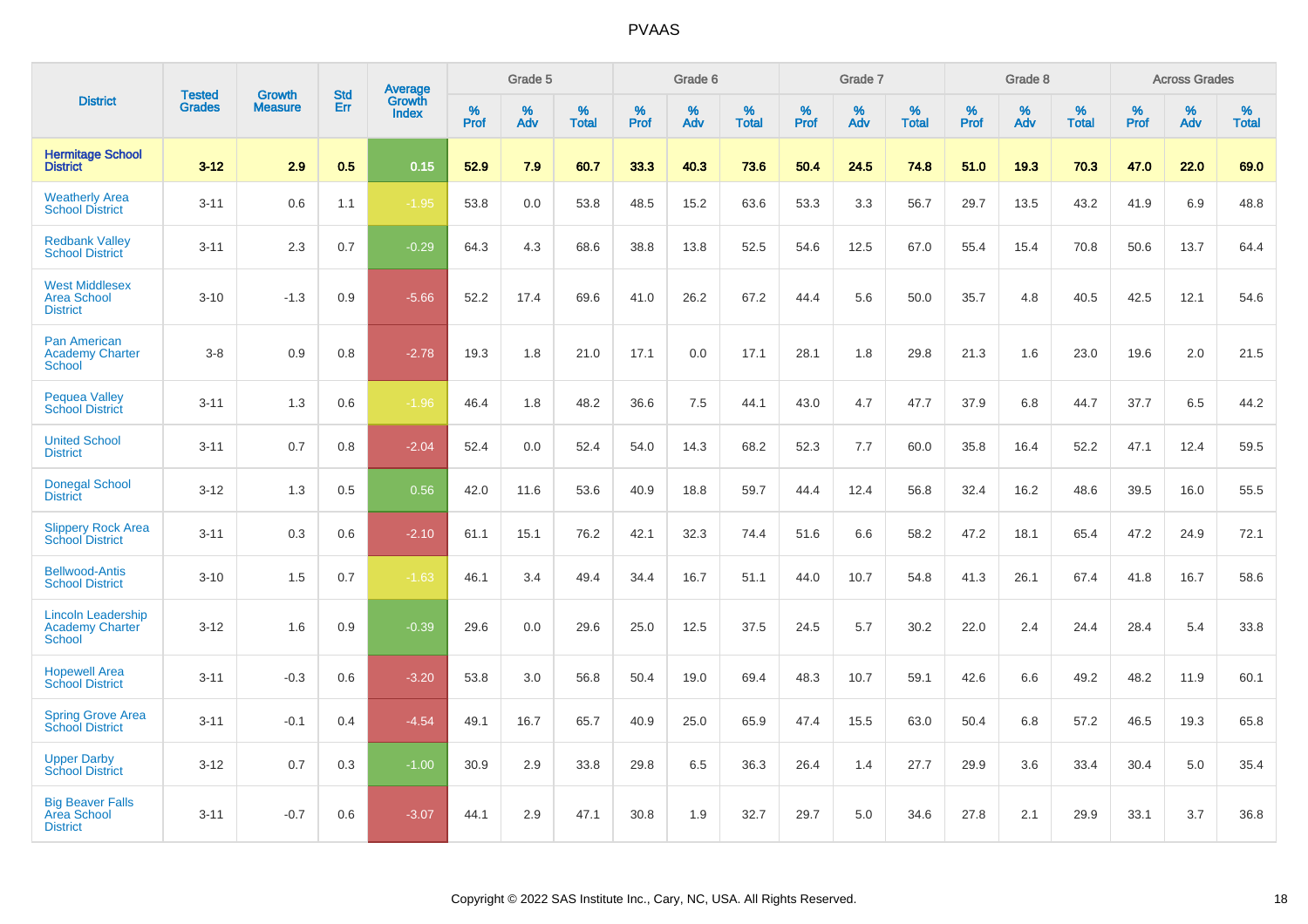|                                                               |                                |                                 | <b>Std</b> | Average                |              | Grade 5  |                   |           | Grade 6  |                   |           | Grade 7  |                   |              | Grade 8  |                   |              | <b>Across Grades</b> |                   |
|---------------------------------------------------------------|--------------------------------|---------------------------------|------------|------------------------|--------------|----------|-------------------|-----------|----------|-------------------|-----------|----------|-------------------|--------------|----------|-------------------|--------------|----------------------|-------------------|
| <b>District</b>                                               | <b>Tested</b><br><b>Grades</b> | <b>Growth</b><br><b>Measure</b> | Err        | Growth<br><b>Index</b> | $\%$<br>Prof | %<br>Adv | %<br><b>Total</b> | %<br>Prof | %<br>Adv | %<br><b>Total</b> | %<br>Prof | %<br>Adv | %<br><b>Total</b> | $\%$<br>Prof | %<br>Adv | %<br><b>Total</b> | $\%$<br>Prof | %<br>Adv             | %<br><b>Total</b> |
| <b>Hermitage School</b><br><b>District</b>                    | $3 - 12$                       | 2.9                             | 0.5        | 0.15                   | 52.9         | 7.9      | 60.7              | 33.3      | 40.3     | 73.6              | 50.4      | 24.5     | 74.8              | 51.0         | 19.3     | 70.3              | 47.0         | 22.0                 | 69.0              |
| Mechanicsburg<br><b>Area School</b><br><b>District</b>        | $3 - 11$                       | 0.3                             | 0.4        | $-2.81$                | 48.1         | 12.0     | 60.1              | 45.6      | 16.3     | 61.9              | 46.2      | 12.4     | 58.6              | 52.3         | 8.7      | 61.0              | 46.4         | 13.9                 | 60.2              |
| <b>William Penn</b><br><b>School District</b>                 | $3 - 12$                       | 1.4                             | 0.5        | 0.26                   | 24.0         | 0.5      | 24.5              | 31.6      | 2.8      | 34.5              | 30.8      | 0.6      | 31.4              | 21.8         | 2.4      | 24.2              | 26.1         | 2.5                  | 28.6              |
| <b>North Pocono</b><br><b>School District</b>                 | $3 - 11$                       | 0.3                             | 0.6        | $-2.05$                | 55.8         | 8.5      | 64.3              | 57.8      | 12.1     | 69.8              | 61.3      | 16.0     | 77.3              | 48.7         | 12.4     | 61.1              | 54.2         | 17.4                 | 71.6              |
| <b>Bentworth School</b><br><b>District</b>                    | $3 - 11$                       | 2.1                             | 0.7        | 1.13                   | 60.3         | 15.4     | 75.6              | 46.1      | 6.7      | 52.8              | 52.5      | 20.0     | 72.5              | 43.3         | 11.9     | 55.2              | 52.1         | 16.1                 | 68.2              |
| <b>Marion Center</b><br><b>Area School</b><br><b>District</b> | $3 - 10$                       | 2.0                             | 0.7        | 0.03                   | 52.6         | 10.3     | 62.8              | 45.6      | 22.3     | 68.0              | 52.9      | 5.9      | 58.8              | 49.5         | 7.4      | 56.8              | 49.1         | 13.2                 | 62.3              |
| Selinsgrove Area<br><b>School District</b>                    | $3 - 12$                       | $-1.5$                          | 0.5        | $-3.62$                | 51.9         | 4.4      | 56.4              | 46.4      | 19.0     | 65.4              | 39.7      | 16.7     | 56.4              | 47.6         | 12.6     | 60.2              | 44.8         | 15.2                 | 60.0              |
| <b>Montrose Area</b><br><b>School District</b>                | $3 - 10$                       | 1.0                             | 0.7        | $-0.88$                | 50.0         | 16.2     | 66.2              | 40.2      | 28.3     | 68.5              | 38.2      | 13.2     | 51.5              | 45.0         | 10.0     | 55.0              | 43.8         | 18.3                 | 62.0              |
| <b>Manchester</b><br><b>Academic Charter</b><br><b>School</b> | $3-8$                          | 2.1                             | 1.1        | $-2.61$                | 12.0         | 0.0      | 12.0              | 35.7      | 3.6      | 39.3              | 46.2      | 0.0      | 46.2              | 31.4         | 0.0      | 31.4              | 30.7         | 1.7                  | 32.4              |
| <b>Blue Ridge School</b><br><b>District</b>                   | $3 - 11$                       | 2.2                             | 0.8        | $-0.09$                | 42.5         | 8.2      | 50.7              | 46.0      | 8.1      | 54.0              | 50.0      | 16.1     | 66.1              | 47.1         | 8.6      | 55.7              | 45.4         | 10.7                 | 56.1              |
| <b>Northern Cambria</b><br><b>School District</b>             | $3 - 11$                       | 1.6                             | 0.8        | $-0.85$                | 40.0         | 5.4      | 45.4              | 33.3      | 7.4      | 40.7              | 53.7      | 5.6      | 59.3              | 47.7         | 4.6      | 52.3              | 42.9         | 6.6                  | 49.4              |
| <b>Scranton School</b><br><b>District</b>                     | $3 - 12$                       | $-0.8$                          | 0.5        | $-3.18$                | 35.9         | 1.7      | 37.6              | 29.4      | 4.2      | 33.6              | 24.9      | 2.8      | 27.7              | 26.3         | 5.8      | 32.2              | 29.5         | 4.0                  | 33.5              |
| <b>Mastery Charter</b><br>School - Hardy<br><b>Williams</b>   | $3 - 11$                       | 0.9                             | 1.2        | $-1.53$                | 10.3         | 0.0      | 10.3              | 37.8      | 13.5     | 51.4              | 29.2      | 0.0      | 29.2              |              |          |                   | 21.1         | 3.6                  | 24.7              |
| <b>Meyersdale Area</b><br><b>School District</b>              | $3 - 11$                       | 2.0                             | 0.8        | $-1.63$                | 51.8         | 13.0     | 64.8              | 55.4      | 12.3     | 67.7              | 62.3      | 1.9      | 64.2              | 54.2         | 5.1      | 59.3              | 52.4         | 10.9                 | 63.3              |
| <b>Cornell School</b><br><b>District</b>                      | $3 - 11$                       | $-0.8$                          | 1.1        | $-2.17$                | 36.7         | 0.0      | 36.7              | 34.9      | 7.0      | 41.9              | 35.9      | 0.0      | 35.9              | 24.3         | 2.7      | 27.0              | 32.9         | 6.1                  | 39.0              |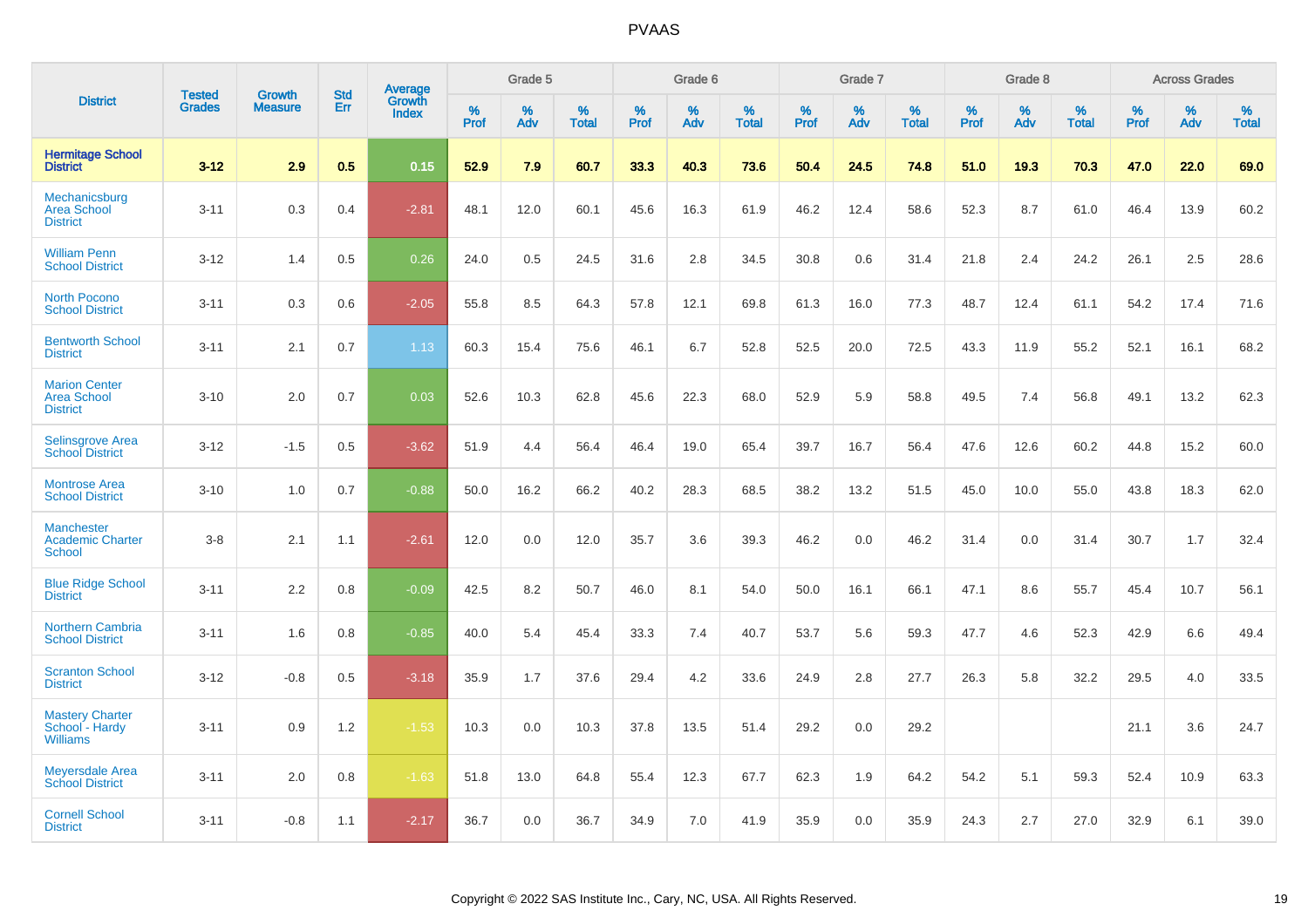|                                                                       |                                |                                 | <b>Std</b> | Average                |              | Grade 5  |                   |           | Grade 6  |                   |           | Grade 7  |                   |           | Grade 8  |                   |              | <b>Across Grades</b> |                   |
|-----------------------------------------------------------------------|--------------------------------|---------------------------------|------------|------------------------|--------------|----------|-------------------|-----------|----------|-------------------|-----------|----------|-------------------|-----------|----------|-------------------|--------------|----------------------|-------------------|
| <b>District</b>                                                       | <b>Tested</b><br><b>Grades</b> | <b>Growth</b><br><b>Measure</b> | Err        | Growth<br><b>Index</b> | $\%$<br>Prof | %<br>Adv | %<br><b>Total</b> | %<br>Prof | %<br>Adv | %<br><b>Total</b> | %<br>Prof | %<br>Adv | %<br><b>Total</b> | %<br>Prof | %<br>Adv | %<br><b>Total</b> | $\%$<br>Prof | %<br>Adv             | %<br><b>Total</b> |
| <b>Hermitage School</b><br><b>District</b>                            | $3 - 12$                       | 2.9                             | 0.5        | 0.15                   | 52.9         | 7.9      | 60.7              | 33.3      | 40.3     | 73.6              | 50.4      | 24.5     | 74.8              | 51.0      | 19.3     | 70.3              | 47.0         | 22.0                 | 69.0              |
| <b>Tidioute</b><br>Community<br><b>Charter School</b>                 | $3 - 11$                       | 2.0                             | 1.5        | $-0.21$                | 69.2         | 0.0      | 69.2              | 61.1      | 5.6      | 66.7              | 26.3      | 0.0      | 26.3              | 37.0      | 0.0      | 37.0              | 43.2         | 4.0                  | 47.2              |
| <b>Minersville Area</b><br><b>School District</b>                     | $3 - 11$                       | $-1.1$                          | 0.7        | $-2.58$                | 42.5         | 2.7      | 45.2              | 38.7      | 24.0     | 62.7              | 40.0      | 4.0      | 44.0              | 46.6      | 1.4      | 48.0              | 42.2         | 10.0                 | 52.2              |
| <b>York Academy</b><br><b>Regional Charter</b><br>School              | $3 - 11$                       | 0.3                             | 0.8        | $-2.68$                | 33.3         | 5.0      | 38.3              | 55.9      | 11.9     | 67.8              | 47.3      | 7.3      | 54.6              | 35.1      | 12.3     | 47.4              | 40.8         | 14.1                 | 54.9              |
| <b>MaST Community</b><br><b>Charter School</b>                        | $3 - 10$                       | $-4.3$                          | 0.6        | $-7.34$                | 56.4         | 9.9      | 66.3              | 45.3      | 21.7     | 67.0              | 59.8      | 12.8     | 72.6              | 54.4      | 12.6     | 67.0              | 51.0         | 14.1                 | 65.2              |
| Apollo-Ridge<br><b>School District</b>                                | $3 - 12$                       | $-2.9$                          | 0.7        | $-4.42$                | 45.6         | 1.5      | 47.1              | 25.3      | 9.6      | 34.9              | 34.6      | 0.0      | 34.6              | 42.1      | 5.3      | 47.4              | 38.1         | 6.5                  | 44.6              |
| <b>North Clarion</b><br><b>County School</b><br><b>District</b>       | $3 - 12$                       | 2.6                             | 1.0        | $-0.17$                | 51.1         | 8.9      | 60.0              | 46.3      | 19.5     | 65.8              | 45.2      | 4.8      | 50.0              | 54.6      | 11.4     | 65.9              | 45.1         | 12.2                 | 57.3              |
| <b>Jenkintown School</b><br><b>District</b>                           | $3 - 11$                       | 1.5                             | 1.0        | $-1.16$                | 68.0         | 8.0      | 76.0              | 54.0      | 18.9     | 73.0              | 42.9      | 35.7     | 78.6              | 60.6      | 21.2     | 81.8              | 53.1         | 25.8                 | 78.9              |
| <b>South Middleton</b><br><b>School District</b>                      | $3 - 11$                       | 0.8                             | 0.5        | $-3.53$                | 48.5         | 12.1     | 60.6              | 45.2      | 21.0     | 66.1              | 44.4      | 12.9     | 57.3              | 42.1      | 12.0     | 54.1              | 45.4         | 16.9                 | 62.3              |
| <b>North East School</b><br><b>District</b>                           | $3 - 11$                       | 0.8                             | 0.6        | $-0.63$                | 61.2         | 9.5      | 70.7              | 44.8      | 21.6     | 66.4              | 50.0      | 9.3      | 59.3              | 56.9      | 16.8     | 73.7              | 52.6         | 15.4                 | 68.0              |
| <b>Shenango Area</b><br><b>School District</b>                        | $3 - 11$                       | 1.9                             | 0.7        | $-0.12$                | 46.4         | 19.0     | 65.5              | 37.5      | 25.0     | 62.5              | 45.7      | 9.6      | 55.3              | 41.1      | 18.9     | 60.0              | 42.3         | 18.7                 | 61.1              |
| <b>Indiana Area</b><br><b>School District</b>                         | $3 - 11$                       | 1.1                             | 0.5        | $-0.73$                | 57.2         | 12.8     | 70.0              | 37.5      | 22.5     | 60.0              | 53.6      | 16.6     | 70.2              | 52.0      | 16.3     | 68.4              | 49.3         | 18.5                 | 67.7              |
| <b>Southern Tioga</b><br><b>School District</b>                       | $3 - 11$                       | 1.4                             | 0.6        | $-0.62$                | 38.5         | 4.2      | 42.7              | 39.6      | 14.2     | 53.8              | 44.9      | 3.6      | 48.6              | 37.2      | 8.3      | 45.4              | 38.5         | 7.0                  | 45.6              |
| <b>New Foundations</b><br><b>Charter School</b>                       | $3 - 11$                       | $-0.9$                          | 0.8        | $-1.98$                | 37.0         | 9.3      | 46.3              | 38.1      | 9.5      | 47.6              | 50.8      | 3.3      | 54.1              | 36.1      | 6.0      | 42.2              | 41.1         | 6.7                  | 47.8              |
| <b>Southern</b><br><b>Huntingdon County</b><br><b>School District</b> | $3 - 11$                       | 1.1                             | 0.7        | $-0.83$                | 47.1         | 2.9      | 50.0              | 26.6      | 7.6      | 34.2              | 43.2      | 4.6      | 47.7              | 41.5      | 3.7      | 45.1              | 39.6         | 5.6                  | 45.2              |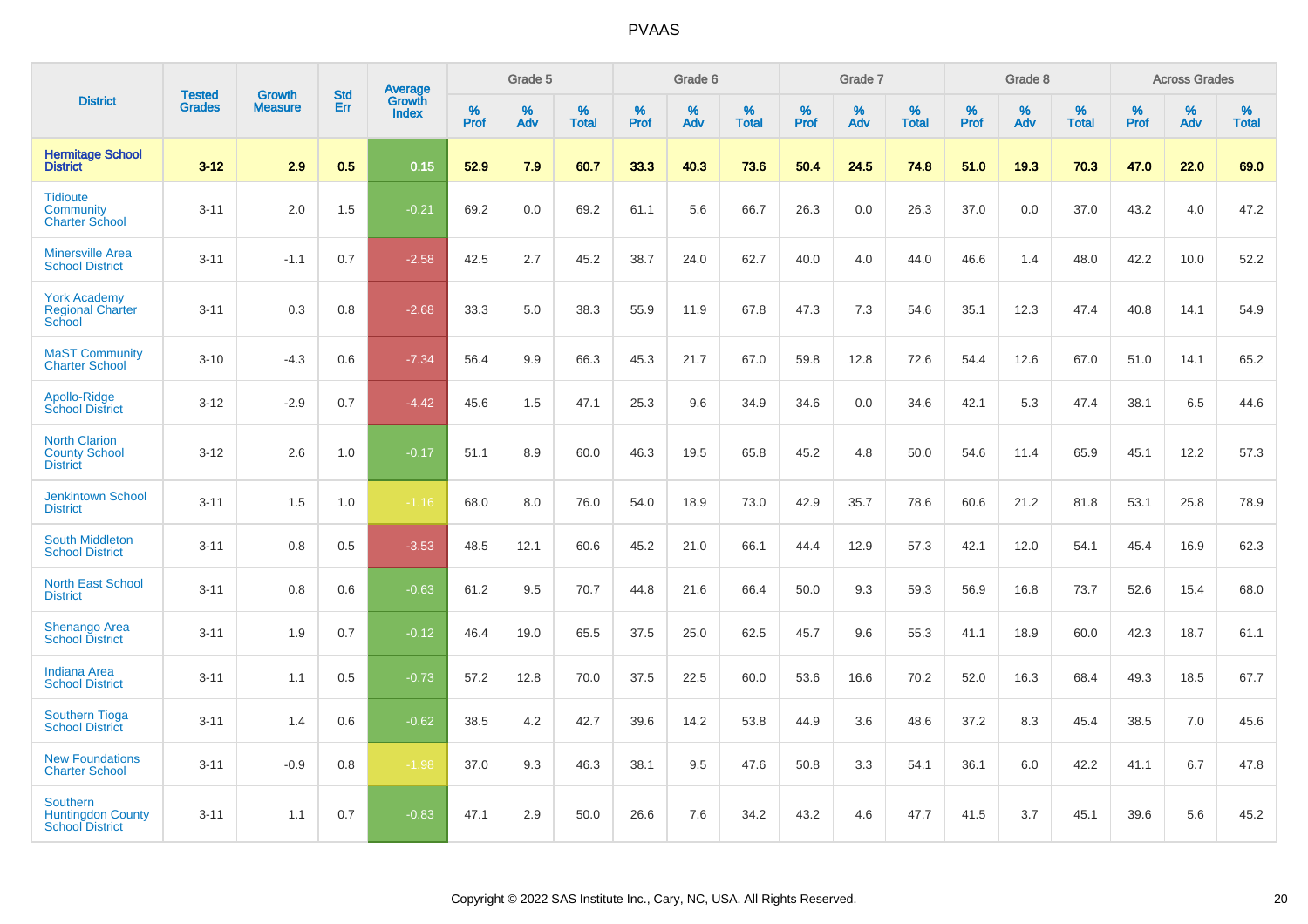|                                                                              |                                |                                 | <b>Std</b> | Average                |           | Grade 5  |                   |           | Grade 6  |                   |           | Grade 7  |                   |           | Grade 8  |                   |           | <b>Across Grades</b> |                   |
|------------------------------------------------------------------------------|--------------------------------|---------------------------------|------------|------------------------|-----------|----------|-------------------|-----------|----------|-------------------|-----------|----------|-------------------|-----------|----------|-------------------|-----------|----------------------|-------------------|
| <b>District</b>                                                              | <b>Tested</b><br><b>Grades</b> | <b>Growth</b><br><b>Measure</b> | Err        | Growth<br><b>Index</b> | %<br>Prof | %<br>Adv | %<br><b>Total</b> | %<br>Prof | %<br>Adv | %<br><b>Total</b> | %<br>Prof | %<br>Adv | %<br><b>Total</b> | %<br>Prof | %<br>Adv | %<br><b>Total</b> | %<br>Prof | %<br>Adv             | %<br><b>Total</b> |
| <b>Hermitage School</b><br><b>District</b>                                   | $3 - 12$                       | 2.9                             | 0.5        | 0.15                   | 52.9      | 7.9      | 60.7              | 33.3      | 40.3     | 73.6              | 50.4      | 24.5     | 74.8              | 51.0      | 19.3     | 70.3              | 47.0      | 22.0                 | 69.0              |
| <b>Mckeesport Area</b><br><b>School District</b>                             | $3 - 12$                       | 0.3                             | 0.5        | $-3.77$                | 30.5      | 0.6      | 31.1              | 29.1      | 1.3      | 30.4              | 24.1      | 0.0      | 24.1              | 22.6      | 1.0      | 23.7              | 25.9      | 2.4                  | 28.3              |
| <b>Everett Area</b><br><b>School District</b>                                | $3 - 11$                       | $-0.2$                          | 0.7        | $-3.44$                | 41.4      | 9.2      | 50.6              | 34.9      | 11.6     | 46.5              | 47.5      | 5.9      | 53.5              | 37.3      | 9.3      | 46.7              | 40.8      | 11.4                 | 52.2              |
| <b>Young Scholars Of</b><br>Western<br>Pennsylvania<br><b>Charter School</b> | $3-8$                          | 2.0                             | 1.1        | 0.04                   | 27.3      | 9.1      | 36.4              | 40.6      | 6.2      | 46.9              | 32.1      | 3.6      | 35.7              | 43.5      | 8.7      | 52.2              | 31.2      | 9.1                  | 40.3              |
| <b>Propel Charter</b><br>School - East                                       | $3-8$                          | 1.1                             | 1.0        | $-2.14$                | 32.5      | 0.0      | 32.5              | 34.3      | 11.4     | 45.7              | 33.3      | 9.1      | 42.4              | 29.4      | 0.0      | 29.4              | 31.6      | 4.7                  | 36.3              |
| <b>Blue Mountain</b><br><b>School District</b>                               | $3 - 10$                       | 0.0                             | 0.5        | $-2.39$                | 60.1      | 12.0     | 72.2              | 50.9      | 12.4     | 63.3              | 52.0      | 10.1     | 62.0              | 47.3      | 11.5     | 58.8              | 52.0      | 15.0                 | 67.0              |
| <b>Port Allegany</b><br><b>School District</b>                               | $3 - 11$                       | $-1.8$                          | 0.8        | $-3.92$                | 34.3      | 2.9      | 37.1              | 31.9      | 2.9      | 34.8              | 32.9      | 5.7      | 38.6              | 40.3      | 3.2      | 43.6              | 35.0      | 5.9                  | 40.8              |
| <b>Valley View School</b><br><b>District</b>                                 | $3 - 11$                       | 1.0                             | 0.8        | $-2.65$                | 62.4      | 1.8      | 64.2              | 41.4      | 10.3     | 51.7              | 53.7      | 4.9      | 58.5              | 42.6      | 4.9      | 47.5              | 49.9      | 7.2                  | 57.1              |
| <b>Aspira Bilingual</b><br><b>Cyber Charter</b><br>School                    | $3 - 11$                       | 2.8                             | 1.6        | $-0.41$                |           |          |                   | 12.9      | 0.0      | 12.9              | 0.0       | 0.0      | 0.0               | 0.0       | 0.0      | 0.0               | 5.9       | 0.0                  | 5.9               |
| <b>Duquesne City</b><br><b>School District</b>                               | $3-8$                          | 3.1                             | 1.4        | 0.73                   | 11.3      | 0.0      | 11.3              | 10.8      | 2.7      | 13.5              |           |          |                   |           |          |                   | 14.8      | 0.6                  | 15.3              |
| North Star School<br><b>District</b>                                         | $3 - 11$                       | $-0.3$                          | 0.7        | $-4.18$                | 44.3      | 3.8      | 48.1              | 35.9      | 17.2     | 53.1              | 44.4      | 8.3      | 52.8              | 49.5      | 17.2     | 66.7              | 44.5      | 15.3                 | 59.8              |
| <b>South Butler</b><br><b>County School</b><br><b>District</b>               | $3 - 10$                       | 1.0                             | 0.5        | $-0.14$                | 59.9      | 14.3     | 74.2              | 50.7      | 14.5     | 65.2              | 44.7      | 11.4     | 56.1              | 53.7      | 13.0     | 66.7              | 50.5      | 17.8                 | 68.3              |
| <b>Albert Gallatin</b><br><b>Area School</b><br><b>District</b>              | $3 - 11$                       | 0.4                             | 0.5        | $-1.30$                | 45.8      | 5.4      | 51.2              | 34.0      | 8.4      | 42.4              | 39.7      | 2.2      | 41.8              | 37.8      | 5.3      | 43.0              | 38.7      | 7.6                  | 46.2              |
| <b>Upper Moreland</b><br><b>Township School</b><br><b>District</b>           | $3 - 11$                       | $-0.3$                          | 0.4        | $-3.84$                | 54.1      | 10.5     | 64.6              | 42.4      | 21.0     | 63.4              | 53.7      | 8.4      | 62.1              | 41.0      | 14.2     | 55.1              | 46.0      | 16.1                 | 62.1              |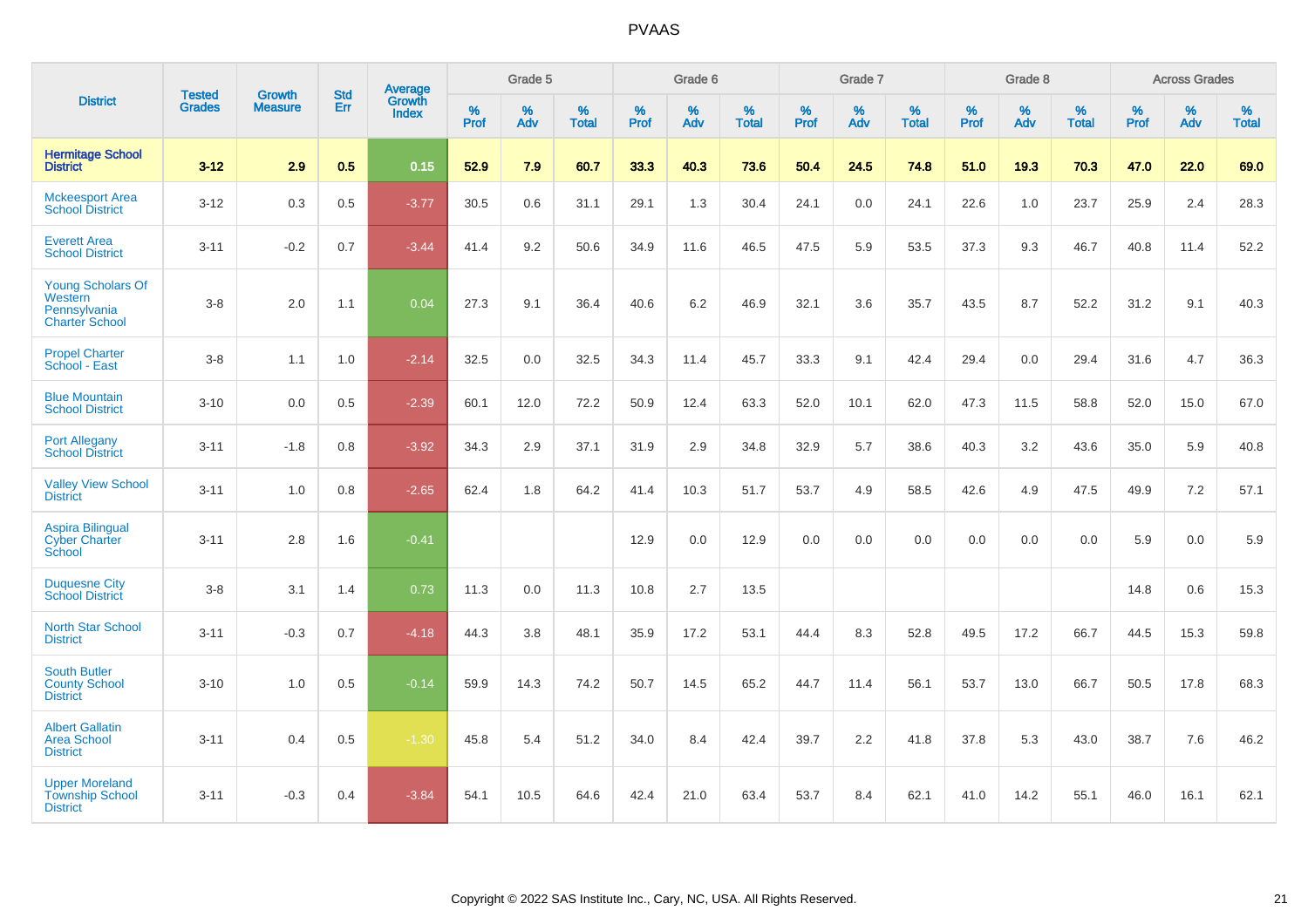|                                                                           |                                |                                 | <b>Std</b> | <b>Average</b>                |           | Grade 5  |                   |           | Grade 6  |                   |           | Grade 7  |                   |           | Grade 8  |                   |           | <b>Across Grades</b> |                   |
|---------------------------------------------------------------------------|--------------------------------|---------------------------------|------------|-------------------------------|-----------|----------|-------------------|-----------|----------|-------------------|-----------|----------|-------------------|-----------|----------|-------------------|-----------|----------------------|-------------------|
| <b>District</b>                                                           | <b>Tested</b><br><b>Grades</b> | <b>Growth</b><br><b>Measure</b> | Err        | <b>Growth</b><br><b>Index</b> | %<br>Prof | %<br>Adv | %<br><b>Total</b> | %<br>Prof | %<br>Adv | %<br><b>Total</b> | %<br>Prof | %<br>Adv | %<br><b>Total</b> | %<br>Prof | %<br>Adv | %<br><b>Total</b> | %<br>Prof | %<br>Adv             | %<br><b>Total</b> |
| <b>Hermitage School</b><br><b>District</b>                                | $3 - 12$                       | 2.9                             | 0.5        | 0.15                          | 52.9      | 7.9      | 60.7              | 33.3      | 40.3     | 73.6              | 50.4      | 24.5     | 74.8              | 51.0      | 19.3     | 70.3              | 47.0      | 22.0                 | 69.0              |
| <b>Clarion Area</b><br><b>School District</b>                             | $3 - 11$                       | 1.1                             | 0.9        | $-1.14$                       | 58.3      | 2.1      | 60.4              | 46.4      | 7.1      | 53.6              | 44.8      | 4.5      | 49.2              | 39.0      | 11.9     | 50.8              | 45.1      | 10.1                 | 55.2              |
| <b>Warren County</b><br><b>School District</b>                            | $3 - 11$                       | $0.2\,$                         | 0.4        | $-1.64$                       | 38.6      | 4.0      | 42.5              | 41.0      | 8.0      | 49.0              | 33.4      | 4.1      | 37.5              | 43.1      | 4.7      | 47.8              | 38.0      | 6.9                  | 44.8              |
| <b>Palisades School</b><br><b>District</b>                                | $3 - 11$                       | 0.4                             | 0.6        | $-3.48$                       | 53.1      | 13.5     | 66.7              | 48.5      | 19.2     | 67.7              | 60.2      | 10.7     | 70.9              | 43.2      | 9.1      | 52.3              | 48.5      | 17.4                 | 65.9              |
| <b>Premier Arts And</b><br><b>Science Charter</b><br><b>School</b>        | $3-5$                          | 5.2                             | 2.1        | 2.52                          | 16.7      | 0.0      | 16.7              |           |          |                   |           |          |                   |           |          |                   | 14.2      | 1.9                  | 16.0              |
| <b>Interboro School</b><br><b>District</b>                                | $3 - 12$                       | 0.3                             | 0.4        | $-2.03$                       | 42.9      | 4.5      | 47.3              | 40.0      | 11.7     | 51.7              | 44.0      | 8.7      | 52.7              | 44.2      | 7.4      | 51.6              | 41.8      | 8.7                  | 50.4              |
| <b>Gateway School</b><br><b>District</b>                                  | $3 - 11$                       | $-1.0$                          | 0.4        | $-5.60$                       | 48.9      | 5.6      | 54.5              | 42.7      | 10.8     | 53.5              | 49.3      | 10.8     | 60.1              | 43.7      | 14.0     | 57.7              | 45.5      | 12.1                 | 57.7              |
| <b>Dallastown Area</b><br><b>School District</b>                          | $3 - 11$                       | $-2.2$                          | 0.3        | $-6.90$                       | 53.1      | 7.2      | 60.3              | 44.3      | 30.9     | 75.1              | 45.3      | 9.3      | 54.7              | 43.8      | 11.1     | 54.9              | 44.8      | 19.1                 | 63.9              |
| <b>Saint Marys Area</b><br><b>School District</b>                         | $3 - 11$                       | $-1.5$                          | 0.6        | $-3.55$                       | 48.7      | 2.6      | 51.3              | 42.7      | 13.7     | 56.4              | 40.8      | 7.7      | 48.5              | 46.4      | 8.0      | 54.3              | 44.6      | 11.0                 | 55.6              |
| <b>Lebanon School</b><br><b>District</b>                                  | $3 - 11$                       | $-0.4$                          | 0.4        | $-2.17$                       | 29.4      | 2.5      | 31.9              | 21.7      | 5.5      | 27.2              | 20.0      | 2.5      | 22.5              | 21.9      | 1.2      | 23.0              | 25.5      | 3.4                  | 28.8              |
| <b>Southwest</b><br>Leadership<br><b>Academy Charter</b><br><b>School</b> | $3 - 8$                        | 0.2                             | 1.1        | $-5.76$                       | 9.1       | 0.0      | 9.1               | 16.1      | 6.4      | 22.6              | 15.8      | 2.6      | 18.4              | 20.8      | 0.0      | 20.8              | 19.0      | 3.3                  | 22.3              |
| <b>Chester-Upland</b><br><b>School District</b>                           | $3 - 11$                       | 0.8                             | 0.8        | $-1.40$                       | 15.4      | 0.0      | 15.4              | 18.2      | 2.6      | 20.8              | 12.4      | 0.0      | 12.4              | 9.8       | 0.0      | 9.8               | 15.6      | 1.0                  | 16.6              |
| Penn Cambria<br><b>School District</b>                                    | $3 - 11$                       | $-0.4$                          | 0.6        | $-3.40$                       | 56.8      | 0.9      | 57.7              | 46.5      | 7.1      | 53.5              | 58.1      | 7.7      | 65.8              | 52.3      | 7.8      | 60.2              | 48.8      | 9.2                  | 58.0              |
| <b>Farrell Area School</b><br><b>District</b>                             | $3 - 11$                       | 1.3                             | 1.0        | $-0.92$                       | 26.7      | 0.0      | 26.7              | 31.7      | 2.4      | 34.2              | 20.4      | 0.0      | 20.4              | 28.2      | 0.0      | 28.2              | 25.9      | 2.3                  | 28.2              |
| <b>Greater Latrobe</b><br><b>School District</b>                          | $3 - 11$                       | $-3.1$                          | 0.4        | $-8.08$                       | 55.6      | 5.8      | 61.4              | 42.2      | 21.1     | 63.2              | 49.0      | 10.1     | 59.1              | 46.2      | 20.0     | 66.2              | 46.9      | 15.6                 | 62.5              |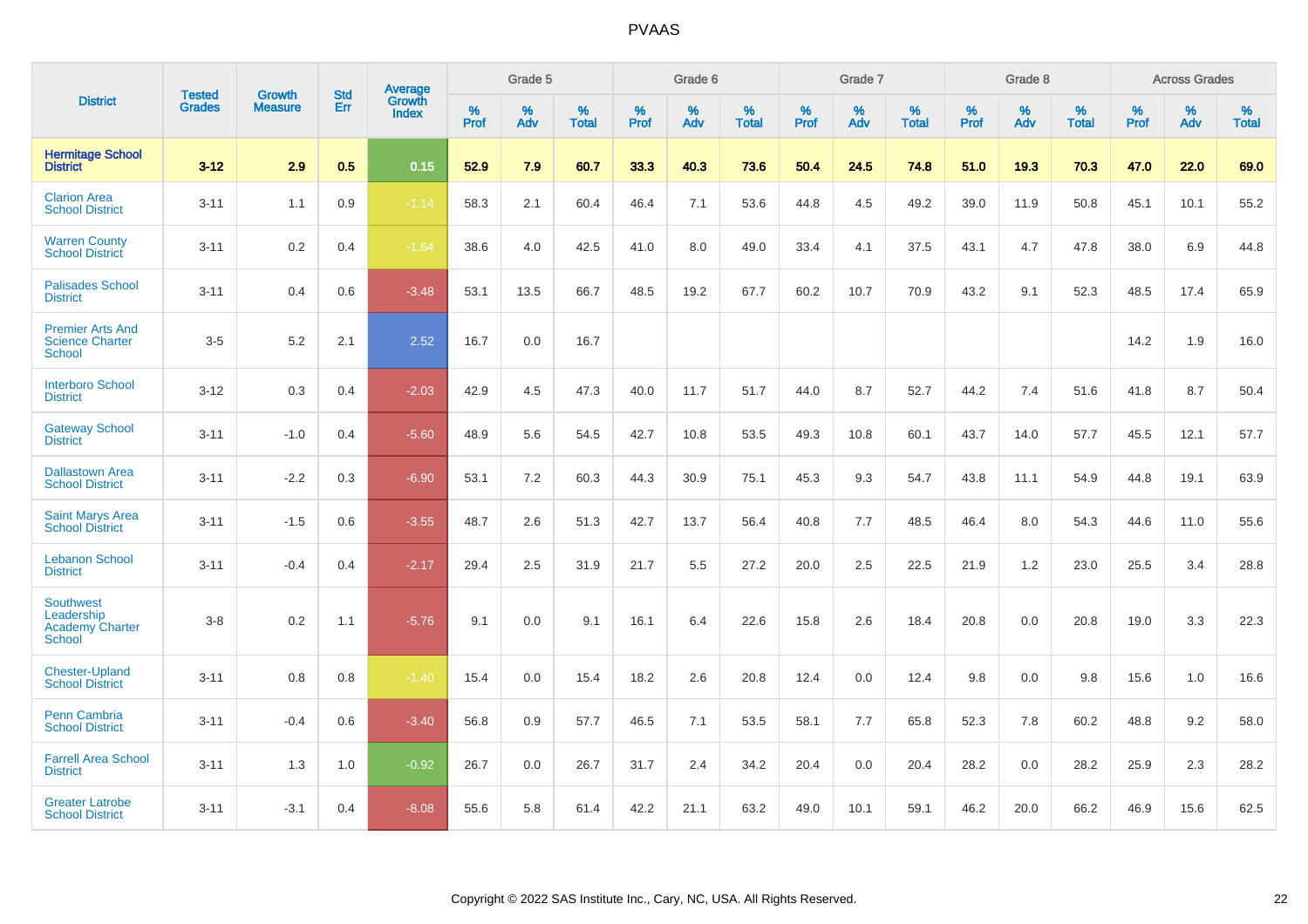|                                                                                |                                |                                 | <b>Std</b> | Average                |              | Grade 5     |                      |              | Grade 6  |                      |              | Grade 7  |                   |              | Grade 8  |                   |              | <b>Across Grades</b> |            |
|--------------------------------------------------------------------------------|--------------------------------|---------------------------------|------------|------------------------|--------------|-------------|----------------------|--------------|----------|----------------------|--------------|----------|-------------------|--------------|----------|-------------------|--------------|----------------------|------------|
| <b>District</b>                                                                | <b>Tested</b><br><b>Grades</b> | <b>Growth</b><br><b>Measure</b> | Err        | Growth<br><b>Index</b> | $\%$<br>Prof | $\%$<br>Adv | $\%$<br><b>Total</b> | $\%$<br>Prof | %<br>Adv | $\%$<br><b>Total</b> | $\%$<br>Prof | %<br>Adv | %<br><b>Total</b> | $\%$<br>Prof | %<br>Adv | %<br><b>Total</b> | $\%$<br>Prof | %<br>Adv             | %<br>Total |
| <b>Hermitage School</b><br><b>District</b>                                     | $3 - 12$                       | 2.9                             | 0.5        | 0.15                   | 52.9         | 7.9         | 60.7                 | 33.3         | 40.3     | 73.6                 | 50.4         | 24.5     | 74.8              | 51.0         | 19.3     | 70.3              | 47.0         | 22.0                 | 69.0       |
| <b>Seven Generations</b><br><b>Charter School</b>                              | $3-5$                          | 5.1                             | 2.1        | 2.46                   | 62.2         | 2.7         | 64.9                 |              |          |                      |              |          |                   |              |          |                   | 48.0         | 8.8                  | 56.8       |
| Northwood<br><b>Academy Charter</b><br>School                                  | $3-8$                          | $-0.1$                          | 0.7        | $-3.80$                | 23.4         | 1.3         | 24.7                 | 44.2         | 6.5      | 50.6                 | 37.5         | 5.6      | 43.1              | 29.6         | 13.0     | 42.6              | 31.0         | 5.4                  | 36.4       |
| <b>Philadelphia City</b><br><b>School District</b>                             | $3 - 12$                       | $-0.0$                          | $0.2\,$    | $-2.50$                | 24.2         | 3.5         | 27.7                 | 22.9         | 8.1      | 31.0                 | 26.8         | 6.5      | 33.4              | 22.4         | 4.6      | 27.1              | 23.1         | 6.3                  | 29.4       |
| <b>Mastery Charter</b><br>School - Harrity<br>Campus                           | $3-8$                          | 0.5                             | 1.2        | $-2.57$                | 13.6         | 0.0         | 13.6                 | 12.8         | 2.1      | 14.9                 | 26.5         | 0.0      | 26.5              | 11.1         | 7.4      | 18.5              | 18.2         | 2.0                  | 20.2       |
| <b>Middletown Area</b><br><b>School District</b>                               | $3 - 11$                       | $-0.3$                          | 0.6        | $-2.50$                | 40.9         | 6.3         | 47.2                 | 28.7         | 7.0      | 35.7                 | 43.8         | 5.6      | 49.3              | 38.5         | 3.8      | 42.3              | 37.8         | 8.2                  | 46.0       |
| <b>Allegheny-Clarion</b><br><b>Valley School</b><br><b>District</b>            | $3 - 10$                       | 2.1                             | 1.0        | 0.11                   | 42.5         | 5.0         | 47.5                 | 42.1         | 15.8     | 57.9                 | 43.9         | 2.4      | 46.3              | 40.0         | 0.0      | 40.0              | 40.9         | 9.1                  | 50.0       |
| <b>Eastern Lebanon</b><br><b>County School</b><br><b>District</b>              | $3 - 11$                       | $-0.3$                          | 0.5        | $-4.72$                | 48.9         | 2.8         | 51.7                 | 42.0         | 9.1      | 51.1                 | 45.1         | 8.0      | 53.1              | 29.8         | 7.0      | 36.8              | 42.0         | 9.1                  | 51.0       |
| <b>West Philadelphia</b><br>Achievement<br>Charter<br><b>Elementary School</b> | $3-5$                          | 3.8                             | 1.6        | 2.40                   | 21.0         | 0.0         | 21.0                 |              |          |                      |              |          |                   |              |          |                   | 18.1         | 1.5                  | 19.6       |
| <b>Southeast Delco</b><br><b>School District</b>                               | $3 - 10$                       | $-0.6$                          | 0.6        | $-3.13$                | 28.6         | 0.0         | 28.6                 | 30.4         | 1.8      | 32.1                 | 29.2         | 1.5      | 30.8              | 34.4         | 3.8      | 38.2              | 28.9         | 2.4                  | 31.3       |
| <b>Union City Area</b><br><b>School District</b>                               | $3 - 12$                       | 0.2                             | 0.7        | $-1.85$                | 34.8         | 1.4         | 36.2                 | 35.5         | 16.1     | 51.6                 | 44.7         | 10.5     | 55.3              | 42.2         | 8.9      | 51.1              | 39.0         | 12.5                 | 51.5       |
| <b>Conewago Valley</b><br><b>School District</b>                               | $3 - 12$                       | 0.7                             | 0.4        | $-2.40$                | 52.1         | 3.4         | 55.5                 | 44.7         | 14.0     | 58.7                 | 46.4         | 8.8      | 55.2              | 46.8         | 5.7      | 52.5              | 46.9         | 10.0                 | 56.9       |
| <b>Haverford</b><br><b>Township School</b><br><b>District</b>                  | $3 - 11$                       | 0.2                             | 0.3        | $-2.60$                | 55.4         | 23.8        | 79.2                 | 51.1         | 27.6     | 78.7                 | 55.0         | 18.3     | 73.3              | 44.5         | 32.3     | 76.7              | 49.2         | 29.5                 | 78.6       |
| <b>Mastery Charter</b><br>School - Pickett<br>Campus                           | $6 - 10$                       | 1.6                             | 1.1        | $-0.80$                |              |             |                      | 4.9          | 0.0      | 4.9                  | 15.4         | 0.0      | 15.4              | 8.8          | 2.9      | 11.8              | 9.6          | 0.9                  | 10.5       |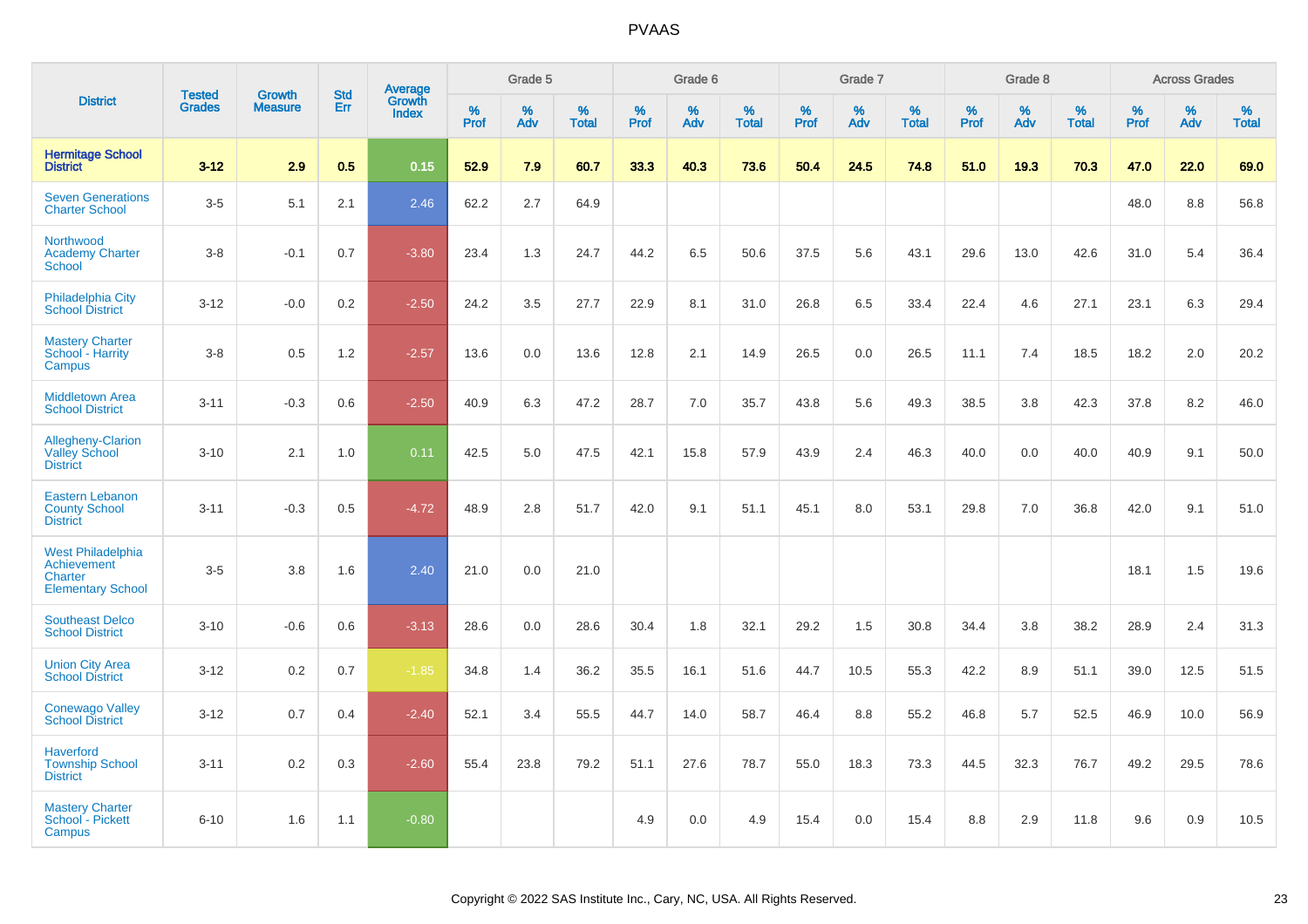|                                                                     | <b>Tested</b> | <b>Growth</b>  | <b>Std</b> | <b>Average</b>         |           | Grade 5  |                   |           | Grade 6  |                   |           | Grade 7  |                   |           | Grade 8  |                   |           | <b>Across Grades</b> |                   |
|---------------------------------------------------------------------|---------------|----------------|------------|------------------------|-----------|----------|-------------------|-----------|----------|-------------------|-----------|----------|-------------------|-----------|----------|-------------------|-----------|----------------------|-------------------|
| <b>District</b>                                                     | <b>Grades</b> | <b>Measure</b> | Err        | Growth<br><b>Index</b> | %<br>Prof | %<br>Adv | %<br><b>Total</b> | %<br>Prof | %<br>Adv | %<br><b>Total</b> | %<br>Prof | %<br>Adv | %<br><b>Total</b> | %<br>Prof | %<br>Adv | %<br><b>Total</b> | %<br>Prof | %<br>Adv             | %<br><b>Total</b> |
| <b>Hermitage School</b><br><b>District</b>                          | $3 - 12$      | 2.9            | 0.5        | 0.15                   | 52.9      | 7.9      | 60.7              | 33.3      | 40.3     | 73.6              | 50.4      | 24.5     | 74.8              | 51.0      | 19.3     | 70.3              | 47.0      | 22.0                 | 69.0              |
| <b>Fort Leboeuf</b><br><b>School District</b>                       | $3 - 11$      | 0.0            | 0.5        | $-2.79$                | 47.7      | 21.9     | 69.7              | 39.4      | 26.8     | 66.2              | 49.2      | 15.1     | 64.2              | 42.1      | 16.6     | 58.6              | 45.4      | 23.3                 | 68.7              |
| <b>Methacton School</b><br><b>District</b>                          | $3 - 11$      | 0.4            | 0.4        | $-4.06$                | 64.7      | 8.3      | 73.0              | 54.9      | 21.0     | 75.9              | 56.6      | 11.2     | 67.8              | 49.7      | 21.0     | 70.7              | 55.3      | 17.3                 | 72.6              |
| <b>Conemaugh Valley</b><br><b>School District</b>                   | $3 - 12$      | 0.5            | 0.9        | $-1.99$                | 52.9      | 3.9      | 56.9              | 30.0      | 30.0     | 60.0              | 44.2      | 5.8      | 50.0              | 49.1      | 9.4      | 58.5              | 43.3      | 12.5                 | 55.8              |
| <b>Shamokin Area</b><br><b>School District</b>                      | $3 - 11$      | 1.2            | 0.5        | $-1.27$                | 42.9      | 2.1      | 45.0              | 32.6      | 9.4      | 42.0              | 44.0      | 1.5      | 45.5              | 31.3      | 5.5      | 36.8              | 34.3      | 5.8                  | 40.1              |
| Penn-Trafford<br><b>School District</b>                             | $3 - 11$      | 0.1            | 0.4        | $-2.24$                | 59.8      | 20.9     | 80.7              | 45.7      | 34.7     | 80.4              | 56.2      | 23.2     | 79.4              | 54.3      | 14.9     | 69.1              | 51.0      | 27.6                 | 78.6              |
| Aliquippa School<br><b>District</b>                                 | $3 - 11$      | $-0.6$         | 0.8        | $-1.85$                | 14.7      | 0.0      | 14.7              | 12.5      | 3.1      | 15.6              | 27.4      | 2.7      | 30.1              | 14.1      | 0.0      | 14.1              | 16.7      | 1.0                  | 17.7              |
| <b>Mastery Charter</b><br>School-Cleveland<br>Elementary            | $3 - 8$       | 2.7            | 1.3        | 0.20                   | 25.0      | 7.1      | 32.1              | 23.5      | 0.0      | 23.5              | 24.1      | 3.4      | 27.6              | 21.7      | 0.0      | 21.7              | 18.8      | 1.9                  | 20.6              |
| <b>Newport School</b><br><b>District</b>                            | $3 - 12$      | $-0.1$         | 0.8        | $-1.60$                | 42.2      | 11.1     | 53.3              | 44.4      | 11.1     | 55.6              | 41.3      | 1.6      | 42.9              | 43.8      | 7.8      | 51.6              | 40.2      | 8.8                  | 48.9              |
| <b>Central Bucks</b><br><b>School District</b>                      | $3 - 11$      | $-1.3$         | 0.2        | $-11.77$               | 57.2      | 12.0     | 69.2              | 48.3      | 28.7     | 76.9              | 54.3      | 16.8     | 71.0              | 51.5      | 17.5     | 69.0              | 51.5      | 19.8                 | 71.4              |
| <b>General Mclane</b><br><b>School District</b>                     | $3 - 11$      | 0.2            | 0.5        | $-1.05$                | 57.7      | 8.0      | 65.8              | 45.4      | 23.3     | 68.7              | 50.3      | 15.6     | 66.0              | 44.9      | 12.2     | 57.0              | 49.9      | 16.3                 | 66.2              |
| <b>Deer Lakes School</b><br><b>District</b>                         | $3 - 11$      | $-0.4$         | 0.6        | $-2.21$                | 52.0      | 5.5      | 57.5              | 47.2      | 22.0     | 69.1              | 42.4      | 10.6     | 53.0              | 44.7      | 10.7     | 55.3              | 45.1      | 14.9                 | 60.0              |
| <b>Lindley Academy</b><br><b>Charter School At</b><br><b>Birney</b> | $3 - 8$       | 1.0            | 0.7        | $-1.02$                | 8.9       | 0.0      | 8.9               | 24.0      | 2.5      | 26.6              | 20.6      | 3.2      | 23.8              | 19.4      | 4.8      | 24.2              | 19.6      | 2.3                  | 21.9              |
| <b>West Oak Lane</b><br><b>Charter School</b>                       | $3 - 8$       | 0.8            | 0.7        | $-1.30$                | 29.9      | 0.0      | 29.9              | 26.5      | 2.9      | 29.4              | 35.1      | 6.8      | 41.9              | 41.5      | 4.6      | 46.2              | 31.4      | 4.3                  | 35.8              |
| Antonia Pantoja<br>Community<br><b>Charter School</b>               | $3 - 8$       | 0.5            | 0.9        | $-2.57$                | 20.9      | 1.5      | 22.4              | 32.3      | 6.4      | 38.7              | 37.0      | 2.2      | 39.1              | 35.1      | 8.1      | 43.2              | 25.4      | 3.3                  | 28.7              |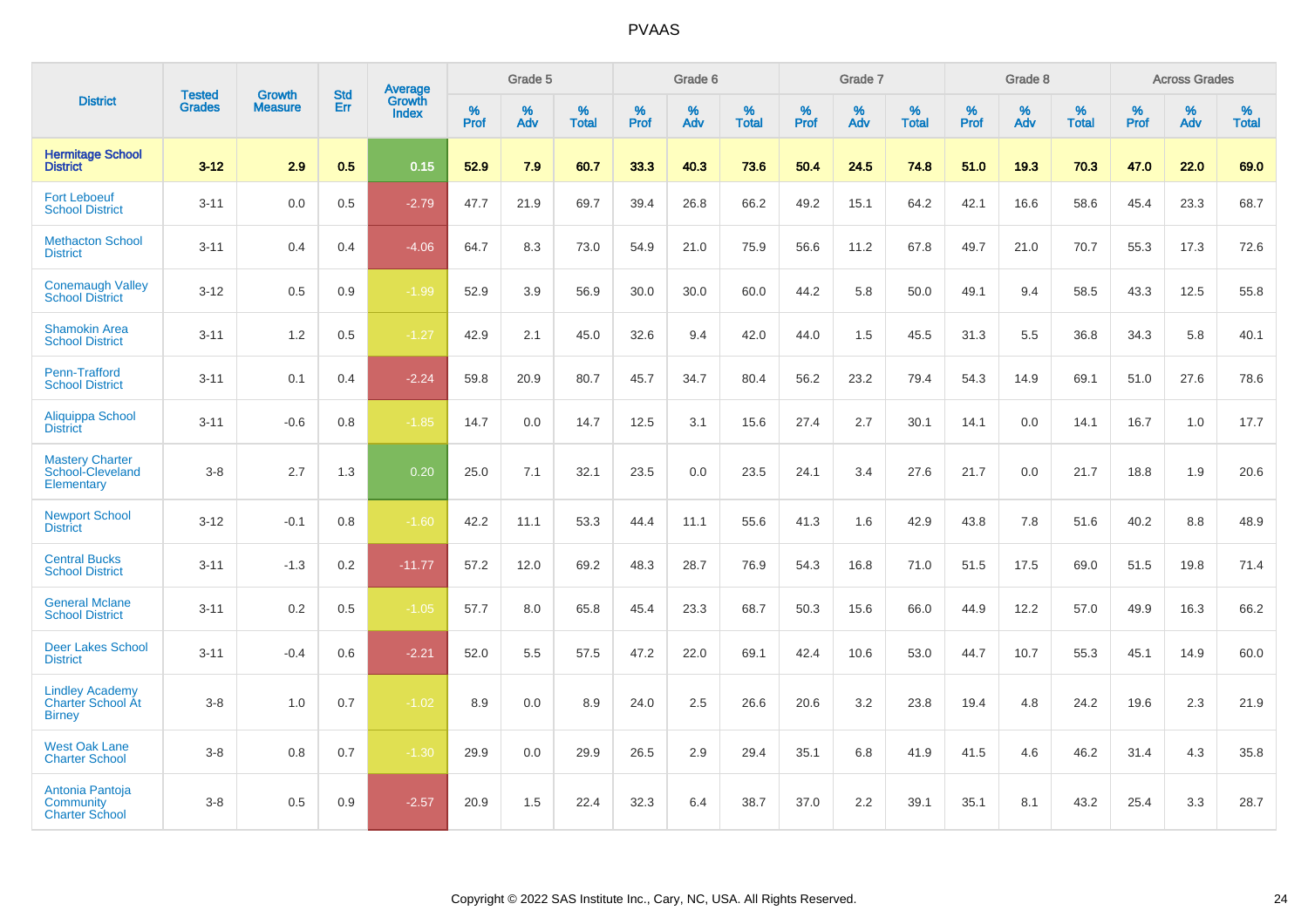|                                                               | <b>Tested</b> | <b>Growth</b>  | <b>Std</b> | Average                       |                     | Grade 5  |                   |                     | Grade 6  |                   |              | Grade 7  |                   |              | Grade 8     |                   |                     | <b>Across Grades</b> |                   |
|---------------------------------------------------------------|---------------|----------------|------------|-------------------------------|---------------------|----------|-------------------|---------------------|----------|-------------------|--------------|----------|-------------------|--------------|-------------|-------------------|---------------------|----------------------|-------------------|
| <b>District</b>                                               | <b>Grades</b> | <b>Measure</b> | Err        | <b>Growth</b><br><b>Index</b> | $\%$<br><b>Prof</b> | %<br>Adv | %<br><b>Total</b> | $\%$<br><b>Prof</b> | %<br>Adv | %<br><b>Total</b> | $\%$<br>Prof | %<br>Adv | %<br><b>Total</b> | $\%$<br>Prof | $\%$<br>Adv | %<br><b>Total</b> | $\%$<br><b>Prof</b> | %<br>Adv             | %<br><b>Total</b> |
| <b>Hermitage School</b><br><b>District</b>                    | $3 - 12$      | 2.9            | 0.5        | 0.15                          | 52.9                | 7.9      | 60.7              | 33.3                | 40.3     | 73.6              | 50.4         | 24.5     | 74.8              | 51.0         | 19.3        | 70.3              | 47.0                | 22.0                 | 69.0              |
| <b>Franklin Area</b><br><b>School District</b>                | $3 - 11$      | 0.3            | 0.6        | $-3.37$                       | 47.7                | 1.5      | 49.2              | 41.7                | 12.6     | 54.3              | 36.6         | 4.9      | 41.5              | 43.0         | 5.9         | 48.9              | 40.2                | 6.2                  | 46.4              |
| <b>Conrad Weiser</b><br><b>Area School</b><br><b>District</b> | $3 - 11$      | $-2.3$         | 0.5        | $-7.32$                       | 44.8                | 0.6      | 45.4              | 40.0                | 8.7      | 48.7              | 26.2         | 2.7      | 28.9              | 30.0         | 3.4         | 33.5              | 36.9                | 6.7                  | 43.7              |
| <b>Hope For</b><br><b>Hyndman Charter</b><br>School           | $3 - 11$      | 4.1            | 1.9        | 0.17                          |                     |          |                   | 12.5                | 6.2      | 18.8              | 41.7         | 8.3      | 50.0              | 37.5         | 0.0         | 37.5              | 27.4                | 6.0                  | 33.3              |
| Leechburg Area<br><b>School District</b>                      | $3 - 11$      | $-2.3$         | 0.9        | $-3.53$                       | 46.7                | 2.2      | 48.9              | 29.7                | 2.7      | 32.4              | 42.9         | 0.0      | 42.9              | 51.2         | 11.6        | 62.8              | 45.8                | 7.9                  | 53.8              |
| <b>Carlynton School</b><br><b>District</b>                    | $3 - 11$      | 0.0            | 0.7        | $-1.38$                       | 50.5                | 6.4      | 57.0              | 47.1                | 18.8     | 65.9              | 30.8         | 7.5      | 38.3              | 40.8         | 7.9         | 48.7              | 41.6                | 11.0                 | 52.7              |
| Gettysburg<br><b>Montessori Charter</b><br>School             | $3-6$         | 2.6            | 2.0        | $-0.30$                       | 50.0                | 10.0     | 60.0              | 44.4                | 22.2     | 66.7              |              |          |                   |              |             |                   | 43.0                | 14.0                 | 57.0              |
| <b>Mastery Charter</b><br>School - Thomas<br>Campus           | $3 - 10$      | 0.4            | 1.0        | $-1.24$                       | 29.0                | 0.0      | 29.0              | 17.1                | 0.0      | 17.1              | 20.9         | 2.3      | 23.3              | 28.9         | 0.0         | 28.9              | 24.9                | 2.3                  | 27.2              |
| Wissahickon<br><b>Charter School</b>                          | $3 - 8$       | $-1.5$         | 0.7        | $-4.94$                       | 22.2                | 0.0      | 22.2              | 20.5                | 6.0      | 26.5              | 24.1         | 1.2      | 25.3              | 22.1         | 0.0         | 22.1              | 22.4                | 2.8                  | 25.2              |
| <b>Propel Charter</b><br>School-Northside                     | $3-8$         | $-1.3$         | 1.0        | $-2.83$                       | 7.0                 | 0.0      | 7.0               | 14.6                | 0.0      | 14.6              | 5.0          | 0.0      | 5.0               | 10.0         | 0.0         | 10.0              | 9.0                 | 0.0                  | 9.0               |
| Pocono Mountain<br><b>School District</b>                     | $3 - 12$      | 0.1            | 0.6        | $-1.58$                       | 48.0                | 5.4      | 53.5              | 41.8                | 7.9      | 49.7              | 42.1         | 1.8      | 43.9              | 35.6         | 1.9         | 37.5              | 43.4                | 7.1                  | 50.5              |
| <b>Mount Union Area</b><br><b>School District</b>             | $3 - 10$      | 1.4            | 0.7        | 0.55                          | 28.7                | 3.2      | 31.9              | 28.4                | 0.0      | 28.4              | 28.9         | 4.8      | 33.7              | 36.9         | 1.2         | 38.1              | 31.6                | 2.9                  | 34.4              |
| <b>Schuylkill Valley</b><br><b>School District</b>            | $3 - 11$      | 0.6            | 0.6        | $-1.32$                       | 53.1                | 3.1      | 56.2              | 44.4                | 16.9     | 61.3              | 42.9         | 7.5      | 50.4              | 45.0         | 6.3         | 51.4              | 45.2                | 10.3                 | 55.6              |
| <b>Salisbury</b><br><b>Township School</b><br><b>District</b> | $3 - 11$      | $-1.7$         | 0.7        | $-5.01$                       | 38.3                | 7.4      | 45.7              | 33.0                | 22.0     | 55.0              | 34.8         | 4.4      | 39.1              | 47.1         | 12.6        | 59.8              | 40.0                | 11.6                 | 51.7              |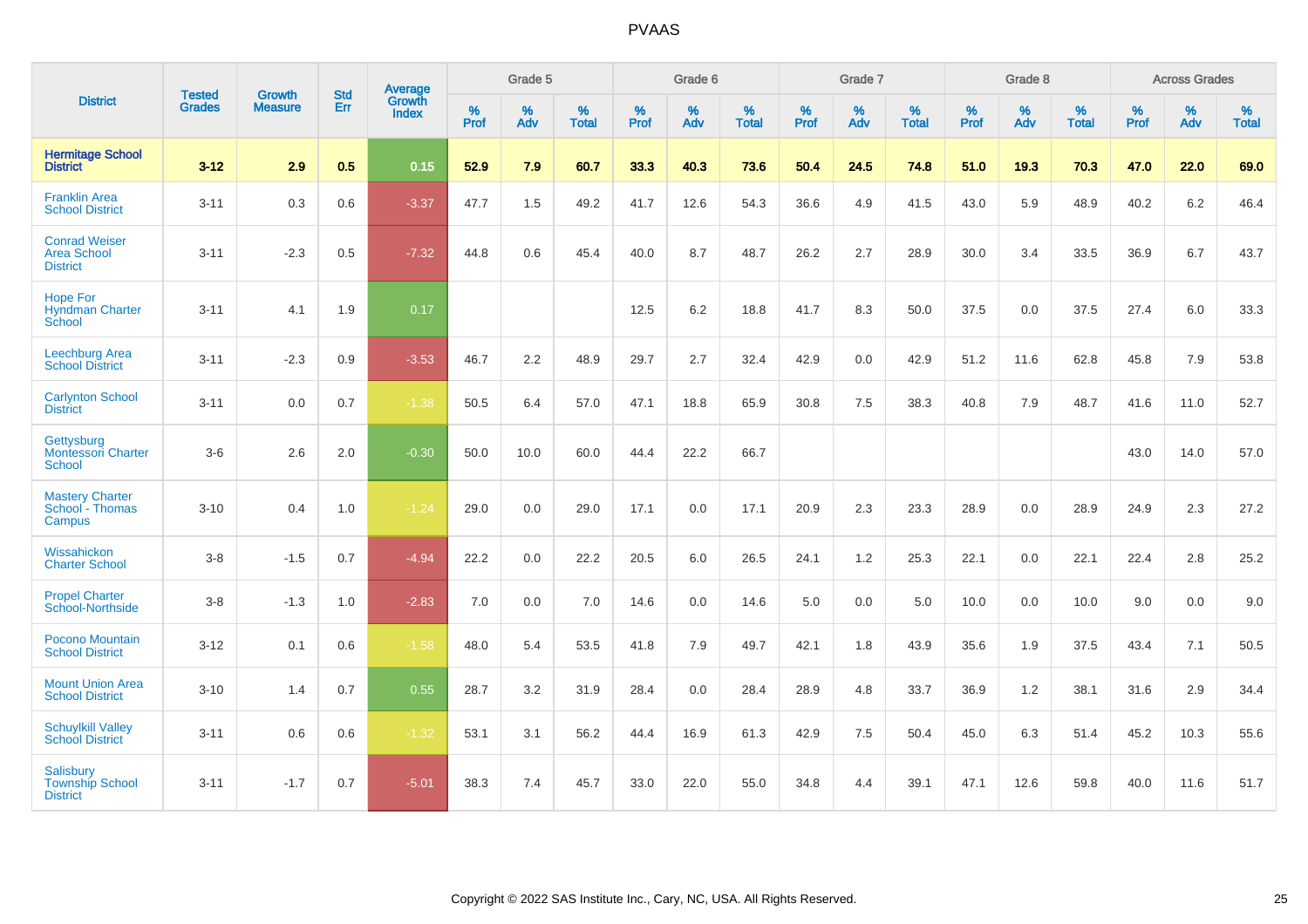|                                                                                            |                                |                                 | <b>Std</b> | Average                       |              | Grade 5  |                   |           | Grade 6  |                   |           | Grade 7  |                   |           | Grade 8  |                   |           | <b>Across Grades</b> |                   |
|--------------------------------------------------------------------------------------------|--------------------------------|---------------------------------|------------|-------------------------------|--------------|----------|-------------------|-----------|----------|-------------------|-----------|----------|-------------------|-----------|----------|-------------------|-----------|----------------------|-------------------|
| <b>District</b>                                                                            | <b>Tested</b><br><b>Grades</b> | <b>Growth</b><br><b>Measure</b> | Err        | <b>Growth</b><br><b>Index</b> | $\%$<br>Prof | %<br>Adv | %<br><b>Total</b> | %<br>Prof | %<br>Adv | %<br><b>Total</b> | %<br>Prof | %<br>Adv | %<br><b>Total</b> | %<br>Prof | %<br>Adv | %<br><b>Total</b> | %<br>Prof | %<br>Adv             | %<br><b>Total</b> |
| <b>Hermitage School</b><br><b>District</b>                                                 | $3-12$                         | 2.9                             | 0.5        | 0.15                          | 52.9         | 7.9      | 60.7              | 33.3      | 40.3     | 73.6              | 50.4      | 24.5     | 74.8              | 51.0      | 19.3     | 70.3              | 47.0      | 22.0                 | 69.0              |
| <b>Chester Charter</b><br><b>Scholars Academy</b><br><b>Charter School</b>                 | $3 - 12$                       | 0.0                             | 0.9        | $-3.27$                       | 17.8         | 0.0      | 17.8              | 31.9      | 4.3      | 36.2              | 37.5      | 4.2      | 41.7              | 16.0      | 0.0      | 16.0              | 23.8      | 1.8                  | 25.6              |
| <b>Green Woods</b><br><b>Charter School</b>                                                | $3-8$                          | 1.6                             | 0.8        | $-0.37$                       | 44.8         | 6.9      | 51.7              | 39.3      | 19.7     | 59.0              | 43.9      | 12.3     | 56.1              | 39.2      | 17.6     | 56.9              | 40.6      | 17.4                 | 58.0              |
| <b>Reynolds School</b><br><b>District</b>                                                  | $3 - 10$                       | $-4.3$                          | 0.8        | $-5.71$                       | 46.3         | 0.0      | 46.3              | 44.2      | 1.3      | 45.4              | 35.3      | 7.8      | 43.1              | 47.1      | 8.8      | 55.9              | 41.5      | 4.9                  | 46.4              |
| <b>Mountain View</b><br><b>School District</b>                                             | $3 - 11$                       | 1.6                             | 0.9        | 0.20                          | 45.0         | 3.3      | 48.3              | 49.0      | 6.1      | 55.1              | 47.2      | 5.7      | 52.8              | 55.0      | 10.0     | 65.0              | 45.1      | 5.6                  | 50.7              |
| <b>Penns Manor Area</b><br><b>School District</b>                                          | $3 - 12$                       | 1.6                             | 0.8        | $-1.15$                       | 49.2         | 1.6      | 50.8              | 30.9      | 3.6      | 34.6              | 38.5      | 3.8      | 42.3              | 30.5      | 11.9     | 42.4              | 40.8      | 6.9                  | 47.8              |
| <b>Schuylkill Haven</b><br>Area School<br><b>District</b>                                  | $3 - 11$                       | $-1.4$                          | 0.7        | $-4.47$                       | 44.6         | 1.2      | 45.8              | 46.9      | 6.2      | 53.1              | 49.5      | 8.6      | 58.1              | 46.0      | 3.4      | 49.4              | 46.4      | 10.0                 | 56.4              |
| <b>Ferndale Area</b><br><b>School District</b>                                             | $3 - 10$                       | 1.9                             | 1.0        | 0.06                          | 43.2         | 4.6      | 47.7              | 46.3      | 14.6     | 61.0              | 61.5      | 5.1      | 66.7              | 54.4      | 4.4      | 58.7              | 46.1      | 10.6                 | 56.6              |
| <b>Innovative Arts</b><br><b>Academy Charter</b><br>School                                 | $6 - 11$                       | $-2.2$                          | 0.9        | $-3.49$                       |              |          |                   | 15.4      | 1.9      | 17.3              | 19.1      | 0.0      | 19.1              | 15.4      | 1.1      | 16.5              | 16.6      | 1.0                  | 17.5              |
| <b>Greenville Area</b><br><b>School District</b>                                           | $3 - 11$                       | 1.0                             | 0.7        | $-0.17$                       | 46.7         | 5.6      | 52.2              | 52.5      | 11.2     | 63.8              | 43.8      | 5.7      | 49.5              | 31.2      | 12.5     | 43.8              | 42.0      | 10.1                 | 52.1              |
| <b>Tyrone Area</b><br><b>School District</b>                                               | $3 - 12$                       | $-2.0$                          | 0.6        | $-6.75$                       | 50.4         | 3.0      | 53.3              | 43.4      | 10.1     | 53.5              | 43.8      | 5.0      | 48.8              | 44.7      | 6.1      | 50.9              | 45.2      | 12.0                 | 57.2              |
| The Philadelphia<br><b>Charter School for</b><br><b>Arts and Sciences</b><br>at HR Edmunds | $3-8$                          | $-1.2$                          | 0.7        | $-2.66$                       | 11.9         | 2.4      | 14.3              | 18.6      | 0.0      | 18.6              | 17.2      | 0.0      | 17.2              | 24.4      | 0.0      | 24.4              | 16.1      | 0.6                  | 16.7              |
| <b>Oley Valley School</b><br><b>District</b>                                               | $3 - 11$                       | $-0.0$                          | 0.6        | $-2.17$                       | 53.5         | 5.0      | 58.4              | 40.0      | 19.0     | 59.0              | 50.0      | 7.8      | 57.8              | 54.8      | 5.4      | 60.2              | 49.6      | 9.0                  | 58.6              |
| Chambersburg<br><b>Area School</b><br><b>District</b>                                      | $3 - 11$                       | $-0.2$                          | 0.3        | $-2.21$                       | 44.0         | 7.0      | 51.0              | 34.1      | 16.0     | 50.1              | 38.2      | 8.2      | 46.5              | 38.7      | 11.2     | 49.9              | 37.5      | 11.0                 | 48.5              |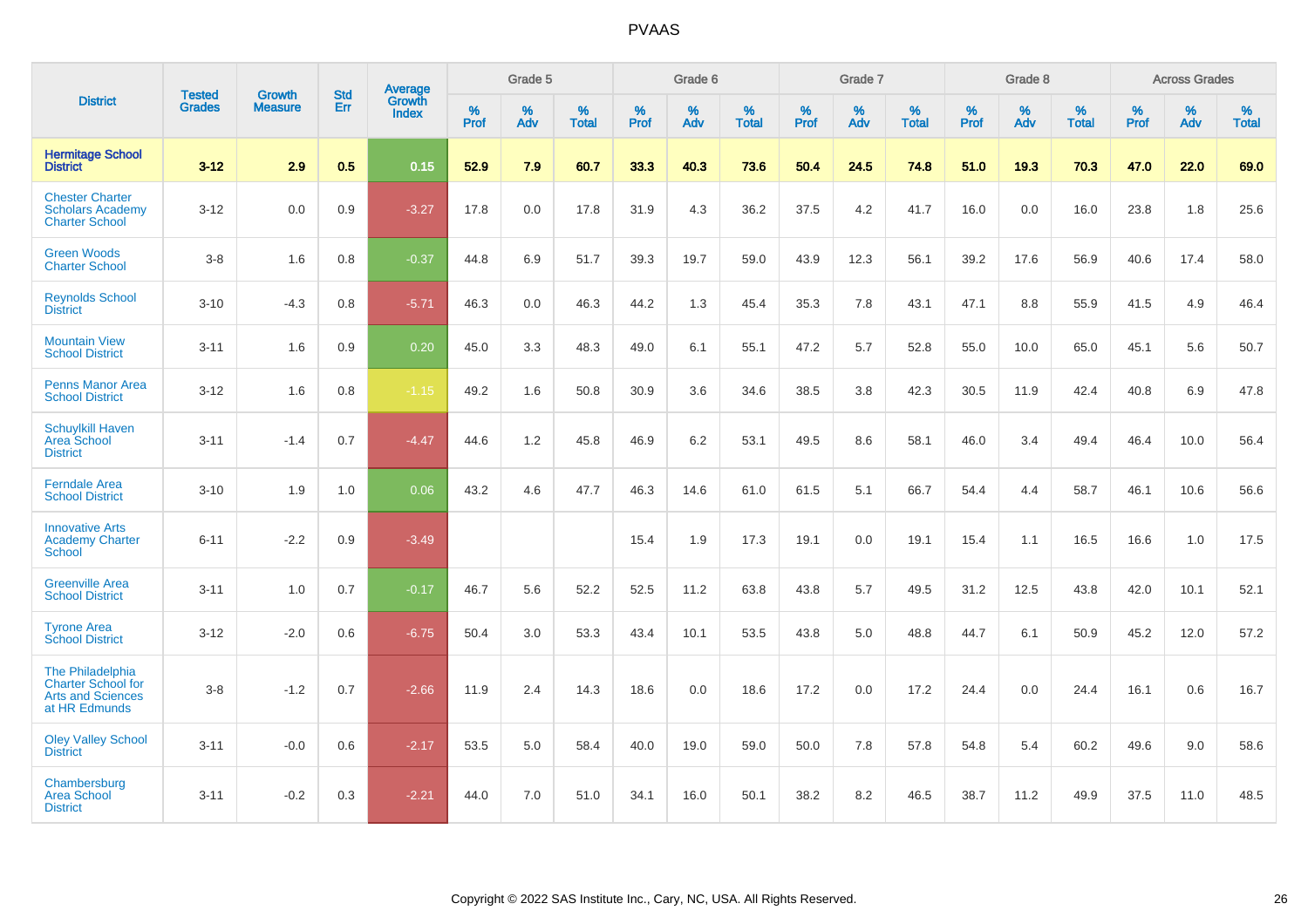|                                                            | <b>Tested</b> | <b>Growth</b>  | <b>Std</b> | Average                |              | Grade 5  |                      |                     | Grade 6     |                      |              | Grade 7     |                   |              | Grade 8     |                   |                     | <b>Across Grades</b> |                   |
|------------------------------------------------------------|---------------|----------------|------------|------------------------|--------------|----------|----------------------|---------------------|-------------|----------------------|--------------|-------------|-------------------|--------------|-------------|-------------------|---------------------|----------------------|-------------------|
| <b>District</b>                                            | <b>Grades</b> | <b>Measure</b> | Err        | Growth<br><b>Index</b> | $\%$<br>Prof | %<br>Adv | $\%$<br><b>Total</b> | $\%$<br><b>Prof</b> | $\%$<br>Adv | $\%$<br><b>Total</b> | $\%$<br>Prof | $\%$<br>Adv | %<br><b>Total</b> | $\%$<br>Prof | $\%$<br>Adv | %<br><b>Total</b> | $\%$<br><b>Prof</b> | $\%$<br>Adv          | %<br><b>Total</b> |
| <b>Hermitage School</b><br><b>District</b>                 | $3 - 12$      | 2.9            | 0.5        | 0.15                   | 52.9         | 7.9      | 60.7                 | 33.3                | 40.3        | 73.6                 | 50.4         | 24.5        | 74.8              | 51.0         | 19.3        | 70.3              | 47.0                | 22.0                 | 69.0              |
| <b>Phoenixville Area</b><br><b>School District</b>         | $3 - 11$      | $-1.1$         | 0.4        | $-4.78$                | 54.8         | 10.0     | 64.7                 | 45.9                | 27.3        | 73.2                 | 45.6         | 19.4        | 65.0              | 52.8         | 12.7        | 65.5              | 46.9                | 19.2                 | 66.1              |
| <b>Mahanoy Area</b><br><b>School District</b>              | $3 - 10$      | $-3.0$         | 0.8        | $-3.98$                | 30.4         | 0.0      | 30.4                 | 31.5                | 8.2         | 39.7                 | 19.6         | 2.0         | 21.6              | 14.9         | 1.5         | 16.4              | 27.6                | 3.3                  | 30.9              |
| <b>Antietam School</b><br><b>District</b>                  | $3 - 10$      | 0.9            | 0.8        | $-0.34$                | 29.7         | 1.6      | 31.2                 | 35.0                | 5.0         | 40.0                 | 29.1         | 0.0         | 29.1              | 34.0         | 1.9         | 35.8              | 31.3                | 3.0                  | 34.2              |
| <b>Johnsonburg Area</b><br><b>School District</b>          | $3 - 11$      | $-1.6$         | 1.0        | $-2.56$                | 42.5         | 7.5      | 50.0                 | 60.6                | 12.1        | 72.7                 | 41.9         | 9.3         | 51.2              | 44.2         | 2.3         | 46.5              | 51.3                | 10.3                 | 61.5              |
| <b>Fort Cherry School</b><br><b>District</b>               | $3 - 10$      | $-2.2$         | 0.8        | $-3.33$                | 61.4         | 8.8      | 70.2                 | 31.6                | 33.3        | 64.9                 | 45.6         | 8.8         | 54.4              | 39.5         | 26.7        | 66.3              | 45.7                | 16.8                 | 62.5              |
| <b>North Schuylkill</b><br><b>School District</b>          | $3 - 11$      | 0.7            | 0.5        | $-1.34$                | 36.8         | 2.2      | 39.0                 | 42.4                | 8.8         | 51.2                 | 41.3         | 3.9         | 45.2              | 50.0         | 5.2         | 55.2              | 40.4                | 8.7                  | 49.1              |
| <b>Turkeyfoot Valley</b><br>Area School<br><b>District</b> | $3 - 12$      | 0.6            | 1.4        | $-2.97$                | 27.3         | 4.6      | 31.8                 | 38.1                | 9.5         | 47.6                 | 30.0         | 5.0         | 35.0              | 30.4         | 0.0         | 30.4              | 33.0                | 3.6                  | 36.6              |
| <b>Norristown Area</b><br><b>School District</b>           | $3 - 12$      | $-1.1$         | 0.4        | $-5.76$                | 24.5         | 1.0      | 25.5                 | 32.9                | 5.0         | 37.8                 | 26.4         | 4.8         | 31.3              | 26.6         | 3.6         | 30.2              | 27.8                | 4.0                  | 31.7              |
| <b>Fairview School</b><br><b>District</b>                  | $3 - 11$      | $-1.8$         | 0.5        | $-5.32$                | 61.9         | 9.5      | 71.4                 | 47.8                | 30.6        | 78.4                 | 46.6         | 26.7        | 73.3              | 55.9         | 16.9        | 72.8              | 50.8                | 23.7                 | 74.4              |
| <b>Gillingham Charter</b><br>School                        | $3 - 11$      | 2.2            | 2.0        | $-0.98$                | 41.7         | 0.0      | 41.7                 | 38.5                | 0.0         | 38.5                 |              |             |                   | 30.8         | 15.4        | 46.2              | 34.3                | 4.3                  | 38.6              |
| <b>Western Wayne</b><br><b>School District</b>             | $3 - 11$      | $-0.5$         | 0.6        | $-2.08$                | 56.6         | 7.6      | 64.2                 | 43.0                | 21.5        | 64.5                 | 45.2         | 10.6        | 55.8              | 45.8         | 15.0        | 60.8              | 45.8                | 18.1                 | 63.9              |
| <b>Governor Mifflin</b><br><b>School District</b>          | $3 - 11$      | $-1.0$         | 0.4        | $-4.99$                | 38.2         | 3.2      | 41.5                 | 31.2                | 11.7        | 42.9                 | 44.4         | 8.3         | 52.8              | 45.8         | 5.5         | 51.3              | 40.8                | 9.3                  | 50.1              |
| <b>Hamburg Area</b><br><b>School District</b>              | $3 - 11$      | $-0.4$         | 0.5        | $-3.43$                | 41.1         | 5.0      | 46.1                 | 43.3                | 6.3         | 49.6                 | 33.1         | 1.9         | 35.0              | 32.4         | 3.5         | 35.9              | 38.6                | 5.3                  | 43.9              |
| <b>Chartiers-Houston</b><br><b>School District</b>         | $3 - 10$      | $-1.5$         | 0.7        | $-3.54$                | 58.4         | 10.1     | 68.5                 | 55.8                | 18.2        | 74.0                 | 52.0         | 5.5         | 57.5              | 54.9         | 7.0         | 62.0              | 53.8                | 14.2                 | 68.0              |
| <b>Fannett-Metal</b><br><b>School District</b>             | $3 - 11$      | 0.5            | 1.1        | $-1.72$                | 34.5         | 10.3     | 44.8                 | 44.8                | 6.9         | 51.7                 | 37.5         | 3.1         | 40.6              | 33.3         | 2.2         | 35.6              | 40.2                | 9.2                  | 49.4              |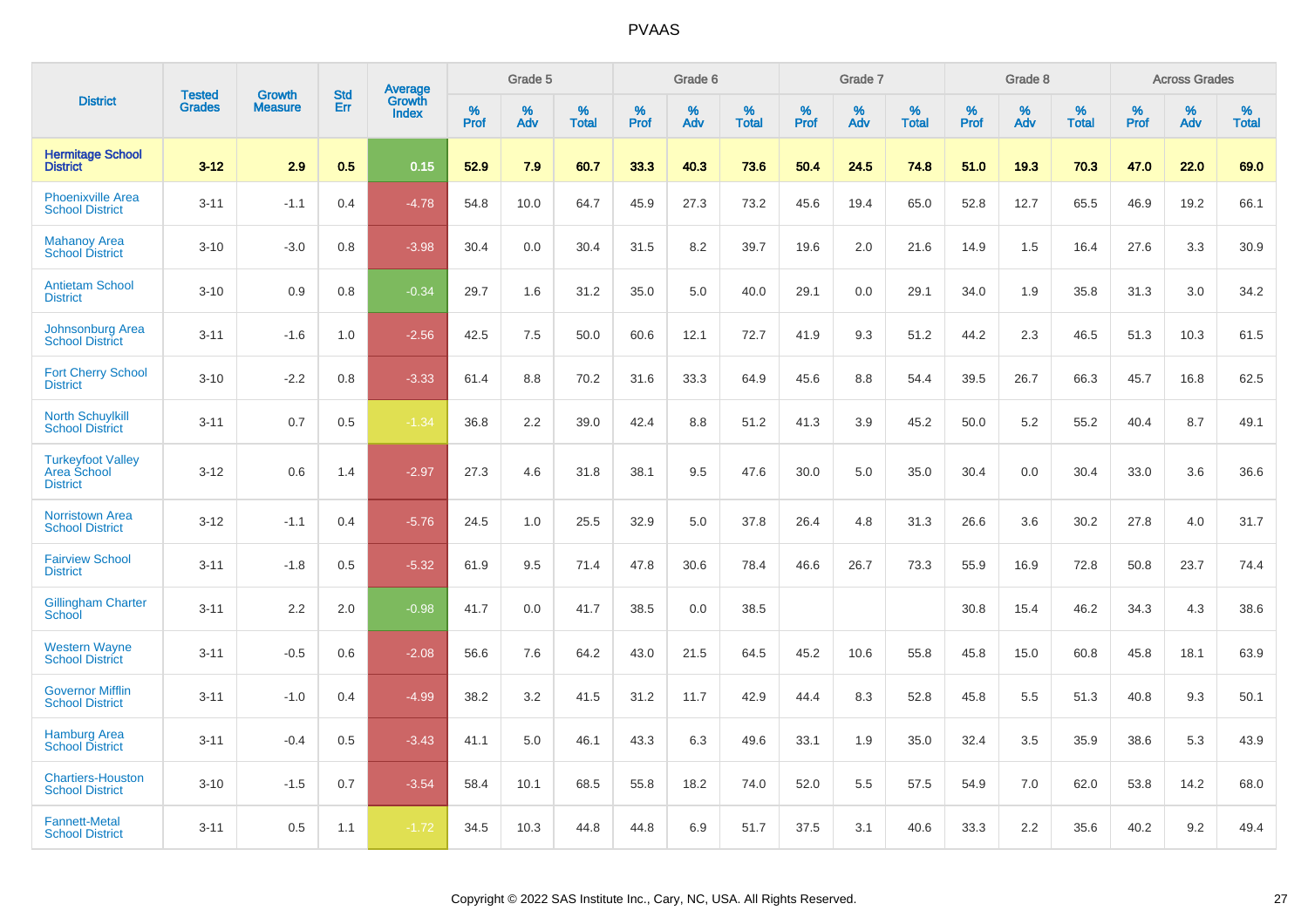|                                                        | <b>Tested</b> | <b>Growth</b>  | <b>Std</b> | Average                |              | Grade 5  |                      |                     | Grade 6     |                      |              | Grade 7     |                   |              | Grade 8     |                   |                     | <b>Across Grades</b> |                   |
|--------------------------------------------------------|---------------|----------------|------------|------------------------|--------------|----------|----------------------|---------------------|-------------|----------------------|--------------|-------------|-------------------|--------------|-------------|-------------------|---------------------|----------------------|-------------------|
| <b>District</b>                                        | <b>Grades</b> | <b>Measure</b> | Err        | Growth<br><b>Index</b> | $\%$<br>Prof | %<br>Adv | $\%$<br><b>Total</b> | $\%$<br><b>Prof</b> | $\%$<br>Adv | $\%$<br><b>Total</b> | $\%$<br>Prof | $\%$<br>Adv | %<br><b>Total</b> | $\%$<br>Prof | $\%$<br>Adv | %<br><b>Total</b> | $\%$<br><b>Prof</b> | $\%$<br>Adv          | %<br><b>Total</b> |
| <b>Hermitage School</b><br><b>District</b>             | $3 - 12$      | 2.9            | 0.5        | 0.15                   | 52.9         | 7.9      | 60.7                 | 33.3                | 40.3        | 73.6                 | 50.4         | 24.5        | 74.8              | 51.0         | 19.3        | 70.3              | 47.0                | 22.0                 | 69.0              |
| <b>Canton Area</b><br><b>School District</b>           | $3 - 11$      | $-2.0$         | 0.8        | $-3.71$                | 57.7         | 5.8      | 63.5                 | 46.0                | 4.8         | 50.8                 | 40.0         | 0.0         | 40.0              | 36.9         | 3.1         | 40.0              | 43.6                | 6.7                  | 50.3              |
| <b>School Lane</b><br><b>Charter School</b>            | $3 - 11$      | 0.1            | 0.7        | $-1.87$                | 57.4         | 5.9      | 63.2                 | 40.0                | 18.3        | 58.3                 | 43.8         | 6.8         | 50.7              | 40.9         | 21.2        | 62.1              | 43.3                | 14.5                 | 57.9              |
| <b>Northern Potter</b><br><b>School District</b>       | $3 - 12$      | 0.3            | 1.1        | $-1.34$                | 33.3         | 3.3      | 36.7                 | 32.6                | 14.0        | 46.5                 | 51.6         | 9.7         | 61.3              | 40.7         | 3.7         | 44.4              | 36.4                | 8.9                  | 45.3              |
| <b>Midland Borough</b><br><b>School District</b>       | $3 - 8$       | 0.1            | 1.3        | $-2.19$                | 58.6         | 0.0      | 58.6                 | 52.4                | 9.5         | 61.9                 | 42.9         | 7.1         | 50.0              | 47.6         | 0.0         | 47.6              | 49.3                | 5.7                  | 55.0              |
| <b>Brownsville Area</b><br><b>School District</b>      | $3 - 12$      | 1.2            | 0.7        | $-0.17$                | 40.5         | 0.0      | 40.5                 | 24.7                | 1.2         | 25.9                 | 30.0         | 3.8         | 33.8              | 37.0         | 1.4         | 38.4              | 32.0                | 2.6                  | 34.6              |
| <b>South Side Area</b><br><b>School District</b>       | $3 - 11$      | $-1.4$         | 0.8        | $-3.13$                | 50.0         | 6.7      | 56.7                 | 33.9                | 8.1         | 41.9                 | 57.6         | 6.1         | 63.6              | 49.3         | 8.4         | 57.8              | 43.1                | 10.2                 | 53.3              |
| <b>Allegheny Valley</b><br><b>School District</b>      | $3 - 11$      | $-2.6$         | 0.8        | $-3.45$                | 56.1         | 7.0      | 63.2                 | 44.4                | 9.3         | 53.7                 | 38.8         | 6.0         | 44.8              | 44.3         | 13.1        | 57.4              | 45.7                | 8.9                  | 54.6              |
| <b>Rochester Area</b><br><b>School District</b>        | $3 - 11$      | $-3.0$         | 0.9        | $-4.33$                | 50.0         | 0.0      | 50.0                 | 40.4                | 13.5        | 53.8                 | 24.0         | 2.0         | 26.0              | 47.2         | 1.9         | 49.1              | 43.3                | 7.5                  | 50.8              |
| <b>Berwick Area</b><br><b>School District</b>          | $3 - 11$      | $-0.6$         | 0.5        | $-3.35$                | 45.3         | 5.8      | 51.0                 | 43.2                | 18.3        | 61.5                 | 44.9         | 12.8        | 57.8              | 41.4         | 9.8         | 51.2              | 42.6                | 14.7                 | 57.3              |
| <b>Lakeland School</b><br><b>District</b>              | $3 - 11$      | $-0.9$         | 0.7        | $-1.85$                | 41.3         | 1.3      | 42.7                 | 38.7                | 11.8        | 50.5                 | 49.1         | 9.4         | 58.5              | 39.3         | 5.6         | 44.9              | 41.3                | 9.6                  | 50.8              |
| <b>Forbes Road</b><br><b>School District</b>           | $3 - 11$      | 1.3            | 1.4        | $-1.84$                | 61.3         | 3.2      | 64.5                 | 40.0                | 6.7         | 46.7                 | 57.9         | 0.0         | 57.9              | 27.8         | 0.0         | 27.8              | 47.4                | 7.3                  | 54.7              |
| <b>Baldwin-Whitehall</b><br><b>School District</b>     | $3 - 11$      | $-0.1$         | 0.4        | $-4.77$                | 49.1         | 6.3      | 55.4                 | 48.8                | 11.8        | 60.6                 | 48.6         | 8.3         | 56.8              | 45.1         | 7.0         | 52.0              | 46.4                | 12.2                 | 58.7              |
| <b>Propel Charter</b><br>School-Homestead              | $3 - 11$      | $-1.0$         | 1.0        | $-1.95$                | 21.6         | 0.0      | 21.6                 | 16.7                | 5.6         | 22.2                 | 11.8         | 0.0         | 11.8              | 9.5          | 2.4         | 11.9              | 15.3                | 2.2                  | 17.6              |
| Renaissance<br><b>Academy Charter</b><br><b>School</b> | $3 - 11$      | $-1.3$         | 0.7        | $-2.40$                | 36.6         | 5.6      | 42.2                 | 39.7                | 16.4        | 56.2                 | 50.7         | 5.3         | 56.0              | 40.6         | 18.8        | 59.4              | 41.0                | 10.8                 | 51.8              |
| <b>Coudersport Area</b><br><b>School District</b>      | $3 - 11$      | $-0.5$         | 0.9        | $-2.20$                | 58.2         | 1.8      | 60.0                 | 40.5                | 4.8         | 45.2                 | 35.8         | 3.8         | 39.6              | 30.2         | 0.0         | 30.2              | 40.1                | 3.2                  | 43.3              |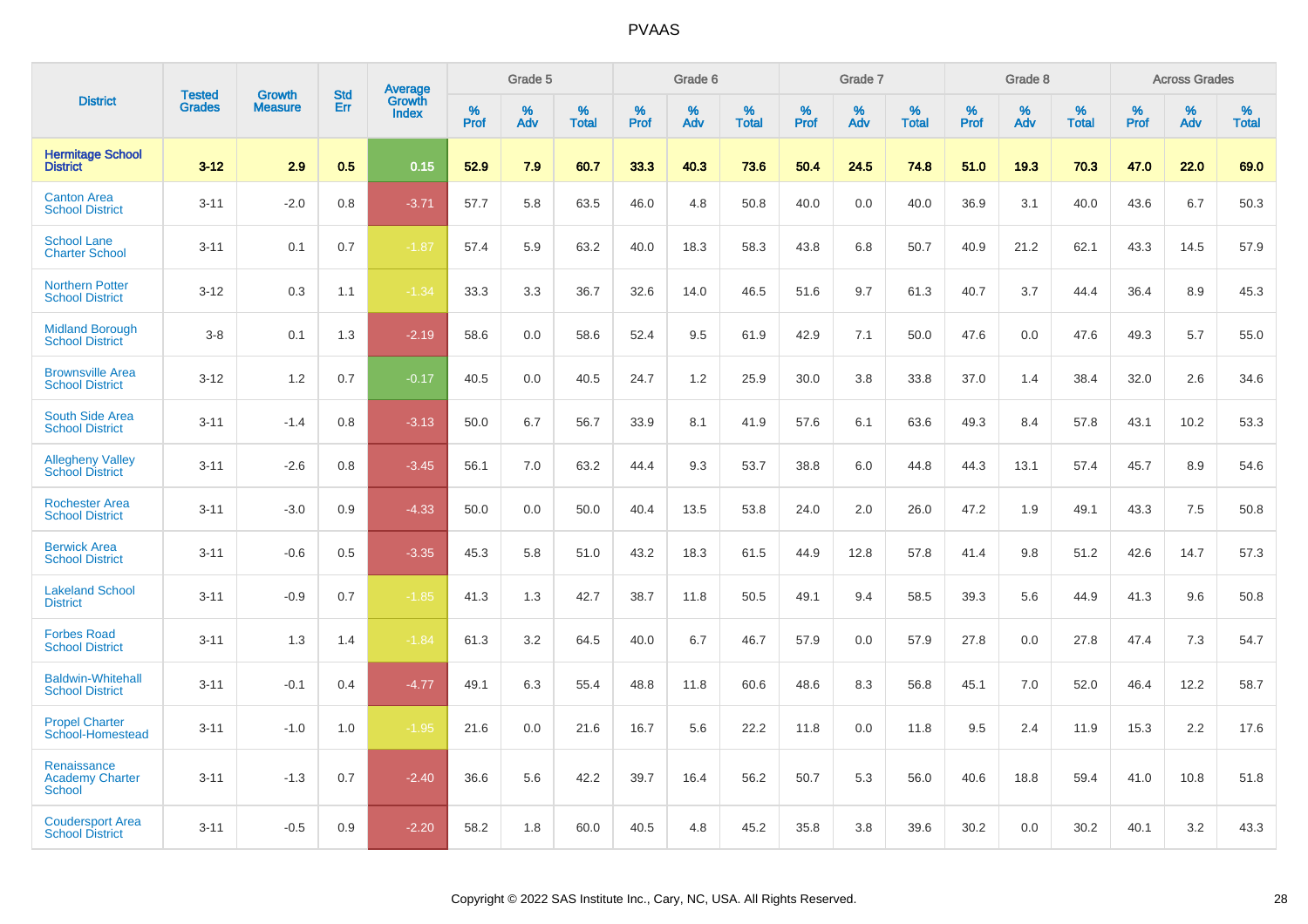|                                                                   | <b>Tested</b> | <b>Growth</b>  | <b>Std</b> | Average                |              | Grade 5     |                      |                     | Grade 6     |                      |              | Grade 7     |                      |              | Grade 8     |                      |                     | <b>Across Grades</b> |                      |
|-------------------------------------------------------------------|---------------|----------------|------------|------------------------|--------------|-------------|----------------------|---------------------|-------------|----------------------|--------------|-------------|----------------------|--------------|-------------|----------------------|---------------------|----------------------|----------------------|
| <b>District</b>                                                   | <b>Grades</b> | <b>Measure</b> | Err        | Growth<br><b>Index</b> | $\%$<br>Prof | $\%$<br>Adv | $\%$<br><b>Total</b> | $\%$<br><b>Prof</b> | $\%$<br>Adv | $\%$<br><b>Total</b> | $\%$<br>Prof | $\%$<br>Adv | $\%$<br><b>Total</b> | $\%$<br>Prof | $\%$<br>Adv | $\%$<br><b>Total</b> | $\%$<br><b>Prof</b> | $\%$<br>Adv          | $\%$<br><b>Total</b> |
| <b>Hermitage School</b><br><b>District</b>                        | $3 - 12$      | 2.9            | 0.5        | 0.15                   | 52.9         | 7.9         | 60.7                 | 33.3                | 40.3        | 73.6                 | 50.4         | 24.5        | 74.8                 | 51.0         | 19.3        | 70.3                 | 47.0                | 22.0                 | 69.0                 |
| <b>Charleroi School</b><br><b>District</b>                        | $3 - 11$      | $-2.5$         | 0.6        | $-5.19$                | 45.1         | 2.0         | 47.1                 | 44.0                | 11.0        | 55.0                 | 37.7         | 11.3        | 49.1                 | 45.3         | 4.2         | 49.5                 | 43.2                | 7.7                  | 50.9                 |
| <b>Halifax Area</b><br><b>School District</b>                     | $3 - 11$      | 0.6            | 0.8        | $-1.23$                | 52.9         | 8.6         | 61.4                 | 51.8                | 20.4        | 72.2                 | 41.6         | 6.5         | 48.0                 | 35.5         | 2.6         | 38.2                 | 44.9                | 10.1                 | 55.1                 |
| <b>Sugar Valley Rural</b><br><b>Charter School</b>                | $3 - 11$      | 0.5            | 1.0        | $-1.70$                | 36.8         | 0.0         | 36.8                 | 34.2                | 7.9         | 42.1                 | 21.0         | 5.3         | 26.3                 | 8.6          | 2.9         | 11.4                 | 25.4                | 4.7                  | 30.0                 |
| <b>Juniata Valley</b><br><b>School District</b>                   | $3 - 11$      | $-0.4$         | 0.9        | $-4.35$                | 53.5         | 2.3         | 55.8                 | 35.7                | 8.9         | 44.6                 | 50.9         | 5.3         | 56.1                 | 33.3         | 4.2         | 37.5                 | 41.8                | 7.0                  | 48.8                 |
| <b>York Suburban</b><br><b>School District</b>                    | $3 - 11$      | 0.5            | 0.5        | $-0.60$                | 62.8         | 13.7        | 76.5                 | 45.3                | 23.4        | 68.7                 | 50.0         | 16.8        | 66.8                 | 36.4         | 19.8        | 56.2                 | 46.4                | 23.5                 | 70.0                 |
| <b>Galeton Area</b><br><b>School District</b>                     | $3 - 11$      | 2.2            | 1.4        | 0.68                   | 56.0         | 8.0         | 64.0                 | 38.1                | 14.3        | 52.4                 | 28.0         | 0.0         | 28.0                 | 35.0         | 5.0         | 40.0                 | 37.7                | 6.9                  | 44.6                 |
| <b>Sharpsville Area</b><br><b>School District</b>                 | $3 - 11$      | $-0.5$         | 0.8        | $-1.83$                | 54.8         | 4.8         | 59.7                 | 52.9                | 19.1        | 72.1                 | 40.0         | 10.8        | 50.8                 | 47.1         | 12.9        | 60.0                 | 48.0                | 14.5                 | 62.5                 |
| <b>Frederick Douglass</b><br><b>Mastery Charter</b><br>School     | $3-8$         | 1.8            | 1.4        | $-0.08$                | 20.8         | 0.0         | 20.8                 | 22.2                | 0.0         | 22.2                 | 14.3         | 0.0         | 14.3                 | 34.6         | 3.8         | 38.5                 | 19.1                | 0.9                  | 20.0                 |
| <b>Pittston Area</b><br><b>School District</b>                    | $3 - 11$      | $-3.7$         | 0.8        | $-6.99$                | 36.6         | 1.4         | 38.0                 | 36.2                | 4.3         | 40.4                 | 28.8         | 1.5         | 30.3                 | 34.5         | 3.4         | 37.9                 | 35.3                | 5.0                  | 40.3                 |
| <b>Lehigh Valley</b><br>Academy Regional<br><b>Charter School</b> | $3 - 11$      | 0.4            | 0.6        | $-1.72$                | 50.0         | 5.8         | 55.8                 | 38.3                | 18.8        | 57.0                 | 50.9         | 3.8         | 54.7                 | 51.8         | 4.6         | 56.4                 | 46.4                | 11.0                 | 57.4                 |
| <b>Columbia Borough</b><br><b>School District</b>                 | $3 - 12$      | $-0.9$         | 0.8        | $-3.70$                | 34.7         | 5.6         | 40.3                 | 31.0                | 8.4         | 39.4                 | 20.0         | 4.3         | 24.3                 | 21.6         | 1.4         | 23.0                 | 27.1                | 6.8                  | 33.9                 |
| <b>Conneaut School</b><br><b>District</b>                         | $3 - 12$      | 0.1            | 0.5        | $-2.08$                | 42.4         | 5.3         | 47.7                 | 44.8                | 18.4        | 63.2                 | 51.1         | 6.7         | 57.8                 | 47.6         | 5.4         | 53.1                 | 45.1                | 12.8                 | 57.9                 |
| <b>Fell Charter School</b>                                        | $3 - 8$       | 3.1            | 2.3        | 0.37                   | 62.5         | 0.0         | 62.5                 | 50.0                | 6.2         | 56.2                 |              |             |                      |              |             |                      | 60.5                | 4.0                  | 64.5                 |
| <b>West Greene</b><br><b>School District</b>                      | $3 - 11$      | $-1.2$         | 1.0        | $-2.12$                | 46.2         | 10.3        | 56.4                 | 35.9                | 15.4        | 51.3                 | 28.3         | 11.3        | 39.6                 | 35.3         | 3.9         | 39.2                 | 43.2                | 10.7                 | 53.9                 |
| <b>Bethlehem Area</b><br><b>School District</b>                   | $3 - 11$      | 0.3            | 0.4        | $-1.86$                | 50.4         | 5.3         | 55.6                 | 39.9                | 8.4         | 48.3                 | 40.8         | 5.2         | 46.0                 | 33.8         | 6.3         | 40.1                 | 42.3                | 9.3                  | 51.6                 |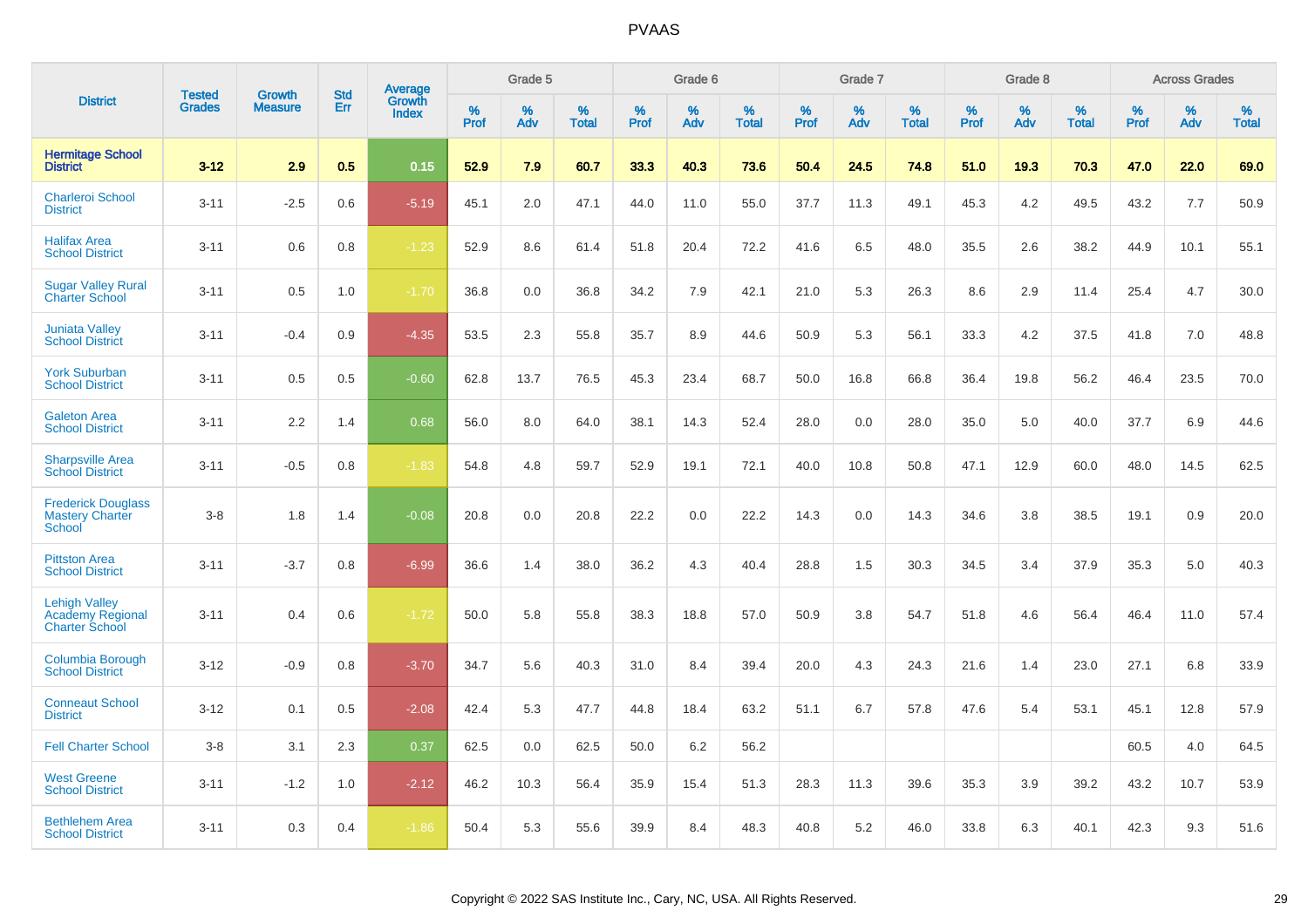|                                                                    |                                | <b>Growth</b>  | <b>Std</b> | Average                |           | Grade 5  |                   |           | Grade 6  |                   |           | Grade 7  |                   |           | Grade 8  |                   |           | <b>Across Grades</b> |                   |
|--------------------------------------------------------------------|--------------------------------|----------------|------------|------------------------|-----------|----------|-------------------|-----------|----------|-------------------|-----------|----------|-------------------|-----------|----------|-------------------|-----------|----------------------|-------------------|
| <b>District</b>                                                    | <b>Tested</b><br><b>Grades</b> | <b>Measure</b> | Err        | Growth<br><b>Index</b> | %<br>Prof | %<br>Adv | %<br><b>Total</b> | %<br>Prof | %<br>Adv | %<br><b>Total</b> | %<br>Prof | %<br>Adv | %<br><b>Total</b> | %<br>Prof | %<br>Adv | %<br><b>Total</b> | %<br>Prof | %<br>Adv             | %<br><b>Total</b> |
| <b>Hermitage School</b><br><b>District</b>                         | $3 - 12$                       | 2.9            | 0.5        | 0.15                   | 52.9      | 7.9      | 60.7              | 33.3      | 40.3     | 73.6              | 50.4      | 24.5     | 74.8              | 51.0      | 19.3     | 70.3              | 47.0      | 22.0                 | 69.0              |
| <b>Tuscarora School</b><br><b>District</b>                         | $3 - 11$                       | $-0.1$         | 0.5        | $-1.87$                | 41.0      | 5.8      | 46.8              | 43.7      | 11.9     | 55.6              | 45.8      | 5.6      | 51.4              | 45.6      | 6.3      | 51.8              | 43.1      | 9.9                  | 53.0              |
| <b>Berlin</b><br><b>Brothersvalley</b><br><b>School District</b>   | $3 - 11$                       | $-1.0$         | 0.8        | $-3.00$                | 60.4      | 1.9      | 62.3              | 42.4      | 15.2     | 57.6              | 55.8      | 3.8      | 59.6              | 54.2      | $6.2\,$  | 60.4              | 48.4      | 8.4                  | 56.8              |
| <b>Tulpehocken Area</b><br><b>School District</b>                  | $3 - 12$                       | $-0.2$         | 0.6        | $-1.64$                | 57.5      | 2.3      | 59.8              | 32.4      | 17.6     | 50.0              | 39.8      | 4.8      | 44.7              | 42.0      | 6.2      | 48.2              | 41.5      | 9.5                  | 51.0              |
| <b>Blairsville-</b><br><b>Saltsburg School</b><br><b>District</b>  | $3 - 11$                       | $-0.1$         | 0.7        | $-3.63$                | 46.9      | 8.2      | 55.1              | 40.4      | 22.5     | 62.9              | 38.6      | 9.9      | 48.5              | 50.6      | 14.1     | 64.7              | 41.8      | 15.1                 | 56.9              |
| <b>Highlands School</b><br><b>District</b>                         | $3 - 11$                       | $-0.6$         | 0.5        | $-2.71$                | 47.5      | 0.0      | 47.5              | 37.2      | 9.7      | 46.9              | 42.2      | 5.4      | 47.6              | 39.2      | 9.5      | 48.6              | 40.7      | 7.9                  | 48.6              |
| South Williamsport<br><b>Area School</b><br><b>District</b>        | $3 - 10$                       | 0.5            | 0.7        | $-1.08$                | 45.7      | 6.4      | 52.1              | 37.4      | 15.4     | 52.8              | 40.5      | 8.3      | 48.8              | 43.2      | 12.5     | 55.7              | 39.9      | 12.1                 | 52.0              |
| <b>Lower Moreland</b><br><b>Township School</b><br><b>District</b> | $3 - 11$                       | $-2.1$         | 0.5        | $-5.66$                | 53.0      | 10.2     | 63.2              | 50.0      | 25.9     | 75.9              | 55.2      | 14.7     | 69.9              | 48.8      | 18.8     | 67.6              | 51.2      | 19.3                 | 70.5              |
| Tamaqua Area<br><b>School District</b>                             | $3 - 12$                       | $-0.4$         | 0.6        | $-2.14$                | 60.2      | 5.6      | 65.7              | 39.1      | 7.8      | 46.9              | 37.9      | 5.2      | 43.1              | 42.2      | 7.0      | 49.3              | 44.6      | 7.7                  | 52.3              |
| <b>Elizabeth Forward</b><br><b>School District</b>                 | $3 - 11$                       | $-0.3$         | 0.5        | $-1.82$                | 55.7      | 11.4     | 67.0              | 47.5      | 18.5     | 66.0              | 56.9      | 11.1     | 68.0              | 50.9      | 6.3      | 57.1              | 51.2      | 14.0                 | 65.2              |
| <b>Bermudian Springs</b><br><b>School District</b>                 | $3 - 11$                       | 0.2            | 0.6        | $-0.71$                | 50.4      | 0.0      | 50.4              | 37.5      | 10.6     | 48.1              | 44.5      | 5.9      | 50.4              | 39.8      | 6.5      | 46.3              | 42.4      | 6.9                  | 49.3              |
| <b>Laurel School</b><br><b>District</b>                            | $3 - 11$                       | $-0.0$         | 0.7        | $-1.57$                | 54.0      | 6.8      | 60.8              | 35.7      | 21.4     | 57.1              | 60.8      | 10.1     | 70.9              | 50.8      | 10.4     | 61.2              | 50.7      | 14.6                 | 65.3              |
| <b>Mcguffey School</b><br><b>District</b>                          | $3 - 11$                       | $-1.8$         | 0.6        | $-5.01$                | 43.5      | 1.8      | 45.4              | 42.7      | 12.6     | 55.3              | 34.9      | 0.9      | 35.8              | 38.0      | 4.1      | 42.2              | 41.6      | 8.2                  | 49.8              |
| <b>West Branch Area</b><br><b>School District</b>                  | $3 - 11$                       | 0.4            | 0.8        | $-0.62$                | 37.1      | 3.2      | 40.3              | 32.8      | 6.6      | 39.3              | 48.6      | 6.8      | 55.4              | 50.0      | 3.0      | 53.0              | 42.6      | 6.8                  | 49.4              |
| <b>Benton Area</b><br><b>School District</b>                       | $3 - 10$                       | $-0.4$         | 0.9        | $-1.69$                | 47.5      | 1.6      | 49.2              | 43.5      | 8.7      | 52.2              | 37.3      | 5.1      | 42.4              | 46.2      | 2.6      | 48.7              | 42.6      | 8.4                  | 51.0              |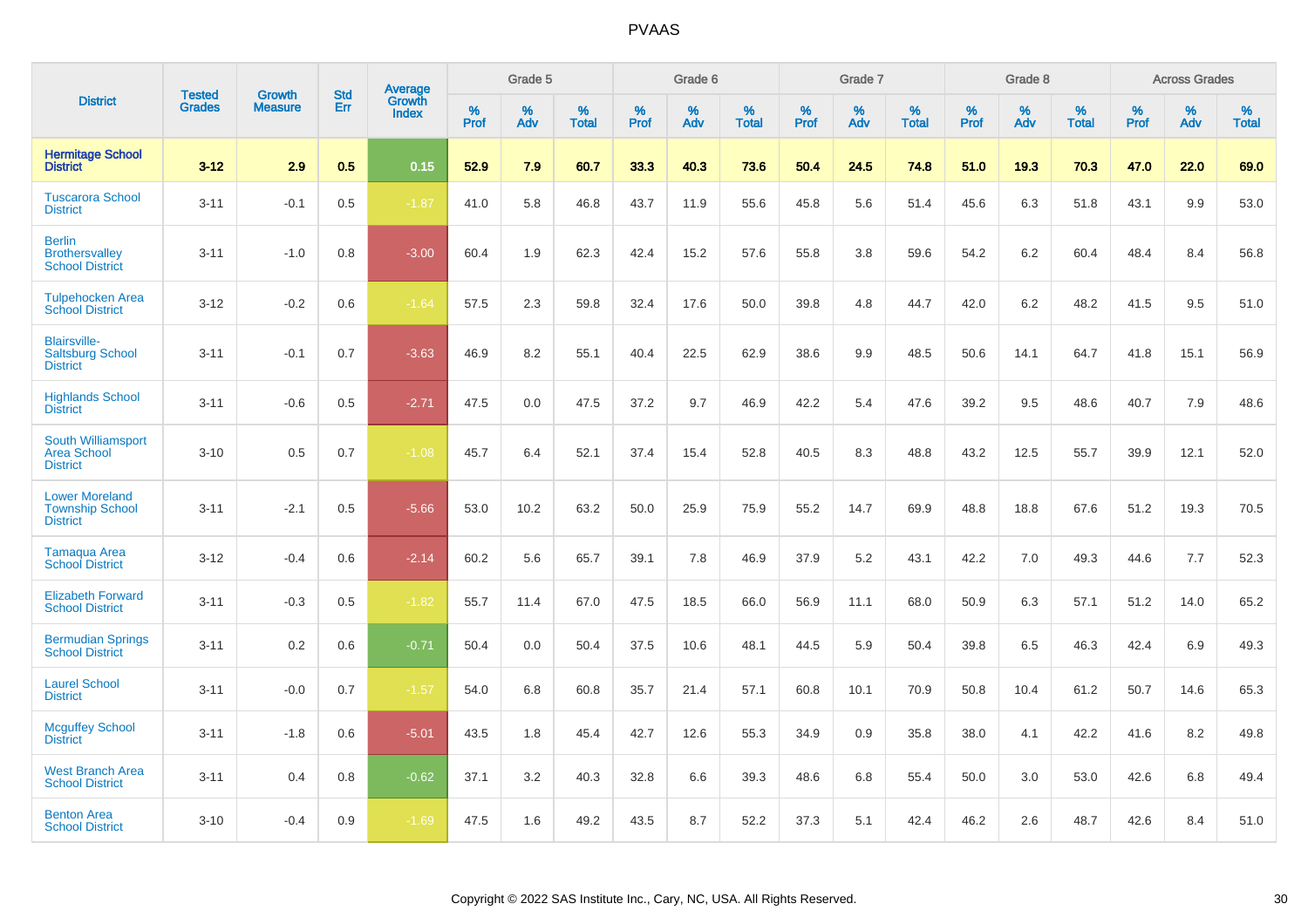|                                                                                          | <b>Tested</b> | <b>Growth</b>  | <b>Std</b> |                                   |           | Grade 5  |                   |              | Grade 6  |                   |              | Grade 7  |                   |              | Grade 8  |                   |              | <b>Across Grades</b> |                   |
|------------------------------------------------------------------------------------------|---------------|----------------|------------|-----------------------------------|-----------|----------|-------------------|--------------|----------|-------------------|--------------|----------|-------------------|--------------|----------|-------------------|--------------|----------------------|-------------------|
| <b>District</b>                                                                          | <b>Grades</b> | <b>Measure</b> | Err        | Average<br>Growth<br><b>Index</b> | %<br>Prof | %<br>Adv | %<br><b>Total</b> | $\%$<br>Prof | %<br>Adv | %<br><b>Total</b> | $\%$<br>Prof | %<br>Adv | %<br><b>Total</b> | $\%$<br>Prof | %<br>Adv | %<br><b>Total</b> | $\%$<br>Prof | $\%$<br>Adv          | %<br><b>Total</b> |
| <b>Hermitage School</b><br><b>District</b>                                               | $3-12$        | 2.9            | 0.5        | 0.15                              | 52.9      | 7.9      | 60.7              | 33.3         | 40.3     | 73.6              | 50.4         | 24.5     | 74.8              | 51.0         | 19.3     | 70.3              | 47.0         | 22.0                 | 69.0              |
| <b>Global Leadership</b><br><b>Academy Charter</b><br><b>School Southwest</b><br>at Huey | $3-8$         | $-0.4$         | 1.8        | $-1.72$                           | 0.0       | 0.0      | 0.0               | 0.0          | 0.0      | 0.0               |              |          |                   | 21.4         | 0.0      | 21.4              | 11.1         | 0.0                  | 11.1              |
| <b>Freedom Area</b><br><b>School District</b>                                            | $3 - 11$      | $-1.9$         | 0.7        | $-2.80$                           | 36.0      | 2.3      | 38.4              | 36.8         | 12.6     | 49.4              | 37.9         | 1.9      | 39.8              | 40.3         | 1.3      | 41.6              | 38.8         | 6.0                  | 44.7              |
| <b>Howard Gardner</b><br><b>Multiple</b><br>Intelligence<br><b>Charter School</b>        | $3-8$         | $-1.2$         | 1.2        | $-2.23$                           | 41.4      | 10.3     | 51.7              | 39.4         | 3.0      | 42.4              | 63.6         | 0.0      | 63.6              | 55.6         | 11.1     | 66.7              | 48.8         | 7.1                  | 55.9              |
| <b>Bristol Borough</b><br><b>School District</b>                                         | $3 - 12$      | 0.4            | 0.7        | $-0.78$                           | 37.3      | 1.3      | 38.7              | 28.4         | 18.2     | 46.6              | 39.5         | 7.4      | 46.9              | 27.7         | 6.0      | 33.7              | 33.3         | 8.0                  | 41.4              |
| <b>KIPP West</b><br>Philadelphia<br><b>Charter School</b>                                | $3-8$         | $-0.4$         | 1.2        | $-1.95$                           | 28.6      | 0.0      | 28.6              | 19.4         | 0.0      | 19.4              | 25.0         | 0.0      | 25.0              | 16.7         | 0.0      | 16.7              | 17.6         | 0.6                  | 18.1              |
| <b>Belle Vernon Area</b><br><b>School District</b>                                       | $3 - 11$      | $-0.1$         | 0.6        | $-1.14$                           | 52.2      | 6.3      | 58.6              | 49.6         | 14.8     | 64.4              | 47.8         | 4.4      | 52.2              | 44.1         | 6.4      | 50.5              | 47.7         | 8.9                  | 56.6              |
| <b>Keystone Oaks</b><br><b>School District</b>                                           | $3 - 11$      | $-1.4$         | 0.6        | $-5.52$                           | 54.1      | 17.2     | 71.3              | 35.4         | 25.7     | 61.1              | 45.1         | 13.3     | 58.4              | 41.1         | 12.5     | 53.6              | 44.5         | 21.3                 | 65.8              |
| <b>Bethlehem-Center</b><br><b>School District</b>                                        | $3 - 10$      | $-2.1$         | 0.8        | $-4.03$                           | 40.8      | 2.8      | 43.7              | 29.8         | 1.5      | 31.3              | 28.6         | 0.0      | 28.6              | 29.2         | 0.0      | 29.2              | 35.6         | 3.6                  | 39.2              |
| <b>Cranberry Area</b><br><b>School District</b>                                          | $3 - 12$      | $-0.0$         | 0.7        | $-1.98$                           | 48.7      | 9.2      | 57.9              | 52.1         | 9.4      | 61.5              | 41.0         | 2.1      | 43.2              | 46.7         | 9.3      | 56.0              | 44.5         | 7.7                  | 52.2              |
| <b>Greater Nanticoke</b><br><b>Area School</b><br><b>District</b>                        | $3-12$        | $-0.0$         | 0.6        | $-1.16$                           | 43.1      | 2.8      | 45.9              | 26.7         | 6.0      | 32.8              | 23.6         | 1.9      | 25.5              | 35.6         | 3.5      | 39.1              | 29.8         | 5.0                  | 34.8              |
| <b>Mastery Charter</b><br>School - Clymer<br>Elementary                                  | $3-6$         | 1.7            | 1.5        | 0.22                              | 13.5      | 0.0      | 13.5              | 24.1         | 3.4      | 27.6              |              |          |                   |              |          |                   | 17.5         | 0.8                  | 18.3              |
| <b>Northwestern</b><br><b>Lehigh School</b><br><b>District</b>                           | $3 - 11$      | $-1.5$         | 0.5        | $-5.90$                           | 55.9      | 5.5      | 61.4              | 46.0         | 15.3     | 61.3              | 51.0         | 7.1      | 58.1              | 40.1         | 16.6     | 56.7              | 48.0         | 12.1                 | 60.1              |
| <b>Manheim Central</b><br><b>School District</b>                                         | $3 - 11$      | $-0.3$         | 0.5        | $-2.60$                           | 35.4      | 6.2      | 41.5              | 48.3         | 9.2      | 57.5              | 37.6         | 6.2      | 43.8              | 41.9         | 11.7     | 53.6              | 42.2         | 11.1                 | 53.2              |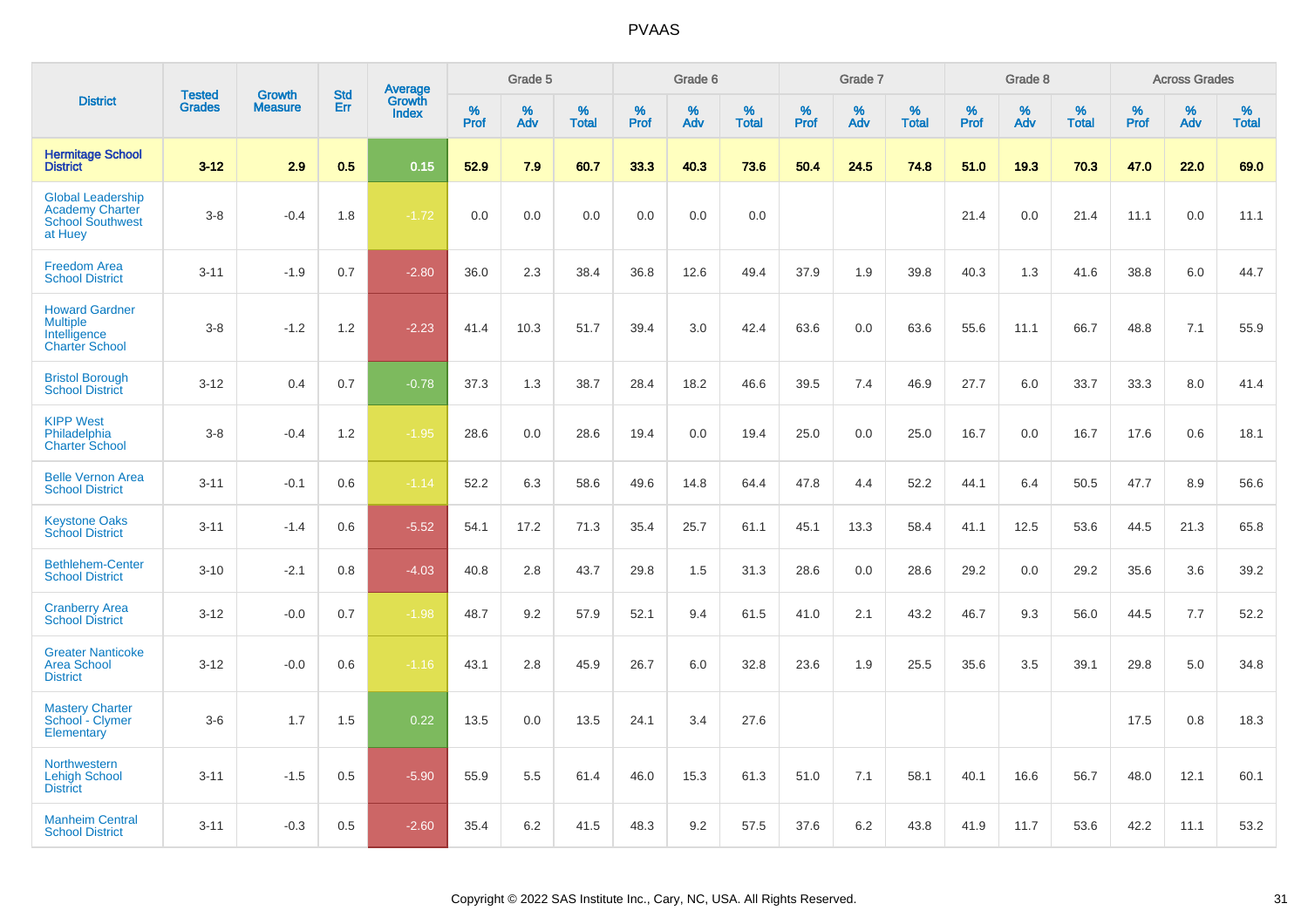|                                                                 | <b>Tested</b> | <b>Growth</b>  | <b>Std</b> |                                          |              | Grade 5  |                   |           | Grade 6  |                   |           | Grade 7  |                   |           | Grade 8  |                   |           | <b>Across Grades</b> |                   |
|-----------------------------------------------------------------|---------------|----------------|------------|------------------------------------------|--------------|----------|-------------------|-----------|----------|-------------------|-----------|----------|-------------------|-----------|----------|-------------------|-----------|----------------------|-------------------|
| <b>District</b>                                                 | <b>Grades</b> | <b>Measure</b> | Err        | <b>Average</b><br>Growth<br><b>Index</b> | $\%$<br>Prof | %<br>Adv | %<br><b>Total</b> | %<br>Prof | %<br>Adv | %<br><b>Total</b> | %<br>Prof | %<br>Adv | %<br><b>Total</b> | %<br>Prof | %<br>Adv | %<br><b>Total</b> | %<br>Prof | %<br>Adv             | %<br><b>Total</b> |
| <b>Hermitage School</b><br><b>District</b>                      | $3 - 12$      | 2.9            | 0.5        | 0.15                                     | 52.9         | 7.9      | 60.7              | 33.3      | 40.3     | 73.6              | 50.4      | 24.5     | 74.8              | 51.0      | 19.3     | 70.3              | 47.0      | 22.0                 | 69.0              |
| <b>Bloomsburg Area</b><br><b>School District</b>                | $3 - 10$      | $-0.8$         | 0.7        | $-2.19$                                  | 49.4         | 4.4      | 53.8              | 43.3      | 15.6     | 58.9              | 36.3      | 7.8      | 44.1              | 50.0      | 6.0      | 56.0              | 46.3      | 11.7                 | 57.9              |
| <b>Mars Area School</b><br><b>District</b>                      | $3 - 10$      | $-1.1$         | 0.4        | $-3.43$                                  | 66.5         | 10.4     | 76.9              | 45.1      | 33.8     | 79.0              | 51.6      | 17.4     | 69.0              | 56.1      | 9.4      | 65.6              | 51.3      | 23.7                 | 75.1              |
| Keystone<br><b>Academy Charter</b><br>School                    | $3-8$         | 0.9            | 0.8        | $-0.53$                                  | 42.1         | 3.5      | 45.6              | 38.7      | 19.4     | 58.1              | 47.4      | 3.5      | 50.9              | 40.7      | 8.5      | 49.2              | 40.7      | 7.4                  | 48.1              |
| Shanksville-<br><b>Stonycreek School</b><br><b>District</b>     | $3 - 10$      | 0.6            | 1.4        | $-1.55$                                  | 28.6         | 0.0      | 28.6              | 41.7      | 16.7     | 58.3              | 45.0      | 5.0      | 50.0              | 44.4      | 5.6      | 50.0              | 49.2      | 8.5                  | 57.6              |
| <b>Uniontown Area</b><br><b>School District</b>                 | $3 - 11$      | 0.5            | 0.6        | $-0.49$                                  | 40.6         | 9.4      | 50.0              | 40.7      | 14.8     | 55.6              | 37.3      | 3.6      | 40.9              | 42.4      | 3.3      | 45.6              | 39.1      | 11.0                 | 50.1              |
| <b>Ligonier Valley</b><br><b>School District</b>                | $3 - 11$      | $-0.8$         | 0.7        | $-1.79$                                  | 43.8         | 7.5      | 51.2              | 46.0      | 16.0     | 62.0              | 40.5      | 2.7      | 43.2              | 45.9      | 10.2     | 56.1              | 44.7      | 12.8                 | 57.6              |
| <b>Mount Pleasant</b><br><b>Area School</b><br><b>District</b>  | $3 - 11$      | $-2.9$         | 0.6        | $-5.11$                                  | 45.9         | 0.0      | 45.9              | 41.6      | 12.0     | 53.6              | 42.2      | 2.8      | 45.1              | 38.7      | 6.4      | 45.2              | 42.0      | 8.5                  | 50.5              |
| <b>Forest City</b><br><b>Regional School</b><br><b>District</b> | $3 - 12$      | $-2.2$         | 0.9        | $-3.41$                                  | 55.6         | 4.4      | 60.0              | 36.7      | 6.1      | 42.9              | 39.5      | 5.3      | 44.7              | 52.1      | 8.3      | 60.4              | 44.0      | 8.8                  | 52.8              |
| <b>Hazleton Area</b><br><b>School District</b>                  | $3 - 11$      | 0.5            | 0.4        | 0.09                                     | 30.2         | 2.3      | 32.5              | 24.8      | 4.8      | 29.6              | 24.8      | 2.8      | 27.5              | 26.1      | 6.5      | 32.6              | 28.6      | 4.0                  | 32.6              |
| <b>Wilkes-Barre Area</b><br><b>School District</b>              | $3 - 11$      | $-1.0$         | 0.5        | $-3.12$                                  | 28.0         | 0.8      | 28.8              | 32.4      | 8.7      | 41.1              | 27.6      | 1.8      | 29.4              | 24.7      | 3.7      | 28.4              | 27.8      | 4.6                  | 32.3              |
| <b>Upper Adams</b><br><b>School District</b>                    | $3 - 11$      | 0.7            | 0.6        | $-0.01$                                  | 47.3         | 3.8      | 51.2              | 40.2      | 16.2     | 56.4              | 37.7      | 6.6      | 44.3              | 51.5      | 0.0      | 51.5              | 43.6      | 8.8                  | 52.4              |
| <b>Shippensburg Area</b><br><b>School District</b>              | $3 - 11$      | $-1.6$         | 0.4        | $-5.27$                                  | 40.8         | 9.2      | 50.0              | 30.4      | 12.9     | 43.3              | 40.6      | 5.9      | 46.5              | 47.0      | 10.1     | 57.1              | 41.0      | 11.2                 | 52.2              |
| <b>Wallingford-</b><br>Swarthmore<br><b>School District</b>     | $3 - 10$      | $-1.1$         | 0.4        | $-2.53$                                  | 52.6         | 26.1     | 78.7              | 42.2      | 32.8     | 75.0              | 46.2      | 21.9     | 68.0              | 47.0      | 22.8     | 69.8              | 44.7      | 32.4                 | 77.2              |
| <b>Pittsburgh School</b><br><b>District</b>                     | $3 - 11$      | $-1.6$         | 0.2        | $-13.03$                                 | 29.0         | 3.9      | 32.8              | 27.7      | 11.6     | 39.2              | 33.3      | 6.0      | 39.3              | 30.7      | 7.3      | 38.0              | 29.7      | 7.6                  | 37.3              |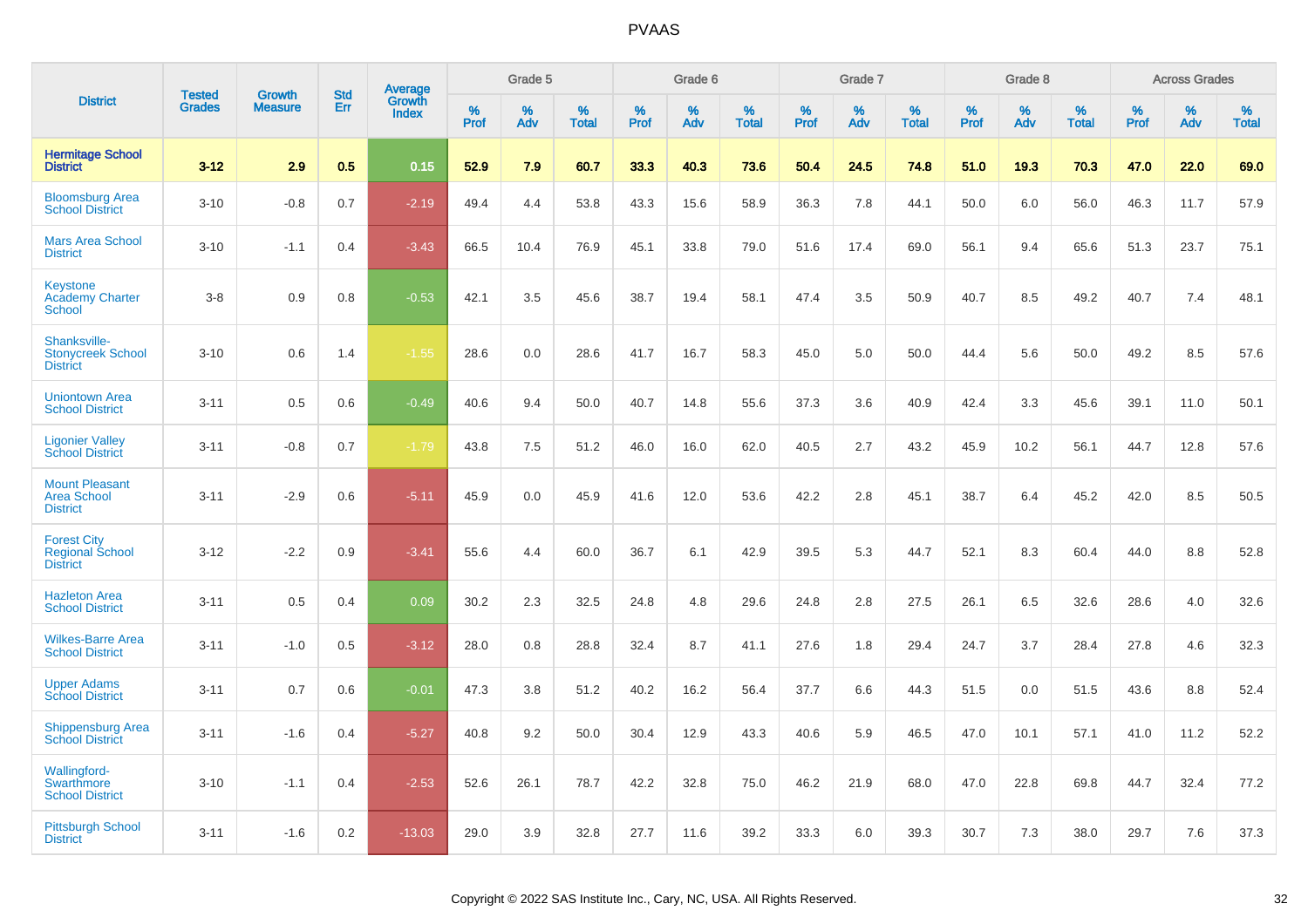|                                                                     | <b>Tested</b> | <b>Growth</b>  | <b>Std</b> | Average                |              | Grade 5  |                   |           | Grade 6  |                   |           | Grade 7  |                   |           | Grade 8  |                   |           | <b>Across Grades</b> |                   |
|---------------------------------------------------------------------|---------------|----------------|------------|------------------------|--------------|----------|-------------------|-----------|----------|-------------------|-----------|----------|-------------------|-----------|----------|-------------------|-----------|----------------------|-------------------|
| <b>District</b>                                                     | <b>Grades</b> | <b>Measure</b> | Err        | Growth<br><b>Index</b> | $\%$<br>Prof | %<br>Adv | %<br><b>Total</b> | %<br>Prof | %<br>Adv | %<br><b>Total</b> | %<br>Prof | %<br>Adv | %<br><b>Total</b> | %<br>Prof | %<br>Adv | %<br><b>Total</b> | %<br>Prof | %<br>Adv             | %<br><b>Total</b> |
| <b>Hermitage School</b><br><b>District</b>                          | $3 - 12$      | 2.9            | 0.5        | 0.15                   | 52.9         | 7.9      | 60.7              | 33.3      | 40.3     | 73.6              | 50.4      | 24.5     | 74.8              | 51.0      | 19.3     | 70.3              | 47.0      | 22.0                 | 69.0              |
| <b>West Mifflin Area</b><br><b>School District</b>                  | $3 - 12$      | $-3.0$         | 0.5        | $-8.43$                | 35.9         | 4.2      | 40.1              | 37.4      | 5.4      | 42.9              | 38.9      | 1.0      | 39.8              | 35.2      | 4.4      | 39.6              | 37.4      | 4.4                  | 41.8              |
| <b>Abington Heights</b><br><b>School District</b>                   | $3 - 11$      | $-0.6$         | 0.5        | $-3.50$                | 57.0         | 8.7      | 65.6              | 50.7      | 19.1     | 69.8              | 63.6      | 10.7     | 74.3              |           |          |                   | 52.3      | 18.0                 | 70.3              |
| <b>Global Leadership</b><br><b>Academy Charter</b><br><b>School</b> | $3 - 8$       | 0.6            | 1.9        | $-0.38$                | 21.4         | 0.0      | 21.4              |           |          |                   | 14.3      | 0.0      | 14.3              | 25.0      | 0.0      | 25.0              | 13.4      | 0.0                  | 13.4              |
| <b>Infinity Charter</b><br>School                                   | $3 - 8$       | $-0.5$         | 1.3        | $-1.47$                | 72.7         | 22.7     | 95.4              | 50.0      | 38.5     | 88.5              | 62.5      | 25.0     | 87.5              | 68.2      | 18.2     | 86.4              | 56.6      | 31.5                 | 88.1              |
| <b>Frazier School</b><br><b>District</b>                            | $3 - 11$      | $-1.8$         | 0.8        | $-3.66$                | 49.0         | 3.9      | 52.9              | 48.8      | 17.5     | 66.2              | 43.0      | 12.8     | 55.8              | 20.4      | 3.7      | 24.1              | 40.8      | 10.9                 | 51.7              |
| <b>Shade-Central City</b><br><b>School District</b>                 | $3 - 11$      | $-2.8$         | 1.4        | $-2.71$                | 43.8         | 0.0      | 43.8              | 44.4      | 14.8     | 59.3              | 25.0      | 0.0      | 25.0              | 29.2      | 0.0      | 29.2              | 35.1      | 6.0                  | 41.0              |
| <b>Mastery Charter</b><br>School John Wister<br>Elementary          | $3-5$         | 2.7            | 2.5        | 1.08                   | 8.3          | 0.0      | 8.3               |           |          |                   |           |          |                   |           |          |                   | 10.8      | 0.0                  | 10.8              |
| <b>Carbondale Area</b><br><b>School District</b>                    | $3 - 10$      | $-1.3$         | 0.7        | $-2.95$                | 34.5         | 0.0      | 34.5              | 23.1      | 2.2      | 25.3              | 29.4      | 3.5      | 32.9              | 42.4      | 5.7      | 48.1              | 30.0      | 3.2                  | 33.3              |
| <b>Forest Area School</b><br><b>District</b>                        | $3 - 11$      | $-1.6$         | 1.2        | $-2.10$                | 45.8         | 0.0      | 45.8              | 37.5      | 4.2      | 41.7              | 24.2      | 12.1     | 36.4              | 28.1      | 3.1      | 31.2              | 40.8      | 6.6                  | 47.4              |
| <b>Burrell School</b><br><b>District</b>                            | $3 - 11$      | $-3.3$         | 0.7        | $-4.68$                | 50.0         | 0.9      | 50.9              | 46.2      | 7.7      | 53.8              | 46.8      | 6.5      | 53.2              | 41.0      | 4.9      | 45.9              | 45.9      | 7.5                  | 53.4              |
| <b>Shikellamy School</b><br><b>District</b>                         | $3 - 10$      | $-2.8$         | 0.5        | $-7.15$                | 47.9         | 5.7      | 53.6              | 29.1      | 9.8      | 38.9              | 41.5      | 8.5      | 50.0              | 35.8      | 7.4      | 43.2              | 38.2      | 9.0                  | 47.3              |
| <b>Trinity Area School</b><br><b>District</b>                       | $3 - 11$      | $-0.1$         | 0.4        | $-3.05$                | 55.8         | 12.7     | 68.5              | 43.1      | 14.7     | 57.8              | 48.7      | 9.2      | 58.0              | 48.2      | 13.5     | 61.6              | 46.8      | 15.3                 | 62.1              |
| <b>Propel Charter</b><br>School - Braddock<br><b>Hills</b>          | $3 - 11$      | $-3.7$         | 0.8        | $-5.22$                | 19.6         | 1.8      | 21.4              | 15.8      | 3.5      | 19.3              | 19.0      | 0.0      | 19.0              | 14.5      | 2.9      | 17.4              | 15.6      | 1.9                  | 17.5              |
| <b>Vision Academy</b><br><b>Charter School</b>                      | $3 - 8$       | $-0.9$         | 1.2        | $-2.67$                | 35.7         | 0.0      | 35.7              | 36.0      | 0.0      | 36.0              | 37.1      | 2.9      | 40.0              | 28.6      | 0.0      | 28.6              | 32.1      | 1.1                  | 33.2              |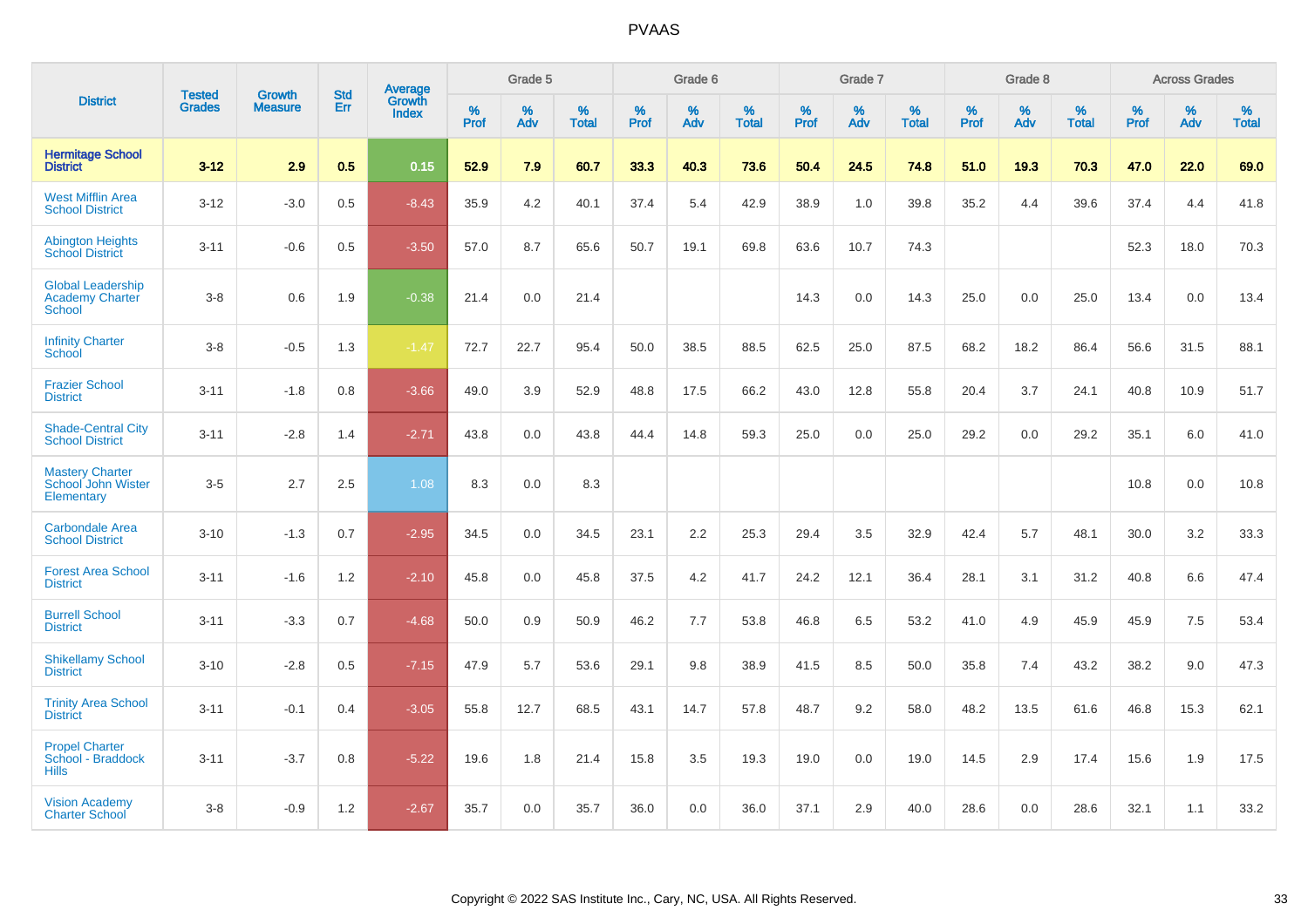|                                                           | <b>Tested</b> | <b>Growth</b>  | <b>Std</b> | Average                |              | Grade 5  |                      |                     | Grade 6     |                      |              | Grade 7     |                   |              | Grade 8     |                   |                     | <b>Across Grades</b> |                   |
|-----------------------------------------------------------|---------------|----------------|------------|------------------------|--------------|----------|----------------------|---------------------|-------------|----------------------|--------------|-------------|-------------------|--------------|-------------|-------------------|---------------------|----------------------|-------------------|
| <b>District</b>                                           | <b>Grades</b> | <b>Measure</b> | Err        | Growth<br><b>Index</b> | $\%$<br>Prof | %<br>Adv | $\%$<br><b>Total</b> | $\%$<br><b>Prof</b> | $\%$<br>Adv | $\%$<br><b>Total</b> | $\%$<br>Prof | $\%$<br>Adv | %<br><b>Total</b> | $\%$<br>Prof | $\%$<br>Adv | %<br><b>Total</b> | $\%$<br><b>Prof</b> | $\%$<br>Adv          | %<br><b>Total</b> |
| <b>Hermitage School</b><br><b>District</b>                | $3 - 12$      | 2.9            | 0.5        | 0.15                   | 52.9         | 7.9      | 60.7                 | 33.3                | 40.3        | 73.6                 | 50.4         | 24.5        | 74.8              | 51.0         | 19.3        | 70.3              | 47.0                | 22.0                 | 69.0              |
| <b>Insight PA Cyber</b><br><b>Charter School</b>          | $3 - 11$      | $-1.0$         | 1.6        | $-1.68$                | 29.4         | 0.0      | 29.4                 | 31.6                | 5.3         | 36.8                 | 37.0         | 11.1        | 48.2              | 48.2         | 11.1        | 59.3              | 41.5                | 9.2                  | 50.8              |
| <b>Fleetwood Area</b><br><b>School District</b>           | $3 - 10$      | $-1.3$         | 0.5        | $-3.53$                | 44.8         | 6.0      | 50.8                 | 37.4                | 6.4         | 43.9                 | 37.0         | 6.2         | 43.2              | 45.1         | 8.0         | 53.1              | 42.1                | 7.7                  | 49.9              |
| <b>Valley Grove</b><br><b>School District</b>             | $3 - 10$      | 0.6            | 0.8        | $-0.07$                | 56.2         | 8.3      | 64.6                 | 55.9                | 8.5         | 64.4                 | 43.4         | 9.4         | 52.8              | 53.7         | 7.4         | 61.1              | 48.3                | 9.3                  | 57.6              |
| <b>Muhlenberg</b><br><b>School District</b>               | $3 - 10$      | $-2.8$         | 0.4        | $-7.00$                | 35.9         | 1.4      | 37.2                 | 23.8                | 0.9         | 24.7                 | 27.7         | 2.0         | 29.6              | 26.4         | 1.4         | 27.8              | 28.8                | 3.0                  | 31.8              |
| <b>Harmony Area</b><br><b>School District</b>             | $3 - 10$      | 0.8            | 1.8        | $-0.67$                | 43.8         | 0.0      | 43.8                 | 54.2                | 12.5        | 66.7                 | 33.3         | 0.0         | 33.3              |              |             |                   | 43.6                | 6.4                  | 50.0              |
| Northern Lebanon<br><b>School District</b>                | $3 - 11$      | $-3.3$         | 0.5        | $-6.34$                | 51.7         | 3.4      | 55.2                 | 43.1                | 9.2         | 52.3                 | 35.3         | 1.3         | 36.6              | 32.3         | 2.6         | 34.8              | 41.8                | 7.5                  | 49.3              |
| <b>Central Valley</b><br><b>School District</b>           | $3 - 10$      | $-2.0$         | 0.5        | $-4.47$                | 44.1         | 4.2      | 48.2                 | 39.3                | 25.0        | 64.3                 | 50.3         | 9.2         | 59.5              | 41.9         | 8.8         | 50.7              | 46.3                | 13.9                 | 60.2              |
| <b>Freeport Area</b><br><b>School District</b>            | $3 - 10$      | 0.2            | 0.6        | $-0.91$                | 65.4         | 10.0     | 75.4                 | 35.8                | 23.6        | 59.4                 | 57.0         | 14.1        | 71.1              | 53.5         | 20.2        | 73.6              | 52.5                | 17.7                 | 70.1              |
| <b>Oswayo Valley</b><br>School District                   | $3 - 12$      | $-0.7$         | 1.2        | $-2.92$                | 62.1         | 13.8     | 75.9                 | 40.7                | 18.5        | 59.3                 | 48.2         | 0.0         | 48.2              | 51.6         | 6.4         | 58.1              | 54.7                | 11.8                 | 66.5              |
| <b>Hempfield Area</b><br><b>School District</b>           | $3 - 12$      | $-0.3$         | 0.3        | $-3.43$                | 55.2         | 8.7      | 63.9                 | 41.4                | 20.3        | 61.6                 | 52.8         | 14.0        | 66.8              | 50.0         | 12.4        | 62.4              | 48.7                | 16.2                 | 64.9              |
| <b>Northern Lehigh</b><br><b>School District</b>          | $3 - 12$      | $-0.6$         | 0.7        | $-1.20$                | 52.1         | 2.1      | 54.2                 | 44.4                | 6.2         | 50.6                 | 36.7         | 4.2         | 40.8              | 41.7         | 5.6         | 47.2              | 42.1                | 5.6                  | 47.7              |
| <b>Union Area School</b><br><b>District</b>               | $3 - 11$      | $-1.4$         | 0.9        | $-1.79$                | 66.7         | 7.7      | 74.4                 | 41.4                | 15.5        | 56.9                 | 43.9         | 5.3         | 49.1              | 55.6         | 8.9         | 64.4              | 47.6                | 12.4                 | 60.1              |
| <b>Lower Dauphin</b><br><b>School District</b>            | $3 - 11$      | $-0.9$         | 0.4        | $-4.32$                | 52.7         | 13.3     | 66.0                 | 42.7                | 15.9        | 58.6                 | 48.9         | 8.1         | 57.0              | 32.9         | 10.8        | 43.7              | 44.6                | 14.8                 | 59.4              |
| Susquehanna<br><b>Community School</b><br><b>District</b> | $3 - 11$      | 0.1            | 0.9        | $-1.03$                | 47.1         | 7.8      | 54.9                 | 43.1                | 12.1        | 55.2                 | 43.5         | 6.5         | 50.0              | 36.7         | 2.0         | 38.8              | 40.9                | 10.7                 | 51.6              |
| <b>Crestwood School</b><br><b>District</b>                | $3 - 11$      | $-0.8$         | 0.5        | $-2.05$                | 50.0         | 6.1      | 56.1                 | 48.2                | 26.2        | 74.4                 | 51.1         | 5.0         | 56.1              | 47.9         | 13.2        | 61.1              | 48.5                | 14.6                 | 63.2              |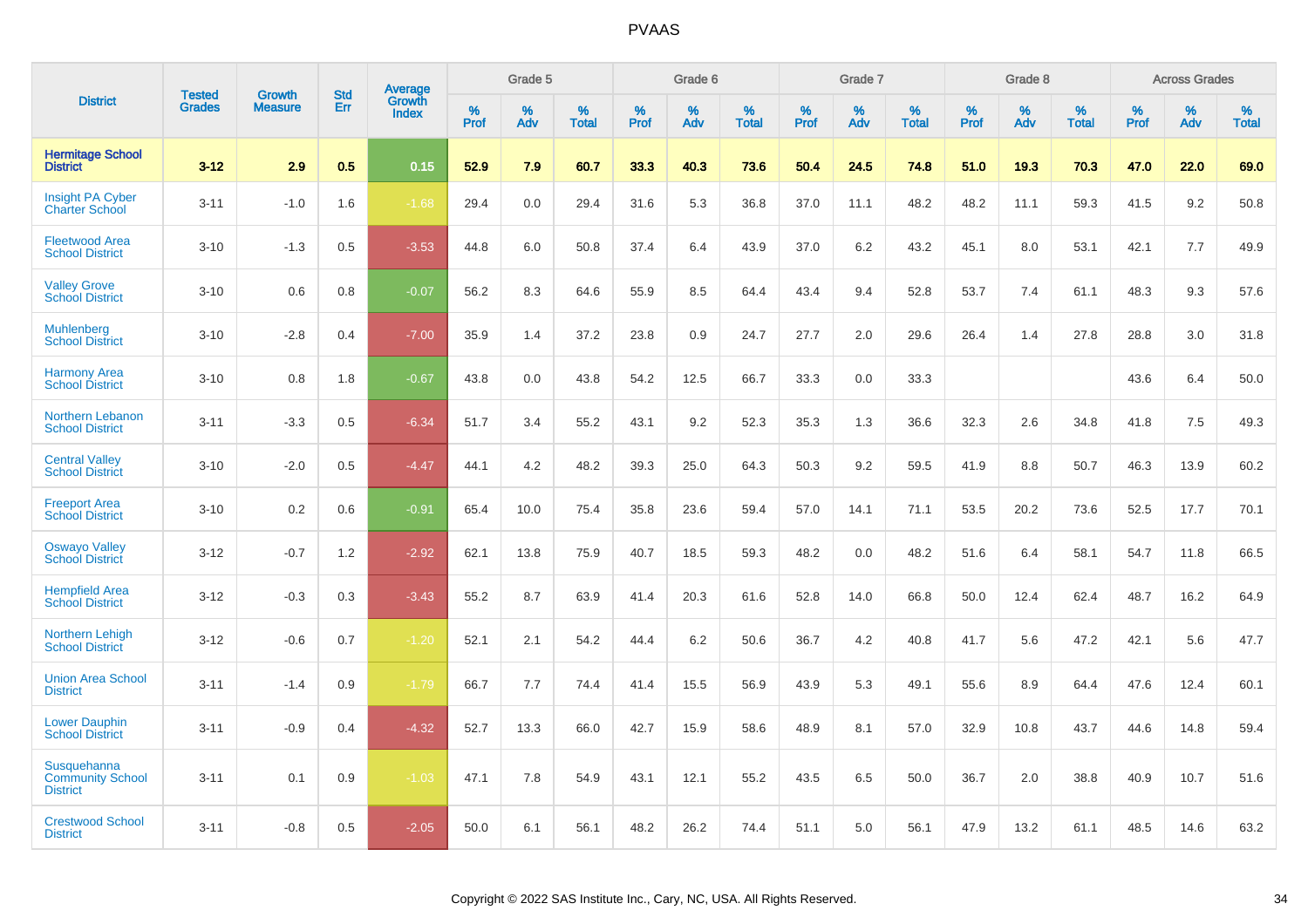|                                                                  | <b>Tested</b> | <b>Growth</b>  | <b>Std</b> | <b>Average</b>         |              | Grade 5  |                   |           | Grade 6  |                   |           | Grade 7  |                   |           | Grade 8  |                   |           | <b>Across Grades</b> |                   |
|------------------------------------------------------------------|---------------|----------------|------------|------------------------|--------------|----------|-------------------|-----------|----------|-------------------|-----------|----------|-------------------|-----------|----------|-------------------|-----------|----------------------|-------------------|
| <b>District</b>                                                  | <b>Grades</b> | <b>Measure</b> | Err        | Growth<br><b>Index</b> | $\%$<br>Prof | %<br>Adv | %<br><b>Total</b> | %<br>Prof | %<br>Adv | %<br><b>Total</b> | %<br>Prof | %<br>Adv | %<br><b>Total</b> | %<br>Prof | %<br>Adv | %<br><b>Total</b> | %<br>Prof | %<br>Adv             | %<br><b>Total</b> |
| <b>Hermitage School</b><br><b>District</b>                       | $3 - 12$      | 2.9            | 0.5        | 0.15                   | 52.9         | 7.9      | 60.7              | 33.3      | 40.3     | 73.6              | 50.4      | 24.5     | 74.8              | 51.0      | 19.3     | 70.3              | 47.0      | 22.0                 | 69.0              |
| <b>Saint Clair Area</b><br><b>School District</b>                | $3 - 8$       | $-1.8$         | 0.9        | $-2.93$                | 43.4         | 1.9      | 45.3              | 58.0      | 6.0      | 64.0              | 36.5      | 7.7      | 44.2              | 41.5      | 2.4      | 43.9              | 43.9      | 4.7                  | 48.6              |
| Catasauqua Area<br><b>School District</b>                        | $3 - 12$      | $-1.3$         | 0.7        | $-4.82$                | 30.1         | 0.0      | 30.1              | 55.4      | 9.5      | 64.9              | 33.3      | 2.9      | 36.3              | 24.4      | 7.8      | 32.2              | 36.9      | 5.3                  | 42.2              |
| <b>Young Scholars</b><br><b>Charter School</b>                   | $6 - 8$       | 0.5            | 0.9        | $-0.06$                |              |          |                   | 23.2      | 5.4      | 28.6              | 14.3      | 5.7      | 20.0              | 13.0      | 0.0      | 13.0              | 16.3      | 3.4                  | 19.7              |
| <b>Central Greene</b><br><b>School District</b>                  | $3 - 11$      | $-1.8$         | 0.6        | $-3.71$                | 35.0         | 0.0      | 35.0              | 40.0      | 9.5      | 49.5              | 33.3      | 5.0      | 38.3              | 31.5      | 1.8      | 33.3              | 35.2      | 5.2                  | 40.3              |
| <b>Lincoln Charter</b><br><b>School</b>                          | $3-5$         | 1.2            | 1.4        | 0.81                   | 17.7         | 0.0      | 17.7              |           |          |                   |           |          |                   |           |          |                   | 14.5      | 1.2                  | 15.7              |
| Community<br>Academy Of<br>Philadelphia<br><b>Charter School</b> | $3 - 11$      | $-4.1$         | 1.0        | $-4.18$                | 22.5         | 0.0      | 22.5              | 27.3      | 0.0      | 27.3              | 33.3      | 2.8      | 36.1              | 12.2      | 0.0      | 12.2              | 24.9      | 1.4                  | 26.3              |
| <b>Lehigh Valley Dual</b><br>Language Charter<br>School          | $3 - 8$       | $-0.8$         | 2.5        | $-1.32$                | 8.3          | 0.0      | 8.3               | 58.3      | 0.0      | 58.3              |           |          |                   |           |          |                   | 34.3      | 0.0                  | 34.3              |
| <b>Montgomery Area</b><br><b>School District</b>                 | $3 - 11$      | $-2.0$         | 0.8        | $-5.29$                | 56.8         | 6.8      | 63.5              | 43.6      | 19.4     | 62.9              | 34.7      | 4.2      | 38.9              | 50.0      | 6.9      | 56.9              | 42.9      | 11.7                 | 54.6              |
| <b>Sullivan County</b><br><b>School District</b>                 | $3 - 10$      | $-3.1$         | 1.0        | $-3.25$                | 23.8         | 2.4      | 26.2              | 62.0      | 6.0      | 68.0              | 41.2      | 5.9      | 47.1              | 40.0      | 2.9      | 42.9              | 40.0      | 6.0                  | 46.0              |
| <b>Montoursville Area</b><br><b>School District</b>              | $3 - 12$      | $-1.3$         | 0.5        | $-4.72$                | 54.2         | 10.7     | 64.9              | 55.2      | 16.8     | 72.0              | 51.1      | 7.5      | 58.6              | 45.4      | 10.6     | 56.0              | 48.5      | 14.2                 | 62.6              |
| <b>Harbor Creek</b><br><b>School District</b>                    | $3 - 11$      | $-2.4$         | 0.5        | $-6.75$                | 61.7         | 20.8     | 82.5              | 37.4      | 36.3     | 73.7              | 55.9      | 13.3     | 69.2              | 45.4      | 12.3     | 57.8              | 48.7      | 24.9                 | 73.6              |
| <b>Panther Valley</b><br><b>School District</b>                  | $3 - 12$      | 0.1            | 0.6        | $-1.12$                | 26.7         | 1.0      | 27.6              | 33.1      | 1.6      | 34.7              | 34.6      | 2.7      | 37.3              | 32.7      | 4.7      | 37.4              | 31.1      | 4.0                  | 35.1              |
| <b>West Shore School</b><br><b>District</b>                      | $3 - 12$      | $-0.2$         | 0.3        | $-2.49$                | 46.3         | 8.2      | 54.5              | 44.4      | 15.0     | 59.4              | 44.4      | 8.2      | 52.7              | 42.8      | 11.8     | 54.6              | 42.7      | 13.2                 | 55.9              |
| <b>Norwin School</b><br><b>District</b>                          | $3 - 11$      | $-0.6$         | 0.3        | $-3.90$                | 59.5         | 18.6     | 78.1              | 40.9      | 36.6     | 77.4              | 60.2      | 18.0     | 78.3              | 52.5      | 13.8     | 66.4              | 51.8      | 24.9                 | 76.7              |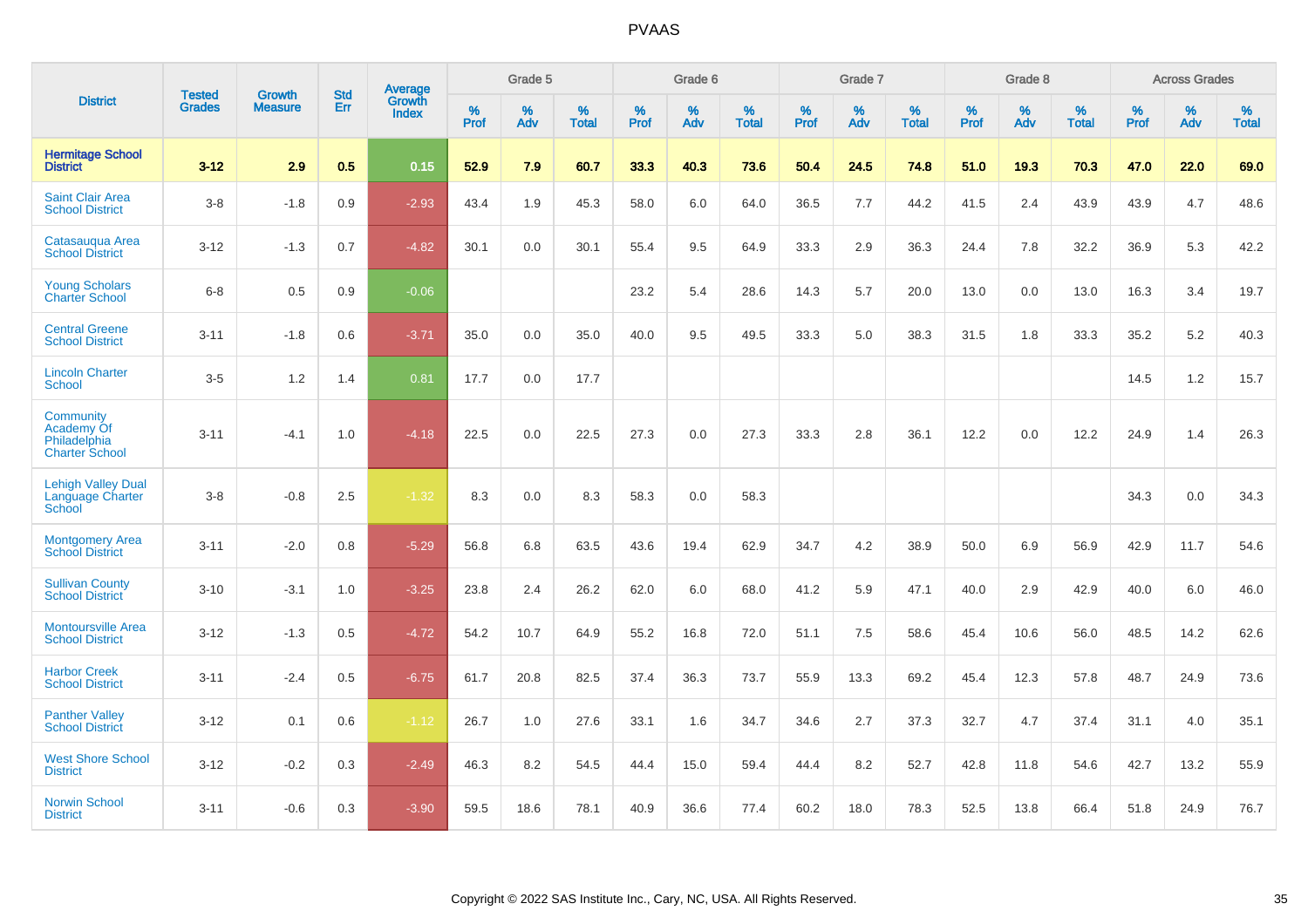|                                                                           | <b>Tested</b> | <b>Growth</b>  | <b>Std</b> | Average                |           | Grade 5  |                   |           | Grade 6  |                   |           | Grade 7  |                   |           | Grade 8  |                   |           | <b>Across Grades</b> |                   |
|---------------------------------------------------------------------------|---------------|----------------|------------|------------------------|-----------|----------|-------------------|-----------|----------|-------------------|-----------|----------|-------------------|-----------|----------|-------------------|-----------|----------------------|-------------------|
| <b>District</b>                                                           | <b>Grades</b> | <b>Measure</b> | Err        | Growth<br><b>Index</b> | %<br>Prof | %<br>Adv | %<br><b>Total</b> | %<br>Prof | %<br>Adv | %<br><b>Total</b> | %<br>Prof | %<br>Adv | %<br><b>Total</b> | %<br>Prof | %<br>Adv | %<br><b>Total</b> | %<br>Prof | %<br>Adv             | %<br><b>Total</b> |
| <b>Hermitage School</b><br><b>District</b>                                | $3 - 12$      | 2.9            | 0.5        | 0.15                   | 52.9      | 7.9      | 60.7              | 33.3      | 40.3     | 73.6              | 50.4      | 24.5     | 74.8              | 51.0      | 19.3     | 70.3              | 47.0      | 22.0                 | 69.0              |
| <b>Erie Rise</b><br>Leadership<br><b>Academy Charter</b><br><b>School</b> | $3-8$         | 0.0            | 1.2        | $-0.41$                | 17.9      | 0.0      | 17.9              | 6.9       | 0.0      | 6.9               | 4.8       | 2.4      | 7.1               | 0.0       | 0.0      | 0.0               | 7.8       | 0.5                  | 8.3               |
| <b>Pine-Richland</b><br><b>School District</b>                            | $3 - 11$      | $-3.0$         | 0.3        | $-8.46$                | 58.0      | 19.8     | 77.8              | 55.8      | 26.4     | 82.2              | 57.0      | 18.5     | 75.6              | 56.2      | 27.0     | 83.3              | 52.7      | 28.2                 | 80.9              |
| <b>Monessen City</b><br><b>School District</b>                            | $3 - 10$      | $-3.2$         | 1.2        | $-2.75$                | 20.0      | 0.0      | 20.0              | 18.0      | 2.6      | 20.5              | 13.3      | 0.0      | 13.3              | 4.8       | 0.0      | 4.8               | 15.2      | 0.6                  | 15.8              |
| <b>Kiski Area School</b><br><b>District</b>                               | $3 - 11$      | $-2.3$         | 0.4        | $-5.07$                | 50.9      | 4.2      | 55.2              | 41.3      | 18.4     | 59.6              | 53.8      | 7.5      | 61.3              | 45.8      | 5.0      | 50.8              | 47.0      | 13.3                 | 60.4              |
| Steelton-Highspire<br><b>School District</b>                              | $3 - 11$      | $-1.9$         | 0.7        | $-3.25$                | 21.9      | 0.0      | 21.9              | 11.5      | 0.0      | 11.5              | 3.8       | 0.0      | 3.8               | 5.9       | 0.0      | 5.9               | 9.0       | 0.0                  | 9.0               |
| Quakertown<br><b>Community School</b><br><b>District</b>                  | $3 - 12$      | $-1.6$         | 0.4        | $-7.86$                | 50.0      | 4.9      | 54.9              | 40.2      | 19.3     | 59.5              | 40.4      | 7.5      | 47.8              | 42.6      | 17.3     | 59.9              | 42.5      | 12.6                 | 55.1              |
| <b>Propel Charter</b><br>School-Hazelwood                                 | $3-8$         | $-0.7$         | 1.2        | $-1.40$                | 6.7       | 0.0      | 6.7               | 14.3      | 0.0      | 14.3              | 14.3      | 4.8      | 19.0              | 16.0      | 0.0      | 16.0              | 10.2      | 0.6                  | 10.8              |
| <b>Upper Dauphin</b><br>Area School<br><b>District</b>                    | $3 - 11$      | $-1.6$         | 0.8        | $-4.84$                | 40.3      | 1.6      | 41.9              | 41.7      | 16.7     | 58.3              | 48.6      | 8.1      | 56.8              | 41.4      | 8.6      | 50.0              | 42.4      | 12.8                 | 55.2              |
| <b>Wilmington Area</b><br><b>School District</b>                          | $3 - 11$      | $-0.8$         | 0.8        | $-1.48$                | 60.3      | 13.8     | 74.1              | 43.3      | 11.7     | 55.0              | 33.3      | 11.8     | 45.1              | 32.2      | 10.2     | 42.4              | 43.2      | 13.4                 | 56.6              |
| <b>Alliance For</b><br><b>Progress Charter</b><br>School                  | $3-8$         | $-1.1$         | 1.2        | $-3.25$                | 12.5      | 0.0      | 12.5              | 32.0      | 0.0      | 32.0              | 26.9      | 0.0      | 26.9              | 3.4       | 0.0      | 3.4               | 19.4      | 0.0                  | 19.4              |
| <b>Steel Valley</b><br><b>School District</b>                             | $3 - 11$      | $-2.9$         | 0.7        | $-6.65$                | 38.4      | 1.2      | 39.5              | 37.1      | 14.5     | 51.6              | 26.5      | 3.6      | 30.1              | 26.7      | 6.7      | 33.3              | 35.3      | 10.2                 | 45.5              |
| <b>Austin Area School</b><br><b>District</b>                              | $3 - 11$      | $-0.5$         | 1.7        | $-1.08$                | 38.5      | 7.7      | 46.2              | 61.5      | 0.0      | 61.5              | 26.7      | 0.0      | 26.7              | 56.2      | 6.2      | 62.5              | 40.5      | 4.0                  | 44.6              |
| <b>Clearfield Area</b><br><b>School District</b>                          | $3 - 10$      | $-0.5$         | 0.5        | $-1.87$                | 37.9      | 3.2      | 41.1              | 35.8      | 5.8      | 41.6              | 39.0      | 1.5      | 40.4              | 32.4      | 4.1      | 36.6              | 35.2      | 5.8                  | 41.0              |
| <b>Morrisville Borough</b><br><b>School District</b>                      | $3 - 11$      | $-0.9$         | 0.9        | $-1.54$                | 28.3      | 3.3      | 31.7              | 19.2      | 1.9      | 21.2              | 32.7      | 0.0      | 32.7              | 27.9      | 0.0      | 27.9              | 27.6      | 1.9                  | 29.5              |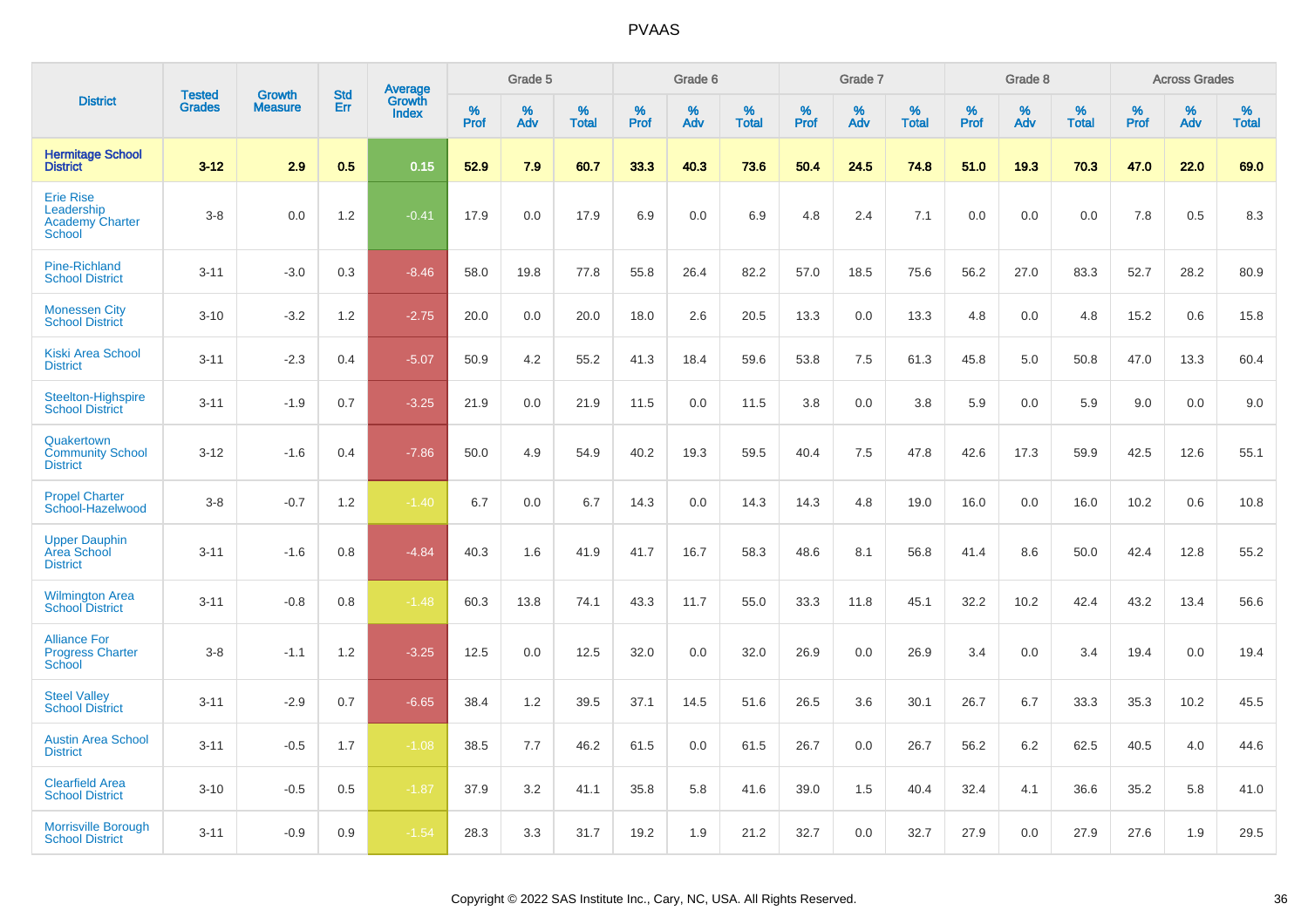|                                                                                       |                                | <b>Growth</b>  | <b>Std</b> | Average                |              | Grade 5  |                   |           | Grade 6  |                   |           | Grade 7  |                   |           | Grade 8  |                   |           | <b>Across Grades</b> |                   |
|---------------------------------------------------------------------------------------|--------------------------------|----------------|------------|------------------------|--------------|----------|-------------------|-----------|----------|-------------------|-----------|----------|-------------------|-----------|----------|-------------------|-----------|----------------------|-------------------|
| <b>District</b>                                                                       | <b>Tested</b><br><b>Grades</b> | <b>Measure</b> | <b>Err</b> | Growth<br><b>Index</b> | $\%$<br>Prof | %<br>Adv | %<br><b>Total</b> | %<br>Prof | %<br>Adv | %<br><b>Total</b> | %<br>Prof | %<br>Adv | %<br><b>Total</b> | %<br>Prof | %<br>Adv | %<br><b>Total</b> | %<br>Prof | %<br>Adv             | %<br><b>Total</b> |
| <b>Hermitage School</b><br><b>District</b>                                            | $3 - 12$                       | 2.9            | 0.5        | 0.15                   | 52.9         | 7.9      | 60.7              | 33.3      | 40.3     | 73.6              | 50.4      | 24.5     | 74.8              | 51.0      | 19.3     | 70.3              | 47.0      | 22.0                 | 69.0              |
| Cornwall-Lebanon<br><b>School District</b>                                            | $3 - 11$                       | $-0.8$         | 0.3        | $-2.72$                | 46.8         | 6.1      | 52.9              | 45.0      | 15.9     | 60.9              | 48.6      | 7.2      | 55.8              | 49.4      | 12.2     | 61.6              | 44.4      | 12.6                 | 57.0              |
| <b>Young Scholars of</b><br><b>Greater Allegheny</b><br><b>Charter School</b>         | $3 - 8$                        | $-1.6$         | 1.7        | $-1.89$                | 26.3         | 0.0      | 26.3              | 40.0      | 0.0      | 40.0              | 35.0      | 0.0      | 35.0              |           |          |                   | 29.9      | $0.8\,$              | 30.8              |
| <b>Reach Cyber</b><br><b>Charter School</b>                                           | $3 - 11$                       | $-2.6$         | 0.9        | $-2.78$                | 52.4         | 4.8      | 57.1              | 52.2      | 8.7      | 60.9              | 38.5      | 1.9      | 40.4              | 47.5      | 5.1      | 52.5              | 46.8      | 5.5                  | 52.3              |
| <b>Mariana Bracetti</b><br><b>Academy Charter</b><br>School                           | $3 - 10$                       | 0.4            | 0.9        | $-0.00$                | 33.9         | 1.7      | 35.6              | 17.8      | 0.0      | 17.8              | 38.2      | 1.8      | 40.0              | 12.1      | 3.0      | 15.2              | 26.5      | 2.0                  | 28.5              |
| <b>North Hills School</b><br><b>District</b>                                          | $3 - 11$                       | $-1.2$         | 0.4        | $-3.31$                | 59.2         | 11.6     | 70.8              | 45.2      | 26.0     | 71.2              | 51.8      | 20.0     | 71.8              | 48.3      | 18.4     | 66.7              | 50.2      | 22.0                 | 72.3              |
| <b>Kutztown Area</b><br><b>School District</b>                                        | $3 - 12$                       | $-0.3$         | 0.8        | $-0.89$                | 59.7         | 6.0      | 65.7              | 46.0      | 17.5     | 63.5              | 37.5      | 17.5     | 55.0              | 50.0      | 10.3     | 60.3              | 48.4      | 17.0                 | 65.5              |
| <b>Iroquois School</b><br><b>District</b>                                             | $3 - 11$                       | $-0.1$         | 0.7        | $-0.86$                | 55.1         | 9.0      | 64.1              | 39.5      | 19.8     | 59.3              | 38.8      | 6.1      | 44.9              | 44.0      | 10.0     | 54.0              | 42.6      | 12.8                 | 55.4              |
| <b>Blackhawk School</b><br><b>District</b>                                            | $3 - 11$                       | $-3.2$         | 0.5        | $-6.30$                | 58.7         | 1.4      | 60.1              | 43.4      | 16.4     | 59.8              | 52.8      | 4.9      | 57.7              | 39.7      | 6.7      | 46.4              | 48.1      | 10.9                 | 59.0              |
| <b>Lehighton Area</b><br><b>School District</b>                                       | $3 - 11$                       | $-1.0$         | 0.5        | $-3.70$                | 45.3         | 1.3      | 46.7              | 40.8      | 8.3      | 49.2              | 42.3      | 5.7      | 48.0              | 34.2      | 9.8      | 43.9              | 41.8      | 8.6                  | 50.4              |
| <b>Center For Student</b><br><b>Learning Charter</b><br>School At<br><b>Pennsbury</b> | $6 - 12$                       | 1.9            | 3.5        | 0.54                   |              |          |                   |           |          |                   |           |          |                   | 25.0      | 8.3      | 33.3              | 26.9      | 3.8                  | 30.8              |
| <b>Burgettstown Area</b><br><b>School District</b>                                    | $3 - 11$                       | $-3.6$         | 0.7        | $-4.89$                | 35.1         | 6.5      | 41.6              | 58.5      | 7.7      | 66.2              | 32.9      | 2.4      | 35.4              | 35.6      | 5.5      | 41.1              | 40.5      | 8.8                  | 49.3              |
| <b>Esperanza Cyber</b><br><b>Charter School</b>                                       | $3 - 11$                       | $-2.3$         | 1.3        | $-2.35$                | 11.8         | 0.0      | 11.8              | 8.7       | 0.0      | 8.7               | 12.8      | 0.0      | 12.8              | 9.1       | 0.0      | 9.1               | 9.4       | 0.8                  | 10.2              |
| <b>Williams Valley</b><br><b>School District</b>                                      | $3 - 11$                       | 0.3            | 0.8        | $-0.19$                | 38.6         | 0.0      | 38.6              | 41.4      | 6.9      | 48.3              | 35.1      | 2.6      | 37.7              | 42.2      | 9.4      | 51.6              | 39.1      | 4.9                  | 44.0              |
| <b>Hanover Area</b><br><b>School District</b>                                         | $3 - 11$                       | $-2.1$         | 0.9        | $-2.93$                | 29.8         | 0.0      | 29.8              | 14.6      | 9.1      | 23.6              | 15.5      | 0.0      | 15.5              | 14.3      | 2.4      | 16.7              | 20.2      | 2.3                  | 22.5              |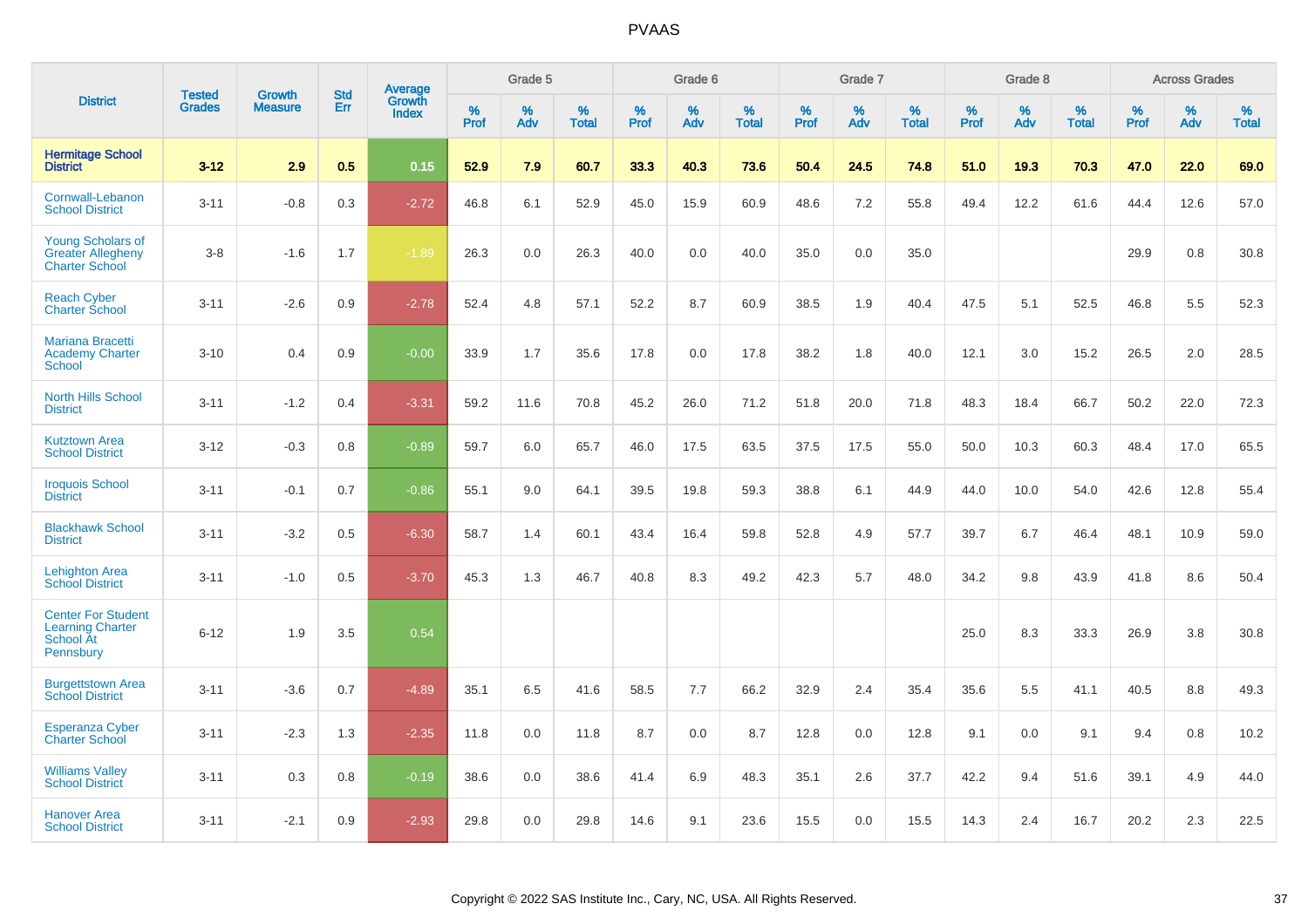|                                                                     |                                |                                 | <b>Std</b> | Average                       |              | Grade 5  |                   |           | Grade 6  |                   |           | Grade 7  |                   |           | Grade 8  |                   |           | <b>Across Grades</b> |                   |
|---------------------------------------------------------------------|--------------------------------|---------------------------------|------------|-------------------------------|--------------|----------|-------------------|-----------|----------|-------------------|-----------|----------|-------------------|-----------|----------|-------------------|-----------|----------------------|-------------------|
| <b>District</b>                                                     | <b>Tested</b><br><b>Grades</b> | <b>Growth</b><br><b>Measure</b> | Err        | <b>Growth</b><br><b>Index</b> | $\%$<br>Prof | %<br>Adv | %<br><b>Total</b> | %<br>Prof | %<br>Adv | %<br><b>Total</b> | %<br>Prof | %<br>Adv | %<br><b>Total</b> | %<br>Prof | %<br>Adv | %<br><b>Total</b> | %<br>Prof | %<br>Adv             | %<br><b>Total</b> |
| <b>Hermitage School</b><br><b>District</b>                          | $3 - 12$                       | 2.9                             | 0.5        | 0.15                          | 52.9         | 7.9      | 60.7              | 33.3      | 40.3     | 73.6              | 50.4      | 24.5     | 74.8              | 51.0      | 19.3     | 70.3              | 47.0      | 22.0                 | 69.0              |
| <b>Tri-Valley School</b><br><b>District</b>                         | $3 - 10$                       | $-2.4$                          | 0.9        | $-3.85$                       | 40.0         | 5.9      | 45.9              | 36.7      | 6.1      | 42.9              | 36.7      | 0.0      | 36.7              | 40.5      | 9.5      | 50.0              | 41.3      | 8.0                  | 49.3              |
| Eugenio Maria De<br><b>Hostos Charter</b><br><b>School</b>          | $3-8$                          | $-0.5$                          | 1.4        | $-1.78$                       | 45.8         | 0.0      | 45.8              | 16.7      | 16.7     | 33.3              | 18.2      | 9.1      | 27.3              | 46.7      | 0.0      | 46.7              | 35.0      | 6.7                  | 41.7              |
| <b>Connellsville Area</b><br><b>School District</b>                 | $3 - 11$                       | $-2.2$                          | 0.4        | $-5.74$                       | 34.7         | 3.7      | 38.4              | 32.7      | 6.4      | 39.1              | 27.4      | 5.1      | 32.4              | 33.8      | 3.6      | 37.4              | 33.6      | 5.9                  | 39.6              |
| <b>Springfield School</b><br><b>District</b>                        | $3 - 11$                       | $-0.9$                          | 0.4        | $-2.85$                       | 58.3         | 23.8     | 82.1              | 53.6      | 25.6     | 79.2              | 58.6      | 20.9     | 79.5              | 51.5      | 18.2     | 69.7              | 52.1      | 26.9                 | 78.9              |
| <b>Shaler Area</b><br><b>School District</b>                        | $3 - 11$                       | $-4.5$                          | 0.4        | $-13.13$                      | 52.7         | 5.4      | 58.1              | 39.8      | 10.6     | 50.4              | 50.0      | 7.8      | 57.8              | 46.9      | 12.9     | 59.8              | 46.7      | 13.0                 | 59.7              |
| <b>Purchase Line</b><br><b>School District</b>                      | $3 - 12$                       | $-1.5$                          | 0.8        | $-2.85$                       | 37.2         | 5.9      | 43.1              | 40.9      | 6.1      | 47.0              | 39.4      | 3.0      | 42.4              | 30.9      | 3.6      | 34.6              | 39.8      | 6.3                  | 46.1              |
| <b>Franklin Towne</b><br><b>Charter</b><br><b>Elementary School</b> | $3 - 8$                        | $-3.1$                          | 1.2        | $-3.10$                       | 46.4         | 7.1      | 53.6              | 48.2      | 7.4      | 55.6              | 53.6      | 7.1      | 60.7              | 59.1      | 0.0      | 59.1              | 50.6      | 6.8                  | 57.4              |
| <b>MaST Community</b><br>Charter School II                          | $3 - 10$                       | $-4.6$                          | 0.7        | $-6.45$                       | 41.0         | 3.0      | 44.0              | 38.7      | 4.3      | 43.0              | 50.0      | 5.9      | 55.9              |           |          |                   | 44.5      | 7.0                  | 51.5              |
| Northgate School<br><b>District</b>                                 | $3 - 11$                       | $-1.4$                          | 0.8        | $-4.26$                       | 60.8         | 3.9      | 64.7              | 59.0      | 11.5     | 70.5              | 36.1      | 9.8      | 45.9              | 37.5      | 17.9     | 55.4              | 45.5      | 12.8                 | 58.3              |
| Washington<br><b>School District</b>                                | $3 - 11$                       | $-1.7$                          | 0.7        | $-3.97$                       | 44.7         | 0.0      | 44.7              | 39.6      | 6.2      | 45.8              | 28.0      | 1.2      | 29.3              | 23.5      | 1.5      | 25.0              | 35.4      | 3.1                  | 38.6              |
| <b>Arts Academy</b><br>Elementary<br><b>Charter School</b>          | $3 - 5$                        | 0.9                             | 2.0        | 0.44                          | 31.6         | 0.0      | 31.6              |           |          |                   |           |          |                   |           |          |                   | 31.8      | 2.3                  | 34.1              |
| <b>Laurel Highlands</b><br><b>School District</b>                   | $3 - 11$                       | $-1.7$                          | 0.5        | $-3.99$                       | 43.1         | 4.4      | 47.5              | 39.4      | 11.6     | 51.0              | 35.7      | 2.9      | 38.6              | 37.8      | 5.5      | 43.3              | 39.8      | 9.6                  | 49.4              |
| <b>Coatesville Area</b><br><b>School District</b>                   | $3 - 11$                       | $-0.4$                          | 0.4        | $-1.48$                       | 28.2         | 1.6      | 29.8              | 30.3      | 2.8      | 33.1              | 30.8      | 4.4      | 35.2              | 26.3      | 2.9      | 29.3              | 28.5      | 3.0                  | 31.5              |
| <b>Blacklick Valley</b><br><b>School District</b>                   | $3 - 11$                       | $-0.1$                          | 1.0        | $-0.87$                       | 29.6         | 0.0      | 29.6              | 52.6      | 7.9      | 60.5              | 35.4      | 0.0      | 35.4              | 34.2      | 0.0      | 34.2              | 43.2      | 3.7                  | 46.9              |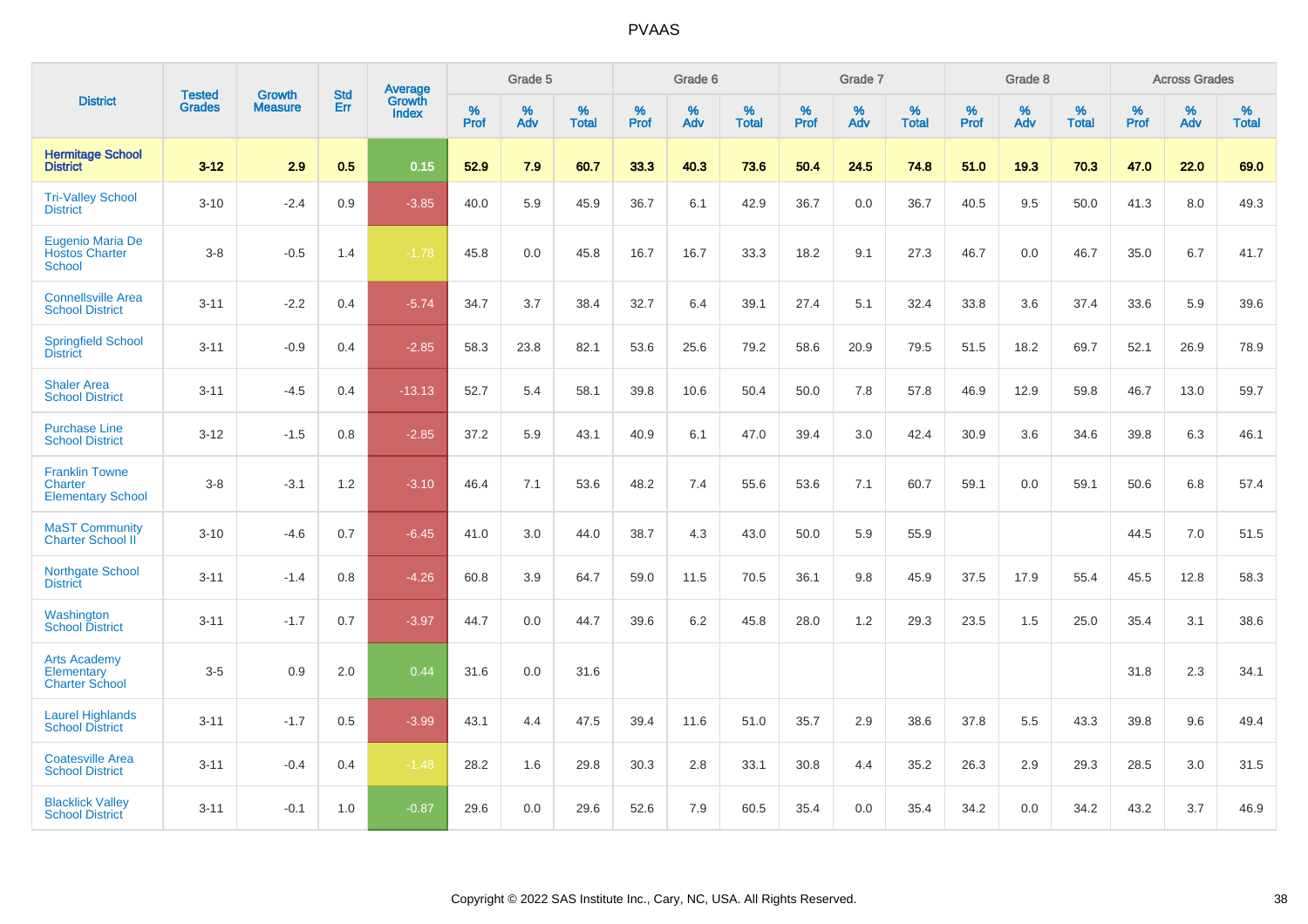|                                                                       | <b>Tested</b> | <b>Growth</b>  | <b>Std</b> | Average                |              | Grade 5  |                   |              | Grade 6  |                   |              | Grade 7  |                   |              | Grade 8  |                   |           | <b>Across Grades</b> |                   |
|-----------------------------------------------------------------------|---------------|----------------|------------|------------------------|--------------|----------|-------------------|--------------|----------|-------------------|--------------|----------|-------------------|--------------|----------|-------------------|-----------|----------------------|-------------------|
| <b>District</b>                                                       | <b>Grades</b> | <b>Measure</b> | Err        | Growth<br><b>Index</b> | $\%$<br>Prof | %<br>Adv | %<br><b>Total</b> | $\%$<br>Prof | %<br>Adv | %<br><b>Total</b> | $\%$<br>Prof | %<br>Adv | %<br><b>Total</b> | $\%$<br>Prof | %<br>Adv | %<br><b>Total</b> | %<br>Prof | %<br>Adv             | %<br><b>Total</b> |
| <b>Hermitage School</b><br><b>District</b>                            | $3 - 12$      | 2.9            | 0.5        | 0.15                   | 52.9         | 7.9      | 60.7              | 33.3         | 40.3     | 73.6              | 50.4         | 24.5     | 74.8              | 51.0         | 19.3     | 70.3              | 47.0      | 22.0                 | 69.0              |
| <b>Waynesboro Area</b><br><b>School District</b>                      | $3 - 12$      | $-2.8$         | 0.4        | $-7.51$                | 42.9         | 6.1      | 49.0              | 38.4         | 14.0     | 52.4              | 37.6         | 7.1      | 44.7              | 37.5         | 12.8     | 50.3              | 41.0      | 12.0                 | 52.9              |
| <b>Perseus House</b><br><b>Charter School Of</b><br><b>Excellence</b> | $6 - 11$      | $-0.9$         | 1.2        | $-1.85$                |              |          |                   | 4.8          | 0.0      | 4.8               | 20.4         | 0.0      | 20.4              | 22.7         | 1.5      | 24.2              | 19.2      | 0.7                  | 19.9              |
| <b>Penn Hills Charter</b><br>School of<br>Entrepreneurship            | $3 - 8$       | $-1.5$         | 1.0        | $-3.06$                | 27.3         | 0.0      | 27.3              | 37.1         | 8.6      | 45.7              | 34.2         | 0.0      | 34.2              | 45.4         | 0.0      | 45.4              | 40.8      | 6.4                  | 47.2              |
| <b>Titusville Area</b><br><b>School District</b>                      | $3 - 11$      | $-0.4$         | 0.5        | $-0.96$                | 57.4         | 8.5      | 65.9              | 35.0         | 12.6     | 47.6              | 46.2         | 8.3      | 54.6              | 40.6         | 11.6     | 52.2              | 44.1      | 12.1                 | 56.2              |
| <b>Cameron County</b><br><b>School District</b>                       | $3 - 12$      | $-2.6$         | 1.0        | $-2.51$                | 73.3         | 3.3      | 76.7              | 48.7         | 25.6     | 74.4              | 39.0         | 0.0      | 39.0              | 43.2         | 5.4      | 48.6              | 50.4      | 14.0                 | 64.4              |
| <b>Centre Learning</b><br>Community<br><b>Charter School</b>          | $5 - 8$       | $-1.3$         | 2.1        | $-1.22$                |              |          |                   |              |          |                   | 37.5         | 12.5     | 50.0              | 47.1         | 11.8     | 58.8              | 51.8      | 16.7                 | 68.5              |
| <b>Windber Area</b><br><b>School District</b>                         | $3 - 11$      | $-1.4$         | 0.7        | $-3.44$                | 49.4         | 13.9     | 63.3              | 49.2         | 14.9     | 64.2              | 49.3         | 9.3      | 58.7              | 57.1         | 10.7     | 67.9              | 49.9      | 11.8                 | 61.7              |
| <b>Moniteau School</b><br><b>District</b>                             | $3 - 11$      | $-1.6$         | 0.7        | $-2.47$                | 43.4         | 7.2      | 50.6              | 33.3         | 19.0     | 52.4              | 32.1         | 6.0      | 38.1              | 44.0         | 1.3      | 45.3              | 40.5      | 10.6                 | 51.1              |
| <b>Carmichaels Area</b><br><b>School District</b>                     | $3 - 10$      | $-2.5$         | 0.8        | $-3.95$                | 35.0         | 1.2      | 36.2              | 25.8         | 7.6      | 33.3              | 33.3         | 1.5      | 34.8              | 35.2         | 1.4      | 36.6              | 32.5      | 3.4                  | 35.9              |
| <b>Springfield</b><br><b>Township School</b><br><b>District</b>       | $3 - 11$      | $-1.2$         | 0.5        | $-2.84$                | 52.0         | 13.4     | 65.4              | 51.4         | 15.0     | 66.5              | 56.3         | 10.8     | 67.1              | 47.3         | 14.0     | 61.3              | 52.1      | 16.5                 | 68.6              |
| <b>Easton Arts</b><br>Academy<br>Elementary<br><b>Charter School</b>  | $3-5$         | 0.7            | 2.6        | 0.29                   | 45.8         | 4.2      | 50.0              |              |          |                   |              |          |                   |              |          |                   | 37.2      | 4.6                  | 41.9              |
| <b>Camp Hill School</b><br><b>District</b>                            | $3 - 12$      | $-2.3$         | 0.7        | $-3.72$                | 65.4         | 17.3     | 82.7              | 53.3         | 8.0      | 61.3              | 63.7         | 5.5      | 69.2              | 49.6         | 15.3     | 64.9              | 52.7      | 18.6                 | 71.3              |
| <b>Avonworth School</b><br><b>District</b>                            | $3 - 10$      | $-0.8$         | 0.5        | $-1.38$                | 49.6         | 18.0     | 67.6              | 49.6         | 25.6     | 75.2              | 62.3         | 7.7      | 70.0              | 61.0         | 16.1     | 77.1              | 52.4      | 20.5                 | 72.8              |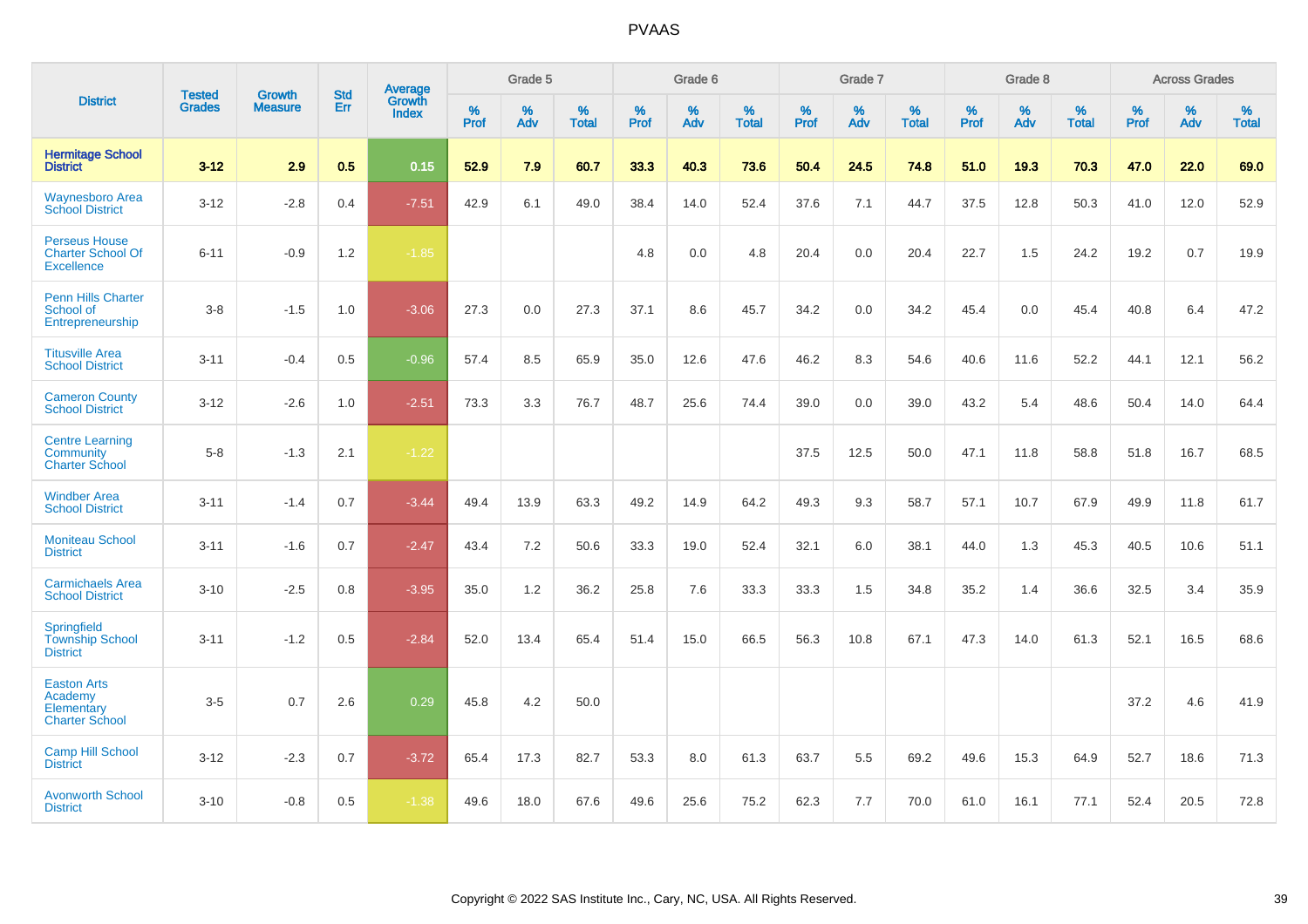|                                                                     | <b>Tested</b> | <b>Growth</b>  | <b>Std</b> | Average                       |           | Grade 5  |                   |           | Grade 6  |                   |           | Grade 7  |                   |           | Grade 8  |                   |           | <b>Across Grades</b> |                   |
|---------------------------------------------------------------------|---------------|----------------|------------|-------------------------------|-----------|----------|-------------------|-----------|----------|-------------------|-----------|----------|-------------------|-----------|----------|-------------------|-----------|----------------------|-------------------|
| <b>District</b>                                                     | <b>Grades</b> | <b>Measure</b> | Err        | <b>Growth</b><br><b>Index</b> | %<br>Prof | %<br>Adv | %<br><b>Total</b> | %<br>Prof | %<br>Adv | %<br><b>Total</b> | %<br>Prof | %<br>Adv | %<br><b>Total</b> | %<br>Prof | %<br>Adv | %<br><b>Total</b> | %<br>Prof | %<br>Adv             | %<br><b>Total</b> |
| <b>Hermitage School</b><br><b>District</b>                          | $3 - 12$      | 2.9            | 0.5        | 0.15                          | 52.9      | 7.9      | 60.7              | 33.3      | 40.3     | 73.6              | 50.4      | 24.5     | 74.8              | 51.0      | 19.3     | 70.3              | 47.0      | 22.0                 | 69.0              |
| Independence<br><b>Charter School</b><br>West                       | $3 - 7$       | $-3.2$         | 1.8        | $-2.35$                       | 14.3      | 0.0      | 14.3              | 15.4      | 7.7      | 23.1              | 15.8      | 0.0      | 15.8              |           |          |                   | 15.0      | 2.6                  | 17.7              |
| <b>Keystone</b><br><b>Education Center</b><br><b>Charter School</b> | $3 - 12$      | 0.7            | 3.3        | 0.20                          |           |          |                   |           |          |                   |           |          |                   | 0.0       | 0.0      | 0.0               | 0.0       | 0.0                  | 0.0               |
| <b>Westmont Hilltop</b><br><b>School District</b>                   | $3 - 11$      | $-4.1$         | 0.7        | $-7.50$                       | 40.6      | 3.0      | 43.6              | 36.4      | 12.1     | 48.5              | 47.1      | 1.2      | 48.2              | 56.4      | 4.3      | 60.6              | 41.9      | 9.4                  | 51.2              |
| <b>Greensburg Salem</b><br><b>School District</b>                   | $3 - 11$      | $-1.6$         | 0.5        | $-3.24$                       | 49.7      | 7.2      | 56.9              | 40.1      | 13.8     | 53.9              | 44.0      | 5.5      | 49.4              | 48.3      | 7.2      | 55.6              | 42.8      | 11.4                 | 54.2              |
| Southmoreland<br><b>School District</b>                             | $3 - 11$      | $-3.9$         | 0.6        | $-6.43$                       | 39.6      | 2.1      | 41.7              | 41.4      | 8.1      | 49.6              | 43.1      | 4.6      | 47.7              | 49.5      | 4.8      | 54.4              | 44.6      | 6.8                  | 51.3              |
| <b>Chichester School</b><br><b>District</b>                         | $3 - 11$      | $-4.0$         | 0.7        | $-5.95$                       | 27.3      | 1.1      | 28.4              | 37.2      | 9.0      | 46.2              | 31.2      | 6.2      | 37.5              | 41.1      | 0.0      | 41.1              | 36.7      | 5.7                  | 42.4              |
| Environmental<br><b>Charter School At</b><br><b>Frick Park</b>      | $3-9$         | $-2.5$         | 0.7        | $-4.24$                       | 46.0      | 5.3      | 51.3              | 41.5      | 10.6     | 52.1              | 46.6      | 13.6     | 60.2              | 25.4      | 11.9     | 37.3              | 43.3      | 14.6                 | 57.9              |
| <b>Urban Pathways 6-</b><br>12 Charter School                       | $6 - 11$      | $-0.2$         | 2.1        | $-0.24$                       |           |          |                   |           |          |                   | 22.2      | 0.0      | 22.2              | 0.0       | 0.0      | 0.0               | 15.9      | 0.0                  | 15.9              |
| <b>Commodore Perry</b><br><b>School District</b>                    | $3 - 11$      | $-0.7$         | 1.1        | $-0.81$                       | 64.5      | 12.9     | 77.4              | 41.9      | 6.4      | 48.4              | 48.6      | 8.1      | 56.8              | 37.0      | 25.9     | 63.0              | 48.6      | 13.1                 | 61.8              |
| <b>Fairfield Area</b><br><b>School District</b>                     | $3 - 11$      | $-1.0$         | 0.8        | $-2.16$                       | 50.8      | 3.3      | 54.1              | 44.3      | 6.6      | 50.8              | 45.4      | 1.8      | 47.3              | 37.0      | 5.6      | 42.6              | 45.1      | 9.6                  | 54.6              |
| <b>Ambridge Area</b><br><b>School District</b>                      | $3 - 12$      | $-0.9$         | 0.6        | $-2.18$                       | 40.2      | 8.2      | 48.4              | 36.9      | 12.6     | 49.5              | 36.2      | 8.7      | 44.9              | 37.1      | 6.4      | 43.6              | 37.5      | 12.2                 | 49.7              |
| <b>21st Century Cyber</b><br><b>Charter School</b>                  | $6 - 12$      | $-2.2$         | 0.7        | $-4.36$                       |           |          |                   | 48.2      | 16.7     | 64.9              | 54.9      | 10.5     | 65.4              | 58.0      | 6.7      | 64.7              | 54.2      | 10.8                 | 65.0              |
| <b>Dunmore School</b><br><b>District</b>                            | $3 - 11$      | $-2.2$         | 0.7        | $-4.01$                       | 47.2      | 8.3      | 55.6              | 48.9      | 14.1     | 63.0              | 45.9      | 1.8      | 47.7              | 34.5      | 6.0      | 40.5              | 44.8      | 9.4                  | 54.2              |
| <b>South Park School</b><br><b>District</b>                         | $3 - 11$      | $-0.8$         | 0.6        | $-2.28$                       | 61.4      | 2.4      | 63.9              | 40.6      | 13.2     | 53.8              | 47.5      | 12.5     | 60.0              | 55.8      | 7.7      | 63.5              | 50.5      | 13.2                 | 63.8              |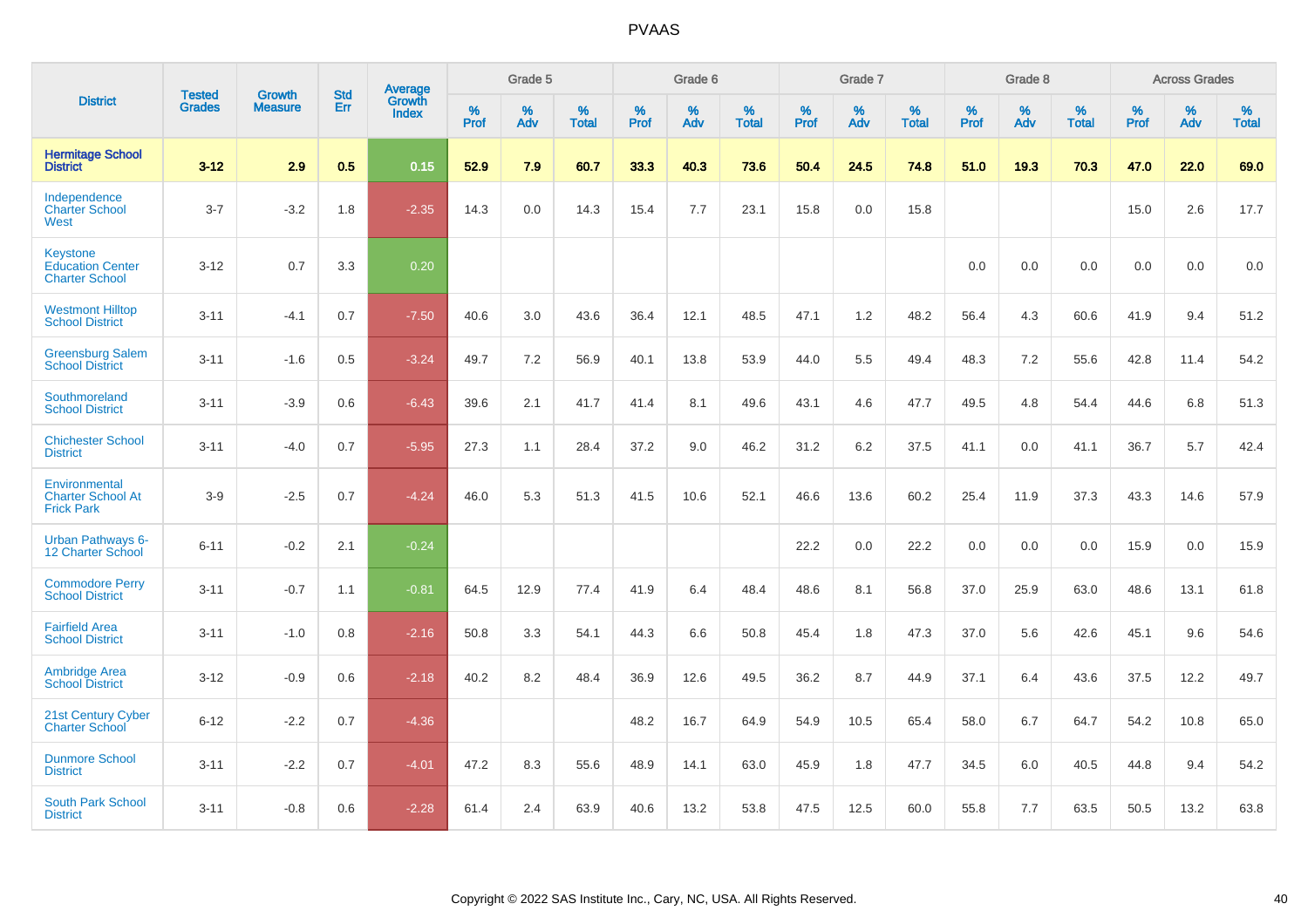|                                                                               |                                |                                 | <b>Std</b> |              | Grade 5<br>Grade 6<br><b>Average</b><br>Growth |          | Grade 7           |           |          | Grade 8           |           |          | <b>Across Grades</b> |           |          |                   |           |          |                   |
|-------------------------------------------------------------------------------|--------------------------------|---------------------------------|------------|--------------|------------------------------------------------|----------|-------------------|-----------|----------|-------------------|-----------|----------|----------------------|-----------|----------|-------------------|-----------|----------|-------------------|
| <b>District</b>                                                               | <b>Tested</b><br><b>Grades</b> | <b>Growth</b><br><b>Measure</b> | Err        | <b>Index</b> | $\%$<br>Prof                                   | %<br>Adv | %<br><b>Total</b> | %<br>Prof | %<br>Adv | %<br><b>Total</b> | %<br>Prof | %<br>Adv | %<br><b>Total</b>    | %<br>Prof | %<br>Adv | %<br><b>Total</b> | %<br>Prof | %<br>Adv | %<br><b>Total</b> |
| <b>Hermitage School</b><br><b>District</b>                                    | $3 - 12$                       | 2.9                             | 0.5        | 0.15         | 52.9                                           | 7.9      | 60.7              | 33.3      | 40.3     | 73.6              | 50.4      | 24.5     | 74.8                 | 51.0      | 19.3     | 70.3              | 47.0      | 22.0     | 69.0              |
| <b>Ridley School</b><br><b>District</b>                                       | $3 - 12$                       | $-0.9$                          | 0.4        | $-3.09$      | 49.2                                           | 5.6      | 54.8              | 38.5      | 12.4     | 50.9              | 39.6      | 5.9      | 45.6                 | 41.1      | 7.5      | 48.6              | 42.4      | 10.0     | 52.4              |
| <b>Nazareth Area</b><br><b>School District</b>                                | $3 - 11$                       | $-2.5$                          | 0.4        | $-6.40$      | 49.2                                           | 5.5      | 54.7              | 43.3      | 23.0     | 66.3              | 56.0      | 8.6      | 64.7                 | 51.9      | 8.5      | 60.5              | 48.6      | 14.4     | 63.0              |
| Philipsburg-<br>Osceola Area<br><b>School District</b>                        | $3 - 11$                       | $-4.8$                          | 0.6        | $-8.12$      | 45.5                                           | 6.5      | 52.0              | 41.3      | 11.9     | 53.2              | 35.2      | 2.4      | 37.6                 | 33.0      | 6.2      | 39.2              | 40.7      | 11.1     | 51.8              |
| New Kensington-<br><b>Arnold School</b><br><b>District</b>                    | $3 - 11$                       | $-1.0$                          | 0.7        | $-1.97$      | 22.5                                           | 0.9      | 23.4              | 20.6      | 10.3     | 30.8              | 27.0      | 0.0      | 27.0                 | 26.4      | 3.4      | 29.9              | 27.1      | 4.2      | 31.3              |
| <b>Roberto Clemente</b><br><b>Charter School</b>                              | $3 - 12$                       | $-5.1$                          | 1.0        | $-5.25$      | 19.4                                           | 0.0      | 19.4              | 23.1      | 5.1      | 28.2              | 11.6      | $0.0\,$  | 11.6                 | 12.2      | 0.0      | 12.2              | 15.5      | 1.7      | 17.2              |
| Widener<br>Partnership<br><b>Charter School</b>                               | $3 - 7$                        | $-1.6$                          | 1.1        | $-2.26$      | 4.6                                            | 0.0      | 4.6               | 15.8      | 2.6      | 18.4              | 14.0      | 0.0      | 14.0                 |           |          |                   | 9.6       | 1.4      | 11.0              |
| <b>West York Area</b><br><b>School District</b>                               | $3 - 12$                       | $-1.4$                          | 0.5        | $-2.97$      | 36.0                                           | 4.4      | 40.4              | 38.5      | 9.3      | 47.8              | 35.9      | 5.3      | 41.2                 | 41.2      | 5.2      | 46.4              | 37.8      | 8.4      | 46.2              |
| <b>Mastery Charter</b><br>School-Francis D.<br><b>Pastorius</b><br>Elementary | $3 - 8$                        | $-1.7$                          | 1.5        | $-1.76$      | 3.8                                            | 0.0      | 3.8               | 28.6      | 3.6      | 32.1              | 22.7      | 0.0      | 22.7                 |           |          |                   | 14.3      | 0.8      | 15.1              |
| <b>Deep Roots</b><br><b>Charter School</b>                                    | $3-6$                          | $-2.5$                          | 1.4        | $-2.18$      | 18.2                                           | 0.0      | 18.2              | 19.0      | 2.4      | 21.4              |           |          |                      |           |          |                   | 19.2      | 0.7      | 19.9              |
| <b>Arts Academy</b><br><b>Charter School</b>                                  | $5 - 8$                        | $-3.5$                          | 1.1        | $-3.11$      | 41.2                                           | 0.0      | 41.2              | 46.7      | 2.2      | 48.9              | 49.1      | 1.9      | 50.9                 | 45.2      | 3.2      | 48.4              | 46.6      | 2.0      | 48.6              |
| <b>Council Rock</b><br><b>School District</b>                                 | $3 - 11$                       | $-2.3$                          | 0.2        | $-9.78$      | 58.1                                           | 8.8      | 66.9              | 49.7      | 26.1     | 75.9              | 52.3      | 13.9     | 66.2                 | 46.6      | 14.5     | 61.1              | 50.8      | 17.6     | 68.4              |
| <b>Propel Charter</b><br><b>School-Montour</b>                                | $3 - 10$                       | $-1.8$                          | 0.8        | $-2.37$      | 18.0                                           | 0.0      | 18.0              | 22.7      | 3.0      | 25.8              | 21.5      | 0.0      | 21.5                 | 23.4      | 3.1      | 26.6              | 21.5      | 3.2      | 24.7              |
| <b>Mastery Charter</b><br>School-Mann<br>Campus                               | $3-6$                          | $-2.7$                          | 1.7        | $-1.86$      | 16.7                                           | 0.0      | 16.7              | 27.8      | 0.0      | 27.8              |           |          |                      |           |          |                   | 18.4      | 0.0      | 18.4              |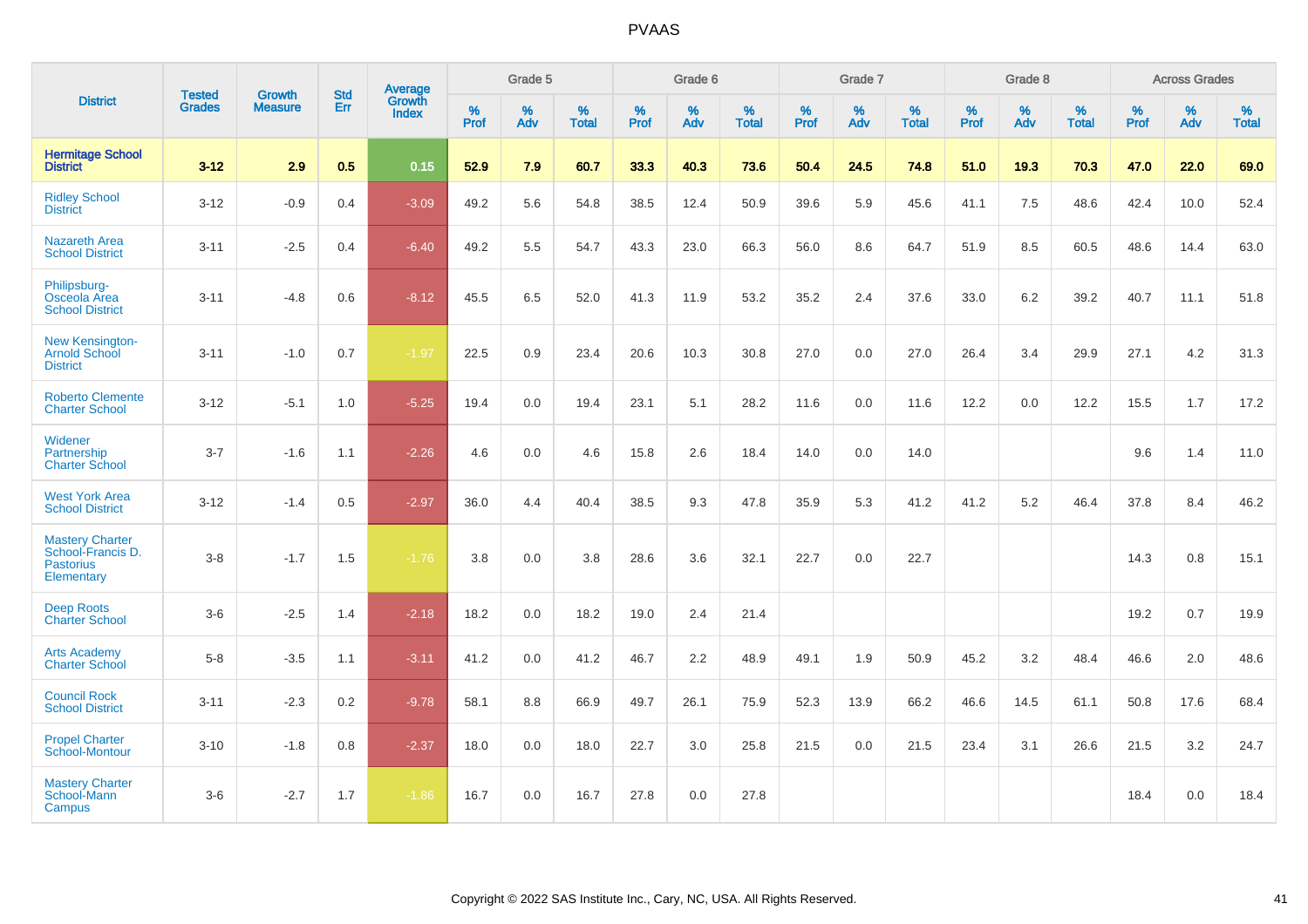|                                                                 |                                |                                 | <b>Std</b> | <b>Average</b>         |           | Grade 5  |                   |           | Grade 6  |                   |           | Grade 7  |                   |           | Grade 8  |                   |           | <b>Across Grades</b> |                   |
|-----------------------------------------------------------------|--------------------------------|---------------------------------|------------|------------------------|-----------|----------|-------------------|-----------|----------|-------------------|-----------|----------|-------------------|-----------|----------|-------------------|-----------|----------------------|-------------------|
| <b>District</b>                                                 | <b>Tested</b><br><b>Grades</b> | <b>Growth</b><br><b>Measure</b> | Err        | Growth<br><b>Index</b> | %<br>Prof | %<br>Adv | %<br><b>Total</b> | %<br>Prof | %<br>Adv | %<br><b>Total</b> | %<br>Prof | %<br>Adv | %<br><b>Total</b> | %<br>Prof | %<br>Adv | %<br><b>Total</b> | %<br>Prof | %<br>Adv             | %<br><b>Total</b> |
| <b>Hermitage School</b><br><b>District</b>                      | $3 - 12$                       | 2.9                             | 0.5        | 0.15                   | 52.9      | 7.9      | 60.7              | 33.3      | 40.3     | 73.6              | 50.4      | 24.5     | 74.8              | 51.0      | 19.3     | 70.3              | 47.0      | 22.0                 | 69.0              |
| <b>Dover Area School</b><br><b>District</b>                     | $3 - 12$                       | $-1.0$                          | 0.4        | $-2.38$                | 48.0      | 4.8      | 52.8              | 41.4      | 17.1     | 58.6              | 48.6      | 7.1      | 55.7              | 44.7      | 5.7      | 50.4              | 44.8      | 10.8                 | 55.6              |
| Pennsylvania<br><b>Leadership Charter</b><br><b>School</b>      | $3 - 11$                       | $-1.6$                          | 0.5        | $-3.16$                | 59.1      | 11.7     | 70.8              | 51.3      | 16.2     | 67.5              | 43.2      | 14.2     | 57.4              | 48.7      | 11.8     | 60.5              | 49.6      | 15.0                 | 64.6              |
| <b>Mount Carmel</b><br><b>Area School</b><br><b>District</b>    | $3 - 11$                       | $-2.5$                          | 0.6        | $-4.10$                | 36.9      | 1.8      | 38.7              | 31.3      | 7.8      | 39.1              | 30.6      | 0.0      | 30.6              | 29.0      | 2.6      | 31.6              | 32.7      | 4.4                  | 37.2              |
| <b>MaST Community</b><br><b>Charter School III</b>              | $3-6$                          | $-0.7$                          | 0.8        | $-0.88$                | 25.8      | 0.8      | 26.5              | 30.0      | 6.9      | 36.9              |           |          |                   |           |          |                   | 28.3      | 6.5                  | 34.8              |
| Independence<br><b>Charter School</b>                           | $3 - 8$                        | $-2.1$                          | 0.7        | $-3.23$                | 28.8      | 9.6      | 38.4              | 39.0      | 18.3     | 57.3              | 38.3      | 11.1     | 49.4              | 50.9      | 7.0      | 57.9              | 35.6      | 11.9                 | 47.5              |
| Lampeter-<br><b>Strasburg School</b><br><b>District</b>         | $3 - 12$                       | $-1.0$                          | 0.5        | $-2.99$                | 56.5      | 14.9     | 71.4              | 48.5      | 27.4     | 76.0              | 56.6      | 10.1     | 66.7              | 49.5      | 10.0     | 59.5              | 50.0      | 20.6                 | 70.5              |
| <b>Neshannock</b><br><b>Township School</b><br><b>District</b>  | $3 - 10$                       | $-3.2$                          | 0.7        | $-4.59$                | 56.7      | 8.9      | 65.6              | 57.4      | 20.6     | 77.9              | 62.0      | 14.0     | 76.0              | 51.3      | 6.4      | 57.7              | 55.4      | 13.5                 | 68.9              |
| <b>Baden Academy</b><br><b>Charter School</b>                   | $3-6$                          | $-1.3$                          | 1.1        | $-1.32$                | 47.6      | 1.6      | 49.2              | 46.6      | 10.3     | 56.9              |           |          |                   |           |          |                   | 42.3      | 7.1                  | 49.4              |
| <b>Lakeview School</b><br><b>District</b>                       | $3 - 11$                       | $-3.2$                          | 0.8        | $-3.93$                | 63.3      | 10.2     | 73.5              | 46.5      | 16.9     | 63.4              | 37.1      | 8.1      | 45.2              | 43.1      | 9.2      | 52.3              | 45.7      | 15.4                 | 61.1              |
| <b>Cocalico School</b><br><b>District</b>                       | $3 - 11$                       | $-2.5$                          | 0.4        | $-5.75$                | 50.2      | 11.9     | 62.2              | 46.0      | 22.6     | 68.5              | 50.7      | 7.0      | 57.6              | 35.9      | 14.1     | 50.0              | 44.9      | 15.8                 | 60.7              |
| La Academia<br>Partnership<br><b>Charter School</b>             | $6 - 11$                       | $-4.8$                          | 1.8        | $-2.67$                |           |          |                   | 14.3      | 0.0      | 14.3              | 4.2       | 0.0      | 4.2               | 0.0       | 0.0      | 0.0               | 5.6       | 0.0                  | 5.6               |
| <b>Forest Hills School</b><br><b>District</b>                   | $3 - 11$                       | $-4.9$                          | 0.6        | $-9.70$                | 53.0      | 4.5      | 57.5              | 48.3      | 6.7      | 55.0              | 30.9      | 3.2      | 34.2              | 22.3      | 2.5      | 24.8              | 39.3      | 7.6                  | 46.9              |
| Commonwealth<br><b>Charter Academy</b><br><b>Charter School</b> | $3 - 10$                       | $-3.1$                          | 0.9        | $-3.75$                | 49.2      | 1.7      | 50.8              | 56.0      | 12.0     | 68.0              | 49.1      | 8.8      | 57.9              | 39.6      | 4.2      | 43.8              | 45.3      | 10.1                 | 55.4              |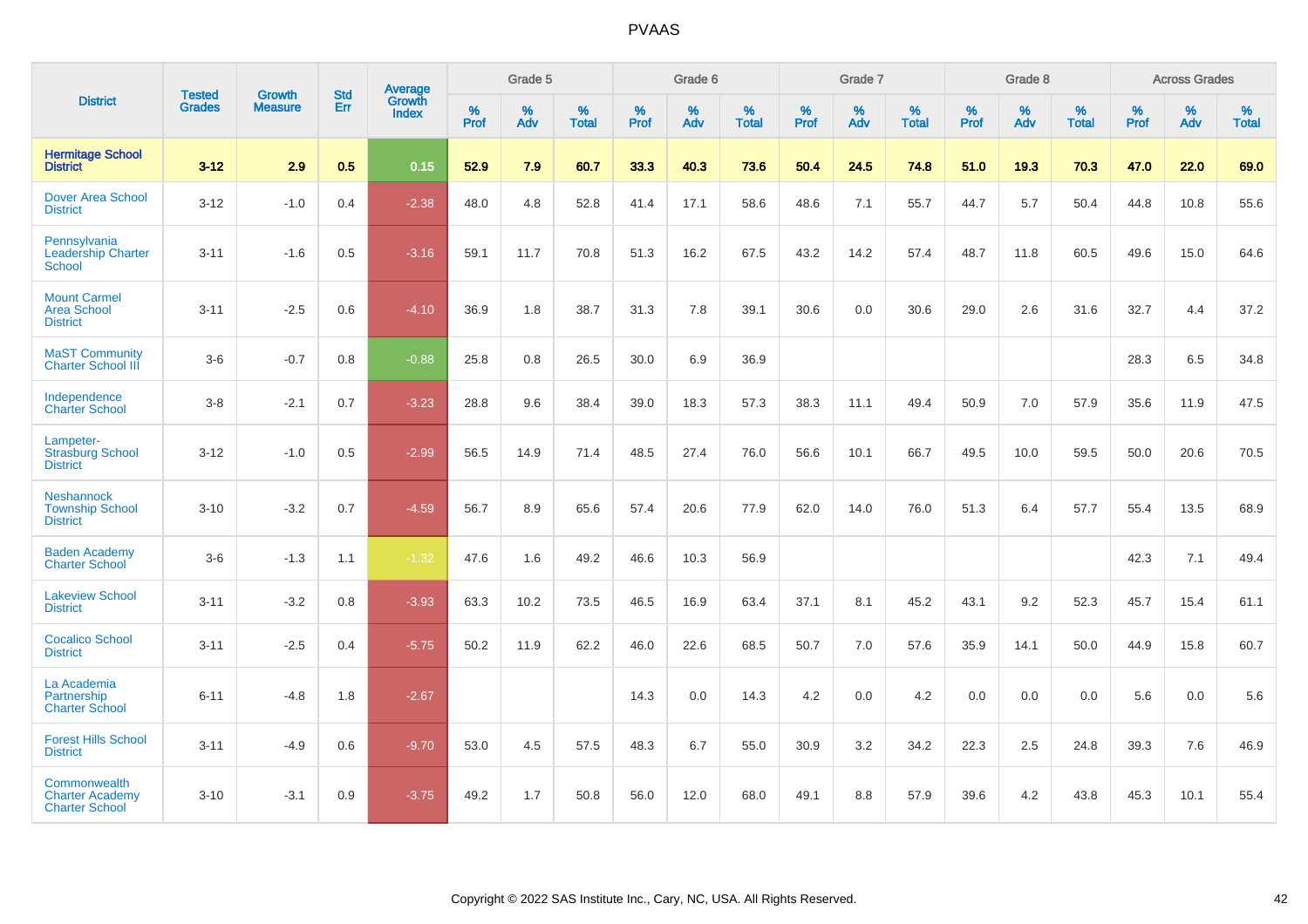|                                                              |                                |                          | <b>Std</b> | <b>Average</b>         |           | Grade 5  |                   |           | Grade 6  |                   |           | Grade 7  |                   |           | Grade 8  |                   |           | <b>Across Grades</b> |                   |
|--------------------------------------------------------------|--------------------------------|--------------------------|------------|------------------------|-----------|----------|-------------------|-----------|----------|-------------------|-----------|----------|-------------------|-----------|----------|-------------------|-----------|----------------------|-------------------|
| <b>District</b>                                              | <b>Tested</b><br><b>Grades</b> | Growth<br><b>Measure</b> | Err        | Growth<br><b>Index</b> | %<br>Prof | %<br>Adv | %<br><b>Total</b> | %<br>Prof | %<br>Adv | %<br><b>Total</b> | %<br>Prof | %<br>Adv | %<br><b>Total</b> | %<br>Prof | %<br>Adv | %<br><b>Total</b> | %<br>Prof | %<br>Adv             | %<br><b>Total</b> |
| <b>Hermitage School</b><br><b>District</b>                   | $3 - 12$                       | 2.9                      | 0.5        | 0.15                   | 52.9      | 7.9      | 60.7              | 33.3      | 40.3     | 73.6              | 50.4      | 24.5     | 74.8              | 51.0      | 19.3     | 70.3              | 47.0      | 22.0                 | 69.0              |
| <b>Dallas School</b><br><b>District</b>                      | $3 - 11$                       | $-5.2$                   | 0.5        | $-9.60$                | 58.5      | 8.8      | 67.3              | 50.7      | 12.7     | 63.4              | 49.2      | 3.2      | 52.4              | 48.7      | 14.3     | 63.0              | 50.5      | 13.7                 | 64.2              |
| <b>New Day Charter</b><br><b>School</b>                      | $7 - 11$                       | $-1.7$                   | 3.2        | $-0.53$                |           |          |                   |           |          |                   |           |          |                   | 11.1      | 0.0      | 11.1              | 11.1      | 0.0                  | 11.1              |
| <b>Woodland Hills</b><br><b>School District</b>              | $3 - 12$                       | $-3.0$                   | 0.5        | $-6.16$                | 34.1      | 0.6      | 34.7              | 13.8      | 3.4      | 17.2              | 32.5      | 2.6      | 35.0              | 24.8      | 2.0      | 26.7              | 26.7      | 3.7                  | 30.4              |
| <b>Brentwood</b><br><b>Borough School</b><br><b>District</b> | $3 - 11$                       | $-2.1$                   | 0.7        | $-2.85$                | 53.5      | 7.0      | 60.5              | 36.1      | 12.0     | 48.2              | 33.3      | 4.6      | 37.9              | 48.0      | 6.8      | 54.8              | 40.9      | 9.4                  | 50.3              |
| Achievement<br><b>House Charter</b><br><b>School</b>         | $7 - 11$                       | $-3.1$                   | 1.6        | $-1.91$                |           |          |                   |           |          |                   | 52.0      | 0.0      | 52.0              | 48.8      | 7.0      | 55.8              | 50.0      | 4.4                  | 54.4              |
| Southeastern<br><b>Greene School</b><br><b>District</b>      | $3 - 10$                       | $-4.6$                   | 1.0        | $-4.40$                | 44.8      | 17.2     | 62.1              | 42.4      | 12.1     | 54.6              | 36.7      | 6.1      | 42.9              | 48.8      | 2.3      | 51.2              | 41.1      | 14.3                 | 55.4              |
| <b>Wilson School</b><br><b>District</b>                      | $3 - 12$                       | $-3.7$                   | 0.5        | $-7.41$                | 49.3      | 4.2      | 53.5              | 52.1      | 11.6     | 63.7              | 47.6      | 8.4      | 56.0              | 47.8      | 11.1     | 58.9              | 47.0      | 13.2                 | 60.1              |
| <b>Whitehall-Coplay</b><br><b>School District</b>            | $3 - 11$                       | $-1.0$                   | 0.4        | $-2.56$                | 47.1      | 4.6      | 51.7              | 43.0      | 11.2     | 54.1              | 41.3      | 7.8      | 49.1              | 38.2      | 7.1      | 45.4              | 42.6      | 8.9                  | 51.5              |
| <b>Central Cambria</b><br><b>School District</b>             | $3 - 11$                       | $-3.0$                   | 0.6        | $-5.07$                | 59.8      | 11.1     | 70.9              | 33.6      | 13.3     | 46.9              | 48.2      | 4.4      | 52.6              | 38.9      | 4.8      | 43.6              | 44.9      | 10.7                 | 55.6              |
| Octorara Area<br><b>School District</b>                      | $3 - 11$                       | $-3.9$                   | 0.6        | $-6.74$                | 44.6      | 9.1      | 53.6              | 53.3      | 8.3      | 61.7              | 28.9      | 5.2      | 34.1              | 40.5      | 6.0      | 46.6              | 42.6      | 9.0                  | 51.6              |
| Agora Cyber<br><b>Charter School</b>                         | $3 - 11$                       | $-2.5$                   | 0.6        | $-4.31$                | 31.7      | 1.0      | 32.7              | 30.1      | 7.0      | 37.1              | 29.0      | 2.8      | 31.7              | 28.3      | 2.0      | 30.3              | 30.7      | 4.8                  | 35.5              |
| <b>Northwest Area</b><br><b>School District</b>              | $3 - 10$                       | $-2.3$                   | 0.9        | $-2.59$                | 38.6      | 0.0      | 38.6              | 26.7      | 8.3      | 35.0              | 28.0      | 0.0      | 28.0              | 37.0      | 3.7      | 40.7              | 32.5      | 3.1                  | 35.6              |
| <b>Tunkhannock Area</b><br><b>School District</b>            | $3 - 11$                       | $-3.4$                   | 0.5        | $-6.81$                | 29.2      | 2.9      | 32.1              | 35.9      | 12.5     | 48.4              | 33.3      | 3.1      | 36.4              | 40.1      | 8.2      | 48.3              | 36.3      | 6.8                  | 43.0              |
| <b>Bensalem</b><br><b>Township School</b><br><b>District</b> | $3 - 11$                       | $-1.5$                   | 0.3        | $-4.35$                | 24.4      | 3.4      | 27.7              | 32.6      | 7.6      | 40.2              | 29.8      | 4.8      | 34.6              | 31.8      | 6.9      | 38.7              | 28.8      | 6.0                  | 34.8              |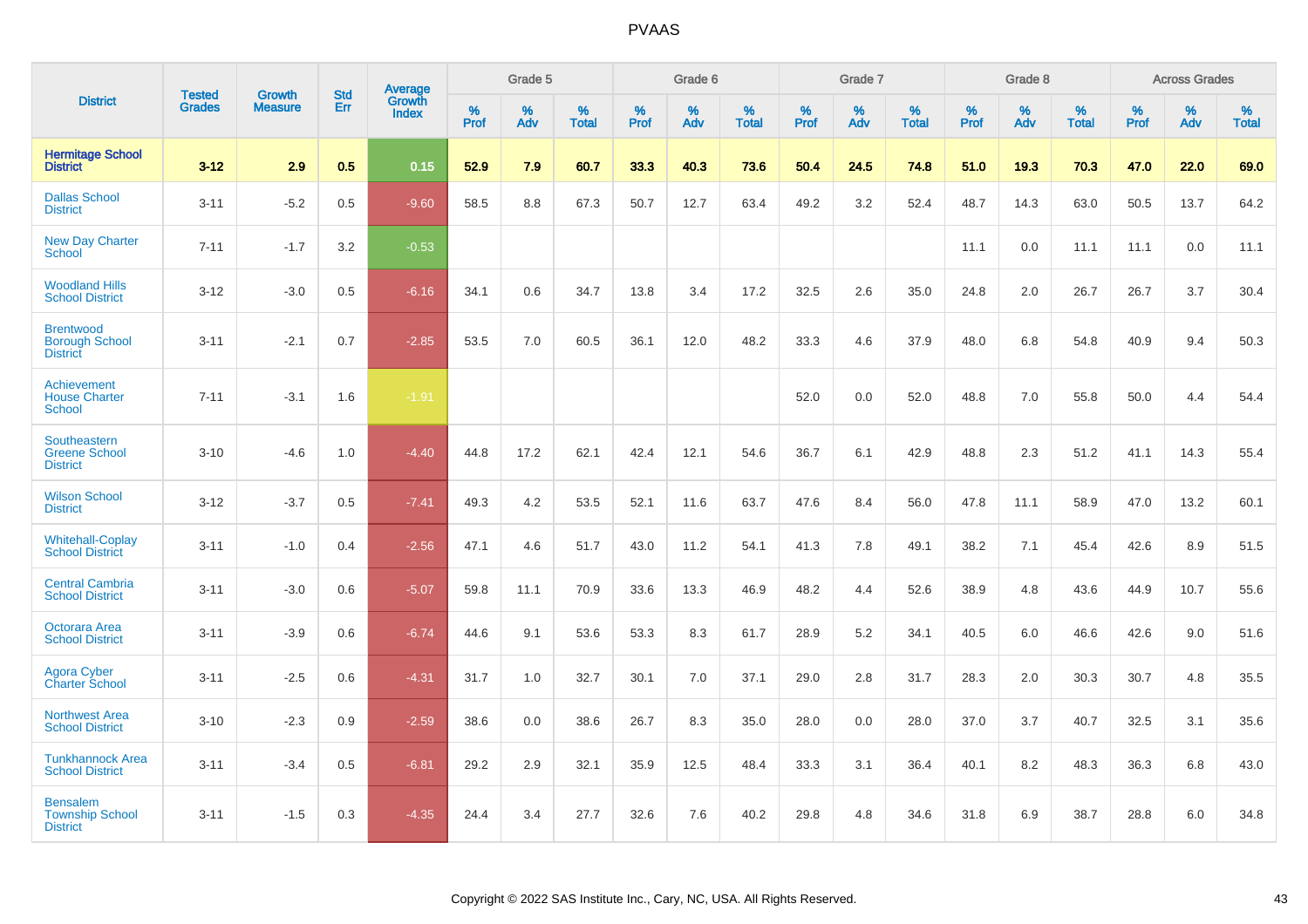|                                                                          | <b>Tested</b> | <b>Growth</b>  | <b>Std</b> | Average         |           | Grade 5  |                   |           | Grade 6  |                   |           | Grade 7  |                   |           | Grade 8  |                   |              | <b>Across Grades</b> |                   |
|--------------------------------------------------------------------------|---------------|----------------|------------|-----------------|-----------|----------|-------------------|-----------|----------|-------------------|-----------|----------|-------------------|-----------|----------|-------------------|--------------|----------------------|-------------------|
| <b>District</b>                                                          | <b>Grades</b> | <b>Measure</b> | Err        | Growth<br>Index | %<br>Prof | %<br>Adv | %<br><b>Total</b> | %<br>Prof | %<br>Adv | %<br><b>Total</b> | %<br>Prof | %<br>Adv | %<br><b>Total</b> | %<br>Prof | %<br>Adv | %<br><b>Total</b> | $\%$<br>Prof | %<br>Adv             | %<br><b>Total</b> |
| <b>Hermitage School</b><br><b>District</b>                               | $3 - 12$      | 2.9            | 0.5        | 0.15            | 52.9      | 7.9      | 60.7              | 33.3      | 40.3     | 73.6              | 50.4      | 24.5     | 74.8              | 51.0      | 19.3     | 70.3              | 47.0         | 22.0                 | 69.0              |
| <b>Universal Bluford</b><br><b>Charter School</b>                        | $3-6$         | $-2.8$         | 1.2        | $-2.37$         | 19.0      | 0.0      | 19.0              | 23.3      | 0.0      | 23.3              |           |          |                   |           |          |                   | 22.3         | 1.8                  | 24.1              |
| <b>Northampton Area</b><br><b>School District</b>                        | $3 - 11$      | $-4.3$         | 0.7        | $-6.25$         | 39.1      | 8.6      | 47.7              | 34.2      | 19.3     | 53.5              | 27.4      | 6.8      | 34.2              | 40.0      | 5.0      | 45.0              | 42.3         | 12.8                 | 55.1              |
| <b>Brookville Area</b><br><b>School District</b>                         | $3 - 11$      | $-3.3$         | 0.6        | $-5.82$         | 41.6      | 5.9      | 47.5              | 37.1      | 12.4     | 49.4              | 34.4      | 0.8      | 35.2              | 45.0      | 7.3      | 52.3              | 40.4         | 8.7                  | 49.1              |
| <b>Propel Charter</b><br>School-Pitcairn                                 | $3 - 8$       | $-5.3$         | 1.2        | $-4.63$         | 12.1      | 0.0      | 12.1              | 29.6      | 11.1     | 40.7              | 18.2      | 0.0      | 18.2              | 16.7      | 0.0      | 16.7              | 17.3         | 2.5                  | 19.8              |
| Lackawanna Trail<br><b>School District</b>                               | $3 - 10$      | $-3.9$         | 0.8        | $-5.05$         | 50.9      | 3.6      | 54.6              | 38.8      | 14.9     | 53.7              | 45.1      | 5.6      | 50.7              | 31.2      | 3.9      | 35.1              | 43.8         | 10.0                 | 53.8              |
| Salisbury-Elk Lick<br><b>School District</b>                             | $3 - 11$      | $-3.9$         | 1.3        | $-2.93$         | 50.0      | 8.3      | 58.3              | 50.0      | 0.0      | 50.0              | 30.0      | 0.0      | 30.0              | 28.6      | 4.8      | 33.3              | 42.2         | 3.3                  | 45.4              |
| <b>Perkiomen Valley</b><br><b>School District</b>                        | $3 - 11$      | $-3.7$         | 0.3        | $-11.07$        | 53.1      | 15.9     | 69.0              | 52.5      | 21.5     | 74.0              | 51.0      | 12.6     | 63.6              | 48.7      | 12.2     | 60.9              | 51.1         | 18.7                 | 69.8              |
| <b>Yough School</b><br><b>District</b>                                   | $3 - 10$      | $-4.7$         | 0.6        | $-9.77$         | 37.9      | 1.5      | 39.4              | 39.6      | 15.7     | 55.2              | 42.3      | 8.2      | 50.5              | 36.7      | 5.8      | 42.5              | 41.9         | 9.2                  | 51.1              |
| <b>Mastery Charter</b><br>School - Smedley<br>Campus                     | $3-6$         | $-4.0$         | 1.3        | $-3.20$         | 19.2      | 1.9      | 21.2              | 31.0      | 1.7      | 32.8              |           |          |                   |           |          |                   | 21.4         | 2.2                  | 23.6              |
| <b>Executive</b><br>Education<br><b>Academy Charter</b><br><b>School</b> | $3 - 10$      | $-5.5$         | 1.6        | $-3.40$         | 10.0      | 0.0      | 10.0              | 12.5      | 6.2      | 18.8              |           |          |                   | 38.1      | 0.0      | 38.1              | 31.4         | 2.9                  | 34.3              |
| <b>East Allegheny</b><br><b>School District</b>                          | $3 - 11$      | $-3.0$         | 0.7        | $-4.43$         | 41.6      | 3.4      | 44.9              | 25.9      | 7.1      | 32.9              | 30.8      | 2.6      | 33.3              | 22.3      | 3.9      | 26.2              | 26.8         | 4.0                  | 30.9              |
| <b>First Philadelphia</b><br>Preparatory<br><b>Charter School</b>        | $3-8$         | $-3.5$         | 0.7        | $-5.28$         | 13.7      | 1.0      | 14.7              | 22.8      | 1.1      | 23.9              | 7.6       | 0.0      | 7.6               | 18.9      | 4.0      | 23.0              | 16.4         | 1.6                  | 17.9              |
| <b>East Stroudsburg</b><br><b>Area School</b><br><b>District</b>         | $3 - 11$      | $-4.1$         | 0.5        | $-9.10$         | 43.7      | 1.9      | 45.6              | 40.8      | 9.4      | 50.3              | 41.9      | 3.5      | 45.4              | 32.3      | 5.1      | 37.3              | 36.5         | 7.4                  | 43.9              |
| <b>Garnet Valley</b><br><b>School District</b>                           | $3 - 10$      | $-3.6$         | 0.4        | $-9.46$         | 53.3      | 14.4     | 67.6              | 51.3      | 23.0     | 74.4              | 53.8      | 10.5     | 64.3              | 53.4      | 12.2     | 65.6              | 51.6         | 17.8                 | 69.4              |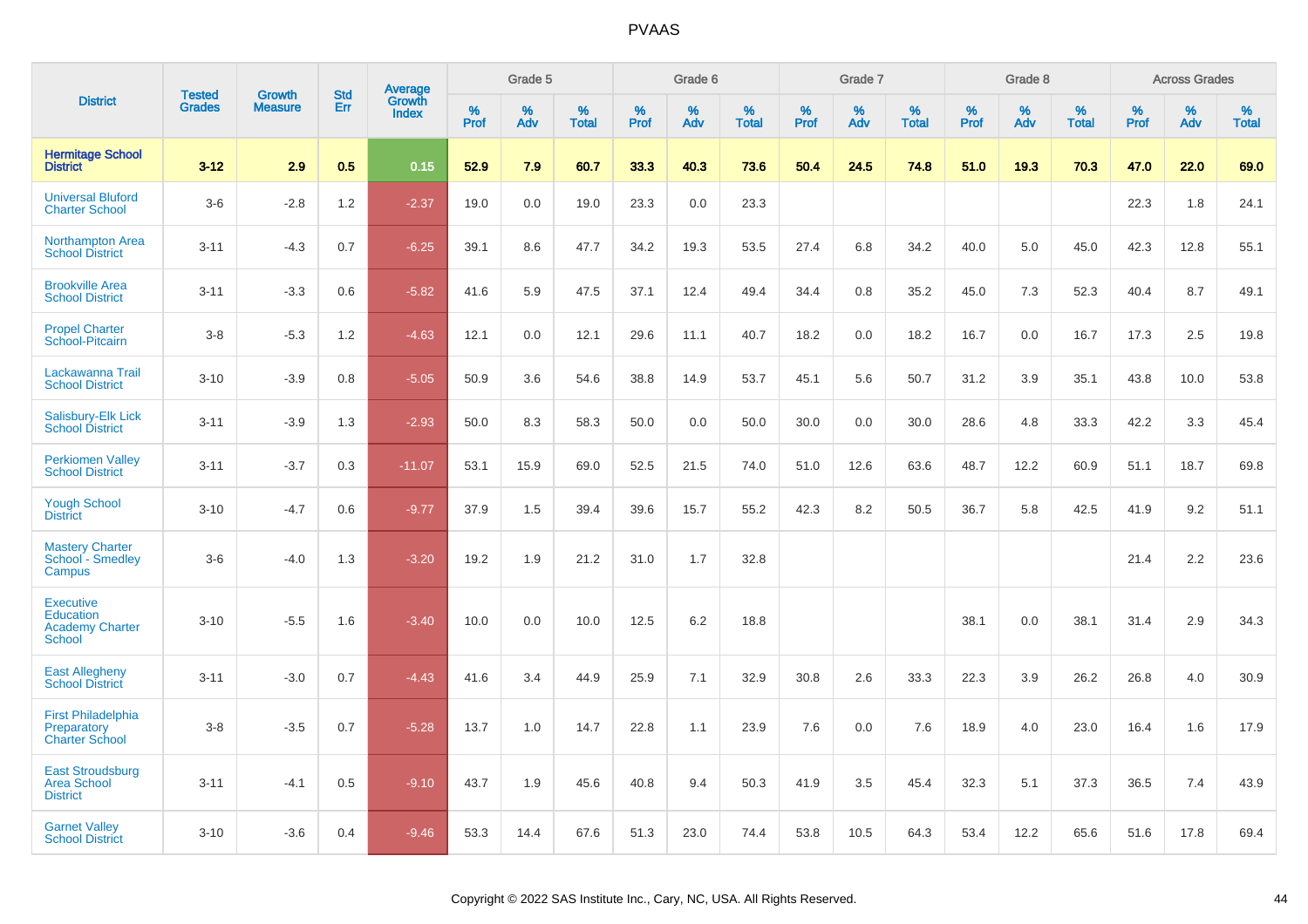|                                                                        | <b>Tested</b> | <b>Growth</b>  | <b>Std</b> | Average                |              | Grade 5     |                      |              | Grade 6     |                      |              | Grade 7     |                      |              | Grade 8     |                   |                     | <b>Across Grades</b> |                      |
|------------------------------------------------------------------------|---------------|----------------|------------|------------------------|--------------|-------------|----------------------|--------------|-------------|----------------------|--------------|-------------|----------------------|--------------|-------------|-------------------|---------------------|----------------------|----------------------|
| <b>District</b>                                                        | <b>Grades</b> | <b>Measure</b> | Err        | Growth<br><b>Index</b> | $\%$<br>Prof | $\%$<br>Adv | $\%$<br><b>Total</b> | $\%$<br>Prof | $\%$<br>Adv | $\%$<br><b>Total</b> | $\%$<br>Prof | $\%$<br>Adv | $\%$<br><b>Total</b> | $\%$<br>Prof | $\%$<br>Adv | %<br><b>Total</b> | $\%$<br><b>Prof</b> | $\%$<br>Adv          | $\%$<br><b>Total</b> |
| <b>Hermitage School</b><br><b>District</b>                             | $3 - 12$      | 2.9            | 0.5        | 0.15                   | 52.9         | 7.9         | 60.7                 | 33.3         | 40.3        | 73.6                 | 50.4         | 24.5        | 74.8                 | 51.0         | 19.3        | 70.3              | 47.0                | 22.0                 | 69.0                 |
| <b>Parkland School</b><br><b>District</b>                              | $3 - 11$      | $-2.9$         | 0.3        | $-10.53$               | 55.6         | 16.6        | 72.1                 | 42.4         | 30.0        | 72.4                 | 50.3         | 17.5        | 67.8                 | 46.6         | 14.9        | 61.4              | 47.1                | 23.4                 | 70.5                 |
| <b>Penn Hills School</b><br><b>District</b>                            | $3 - 11$      | $-4.6$         | 0.5        | $-9.21$                | 22.2         | 0.0         | 22.2                 | 17.0         | 6.1         | 23.1                 | 13.6         | 1.6         | 15.2                 | 20.7         | 4.3         | 25.0              | 20.9                | 2.9                  | 23.8                 |
| Cheltenham<br><b>School District</b>                                   | $3 - 11$      | $-2.6$         | 0.6        | $-4.40$                | 43.9         | 13.0        | 56.9                 | 49.5         | 17.8        | 67.3                 | 48.3         | 9.4         | 57.7                 | 35.2         | 7.7         | 42.9              | 44.0                | 14.8                 | 58.8                 |
| <b>Collegium Charter</b><br>School                                     | $3 - 10$      | $-4.5$         | 0.5        | $-9.56$                | 32.0         | 1.0         | 33.0                 | 26.2         | 4.2         | 30.4                 | 26.3         | 1.1         | 27.4                 | 25.0         | 3.4         | 28.4              | 31.5                | 3.2                  | 34.7                 |
| <b>Wyoming Area</b><br><b>School District</b>                          | $3 - 10$      | $-4.1$         | 0.6        | $-6.56$                | 58.6         | 6.0         | 64.7                 | 38.8         | 2.9         | 41.8                 | 49.5         | 3.2         | 52.7                 | 35.8         | 9.4         | 45.3              | 43.5                | 7.5                  | 51.1                 |
| Northwestern<br><b>School District</b>                                 | $3 - 11$      | $-4.4$         | 0.6        | $-6.84$                | 50.0         | 2.1         | 52.1                 | 41.4         | 16.1        | 57.5                 | 42.4         | 1.9         | 44.3                 | 36.4         | 6.4         | 42.7              | 40.4                | 8.1                  | 48.5                 |
| <b>Chartiers Valley</b><br><b>School District</b>                      | $3 - 11$      | $-3.4$         | 0.4        | $-8.00$                | 51.3         | 6.5         | 57.8                 | 45.9         | 15.3        | 61.2                 | 46.3         | 8.7         | 55.0                 | 42.9         | 7.6         | 50.5              | 47.3                | 10.0                 | 57.4                 |
| <b>Great Valley</b><br><b>School District</b>                          | $3 - 11$      | $-2.0$         | 0.4        | $-5.13$                | 57.8         | 13.0        | 70.8                 | 43.6         | 32.2        | 75.8                 | 53.2         | 16.6        | 69.8                 | 56.6         | 18.4        | 75.0              | 50.6                | 21.7                 | 72.3                 |
| <b>Ringgold School</b><br><b>District</b>                              | $3 - 11$      | $-6.9$         | 0.5        | $-14.33$               | 22.7         | 1.2         | 23.9                 | 29.5         | 0.6         | 30.1                 | 21.8         | 3.5         | 25.3                 | 31.7         | 4.3         | 36.0              | 32.2                | 4.3                  | 36.4                 |
| South Allegheny<br><b>School District</b>                              | $3 - 11$      | $-5.4$         | 0.9        | $-5.76$                | 43.1         | 0.0         | 43.1                 | 32.6         | 6.1         | 38.8                 | 31.6         | 5.3         | 36.8                 | 41.5         | 12.2        | 53.7              | 39.4                | 6.6                  | 46.0                 |
| <b>New Brighton Area</b><br><b>School District</b>                     | $3 - 11$      | $-4.3$         | 0.6        | $-6.67$                | 37.1         | 4.5         | 41.6                 | 37.0         | 7.0         | 44.0                 | 33.7         | 5.0         | 38.6                 | 27.6         | 3.8         | 31.4              | 32.4                | 4.8                  | 37.2                 |
| <b>Pottstown School</b><br><b>District</b>                             | $3 - 12$      | $-5.4$         | 0.5        | $-10.46$               | 22.5         | 1.2         | 23.7                 | 20.1         | 2.1         | 22.2                 | 16.9         | 0.6         | 17.5                 | 16.5         | 1.6         | 18.1              | 21.9                | 2.2                  | 24.0                 |
| <b>Jim Thorpe Area</b><br><b>School District</b>                       | $3 - 11$      | $-3.4$         | 0.6        | $-5.71$                | 45.4         | 2.0         | 47.5                 | 30.8         | 9.4         | 40.2                 | 37.9         | 6.4         | 44.3                 | 37.6         | 5.6         | 43.2              | 38.6                | 8.0                  | 46.6                 |
| <b>Lincoln Park</b><br><b>Performing Arts</b><br><b>Charter School</b> | $7 - 11$      | $-3.9$         | 1.1        | $-3.56$                |              |             |                      |              |             |                      | 66.1         | 5.4         | 71.4                 | 59.8         | 17.2        | 77.0              | 62.2                | 12.6                 | 74.8                 |
| <b>Propel Charter</b><br>School-Mckeesport                             | $3 - 8$       | $-7.2$         | 1.0        | $-7.15$                | 36.1         | 0.0         | 36.1                 | 32.4         | 0.0         | 32.4                 | 34.2         | 2.6         | 36.8                 | 29.7         | 2.7         | 32.4              | 32.1                | 1.4                  | 33.5                 |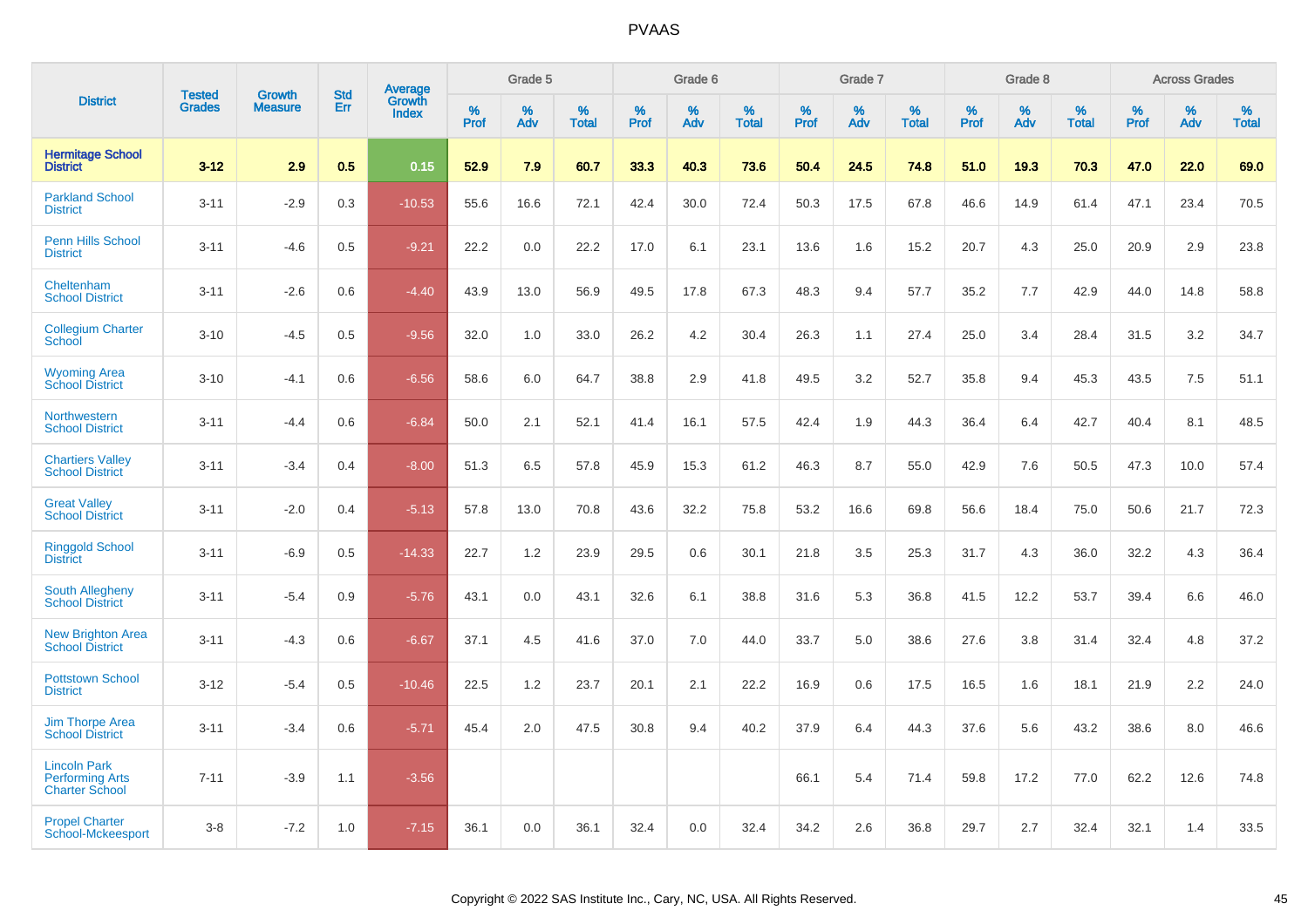|                                                                               |                                | <b>Growth</b>  | <b>Std</b> | Average                       |           | Grade 5  |                   |           | Grade 6  |                   |           | Grade 7  |                   |           | Grade 8  |                   |           | <b>Across Grades</b> |                   |
|-------------------------------------------------------------------------------|--------------------------------|----------------|------------|-------------------------------|-----------|----------|-------------------|-----------|----------|-------------------|-----------|----------|-------------------|-----------|----------|-------------------|-----------|----------------------|-------------------|
| <b>District</b>                                                               | <b>Tested</b><br><b>Grades</b> | <b>Measure</b> | Err        | <b>Growth</b><br><b>Index</b> | %<br>Prof | %<br>Adv | %<br><b>Total</b> | %<br>Prof | %<br>Adv | %<br><b>Total</b> | %<br>Prof | %<br>Adv | %<br><b>Total</b> | %<br>Prof | %<br>Adv | %<br><b>Total</b> | %<br>Prof | %<br>Adv             | %<br><b>Total</b> |
| <b>Hermitage School</b><br><b>District</b>                                    | $3 - 12$                       | 2.9            | 0.5        | 0.15                          | 52.9      | 7.9      | 60.7              | 33.3      | 40.3     | 73.6              | 50.4      | 24.5     | 74.8              | 51.0      | 19.3     | 70.3              | 47.0      | 22.0                 | 69.0              |
| Montessori<br><b>Regional Charter</b><br>School                               | $3-6$                          | $-3.8$         | 1.1        | $-3.39$                       | 33.3      | $0.0\,$  | 33.3              | 37.3      | 8.5      | 45.8              |           |          |                   |           |          |                   | 32.2      | 4.5                  | 36.7              |
| <b>Neshaminy School</b><br><b>District</b>                                    | $3 - 11$                       | $-2.8$         | 0.3        | $-9.73$                       | 49.1      | 6.0      | 55.1              | 46.0      | 14.0     | 60.0              | 44.0      | 7.6      | 51.6              | 41.9      | 9.1      | 51.0              | 44.7      | 12.5                 | 57.2              |
| <b>Wilson Area</b><br><b>School District</b>                                  | $3 - 11$                       | $-5.9$         | 0.5        | $-10.96$                      | 53.6      | 11.6     | 65.2              | 40.2      | 18.0     | 58.2              | 29.2      | 6.8      | 36.0              | 38.6      | 8.3      | 47.0              | 41.0      | 12.4                 | 53.4              |
| <b>Marple Newtown</b><br><b>School District</b>                               | $3 - 11$                       | $-4.5$         | 0.5        | $-9.87$                       | 57.0      | 10.9     | 67.8              | 47.9      | 22.8     | 70.6              | 50.8      | 9.4      | 60.2              | 51.2      | 7.2      | 58.4              | 51.2      | 18.8                 | 69.9              |
| <b>Boyertown Area</b><br><b>School District</b>                               | $3 - 11$                       | $-3.6$         | 0.4        | $-10.13$                      | 45.9      | 6.0      | 51.9              | 38.5      | 13.6     | 52.1              | 46.4      | 12.8     | 59.3              | 42.2      | 8.4      | 50.6              | 42.6      | 10.7                 | 53.4              |
| <b>Maritime Academy</b><br><b>Charter School</b>                              | $3 - 10$                       | $-6.3$         | 0.7        | $-9.48$                       | 16.3      | 0.0      | 16.3              | 18.1      | 2.4      | 20.5              | 24.1      | 3.4      | 27.6              | 22.7      | 0.0      | 22.7              | 19.4      | 1.9                  | 21.3              |
| <b>Manheim</b><br><b>Township School</b><br><b>District</b>                   | $3 - 12$                       | $-2.7$         | 0.3        | $-8.26$                       | 48.2      | 17.7     | 65.9              | 40.2      | 34.8     | 75.0              | 50.6      | 15.3     | 65.8              | 42.1      | 17.4     | 59.5              | 45.0      | 24.3                 | 69.3              |
| <b>Erie City School</b><br><b>District</b>                                    | $3 - 12$                       | $-2.9$         | 0.3        | $-10.54$                      | 17.9      | 0.9      | 18.8              | 15.4      | 2.7      | 18.1              | 16.6      | 1.6      | 18.2              | 18.4      | 2.3      | 20.7              | 17.5      | 2.2                  | 19.8              |
| <b>Inquiry Charter</b><br>School                                              | $3-5$                          | $-7.5$         | 2.2        | $-3.42$                       | 30.3      | 0.0      | 30.3              |           |          |                   |           |          |                   |           |          |                   | 25.9      | 4.6                  | 30.6              |
| <b>Seneca Valley</b><br><b>School District</b>                                | $3 - 11$                       | $-3.6$         | 0.3        | $-12.57$                      | 52.6      | 9.8      | 62.4              | 44.4      | 27.6     | 72.0              | 53.0      | 9.8      | 62.9              | 51.1      | 14.5     | 65.6              | 47.2      | 20.2                 | 67.4              |
| <b>Bristol Township</b><br><b>School District</b>                             | $3 - 11$                       | $-3.8$         | 0.4        | $-10.35$                      | 23.8      | 0.9      | 24.7              | 30.0      | 5.5      | 35.5              | 30.2      | 2.2      | 32.4              | 24.1      | 2.8      | 26.9              | 26.9      | 2.9                  | 29.8              |
| <b>New Castle Area</b><br><b>School District</b>                              | $3 - 12$                       | $-5.0$         | 0.4        | $-11.37$                      | 19.4      | 0.5      | 19.9              | 18.2      | 4.2      | 22.4              | 18.3      | 0.0      | 18.3              | 20.9      | 0.9      | 21.9              | 17.6      | 1.9                  | 19.5              |
| <b>Urban Academy Of</b><br><b>Greater Pittsburgh</b><br><b>Charter School</b> | $3-5$                          | $-8.2$         | 1.9        | $-4.39$                       | 21.4      | 2.4      | 23.8              |           |          |                   |           |          |                   |           |          |                   | 20.6      | 1.6                  | 22.2              |
| <b>Pennridge School</b><br><b>District</b>                                    | $3 - 10$                       | $-4.2$         | 0.3        | $-14.02$                      | 58.0      | 5.4      | 63.4              | 42.6      | 18.6     | 61.3              | 49.7      | 8.2      | 57.8              | 46.2      | 10.0     | 56.1              | 49.6      | 11.6                 | 61.1              |